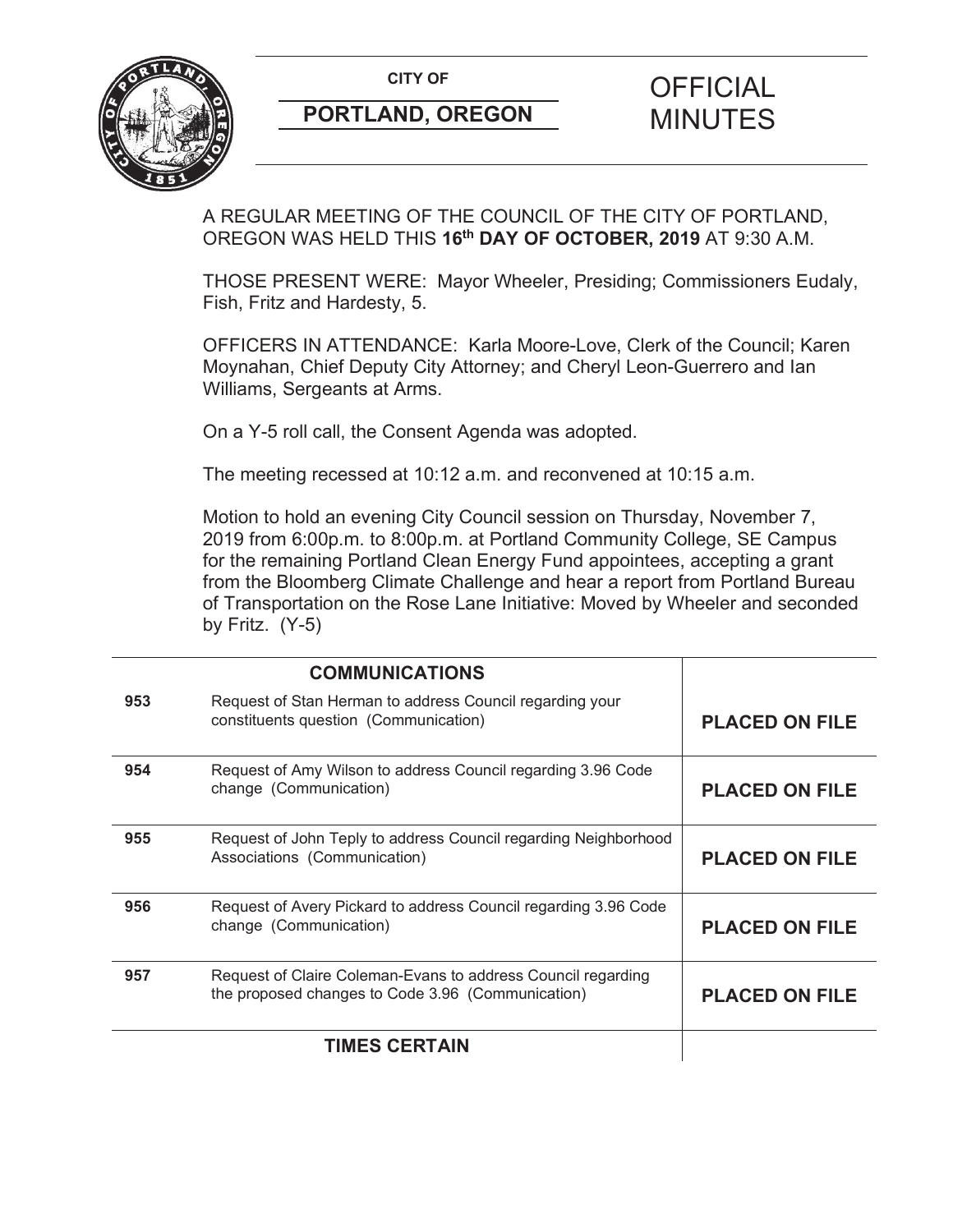| October 16, 2019 |                                                                                                                                                                                                                                                                                                                                                                            |                                                                                    |
|------------------|----------------------------------------------------------------------------------------------------------------------------------------------------------------------------------------------------------------------------------------------------------------------------------------------------------------------------------------------------------------------------|------------------------------------------------------------------------------------|
| 958              | <b>TIME CERTAIN: 9:45 AM - Accept the Quarterly Technology</b><br>Oversight Committee Report from the Chief Administrative Officer<br>(Report introduced by Mayor Wheeler) 30 minutes requested<br>Motion to accept amended Exhibit A: Moved by Wheeler and<br>seconded by Eudaly. (Y-5)<br>Motion to accept report: Moved by Fish and seconded by<br>Hardesty.<br>$(Y-5)$ | <b>ACCEPTED</b><br><b>AS AMENDED</b>                                               |
| $*959$           | TIME CERTAIN: 10:15 AM - Authorize a grant agreement with<br>United Way of the Columbia-Willamette, in an amount not to<br>exceed \$600,000 for Portland-directed activities within a<br>coordinated statewide Hard to Count campaign for the 2020<br>Census (Ordinance introduced by Commissioner Eudaly) 30<br>minutes requested<br>$(Y-5)$                              | 189731                                                                             |
|                  | <b>CONSENT AGENDA - NO DISCUSSION</b>                                                                                                                                                                                                                                                                                                                                      |                                                                                    |
|                  | <b>Mayor Ted Wheeler</b>                                                                                                                                                                                                                                                                                                                                                   |                                                                                    |
|                  | <b>Portland Housing Bureau</b>                                                                                                                                                                                                                                                                                                                                             |                                                                                    |
| 960              | Reappoint Nate McCoy to the Portland Housing Advisory<br>Commission for a term to expire October 16, 2021 (Report)<br>$(Y-5)$                                                                                                                                                                                                                                              | <b>CONFIRMED</b>                                                                   |
|                  | <b>Commissioner Amanda Fritz</b>                                                                                                                                                                                                                                                                                                                                           |                                                                                    |
|                  | <b>Water Bureau</b>                                                                                                                                                                                                                                                                                                                                                        |                                                                                    |
| 961              | Authorize an agreement with Clark Regional Emergency Services<br>Agency for the co-location of radio equipment in the amount of<br>\$162,000 (Ordinance)                                                                                                                                                                                                                   | <b>PASSED TO</b><br><b>SECOND READING</b><br><b>OCTOBER 23, 2019</b><br>AT 9:30 AM |
| 962              | Authorize the Water Bureau to enter into an agreement with the<br>Water Research Foundation, to participate in the Water<br>Environment Research Foundation Project in an amount not to<br>exceed \$65,000 (Ordinance)                                                                                                                                                     | <b>PASSED TO</b><br><b>SECOND READING</b><br><b>OCTOBER 23, 2019</b><br>AT 9:30 AM |
|                  | <b>REGULAR AGENDA</b>                                                                                                                                                                                                                                                                                                                                                      |                                                                                    |
|                  | <b>MORNING</b>                                                                                                                                                                                                                                                                                                                                                             |                                                                                    |
| 963              | Authorize the Bureau of Human Resources to establish processes<br>and procedures necessary to support Affinity Group work and<br>membership Citywide (Resolution introduced by Mayor Wheeler<br>and Commissioner Fritz) 15 minutes requested<br>$(Y-5)$                                                                                                                    | 37453                                                                              |
|                  | <b>Mayor Ted Wheeler</b>                                                                                                                                                                                                                                                                                                                                                   |                                                                                    |
|                  | <b>Bureau of Police</b>                                                                                                                                                                                                                                                                                                                                                    |                                                                                    |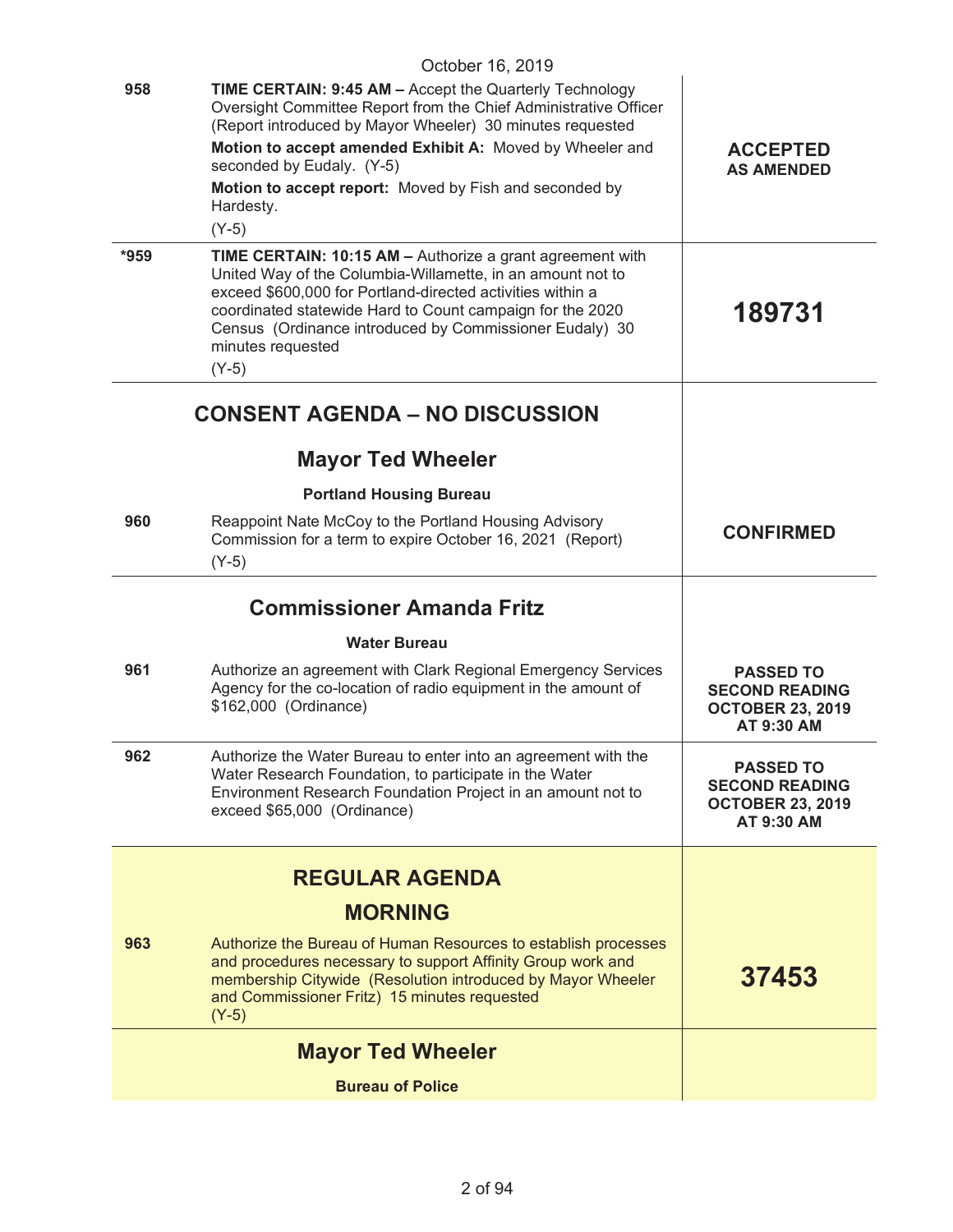|        | October 16, 2019                                                                                                                                                                                                                                                                                                                                                                                                                                                                                                                                                                                                                                                                                                                                                                                                                                                                                                                                                                                                                                                                                                                                                                                                                                                                                                                                                                                                                                                                                                                                                                                                                                                                                                                                                                                                                                                                                                                                                                                                                                                               |                                                                       |
|--------|--------------------------------------------------------------------------------------------------------------------------------------------------------------------------------------------------------------------------------------------------------------------------------------------------------------------------------------------------------------------------------------------------------------------------------------------------------------------------------------------------------------------------------------------------------------------------------------------------------------------------------------------------------------------------------------------------------------------------------------------------------------------------------------------------------------------------------------------------------------------------------------------------------------------------------------------------------------------------------------------------------------------------------------------------------------------------------------------------------------------------------------------------------------------------------------------------------------------------------------------------------------------------------------------------------------------------------------------------------------------------------------------------------------------------------------------------------------------------------------------------------------------------------------------------------------------------------------------------------------------------------------------------------------------------------------------------------------------------------------------------------------------------------------------------------------------------------------------------------------------------------------------------------------------------------------------------------------------------------------------------------------------------------------------------------------------------------|-----------------------------------------------------------------------|
| $*964$ | Authorize a \$391,694 U.S. Department of Justice law enforcement<br>and criminal justice community grant agreement and appropriate<br>\$300,000 in law enforcement and criminal justice funds for FY<br>2019-20 (Ordinance) 20 minutes requested<br>$(Y-5)$                                                                                                                                                                                                                                                                                                                                                                                                                                                                                                                                                                                                                                                                                                                                                                                                                                                                                                                                                                                                                                                                                                                                                                                                                                                                                                                                                                                                                                                                                                                                                                                                                                                                                                                                                                                                                    | 189733                                                                |
|        | <b>City Budget Office</b>                                                                                                                                                                                                                                                                                                                                                                                                                                                                                                                                                                                                                                                                                                                                                                                                                                                                                                                                                                                                                                                                                                                                                                                                                                                                                                                                                                                                                                                                                                                                                                                                                                                                                                                                                                                                                                                                                                                                                                                                                                                      |                                                                       |
| $*965$ | Adopt the FY 2019-20 Fall Supplemental Budget and make other<br>budget-related changes (Ordinance) 1 hour requested<br>Motion to increase General Fund contingency policy set-aside<br>by \$250,000 to be available for outside legal counsel for labor<br>negotiations. Reduce General Fund unrestricted contingency<br>by \$250,000 to fund this change. Update Exhibits 1-5 as<br>needed to reflect this change: Moved by Wheeler and seconded<br>by Hardesty. (Y-5)<br>Motion to increase General Fund bureau program expenses<br>by \$25,000 in the Portland Bureau of Emergency Management<br>and \$25,000 in the Bureau of Development Services for<br>Partnering to Mitigate Fossil Fuel Risk. Reduce General Fund<br>unrestricted contingency by \$50,000 to fund this change.<br>Update Exhibits 1-5 as needed to reflect this change: Moved by<br>Wheeler and seconded by Hardesty. (Y-5)<br>Motion to increase General Fund bureau program expenses in<br>the Office of Equity & Human Rights by \$25,000 to fund<br>unanticipated personnel costs in the current year. Reduce<br>General Fund contingency by \$25,000 to fund this change.<br>Update Exhibits 1-5 as needed to reflect this change: Moved<br>by Fritz and seconded by Eudaly. (Y-5)<br>Motion to increase bureau program expenses for Portland<br>Parks & Recreation by \$31,344 in the Golf Fund (fund 603) and<br>\$27,656 in the Portland International Raceway Fund (fund 604)<br>for a net increase of \$59,000 in bureau enterprise fund<br>resources to fund an operating shortfall in the Peninsula-1<br>(PENI) Drainage District. Reduce contingency in Fund 603 and<br>Fund 604 by \$31,344 and \$27,656 respectively to fund this<br>change. This amendment provides one-time funding for<br>Peninsula 1 expenses attributed to the 640 acres of drainage<br>district that fall within the boundaries of the Portland<br>International Raceway and the Heron Lakes Golf Course.<br>Update Exhibits 1-5 as needed to reflect this change: Moved by<br>Fish and seconded by Fritz. (Y-5) | 189732<br><b>AS AMENDED</b>                                           |
|        | $(Y-5)$                                                                                                                                                                                                                                                                                                                                                                                                                                                                                                                                                                                                                                                                                                                                                                                                                                                                                                                                                                                                                                                                                                                                                                                                                                                                                                                                                                                                                                                                                                                                                                                                                                                                                                                                                                                                                                                                                                                                                                                                                                                                        |                                                                       |
|        | <b>Office of Management and Finance</b>                                                                                                                                                                                                                                                                                                                                                                                                                                                                                                                                                                                                                                                                                                                                                                                                                                                                                                                                                                                                                                                                                                                                                                                                                                                                                                                                                                                                                                                                                                                                                                                                                                                                                                                                                                                                                                                                                                                                                                                                                                        | <b>PASSED TO</b>                                                      |
| 966    | Authorize \$30 million of revenue bonds for North Macadam Urban<br>Renewal Area (Ordinance) 10 minutes requested                                                                                                                                                                                                                                                                                                                                                                                                                                                                                                                                                                                                                                                                                                                                                                                                                                                                                                                                                                                                                                                                                                                                                                                                                                                                                                                                                                                                                                                                                                                                                                                                                                                                                                                                                                                                                                                                                                                                                               | <b>SECOND READING</b><br><b>OCTOBER 23, 2019</b><br><b>AT 9:30 AM</b> |
|        | <b>Portland Housing Bureau</b>                                                                                                                                                                                                                                                                                                                                                                                                                                                                                                                                                                                                                                                                                                                                                                                                                                                                                                                                                                                                                                                                                                                                                                                                                                                                                                                                                                                                                                                                                                                                                                                                                                                                                                                                                                                                                                                                                                                                                                                                                                                 |                                                                       |
| $*967$ | Amend subrecipient contracts with Community Energy Project by<br>\$290,000 and Portland Community Reinvestment Initiatives, Inc.<br>by \$70,000 to support home repair services (Ordinance; amend<br>Contract Nos. 32001943 and 32001942) 15 minutes requested<br>$(Y-5)$                                                                                                                                                                                                                                                                                                                                                                                                                                                                                                                                                                                                                                                                                                                                                                                                                                                                                                                                                                                                                                                                                                                                                                                                                                                                                                                                                                                                                                                                                                                                                                                                                                                                                                                                                                                                      | 189734                                                                |

At 12:43 p.m., Council recessed.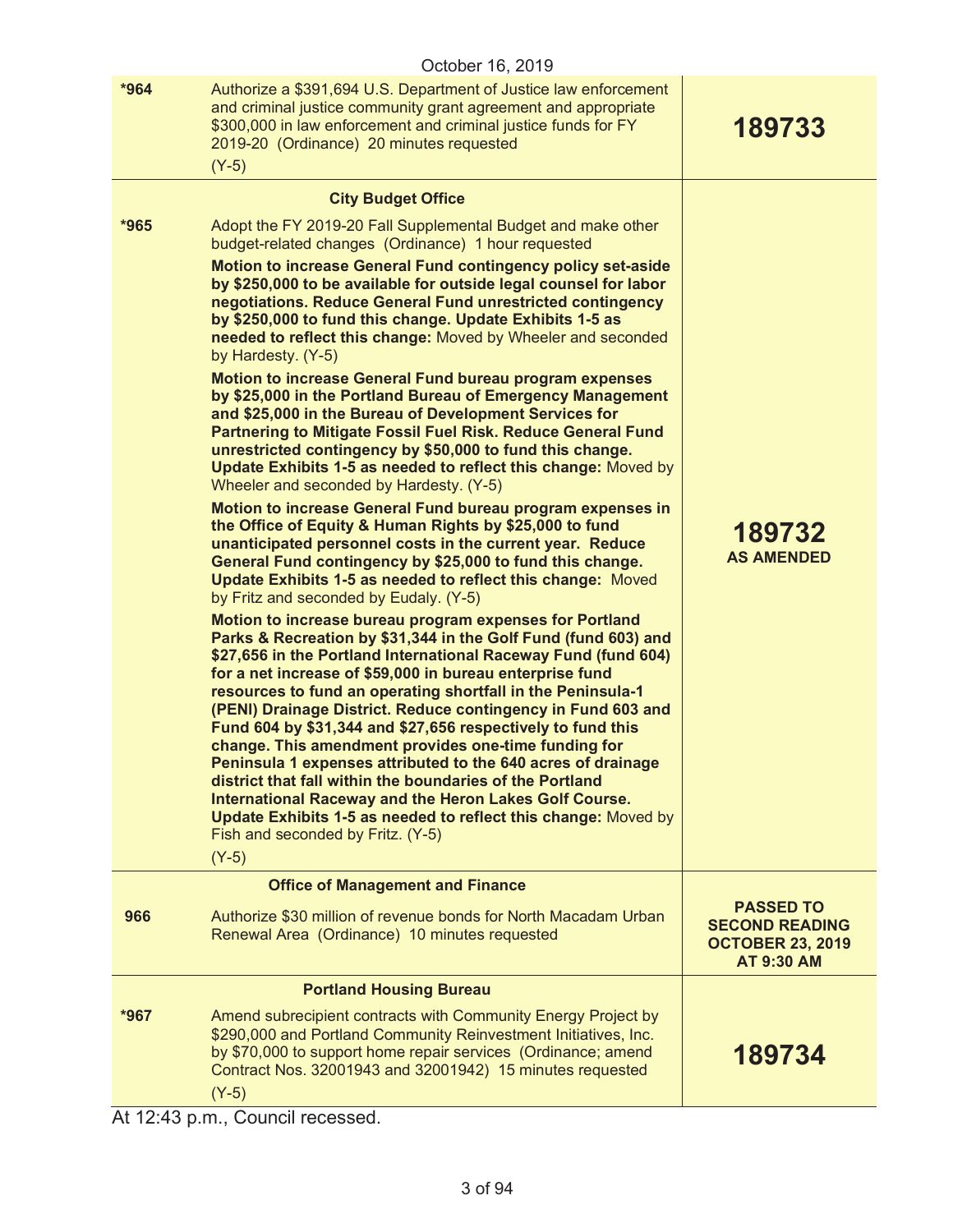A RECESSED MEETING OF THE COUNCIL OF THE CITY OF PORTLAND, OREGON WAS HELD THIS **16th DAY OF OCTOBER, 2019** AT 2:00 P.M.

THOSE PRESENT WERE: Mayor Wheeler, Presiding; Commissioners Eudaly, Fish, Fritz and Hardesty, 5.

OFFICERS IN ATTENDANCE: Karla Moore-Love, Clerk of the Council, and Keelan McClymont, Acting Clerk of Council at 3:45 p.m.; Lauren King, Deputy City Attorney; and Cheryl Leon-Guerrero and Ian Williams, Sergeants at Arms.

| 968  | <b>TIME CERTAIN: 2:00 PM - Appeal of the Southwest Hills</b><br>Residential League against the Hearings Officer's decision to<br>approve, with conditions, a 1-lot partition with concurrent<br>environmental and planned development review adjacent to 1315<br>SW Broadway Dr (Hearing introduced by Mayor Wheeler; LU 18-<br>119056 LDP EN PD) 2 hours requested<br>No additional oral testimony will be taken. Written testimony may<br>be submitted until 9:45 AM, December 4, 2019.                                                                                                               | <b>CONTINUED TO</b><br><b>DECEMBER 4, 2019</b><br>AT 9:45 AM<br><b>TIME CERTAIN</b> |
|------|---------------------------------------------------------------------------------------------------------------------------------------------------------------------------------------------------------------------------------------------------------------------------------------------------------------------------------------------------------------------------------------------------------------------------------------------------------------------------------------------------------------------------------------------------------------------------------------------------------|-------------------------------------------------------------------------------------|
|      | <b>REGULAR AGENDA</b>                                                                                                                                                                                                                                                                                                                                                                                                                                                                                                                                                                                   |                                                                                     |
|      | <b>AFTERNOON</b>                                                                                                                                                                                                                                                                                                                                                                                                                                                                                                                                                                                        |                                                                                     |
|      | <b>Commissioner Chloe Eudaly</b>                                                                                                                                                                                                                                                                                                                                                                                                                                                                                                                                                                        |                                                                                     |
|      | <b>Bureau of Transportation</b>                                                                                                                                                                                                                                                                                                                                                                                                                                                                                                                                                                         |                                                                                     |
| *969 | Amend a contract with TriMet related to the operations and<br>maintenance of the Portland Streetcar system to add payment to<br>TriMet for operations, maintenance and other services for FY 19/20<br>through FY 23/24 in an amount not to exceed \$47,930,176<br>(Ordinance; amend Contract No. 30002872) 10 minutes requested<br>(Y-4; Fish absent)                                                                                                                                                                                                                                                   | 189735                                                                              |
| *970 | Authorize the Bureau of Transportation to acquire certain<br>permanent and temporary rights necessary for construction of the<br>Connected Cully Sidewalk Infill project, through the exercise of the<br>City's Eminent Domain Authority (Ordinance)<br>(Y-4; Fish absent)                                                                                                                                                                                                                                                                                                                              | 189736                                                                              |
| 971  | Declare intent to initiate local improvement district formation<br>proceedings to construct street, sidewalk, and stormwater<br>improvements to NE Couch St from NE 97th Ave to NE 99th Ave<br>and to NE Davis St from NE 97th Ave to NE 100th Ave in the NE<br>Couch - Davis St Local Improvement District (Resolution; C-<br>10068) 30 minutes requested<br>Motion to amend the Resolution and Exhibits to incorporate<br>the additional petition support which brings total to 71%:<br>Moved by Eudaly and seconded by Hardesty. (Y-3; Fish and<br>Wheeler absent)<br>(Y-3; Fish and Wheeler absent) | 37454<br><b>AS AMENDED</b>                                                          |
|      | <b>Commissioner Nick Fish</b>                                                                                                                                                                                                                                                                                                                                                                                                                                                                                                                                                                           |                                                                                     |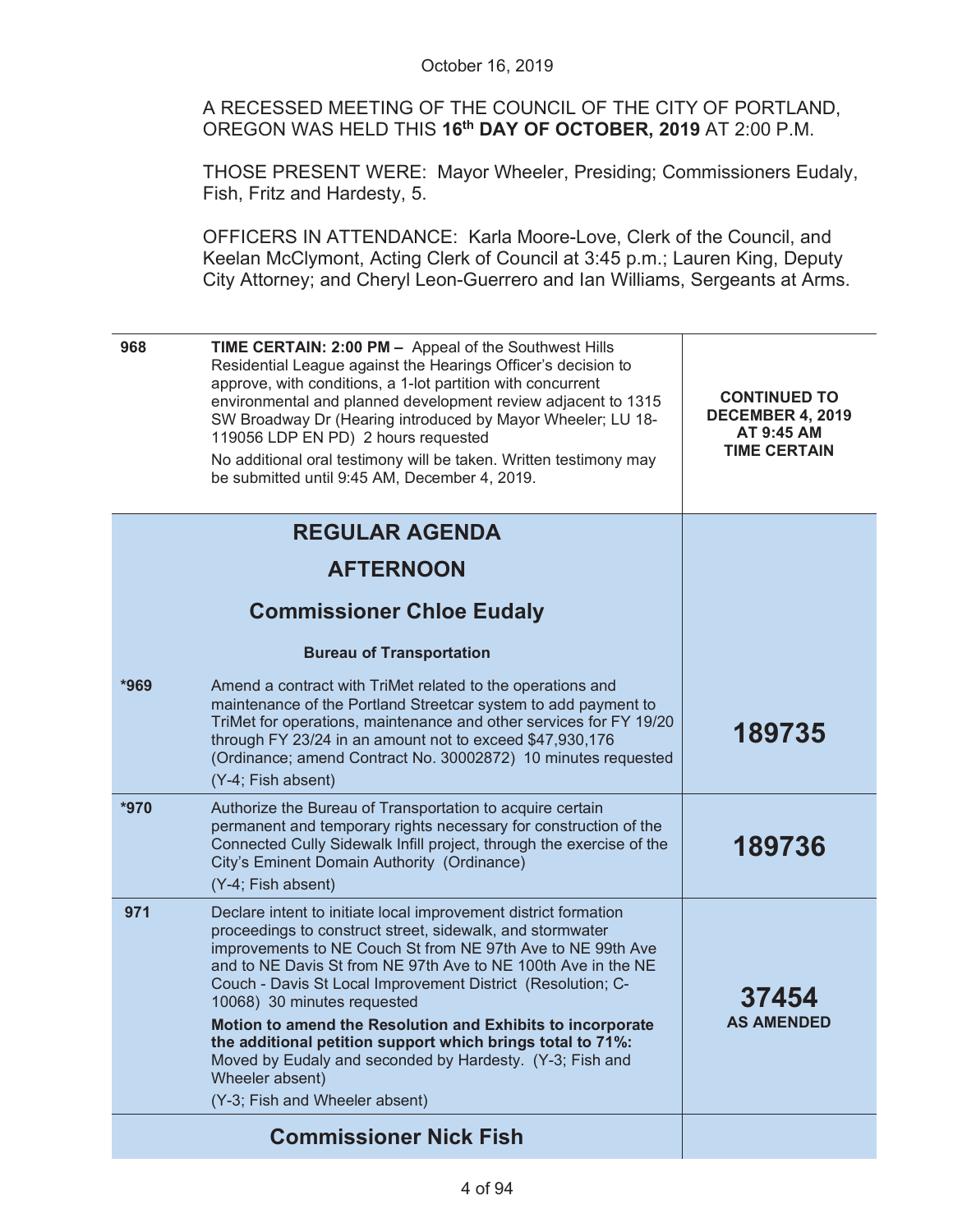|        | <b>Bureau of Environmental Services</b>                                                                                                                                                                                                                                                                        |                                                                       |
|--------|----------------------------------------------------------------------------------------------------------------------------------------------------------------------------------------------------------------------------------------------------------------------------------------------------------------|-----------------------------------------------------------------------|
| 972    | Amend Public Improvements Code to make requesting and<br>participating in Bureau of Environmental Services administrative<br>reviews more customer-friendly (Ordinance; amend Code<br>Chapters 17.32 through 17.39) 10 minutes requested                                                                       | <b>RESCHEDULED TO</b><br><b>OCTOBER 23, 2019</b><br><b>AT 9:30 AM</b> |
| 973    | Authorize the Bureau of Environmental Services to acquire certain<br>permanent and temporary property rights necessary for<br>construction of the SW Capitol Hwy Stormwater Improvements<br>Project No. E10939 through the exercise of the City's Eminent<br>Domain Authority (Ordinance) 15 minutes requested | <b>RESCHEDULED TO</b><br><b>OCTOBER 23, 2019</b><br><b>AT 9:30 AM</b> |
|        | <b>Commissioner Jo Ann Hardesty</b>                                                                                                                                                                                                                                                                            |                                                                       |
|        | <b>Fire &amp; Police Disability &amp; Retirement</b>                                                                                                                                                                                                                                                           |                                                                       |
| $*974$ | Extend benefits currently provided to eligible members of the Fire<br>and Police Disability, Retirement and Death Benefit Plan<br>(Ordinance) 15 minutes requested                                                                                                                                             | 189737                                                                |
|        | (Y-4; Fish absent)<br>At 5:06 p.m., Council adjourned.                                                                                                                                                                                                                                                         |                                                                       |
|        |                                                                                                                                                                                                                                                                                                                |                                                                       |

# **DUE TO LACK OF AGENDA THERE WAS NO 2:00 PM MEETING THURSDAY, OCTOBER 17, 2019**

# **MARY HULL CABALLERO**

Auditor of the City of Portland

Karla Moore-Love Date: 2020.04.27 Digitally signed by Karla Moore-Love 14:04:19 -07'00'

By Karla Moore-Love Clerk of the Council

For a discussion of agenda items, please consult the following Closed Caption File.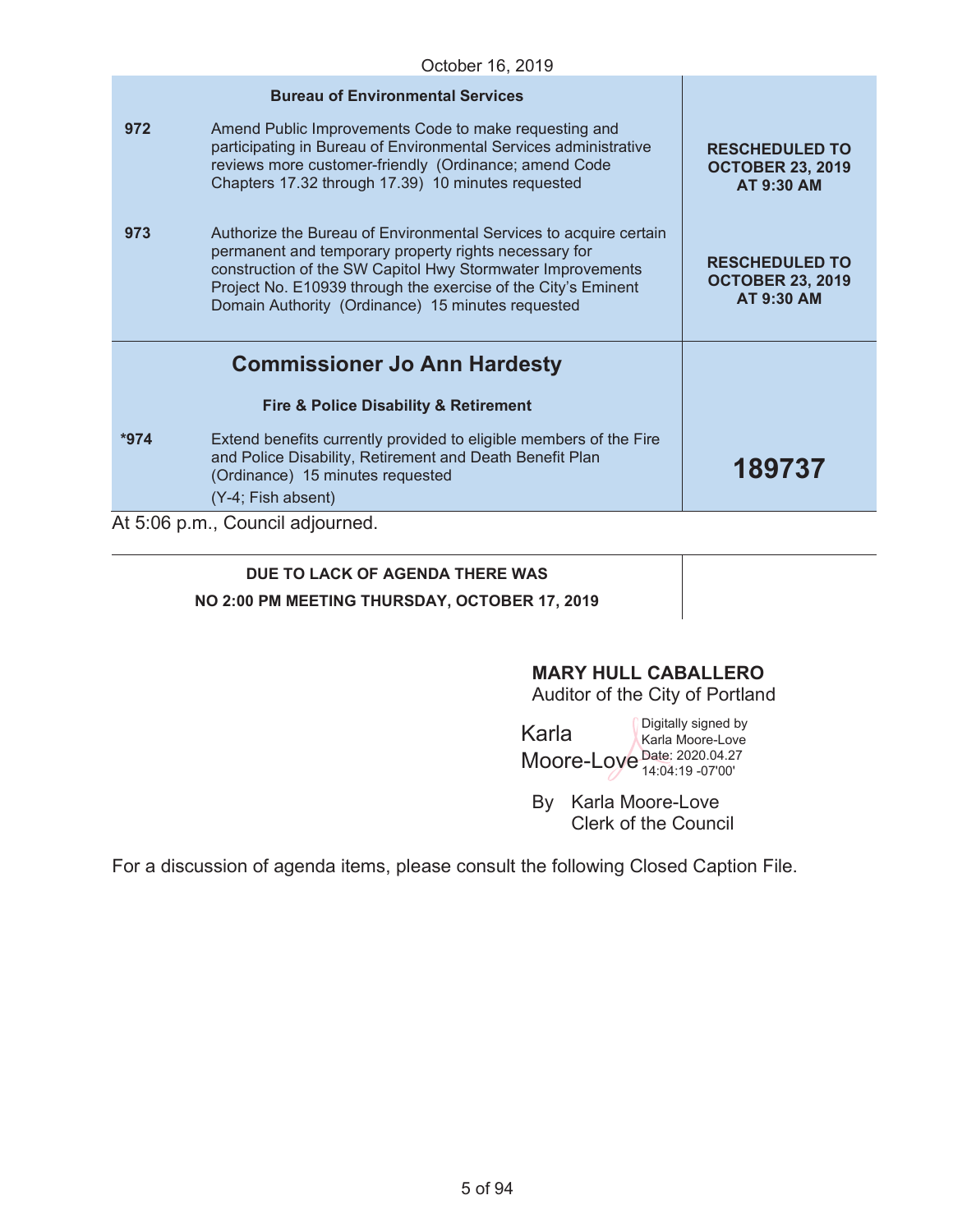### **This file was produced through the closed captioning process for the televised City Council broadcast and should not be considered a verbatim transcript. Key:** \*\*\*\*\* **means unidentified speaker.**

# **October 16, 2019 9:30 a.m.**

**Wheeler:** Good morning, everybody. This is the Wednesday, October 16th, 2019 morning session of the Portland city council. Good morning, Karla. Please call the roll. **Eudaly:** Here. **Fritz:** Here. **Fish:** Here. **Hardesty:** Here.

**Wheeler:** Here, now we will hear from legal counsel on council rules of order and decorum.

**Karen Moynahan, Chief Deputy City Attorney:** Welcome to the Portland city council. The city council represents all Portlanders and meets to do the city's business. The presiding officer preserves order and decorum during the city council meetings so everyone can feel welcomed, comfortable, respected and safe. To participate in the council meetings you may sign up in advance with the council clerk's office for communications to briefly speak about any subject. You may also sign up for public testimony on resolutions or the first readings of ordinances. Your testimony should address the matter being considered at the time. If it does not you may be ruled out of order. When testifying, please state your name for the record. Your address is not necessary. Please disclose if you are a lobbyist. If you are representing an organization, please identify it. The presiding officer determines the length of testimony. Individuals generally have three minutes to testify unless otherwise stated. When you have 30 seconds left, a yellow light goes on, when your time is done, a red light goes on. If you are in the audience and would like to show your support for something said, please feel free to do a thumbs up. If you want to express that you do not support something, please feel free to do a thumb's down. Please remain seated in council chambers unless exiting or entering. If you are filming the proceedings please do not use bright lights or disrupt the meeting. Disruptive conduct such as shouting or interrupting testimony or council deliberations will not be allowed. If there are disruptions, a warning will be given that further disruption may result in the person being ejected for the remainder of the meeting. After being ejected, a person who fails to leave the meeting is subject to arrest for trespass. Thank you for helping your fellow Portlanders feel welcome, comfortable, respected and safe.

**Wheeler:** Very good. Before we get to communications I would like to make a motion to hold an evening city council session on Thursday, November 7, 2019 from 6:00 to 8:00 p.m. At Portland community southeast campus for the remaining Portland clean energy fund appointees, accepting a grant for the bloomberg climate challenge, and to hear a report from pbot on the rose lanes initiative.

# **Fritz:** Second.

**Wheeler:** We have a motion and second from commissioner Fritz. Any discussion? Please call the roll.

**Eudaly:** Aye. **Fritz:** Aye. **Fish:** Aye. **Hardesty:** Aye.

**Wheeler:** Aye. Thank you, colleagues. Motion passes. Communications is first up. Karla. **Item 953.** 

# **Wheeler:** Good morning.

**Stan Herman:** Good morning. I want to start with, I am not trying to pick a fight with you guys, but I am not going away. Next month will be three years trying to get an answer from the Portland city council. You probably ask me why am I coming down here? Basically, I can't get any answers from anybody in the bureaus. They just kick the can down the road.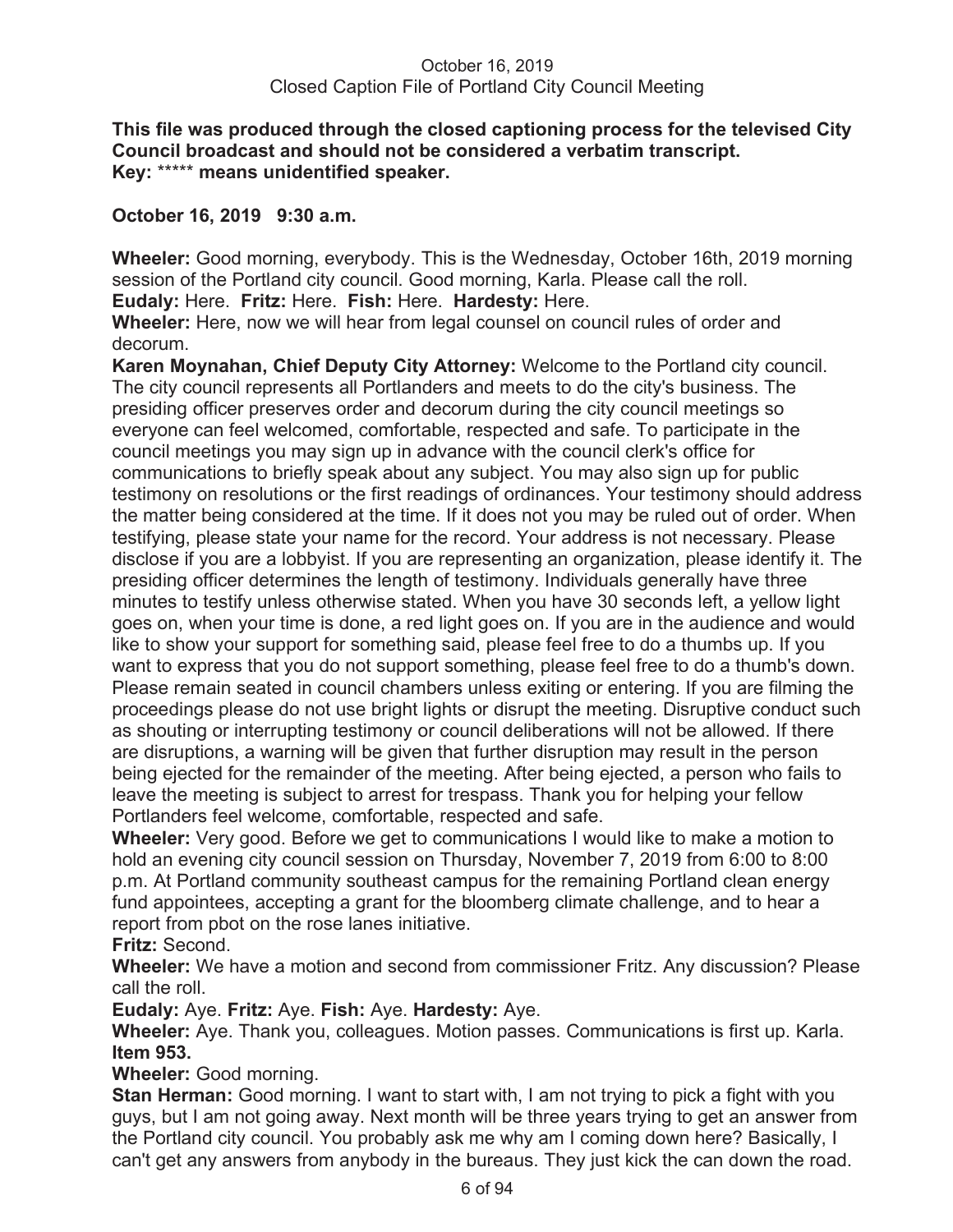Mr. Mayor, we did not meet, as you said, in the past. Your assistant, Michelle, was ordered to help me but that went nowhere. Robert king met with me almost three months ago. I emailed him back on questions, and I confirmed that he received the email and I got no answer. As of today. Last month when I was speaking I believe Amanda you tried to respond to me but I didn't hear you and Mr. Mayor, I think that you leaned over and told her it fell on deaf ears, and you are probably right for that insult. I am wearing hearing aids and the battery was dead. Amanda, thank you for your response, but your response was, you did not know the facts about a case or the applicable law. I am not -- just answer the question, as it is. I am not -- it's not nothing to do with any case. It's not asking for any legal opinion. Eudaly, you stated to me a year ago that you couldn't help me with my problem. I said I don't have any problems. I just need you to answer your constituent's questions. Hardesty, you are new at this, you don't know how long I've been here but I e-mailed you the question, and no response to the email last week. Fish, I liked you on tv you look good, but again, I don't get much response on my question from you. All I want to know now, I think I will email you all, request an, request a meeting, personally. I would like to know a show of hands if you will respond and have a meeting with me. Anybody? Thank you. **Hardesty:** I meet with anybody and everybody who contacts my office and asks for a meeting. So you are not unique if you call and ask for a meeting you will get one. **Wheeler:** I have already met with you as have members of my staff and we communicated with you. Repeatedly.

**Herman:** You will or will not be with you?

**Wheeler:** I met with you, sir.

**Herman:** I am asking again, will you meet with me again.

**Wheeler:** If there is something new that you have to contribute to the conversation, I would entertain an email first, so let's start there.

**Herman:** I just need a yes or no.

**Wheeler:** No.

#### **Eudaly:** No.

**Fish:** No, Mr. Herman, let me say you've been before us dozens of times, and there are other issues here than this question you are posing. This is not the appropriate place to hash these out. I wish you well, sir, in your life. I wish you well in whatever is going on in your life, but this is -- you have exhausted this process. You are not going to get any relief here. You've been told that repeatedly by people. I have a sweet spot for you because of your persistence in coming, but this has gone beyond a constituent request. There are other issues here. We wish that we could be helpful but we can't, and I think you are taking up the time of some other person that could come before us and raise a concern, and you have been told repeatedly, you have been given answers that you don't accept, and that's fine, but there is nothing that we can do for you, there is no further relief that we can give you, and this does not serve any useful purpose with you coming here. If there is other issues you would like us to address in your life, I think that we would be happy to do that but this does not serve any purpose.

**Herman:** It does, and there is more to it. One of them is to provide a city park for the Portland area for kayaks for kids, and the other, I've been holding back, to provide for low income housing for about 120 units. I am not going to step in those boundaries until we can get communication going, but I thank you.

**Fish:** Thank you.

**Wheeler:** Thank you, sir. Next, Karla, I can't tell if the next individuals want to come up together or separately.

**Moore-Love:** They do want to come up together.

**Wheeler:** Call them up.

**Item 954.**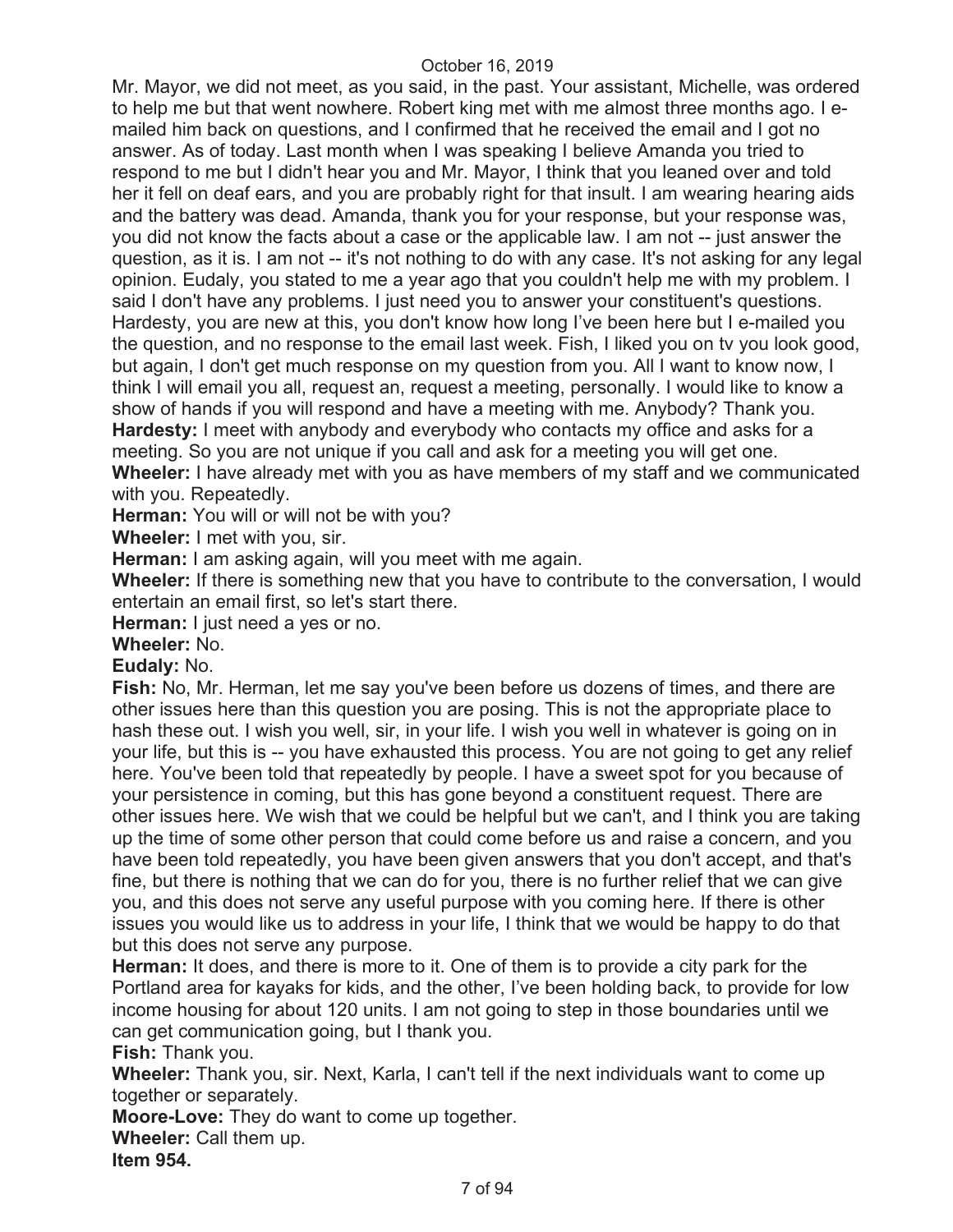**Item 955. Item 956. Item 957.** 

**Wheeler:** Good morning welcome.

**Hardesty:** Who is going first.

**John Teply:** I will go first.

**Wheeler:** Very good, thank you.

**Teply:** My name is john teply, I am with the Mrs. Jones art center. I wish to thank commissioner Eudaly for coming to the art center during the neighborhood association rock exhibit and meeting with us. I will admit that I was totally charmed and when we talked, and any time that you would like to come back to the art center, it would be my pleasure to give you a personal tour. I wish to thank mayor wheeler who also came with his wife and family and thank you for the encouragement about putting up the two foot by one mural project. We found a city site to exhibit it, on the five city blocks, and it was amazing. Thank you. A few years back, I had the privilege to give testimony to the city council. This is for the vacation of a traffic island in St. John's called ivy island. I was against a vacation and then, and then the neighborhood association was for it. Through the process I submitted a petition with 1700 signatures, and we had a post-card campaign about the subject. It was the most pleasurable sight to walk into Amanda Fritz's office and see post-cards on her desk concerning ivy island, and I also started the code change, kind of my m.o., and I would like to thank commissioner Fish for seeing our group and listening to an ivy island presentation. This was the most amazing experience for me. I was just this guy in the neighborhood who had an objection to an official neighborhood association position. Here I was meeting with the city commissioners and their staff were returning my phone calls. I wasn't part of the official neighborhood association, my stature and my voice was elevated because of the neighborhood association. I lost that fight for ivy island. What is important is that even though I was outside the neighborhood association, we were playing by the same rules. These rules were published, and you could go, and you could go to them, go to what was then oni, read the rules and find the staff to help you understand them. There was a thick booklet that contained the guidelines that was public, and that everyone had access to. It created a safe and transparent place with structure that allowed any person the opportunity to engage in local issues through the neighborhood association. Much of this was troublesome and hard to do, but it was all above board and amazing to see in motion. It kept everybody honest. Democracy in its purest form, a safe place for civic engagement for everyone. Strong support of coalitions is a belief in democracy, is the best system and that every voice in our community should be valued and respected. That's what I would like to see as a strong support of our coalitions. Thank you.

# **Hardesty:** Thank you.

**Claire Coleman-Evans:** Good morning, commissioners, and mayor. My name is Claire Coleman-Evans. A major concern of neighborhood associations and residents of Portland is feeling like they have not been properly informed about this code change process in a timely manner. Going forward I would hope that everyone is willing to work together and be well informed far in advance of the process of a realistic schedule to be set for everyone, along those lines, there is much confusion as to what the immediate and long-term and end processes will be in the future. All of this uncertainty and divisiveness is challenge at best for coalitions and neighborhood associations, which have been a model of strength recognized by providing communication and transparency between the city and the people of Portland. Rather than destroy the current neighborhood association, we should work together to strengthen and make sure that it is, it continues to work for all of Portlanders while being open to other models of engaging residents. What would really help ease the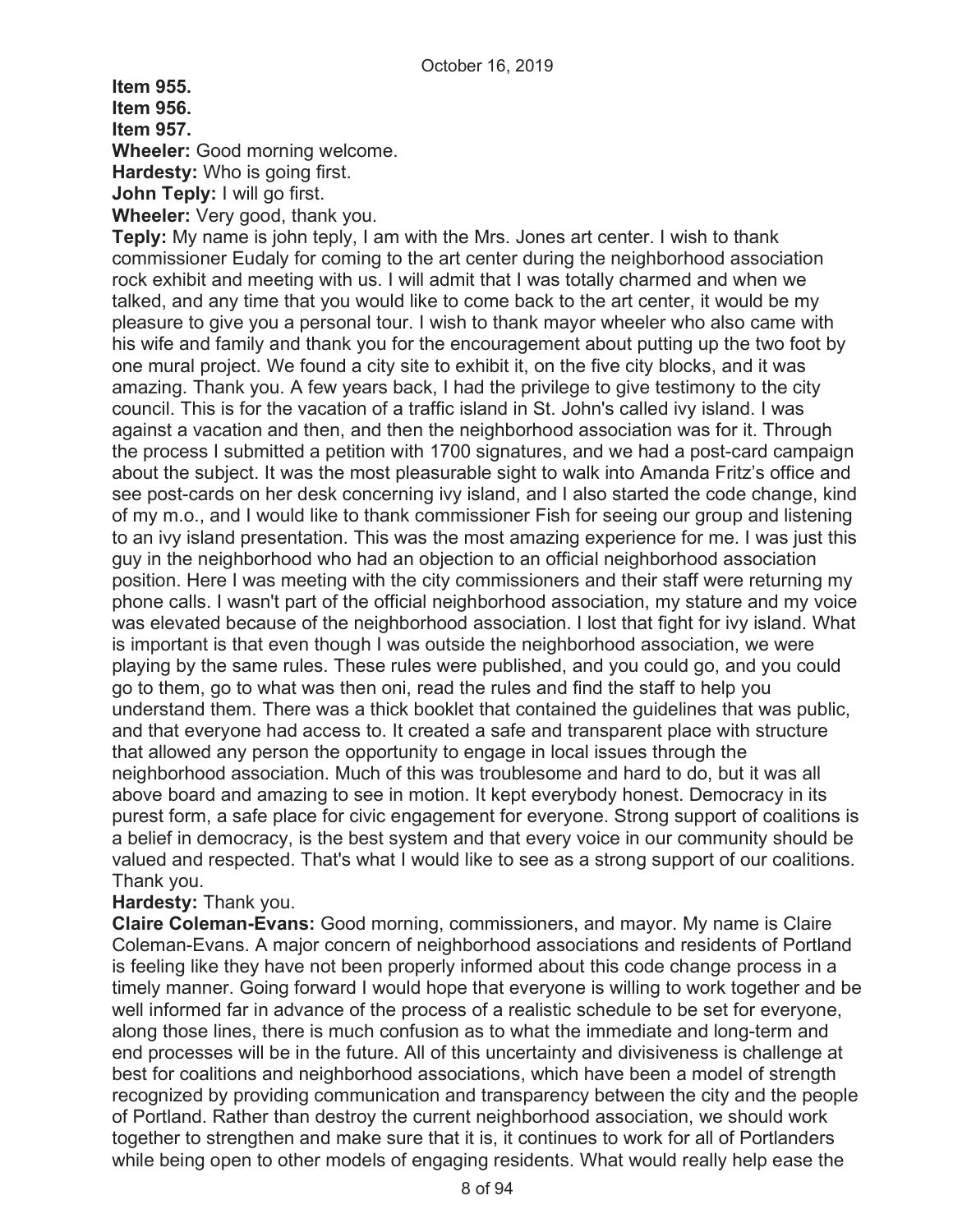tensions in this process is to renew the coalition's contract for another five years. I would like to know what will the November  $14<sup>th</sup>$  council session be about? Will this be a first reading? Will this be a vote requested? And in an email to the disbanded code committee on November 7, but was not shared with the public, indicated that an ordinance and an administrative rule and a resolutions would be presented to council. A resolution to convey a multibureau work group to review cross-sectional functions in the city code and work a diverse range of stakeholders who made recommendations to council for modernizing practices to equally provide services to more of Portland. I noticed on commissioner eudaly's Facebook post and the city website a few weeks ago that she said she wanted to slow the process down. Listen to other voices and maybe revise the code's proposed language. The October 7 email, however, does not seem to reflect slowing things down, and if you want to slow it down, so they can give input on how 3.69 code should be revised and not just have civic life try to sell us something that we did not have a chance involved in drafting and those think this should be consulted and commissioner should revise a proposal based on their input, as well, convene focus groups with neighborhood associations, listen to how they think the code should be updated and the standards should be revised and not just eliminated. Will there be a new process to taking input from the stakeholders' groups such as neighborhood associations and coalitions? Will there be a public involvement plan and project management plan put together that stakeholders can comment on before the process starts? And what will all of this timeline look like? Thank you.

#### **Wheeler:** Thank you.

**Amy Wilson:** Hi I'm Amy Wilson. Hi, thank you. So as Clair mentioned our district coalitions are in a state of chaos right now due to the funding. 40 plus years ago the city worked to set up an engagement system for the citizens, as Gretchen Kaufory was known to say the city funded in these to argue with them. Like anything important ongoing, dedicated funding was established to support it and a bureau was put in charge of insuring its success. Coalitions were the intermediary layer that hired staff, committed to leasing building space and managed the costs to provide the on the ground support, and because of these committed expenses, coalitions have to rely on reasonably predictable funding. However, occl has appended this model in favor of a competitive bidding process where instead of being seen as partners and collaborators, coalitions are applicants being pitted against each other as well as community groups. In the past, as Clair mentioned, five-year contracts were the norm. Now, coalitions are being told that they will only be offered 12 month contracts with no dollar figure attached. How can you plan? At its root, the neighborhood association system functions as a citizen's check on government to address the mistakes caused by top down policies that ignore citizen input, but instead of empowering grassroots citizens to fearlessly engage in important decision-making, groups of politically unpopular ideas could naturally be rejected, and irritating coalition, could just be starved into folding. It reminds me of the Reagan administration when they wanted to get the government sized down so small that you could drown it in a bathtub. We should not be upending our model until a code revision is adopted. This competitive bidding model is in direct contradiction to the current code which requires occl to support coalitions, but support staff have been fired, and the funding process is in chaos right now. There is a real possibility that this decisive process, if it continues, it could cause harm to our communities ability to come together to work on solving problems in the future. This process already is ripping up the social fabric of our community. There is already a growing resentful division happening between civic volunteers who used to be natural allies. Mistrust and disparagement are beginning to take root and that is frightening to those of us in the trenches right now. My two requests from you would be, restore the five-year contracts with the coalitions so that they can stabilize, we can reduce the tensions, and hopefully all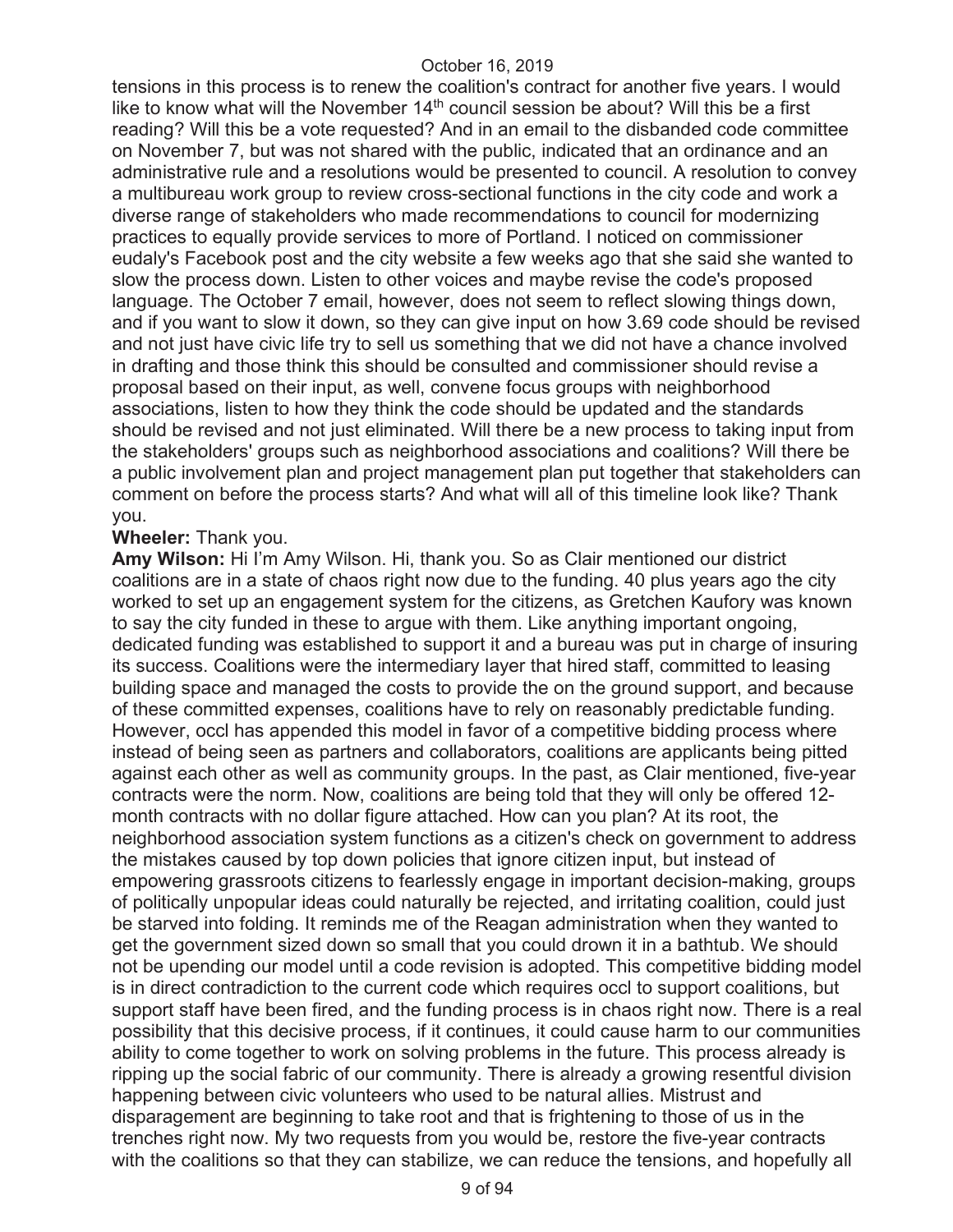move forward together to make improvements in the system. The other is we really need to engage in independent public involvement and citizen engagement professional or professionals to be a neutral party, to help guide us and move us forward beyond the growing mistrust and bring us back together. Thank you.

**Wheeler:** Thank you. Commissioner hardesty.

**Hardesty:** Thank you. I just wanted to thank each of you for coming and say that I think that I can speak for my colleagues to say that all of us have spent a lot of time with neighborhood associations over the last few months. Let me say that I think that there is a real awakening, and acknowledgment that neighborhood associations are not all created equally, and they have not, as traditionally, represented all the voices and communities, so there will be changes coming. I hope that you have heard that it has been slowed down. So, nothing will be voted on before another process has been created to supplement the work that's already been done. I think that the very good news is that every neighborhood association, all 91 of them, are awake and aware that they need to look around the community and figure out who is not at the table and get them to the table. And so I look forward to working with my colleagues and all the neighborhood associations to make sure that we live our values, which we represent everyone. Not a specific demographic group, but everyone and I would love to hear neighborhood associations come here and tell us how they are going to achieve that goal. That's the question. The question is, if you exist for another 45 years, how do you represent the community that you represent? So thank you all for being here. Thank you for being willing to be part of the solution. But I have got to tell you, if I never have another meeting with another neighborhood association, at least in the next six months, right, because I have talked to a lot of people, and everybody has the same message, right, yes, we are not working the way that we are supposed to. Yes, we are not totally representative of our community. Yes, we know that we need to change. Right. So let's just do the work and make it so.

**Wilson:** I would love to invite you to a king neighborhood association meeting. **Hardesty:** I would be happy. Just contact my office. I am at meetings every night. Just invite me.

**Wilson:** We appreciate your willingness and you coming.

**\*\*\*\*\*:** Thank you.

**Wheeler:** Commissioner Eudaly. Karla, is there one more person signed up?

**Moore-Love:** It was avery pickard, he may not be here.

**Wheeler:** Is avery pickard here? Commissioner Eudaly.

**Eudaly:** I want to thank you for coming here today. Mr. John teply, I will politely decline your invitation to come back for the time being. It's been my experience your gallery was any indication of the safe space you provide for everyone to participate, I would not want to come back. There is clearly still a lot of misunderstanding in the community about the process and the proposal, so I want to invite all of you to visit Winta Yohannes my liaison in my office to civic life. She has been working closely on this issue since the beginning and hopefully she can clear up some of the confusion that you have. We have a busy agenda today, and I am not going to have a conversation from the dais with you but that's the first step, would be you talking to Winta. Thank you.

**Wheeler:** Thank you for your testimony. Have any items been pulled from the consent agenda, Karla?

**Moore-Love:** We have had no requests.

**Wheeler:** Call the roll.

**Eudaly:** Aye. **Fish:** Aye. **Fish:** Aye. **Hardesty:** Aye.

**Wheeler:** Aye. Consent agenda is adopted. First time certain item, please, 958. **Item 958.**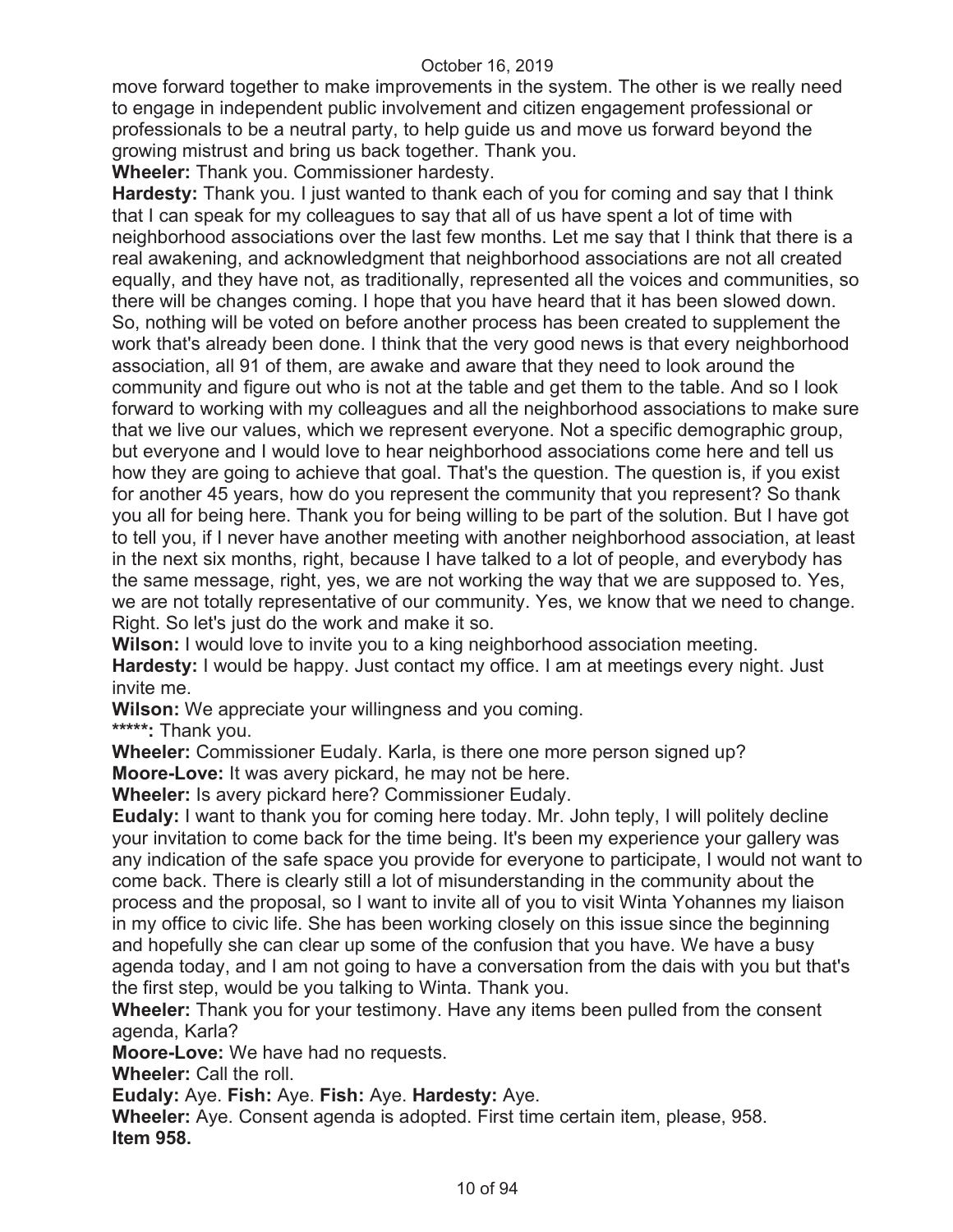**Wheeler:** The technology oversight committee or toc was established in 2011 for the purpose of providing citizens oversight on city technology projects that have a substantial impact on city operations, especially projects that are a high risk or are a high cost, toc members provide oversight and advise project staff throughout the projects implementation. The purpose is to increase both transparency and accountability for the technological aspects of significant city projects, and to identify any potential issues early, as early in the process as possible. The toc reports monthly to the chief administrative officer, who then submits reports to the city council on a quarterly basis, so today, we are receiving a status update on projects that are under toc oversight as well as the summary of the quality assurance assessments. The toc is comprised of individuals who possess impressive technology backgrounds and extensive experience with project implementation. On that note I am pleased to see the last original member is here with us today. Will Pinfold represents my office and has been serving the toc for 8.5 years. Will, welcome, and thank you for your many years of service to the city. Senior management analyst and toc staff liaison, heather Hafer, is also here to help to present this quarter's report. Good morning, everyone.

**Heather Hafer, Office of Community Technology:** Good morning. Thank you, mayor. Nice to see you, commissioners. I, too, am pleased that Will is joining us here today. He provide us with extensive experience and professional oversight and managing complex technology projects, and I think that benefits our entire organization. So we are incredibly thankful for your time. I am equally pleased to be joined by a familiar face, Jeff Baer, who serves as your chief technology officer. Jeff provides the managerial oversight of toc projects and in my opinion does a fantastic job of doing so. As the mayor said, toc members Represent each elected official, in addition to ill, Dyanna Garcia represents commissioner Fritz, Victoria Trapp represents commissioner hardesty, Jimmy Godard represents commissioner Eudaly, and our newest member represents commissioner Fish and I hope to introduce you to him in January. The toc oversaw two projects during the last recording period, from July through september. That is the projects were the Portland online permitting system and the open and accountable elections. We will be presenting the project dashboard so you can see an overall rating of the projects, from both the toc and the quality assurance, but both Will and Jeff are here to provide you with additional product information and answer any questions you might have.

**Moore-Love:** We have that amendment we need to do before that power point. **Hafer:** Yes.

**Wheeler:** This is amended exhibit a in the Tuesday memo.

**Hardesty:** I am sorry, an amendment?

**Moore-Love:** To exhibit a, it was in the Tuesday memo, page 4.

**Hafer:** On the dashboard, or you are seeing the pops rating sheet, unfortunately, there is a tremendous amount of copying and pasting that goes along with this reporting and you originally saw the toc's assessment in July, as yellow, yellow, green, and green. And it is yellow, green, and green.

**Wheeler:** Do we need a motion to substitute the exhibit?

**Moore-Love:** That would work.

**Wheeler:** I so move.

**Eudaly:** Second.

**Wheeler:** A motion and second from eudaly. Further discussion? All in favor please say aye -- I am sorry, call the roll.

**Eudaly:** Aye. **Fish:** Aye. **Fish:** Aye.

**Hardesty:** Aye.

**Wheeler:** Substitute is on the table, aye. I did aye.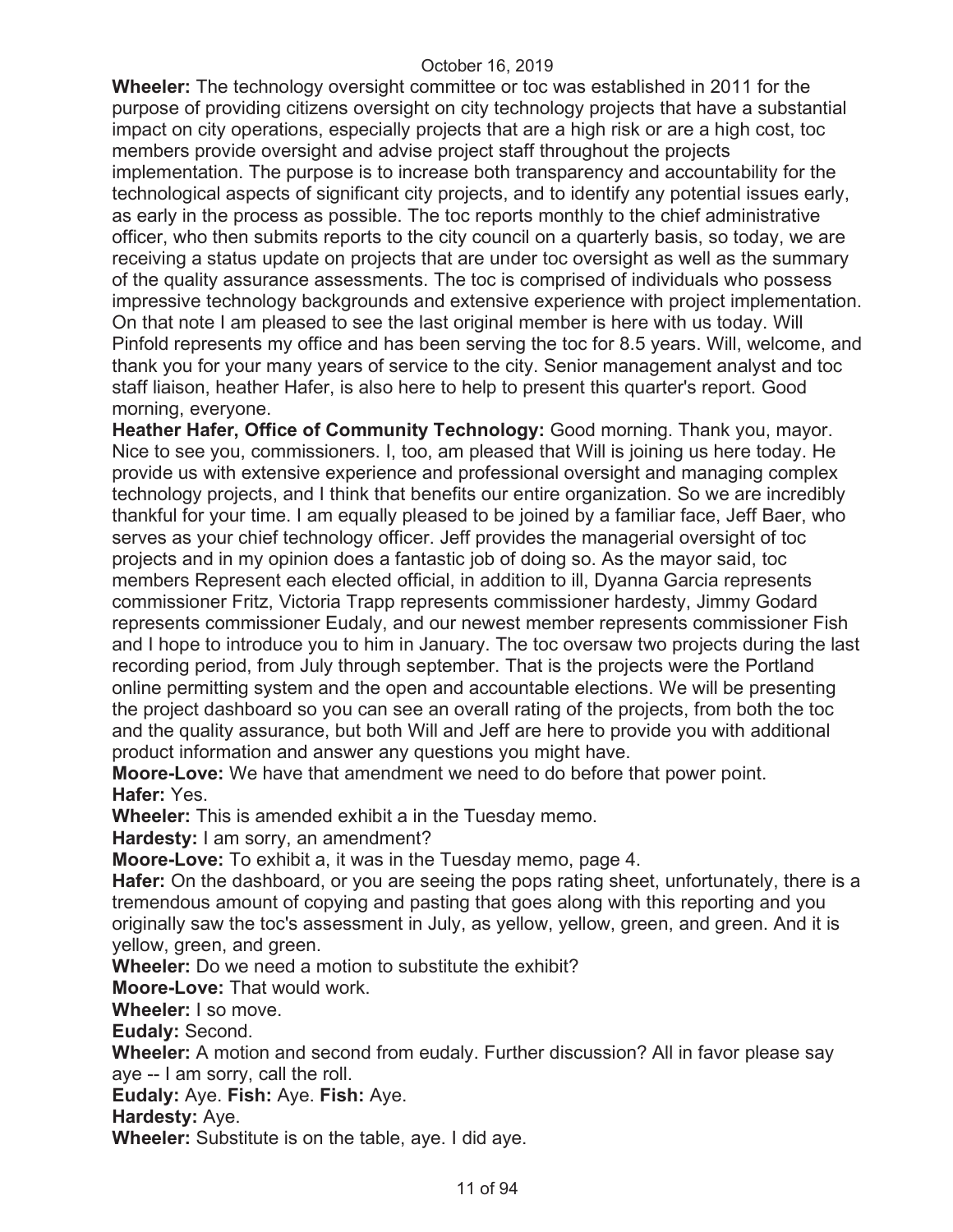**Jeff Baer, Director, Office of Community Technology:** Thank you, heather and mayor wheeler and members of the city council, I am Jeff Baer the director of technology services, and was introduced, we are here with our toc member dr. Wilf Pinfold here to provide updates to the reports. Since it only covers the July through september time frame, there have been a lot of activities that occurred since the project period ended, and we are here to answer any questions you have regarding the projects. Just to focus on pops, the Portland online permitting system, it continues to move forward towards a q1, 2020 go live for the main permitting system. Both the qa and the toc members are assessing the object in yellow and green status, and the project team has been actively hosting Amanda road shows, really to highlight the system features and we have got foundational courses and the learning labs are available for employees to start taking advantage of for the testing and training that will occur over here over the next few months. The bureau of development services director Esau and I meet weekly with the team to review project status, risk, and different issues as they occur to make sure that we have or are addressing those as they occur each week. The user acceptance testing, uat, is a significant phase, and that will be beginning soon.

**Wheeler:** Can I interrupt for a moment? Commissioner hardesty.

**Hardesty:** Thank you, mayor. Thank you. Two questions. One, Amanda is an acronym? We are not talking about commissioner Amanda Fritz.

**Baer:** That's correct.

**Hardesty:** And would you tell us what the acronym stands for so that the listening public -- **Baer:** I have tried for the last year, commissioner.

**Fritz:** Automated mechanical -- the first letter is automated.

**Hardesty:** Let the record reflect we are not talking about commissioner Fritz.

**Fritz:** I like that, look like we are talking about my project. [laughter]

**Hardesty:** I love that you are in this road show, but can you tell me what changed between July and august that gave you less confidence in the pops project as it relates to the budget?

**Baer:** Yes. So the budget was -- the overall project budget did not change, but there were questions about the line items, expenses that were attributed to different expenses that we had to go back and reconcile, so bottom line, the number didn't change, it was just reconciling the different expenses.

**Hardesty:** Thank you. That helps.

**Baer:** Just to report on the development hub pdx or dev hub we went live on July 1st, we retired the system in august, and customers are now applying for permits through this online permitting website. Reports indicate this is very well received so that is going very well.

**Fritz:** I beg to differ, I tried to get a, to get a street tree trimming permit, which previously I had been able to do with no difficulty and I could not -- I couldn't do it.

**Baer:** Okay. We will follow-up on that.

**Fritz:** If you could, please.

**Baer:** Was that a tree permitting?

**Fritz:** A street tree permitting, which was previously was easy to do, when I clicked on the pops website it sends me to this development hub, and I clicked on every link and couldn't find it.

**Baer:** We will get back to you.

**Fritz:** I did send an inquiry, so I will update my colleagues on that, and I am sure the development services and technology services will make sure that customers are given training, if we are not doing it correctly.

**Baer:** I want to follow up on these different activities that I noted. These are really more internal facing to talk about how do we train staff to be able to use the system, and also,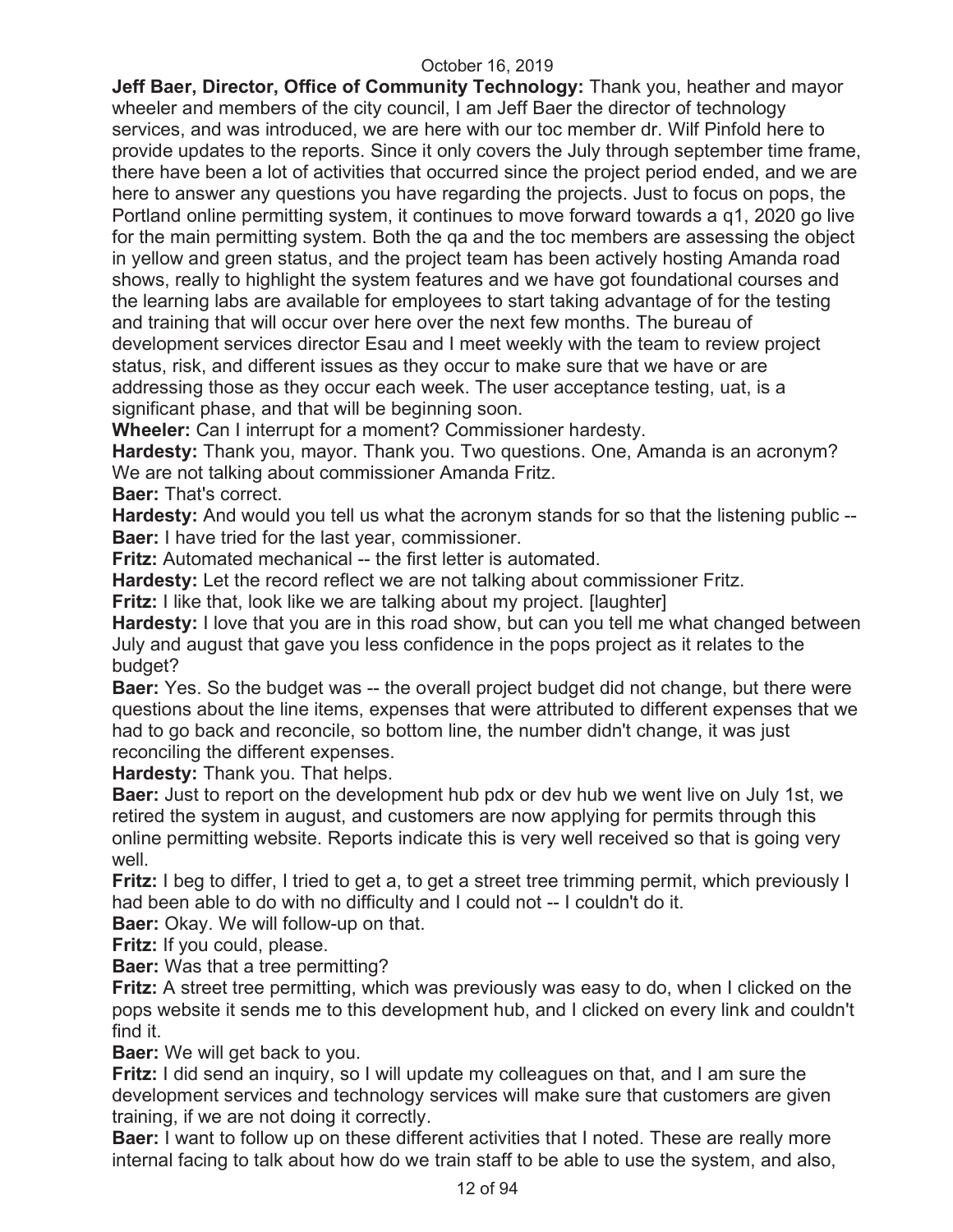bds has been working directly with the development review advisory committee, which also is known as the dracc and their customer advisery committee to keep them a -- to keep them apprized. I think the team and I and the director Esau and I are feeling good about the progress that we are making and heading towards a launch period in February of next year. And do you have anything to add?

**Will Pinfold:** I would like to add something. I think that both these projects represent a shift going on in the way that the city looks at software, and I think it's in line with where the industry is moving, and it's moving away from this as an item, as a product that you buy and you purchase and you have it for a period of time, and then it's out of date. And a good way to think about this is you know, in the old days we would go out and buy windows and it was packaged and stayed stable for a long period of time, but today, on our smart phones, typically there are updates coming for all of your apps on an ongoing basis. And to think about software more as a service than as a thing. It's really there to help members of the bureaus get their job done in an efficient way and it should align with the processes they are using, which is a moving target, but we're improving those processes and changing those processes on a regular basis, and both these projects have taken a step in the right direction of moving towards that ongoing support. Pops, I think, we have now reached a point where we are quite well aligned with the provider in delivering the technology in many of the challenges that we have in the next step. Our challenges are that they have across the user base so we are, actually, on the leading edge of the delivery, which I think is a good achievement to have reached. And the work done on the open and accountable elections, you know, one of the things that you will see is that we have marked down the completion as uncertain. That's not actually necessarily a negative in our view. We would expect the, the, as we develop the processes, as we understand what the weaknesses are and as the process is used, we expect that package to advance, and the relationship that has been developed with civic, recognizes that and will continue to move it forward, so I would ask the commission to think more about ongoing software efforts as purchasing a service rather than just purchasing an item and think about it in that way, and I think it will help us all as we go forward to think about these procurement staff and recognize that completion is not quite as crystal clear as it has been in the past. **Wheeler:** Excellent. Great.

**Baer:** And I'll give a quick update on the open and accountable elections. The report that you see before you indicated that they had civic software foundation had delivered all components for implementation we were calling it plan b. I learned yesterday from the director Susan Mottet that they have delivered 100% for plan a with one exception, and that is for the auto notification process. So it's coming together, and it's really progressing well.

**Wheeler:** That's good to hear, thank you.

**Fritz:** We have got it, and it's working.

**Baer:** Yes.

**Pinfold:** I think I covered them both, and I would agree, I think that ongoing improvement to this, and I think that there will be -- part of this is the certification process which is, do we know how it is that the tool is being used? And if there are anything that we are concerned about, ways that the process is being managed, we should have the option to add those as we go. In the same way as you would add patches to an application of the phone to ensure that security is maintained, I would expect us to continue to do that with open and accountable elections on an ongoing basis.

**Wheeler:** I appreciate that clarification, and I had a question just about the way that we were reporting out information. And I realize it's a quarterly report, and it's my understanding there was a deadline for this report that's approximately, what was it, september 19.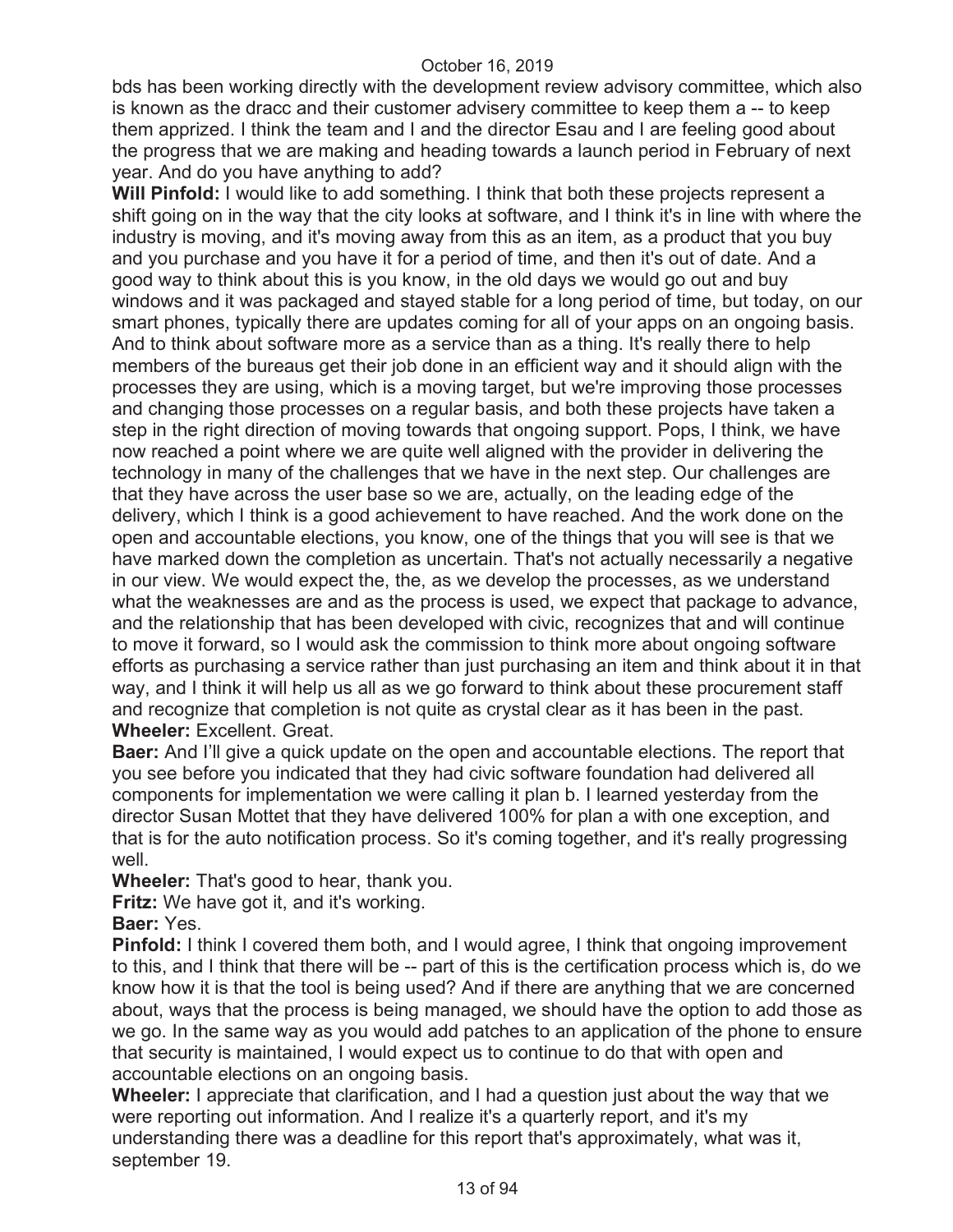**Pinfold:** The completion of the.

**Wheeler:** Yes, we have red reflected here in our report, close to the end of October, but we're hearing a verbal confirmation from you that a lot of the issues that led this to be red are now either yellow or green. Is that a fair assessment?

**Pinfold:** Let me add a bit to that. I think that that's, that's a correct understanding but let me add context to that. At the beginning, of this project we realized the time schedule was very tight and the objectives that were being laid out were quite stringent, in other words, if we met the completion of the project, that would be fairly remarkable in the amount of time it was provided. So we said as a group, if you want this completion, you know, we think it's red and you have seen that throughout. However, we all strongly supported doing the project because the alternative is a manual process, and the manual process would be very burdensome. And even early on, it was clear that we could do a fairly significant percentage of that manual work automatically, and that would be an enormous benefit. And I think that the deadline you are talking about, we had 80% of that manual work covered by this process, which for us, knowing where we started, we thought was good. We still marked it, you know, negatively because we did not want to set expectations that it was going to be complete. We never believed that it would be complete on-time. We believed it would be a significant benefit.

**Wheeler:** But the trend lines are good?

**Pinfold:** Right.

**Fritz:** And it's working. It's so exciting, and I need to give a shout out to the civic software foundation and their volunteers. We have got the automated system for permits, which has been going as long as I have been on the council, I think, or nearly that long, and it's still not quite ready to implement, and this system, which is somewhat complex, has been done largely by volunteers, and gotten done so that it was ready to use the day that the program stuff opened for candidates.

**Pinfold:** Yes, I think that that's true, and I think that something else that is attractive about this, because it is open and because there are volunteers who are able to work on this, things like some of the visualizations will happen through community activity and they will be very beneficial, and I know that, I know that some of our press who would like to be able to monitor the process will be very delighted that when they start to raise questions, we can create visualizations that let them take a look at what is happening within the election, and I think that that's very healthy for our democracy, an ability to be able to say okay, you know, something is going on here, can we visualize it in some way and have a civically conscious group come up with a visualization that lets us look at it better without a burden cost on the taxpayer, which I think is an excellent place to be.

**Fritz:** And I did find Amanda stands for application, management and data automation. **Wheeler:** Amanda sounds so much more exciting. This is the first time you are going to hear me speak in favor of the acronym. [laughter]

**Eudaly:** I need to hear that again.

**Hardesty:** I just want to just really appreciate the volunteers on the toc. The resources that you provide to the city are priceless. Your expertise that you are willing to bring on a volunteer basis over and over again really has helped us to, actually, for those of us who are not -- and I say this kindly, tech geeks, those who are not tech geeks, you help us understand what we're investing in and what we should expect the outcomes to be. And I love your cautious nature because when I watched the red go to yellow and then to green, I know that we have accomplished something. So, thank you, thank you, thank you. I am greatly appreciative.

**Wheeler:** Thank you all. Does that complete your presentation? **Hafer:** It does.

**Wheeler:** Any further questions? I will entertain a motion.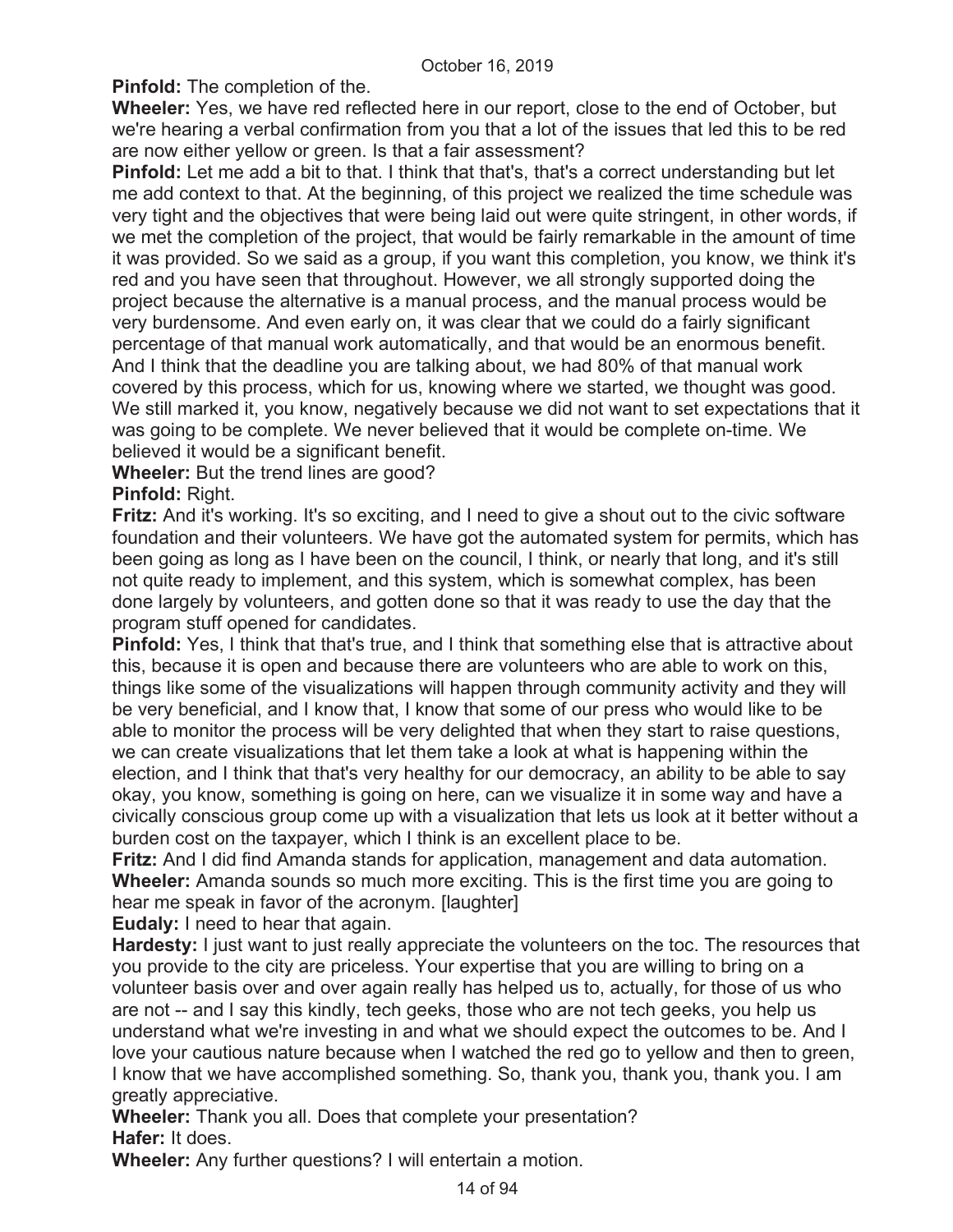**Fish:** So moved.

**Hardesty:** Second.

**Wheeler:** We have a motion to accept from commissioner Fish, a second from commissioner hardesty, any further discussion? Please call the roll.

**Eudaly:** Thank you for the report and for your work. Aye.

**Fritz:** Thank you for being here Mr. Pinefold for your comments. You've been so supportive throughout this experience, and thank you to Chris Smith who provides quality assurance oversight for the open and accountable elections technology, and civic software, thank you to the whole technology oversight committee and particularly thank you to the open and accountable elections director, Susan Mottet, who worked incredibly hard to get this going in record time, and I am real excited that it is. Aye.

**Fish:** Thank you for the presentation, and I also appreciate the perspective that you shared with us about software and thinking about it differently. Thinking about it as a service. I think that that's -- that's something that we need to ponder as we go forward, but this exercise that we go through quarterly where we get these reports that are easy to understand, they are color coded, I think it's a model for how we should do a lot of oversight in the city, and thank you for your service. Aye.

**Hardesty:** I want to say that you reported today on two projects that cost the most angst with the public. The permitting process and who has the privilege of running and serving in public office. Neither of those tasks are easy, and you have brought us along every step of the way. I am honored to vote aye in favor of your report, and I want to thank you once again for your work.

**Wheeler:** This is a process that works really well. I really appreciate everybody's service. I vote aye, the report is accepted. We will see you next quarter.

**Hardesty:** Unless something weird happens and you need to come earlier. [laughter] **Wheeler:** Like I said, we will see you next quarter. Next item, 959.

# **Item 959.**

**Wheeler:** Commissioner Eudaly.

**Eudaly:** Thank you mayor, colleagues I am pleased to introduce the next item.

**Hardesty:** Excuse me, commissioner, I noticed that this is a time certain item and it's not quite 10:15 yet.

**Wheeler:** That clock is slow. [laughter]

**Eudaly:** 10:12, okay.

**Wheeler:** Let's go to -- do we have a second reading? Hang on, of course we don't, well take a three-minute recess and I will refill my coffee.

# **At 10:12 a.m. council recessed.**

# **At 10:15 a.m. council reconvened**

**Wheeler:** We are back in session, it is now 10:16, according to the large novelty clock in the back of the room. Commissioner Eudaly.

**Eudaly:** Colleagues, I am pleased to notice the next item. Today we will be voting to authorize a \$600,000 grant agreement with the united way to support the 2020 census preparation efforts. Before we begin, I would like to thank my colleagues for their support of this census budget request. This work is vitally important, and I am proud of the city of Portland's contribution to the effort. I will have more to say about that after the presentation. Joining us today to share more about how Portland fits into the we count Oregon campaign, are the director Suk Rhee who I actually just saw walk into my office, not council chambers. Here she is. From the office of the community and civic life, Amanda Whelen from united way and Esperanza Tervalon-Garrett of dancing heart consulting. Please come forward to the table.

**Wheeler:** Good morning.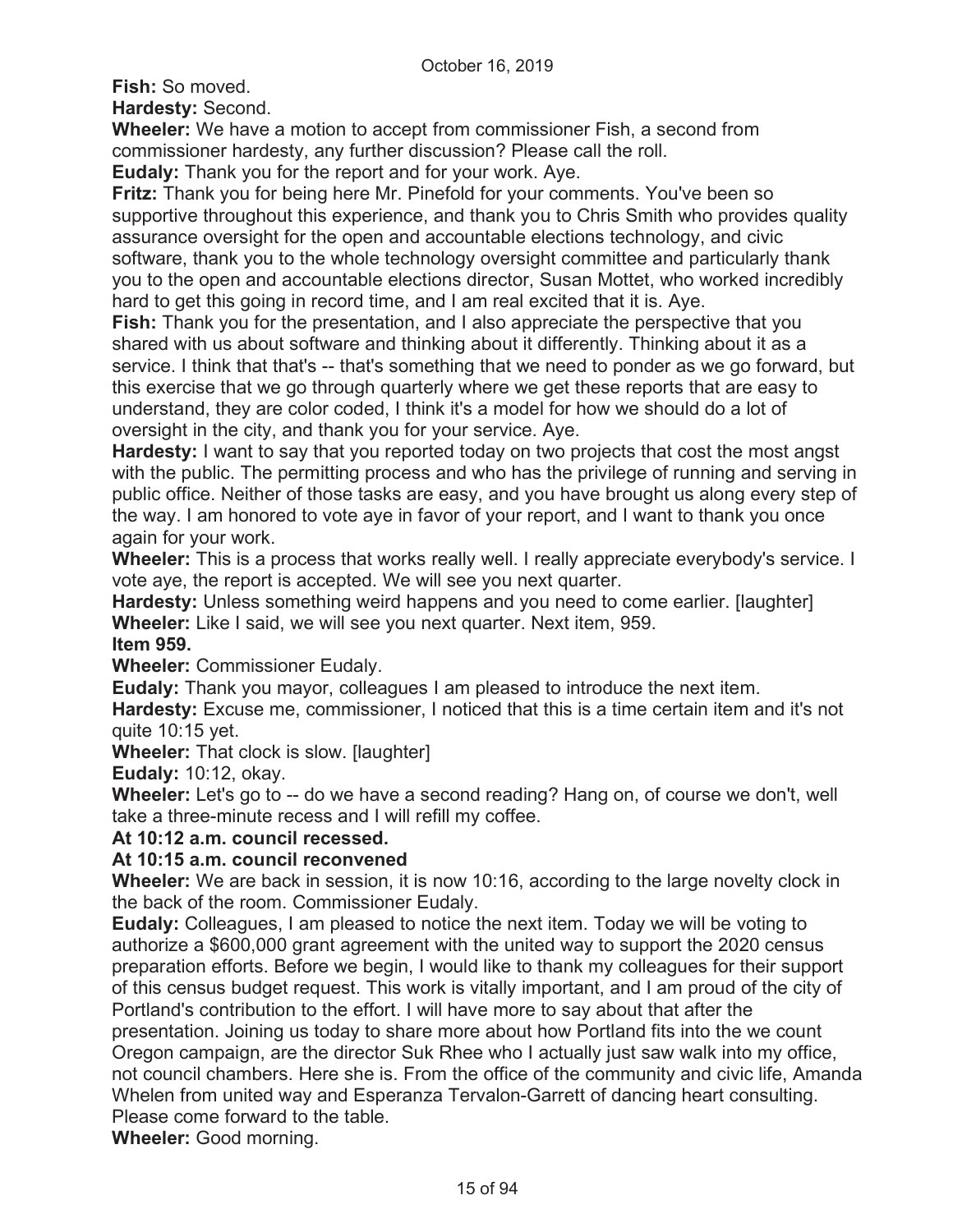**Suk Rhee, Director, Office of Community and Civic Life:** Good morning elected officials and colleagues and our community members, including spirit of Portland honoree last night Angela Harris, my name is Suk Rhee and I serve as director for the office of community civic life. This presentation is to provide you the context and update you need to authorize a transfer of \$600,000 to the united way as our fiscal sponsor for the census 2020 work. I am going to give you an update. There is a slide deck that they are arranging to load with the council clerk, but my remarks do not need a power point presentation so last year council allowed for three investments in the 2020 census. The first was a \$225,000 award in the fall of 2018-2019 fall bump and council allowed civic life to redirect \$125,000 in general fund resources in the spring bump and in the fiscal 2019-2020 budget, there was an additional \$220,000 for a total investment of \$600,000, and the first \$20,000 the city funds were pledged to hire a state wide census equity coordinator with the census equity funders committee of Oregon, sometimes referred to as sefco, and the sefco is comprised of the philanthropic private funders, so sefco then chose a community-led proposal to work with dancing hearts consulting in January, who then worked with multiple entities to develop a campaign plan from February to June. At the same time, in the same period, sefco and dancing arts used this plan to secure an additional \$7.5 million from the state of Oregon, now towards a total \$10 million investment and in a hard to count campaign statewide. I will pause because this is the first time that this actually happened in our state's history. Council's first investment through the fall bump last year was the critical step that enabled all of us to leverage early and limited dollars towards a \$10 million outcome, and so thank you for that. Today we request your support for transferring the city's \$600,000 to the fiscal aging for sefco and Amanda Whelen from the united way of the Columbia Willamette will share information about the census equity fund and the sefco partnership, and then Esperanza Tervalon-Garrett of dancing hearts consulting will talk about the we count campaign implementation plan, so if we are ready to load and thank you for your help.

**Amanda Whelen:** Thank you very much for having us here this morning. I am Amanda Whelen, chief impact officer united way and I'm here representing sefco and the census equity fund. So, the census equity funders committee of pregon is a collaborative of philanthropic organization that have been working together for almost two years now to address the hard to count issue here in Portland -- in Oregon. And we are looking at a \$10 million overall statewide campaign that's part of a larger \$14 million campaign that's trying to make sure that all of the Oregonians are counted in the census.

**Wheeler:** Thank you for that.

**Whelen:** The census equity fund, what you have in front of you in this slide, is our operating thoughts on how we move forward. A couple of things to point out. What we have done is we have created an aligned pooled fund able to remove barriers for community-based organizations and have one place where they are applying for funding in order to do field and community-based work to ensure that our hardest to count populations are reached. Second, as far as we know, this is the only private and public pooled fund in the country, so a number of states are running private funds and public funds in order to reach hard to count, but as far as we know this is the only place where we are doing that sort of aligned work where cbos can apply to one single place, and finally a part of our work is also going to be the evaluation and the gear-up for 2030, so one of the things that we found was that a number of states, Minnesota in particular, had started earlier than we had, two years ago, seems like a long time in preparation for this, but what we know is by gathering this aligned group and doing this work, we are able to get ready again and be more prepared for 2030, which is an exciting thought. **Hardesty:** Let's hope that we will have federal help in 2030.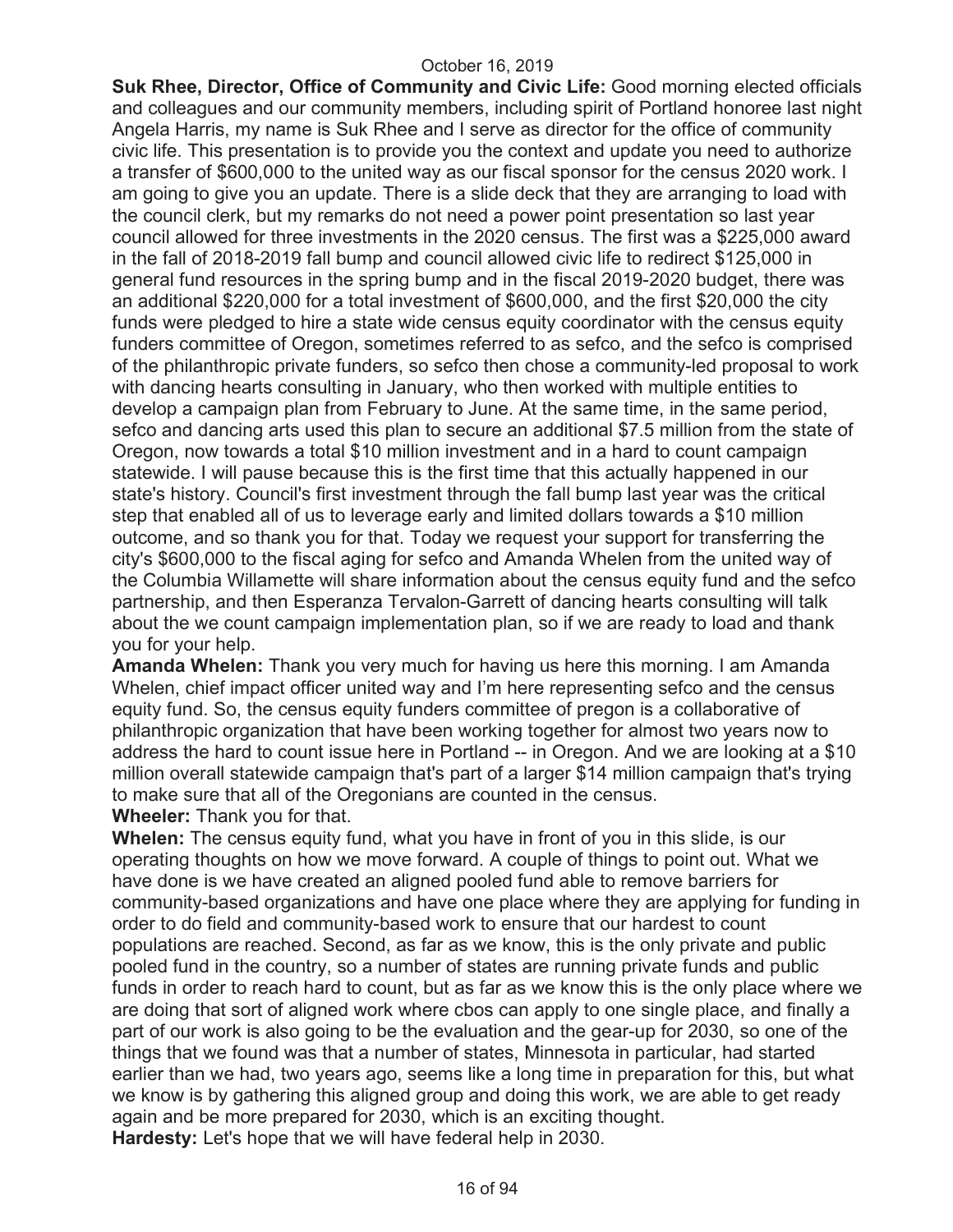**Whelen:** Agreed. So in November of 2018, we put out an rfp for a statewide equity coordinator and we are lucky enough to have a group of organizations from around the state who applied to run the campaign. They nominated dancing hearts consulting to be the lead applicant for that coalition and in May they developed a hard to count campaign that I believe has been shared with you already. So I just wanted to update you on where we are around the funds raised for the campaign. So, as Suk said, we are looking at a \$10 million hard to count campaign fund. Sefco had an early \$1 million pledge, and as you can see we are almost to that pledge, and that's from private philanthropy. We have another \$8.1 million that is so far committed from public funds, and so our total pledge is almost \$9 million. Total committed is almost \$9 million and almost \$9.4 in terms of the pledged so we have, so we are anticipating that we have approximately \$600,000 more to raise in order to reach our hard to count campaign goal.

**Fritz:** So, have no other local jurisdictions, cities or counties contributed a part from the city of Portland?

**Whelen:** Not have contributed to the fund directly. We have other jurisdictions that have set aside the dollars, but have yet to contribute directly to the fund.

**Rhee:** Can I mention that in the 2019-2020 budget the Multnomah county matched the city's commitment of \$250,000, as well.

**Fritz:** That's the pledges?

**Whelen:** Is that included in the pledges? Yes.

**Fritz:** Thank you.

**Whelen:** So united way as mentioned, we are providing backbone support to sefco and to the census equity fund, currently what we are doing is continuing to provide that support to dancing hearts consulting, we're funding and contracting with those 13 partner organizations leading the field campaign. We are supporting Portland state university, at the population research center and they are doing a ton of data work that's preparing for the campaign, and we are also preparing for the census assistance center at rfp so those will be census assistance centers in all 36 counties of the state that will be providing

support to the community. Now I will turn it over to you.

**Esperanza Tervalon-Garrett:** Thanks. Hello, my name is Esperanza Tervalon-Garrett, and I am the ceo of dancing hearts consulting. I am the first woman of color and black woman in the country to run a c3, c4 pact focused on turning out voters of color, and I live in Ashland. I am a mother, wife, and a horse woman, and I am honored to be here so thanks for having me.

**Wheeler:** Thanks for being here.

**Tervalon-Garrett:** Thank you, I want to talk about the we count Oregon mission and campaign, we are a different kind of campaign for a different era. This campaign is being run by black indigenous and women of color, we are a campaign that is putting race and culture first, centered in the campaign, it is not secondary or ancillary. We are -- we believe that using trusted messengers with tailored messages are how we are going to move about 1 million hard to count communities to understand, be educated around and be compelled to take this census. So I think that you will all know, but a refresher, a hard to count community is a community that has a less than 76% self response rate in the first few weeks of the census. Generally speaking, those are people of color, renters, immigrants, children under five, and people with limited English proficiency. I should just tell you, in Oregon, for example, some of those communities, you know, 38% of Oregonians are renters, for example, 6% we think of children, of Oregon's population are children under five, we think about 25% of the state population are people of color, so we know that they are large demographics.

**Hardesty:** I have a question. I am fascinated by the children under five being hard to count. Why would they be hard to count?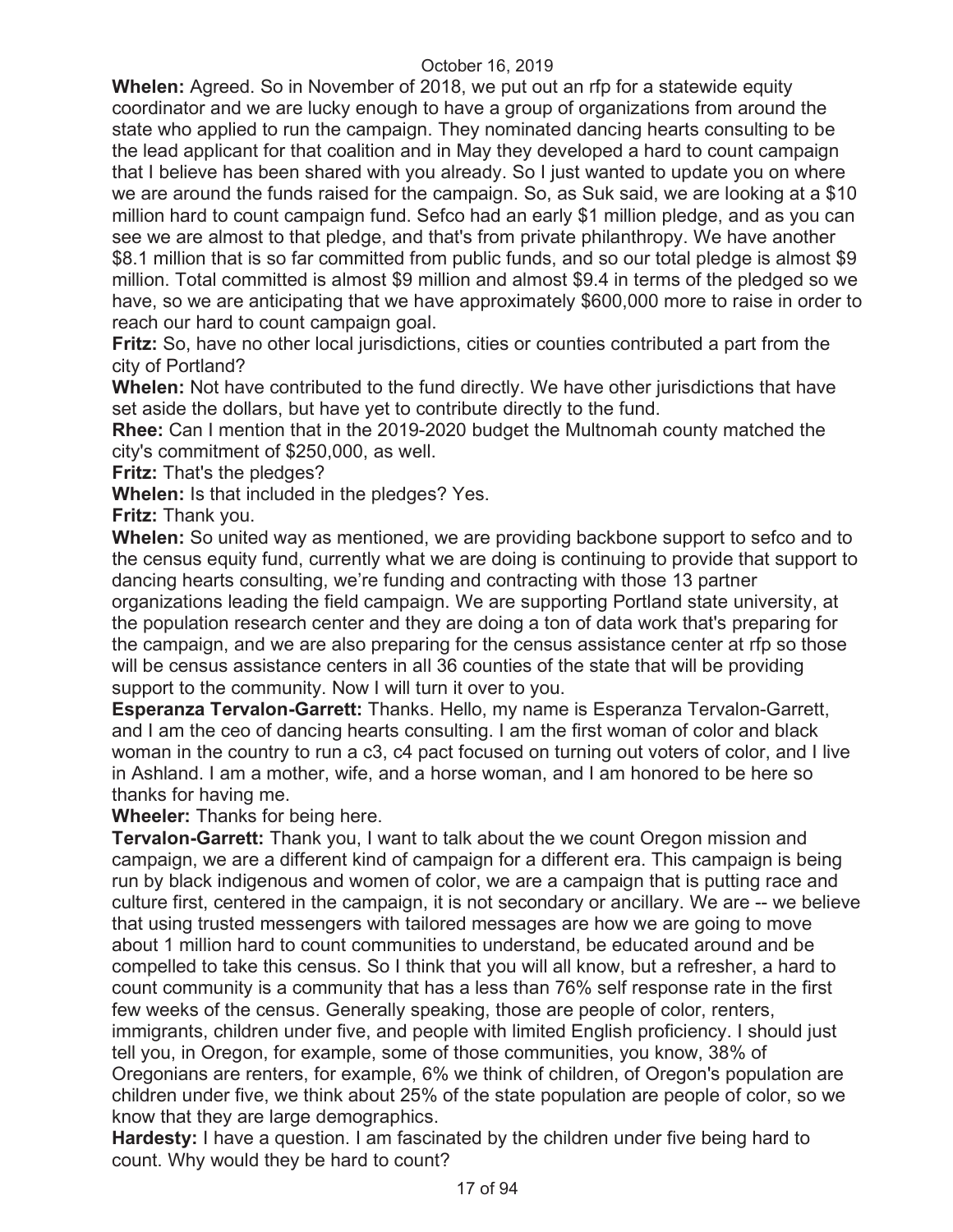**Tervalon-Garrett:** Thank you very much for asking, so for a couple of reasons. Often newborn babies are sometimes not thought of as part of the family, so we see kids under one often being undercounted or just left off, just not, not sort of counted. The other pieces that's been a big one that's come up is around co-parenting. So if a person is co-parenting with a partner, what we are telling folks if you have that child on April 1<sup>st</sup> then you count them so sometimes in the shared family, and rearing of children, children cannot be claimed because nobody knows who is supposed to claim them. And the impact of not counting children zero to five means those children up to the time they are 15 or 20 will not -- we won't receive the resources we need to make sure that they are educated and supported so the impact is huge and a long lasting one, a decade of impact. I want to talk about the partner organizations and how this came to be. We are so fortunate to partner with these 13 organizations, and recently, I think that people were asking how did you apply for this? I say I didn't apply, I got a you will call over the winter break from some amazing organizers who said listen, we absolutely believe that our, that we're working in hard to count communities, we think that these communities should be -- continue to be in communication with us about this important democratic process and we are interested in trying new things. We know we want to use field focused strategies, they worked with them and we would like to try a new hit at this, and so I said well, okay, sure, I said don't worry, it will be easy. [laughter] and here we are. Excited to see if the second time, and so it has not been easy, but I will say that when we look at this, I am so fortunate to be able to be the person who represents us as the lead consultant and I am happy to carry some of this work alongside of them, and none of this is possible without their leadership, their contribution, and their fingerprints are all over this plan and we created this together so I want to acknowledge that. We have partners -- I want to let you know that as Amanda was saying our campaign is different and its being lifted up in different spaces for being so different. We are one of the few black indigenous women of color-led consultants across the country, in fact we don't know of any other that have an all women's shop or color shop and we decided that we wanted to partner with the best of the best so we work with psu, the population research center, and that team to make sure that all our information is correct so they do all our fact checking and we do deep dive like data nerd stuff you don't want to know about, just prepare us for when we do the count and how to report that. We work with scan, the state count action network, which is made up of Asian, American pacific, and islander advancement project, and the leadership, the leadership council, and state voices, and we are, basically part of a national network that has done a ton of polling about what messages work, what's moving folks, and the funders census initiative is where we are learning from other consultants about what they are working on and what other consultants are working on and how they are moving the census in their places. Our goals are lofty 200,000 hard to count contacts, the contact is not a knock, how many of you like no knocks you use -- we are not doing knocks. That's about how much energy you put out. We are curious about how many you talk to, we will partner with 100 organizations and train 10,000 people, and we are going to have 50,000 people participate in a text account program. Don't worry and I will pitch it to you later because we are on television and I have slides. There are four main parts, campaign infrastructure, which we've been building since july, and that's really about our data and sort of campaign space and all the trainings and technologies that we need to move this campaign. We are doing a ton of education and training, and yesterday we had sour first webinar for census 101, we had 156 people register and 128 people show up, so the conversion rate, the percentage at which people are participating is extremely high. And we are developing strong communications. Our communications are persuasive, and they are in multiple language and targeted for constituencies, so the language for children under five, for example, will be different than the language for black immigrants. And we are focusing on field. I was asked to talk about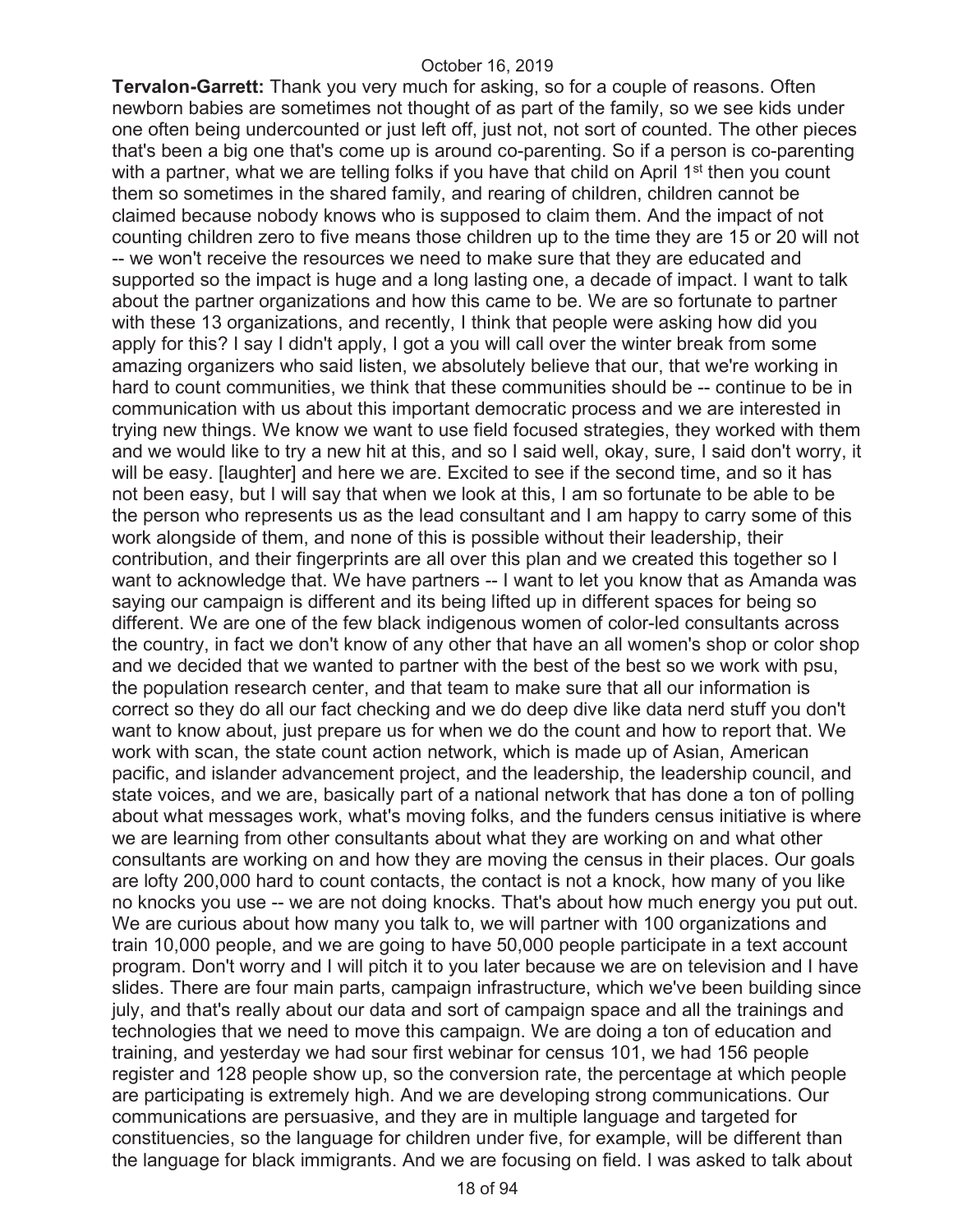field, so that's what I am going to pinpoint here, if you want to ask other things, happy to do that. We are in a preparation period right now where we are all learning about the census, and we are you know, doing our work to put in place our field plans. January to April will be an education phase, mostly you will see trainings and opportunities for people to sort of learn about the census. We call April to august activation and that's where we Will be running a 100-day campaign to reach 200,000 people. And impacts will be after we have agreed to do a ton of evaluation because there is not a lot of information and knowledge known about census, and we want to make sure that we do a good job like really being critical.

**Wheeler:** Commissioner Fish.

**Fish:** What's an example of the egregiousness information about the 2020 census? **Tervalon-Garrett:** Sure. So recently, I think just last week, a mailer came out from the rnc asking people to donate, but it had the census information all over it, so it's a census 2020 is an example. Oregon is probably the 15th state to be targeted. There is a federal law prohibiting anyone from sending email through the postal service that says "census" that is not census related, so we put out a mailer to let people know that that is not a census form, that they did not have to fill this out. It had a number that you were supposed to put into a website, and so that information is on our website, we sent out a mailer so we got the information, we sent out an email within 24 hours to let people know that this is not a real thing and to try and make sure that we are giving people the right information, so that they can make well informed choices, and are fearful, fear is a huge issue that we are combating with the communities.

**Fish:** How did you determine the rnc was behind that?

**Tervalon-Garrett:** It has their name on it.

**Fish:** And who is, who were they coordinating with in the state of Oregon?

**Tervalon-Garrett:** It's unclear, the person who got it was a democrat so we don't think that -- it's not necessarily partisan. But it is -- they have been flooding and they started in new york, I would say, we saw this and tracked it through our partners, and we tracked it last, I guess in may, and we saw the first one fall in new york, so we knew it was coming. And we were prepared to respond.

**Fritz:** The republican national committee is sending out illegal mailings. Is the Oregon state attorney general going to sue them?

**Tervalon-Garrett:** I don't know what the plan is around pushing back against this. It's a national push. I think that the envelope and the framing and the messaging on it talks about the census as an entry point, and it becomes clear that it's a fundraising email. **Fritz:** Have your organizations complained to the attorney general?

**Tervalon-Garrett:** We have not.

**Fritz:** I would like you to do that.

**Tervalon-Garrett:** I appreciate the recommendation.

**Fritz:** Thank you.

**Tervalon-Garrett:** I want to talk a little bit about Portland because I know that you all love Portland just like I do. So, I had a request, and I want to acknowledge that suk made an amazing request for me to get some real deep dive data on Portland, who and where and what languages and how many and, you know, and what would be the percentage and I talked to Jason, and we talked for about an hour, and I am sorry to be the bearer of bad news but to tell you it would take us a year to put that kind of disaggregated data together, and the process through which we would do that would be to look at 2017 data. And we are six months away from just doing the census. So to ask that you all offer some grace in us in not being able to provide that level of data which would be out of date and exactly what we are here to talk with you about today. We are sort of starting at a baseline. The data we are using is a little old and 2020 is the time to count new people. We have some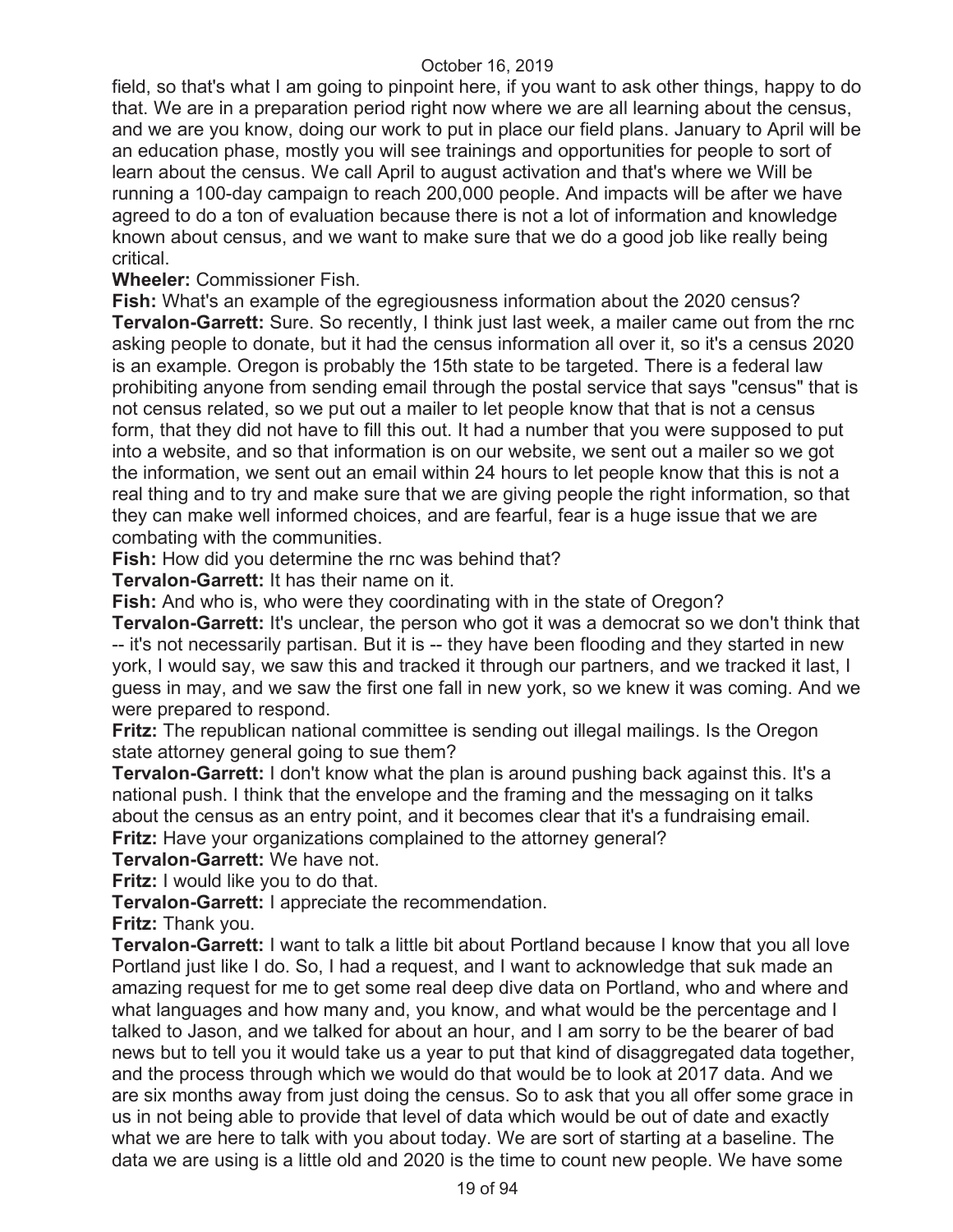projections. We have ideas about what the demographics will look like and where we should target, but we will, we conduct this every ten years so we can be sure and that's where we are. Here's what I can tell you about the campaign in Portland. Ten of the 13 organizations will be focused here. And each organization will be hiring a paid team. We projected 150 short-term temporary jobs will be -- we will have that many, 150, and they pay \$17 per hour, and folks will work for 100 days. We also know that we have targeted trainings for communities happening mostly in Portland, although in the metro area, you know, the tri-county for sure, and two of our staff are based here in Portland, both our field director and our training, our community engagement staff person are here in Portland and our final piece is that we will have an office here. So we are deeply committed to making sure that this city is counted, we think that there is a lot here, a lot of communities, a lot of connections, and our trusted messengers with the right messages can move those folks. **Fritz:** Before you move off that map, as is often the case with city staff, my neighborhood is not on the map. It's too far south, and it's maybe the demographics of that census track are not such that it shows up that's hard to count but there are a significant immigrant and refugee population, so west Portland park, and it's at the intersection of i-5, barbur and capitol highway, and as I say, if we are looking to find hard to count populations, it's going to be in some cases the populations which are concentrated but swamped by not hard to count populations.

**Tervalon-Garrett:** I am glad you raised this. This is not the map that we will use to go out and talk to folks in Portland. These are the hard to count tracks from 2010 that show the degree to which they were -- they were, they required additional in-person engagement. We know that there are hard to track counts so we will be in these areas, but we know that they are, there are hard to count people. We are not going to get 1 million people out of these neighborhoods, and frankly, if you pulled back the map we will not get 1 million out of that, Either, so we are doing an overlay between geography and demographics to fuse together this statewide campaign. We think the target universe, the total number of people that we reach out to is right around 860,000 people. Through phones, doors, and cell phone information.

**Fritz:** Are you looking at schools, particularly elementary schools and the demographics served by those?

**Tervalon-Garrett:** So, traditionally and historically, yes and no, traditionally and historically the Oregon complete -- whatever the count is for a state, is responsible for working with government entities and all of the agencies funded by the state. So schools, libraries, all these things would fall here. They are developing their plan, and we are excited to partner with them. We are putting together and working with -- so you know, organizations that work with children and families would be more our, more our schtick but we are happy to fill whatever gaps need to be filled so children are being counted.

**Wheeler:** Commissioner hardesty.

**Hardesty:** Thank you mayor and thank you very much for the information. Who is going to be counting people houseless in our community?

**Tervalon-Garrett:** Thank you very much for asking. So actually, there are some communities that do -- that we do not provide forms for, and houseless folks would be in that demographic, indigenous, native, tribal people will be enumerated in person so the u.s. census bureau will send someone out to places where they understand houseless people to be and count them in person there.

**Hardesty:** Let me say that they are not going to have a lot of success because people who are houseless don't talk to people who say that I am from the government, and I am here to help. It would really be important to partner with organizations who already have a relationship with folks who are houseless, and frankly, you will find in the population of people who are houseless the hard to count population that we say that we are targeting.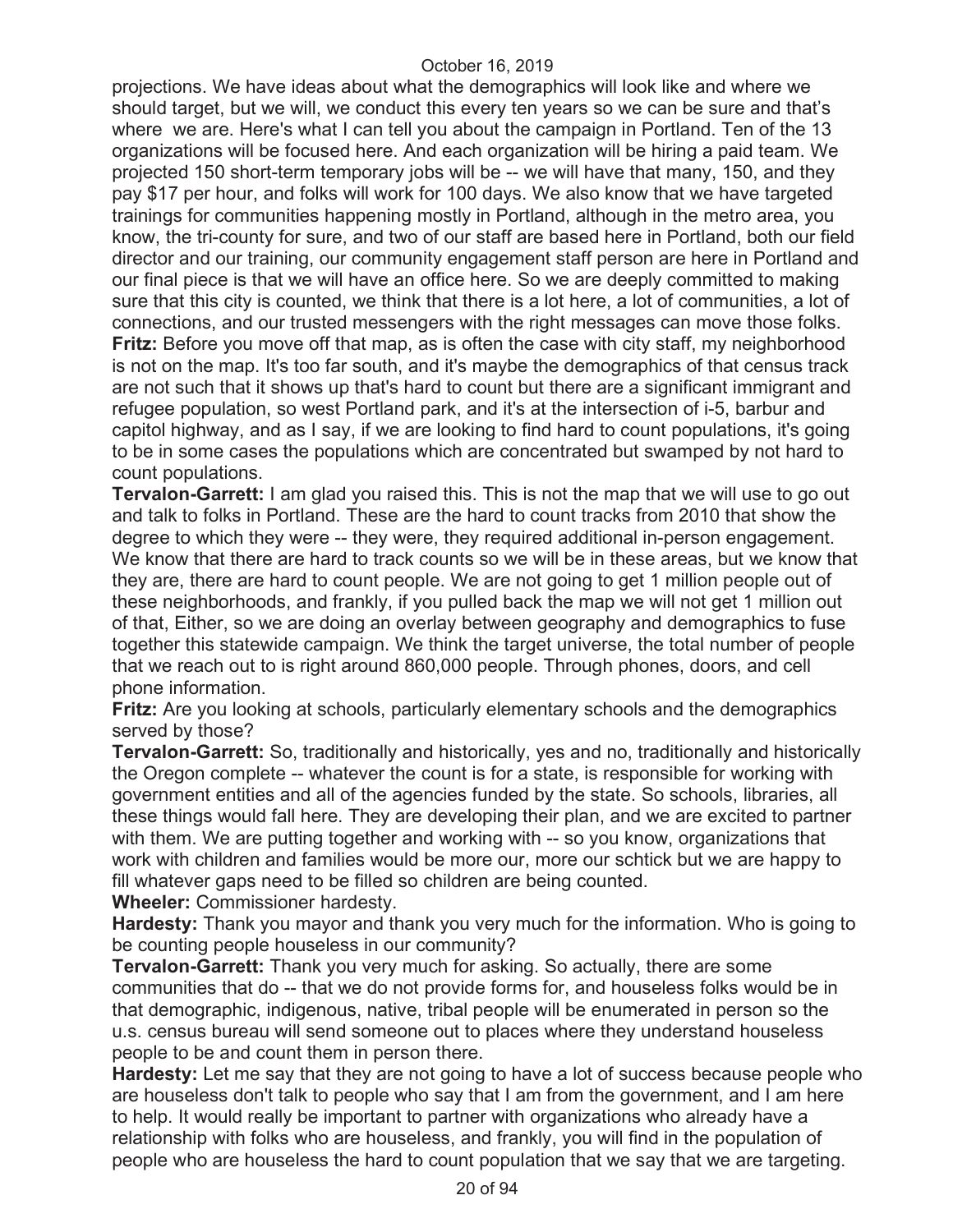So I would hope that you would add one or two organizations that have a relationship with folks who are houseless as part of the team, and then, you know, whatever the federal government does, when and if they show up, hopefully adds value.

# **Tervalon-Garrett:** Thank you.

**Whelen:** Sorry, and as we mentioned a bit earlier, there is an opportunity for those organizations to apply to be a census assistance center, as well, so one thing is that as people are coming to get services, setting up those computers and in the lobbies in order to help people complete forms, if possible, if they are coming in, which is another issue, so it's going out to where people are.

**Hardesty:** I was going to say they are not going to come to you, right. Which is why it's really important, and when you say have them apply, I mean, you know, I think it's the responsibility of the complete count committee to identify those organizations, work with them to develop an application, and then help them do the hardest job that there is in the census, which is counting folks who don't have a house, right. So I think that we have to do something different if we are really intent on counting folks who today don't have a roof over their head.

**Wheeler:** Commissioner Eudaly.

**Eudaly:** Esperanza could you explain what you meant by not having forms for houseless population?

**Tervalon-Garrett:** Sure. So the process for the census is that people will get a mailing from the federal government. It will have your web address because we are taking an online census form this year, or 2020 and it will have a url and you will get six mailings with an opportunity to respond to that before an enumerator comes to your home. In the case where people do not have homes, the federal government has decided to enumerate them, which was the process until about the 60s when you have the first mail-in census, and that is where the people would, I mean, it's problematic. It's a process through which the federal government sends a paid staff member called an enumerator to come and count you, so they might say that there are one, two, three, for you five people here and they will say, they are under their -- under this intersection under this bridge, and in this park, etc. They will write that on the form, and that will count for those people.

**Eudaly:** So this isn't the case of us not treating people equally or wanting to count this population, but the process is somewhat prescribed by the federal government? **Tervalon-Garrett:** It is and, and you know, a bit unjust, and not equal and unfair, but it is

the process that the federal government has set forth to date.

**Eudaly:** But that does not preclude us from doing outreach to that population, correct? **Tervalon-Garrett:** You are right. And we, for example, are partnering with the Oregon food bank and other sort of service agencies. I don't think that gets to commissioner hardesty's question, which I think is a good one and I am happy to revisit.

**Eudaly:** I am really interested in that subject but I understand that list that we saw of hard to count populations doesn't include every hard to count population. It's the most significant populations that we are targeting to try to get to the most complete count possible.

**Tervalon-Garrett:** Houseless people are not included in the hard to count traditional bucket at all because they would not have homes. It's based on the 76% response rate. **Eudaly:** And that's not our definition. That is the federal government.

**Tervalon-Garrett:** That's correct.

**Wheeler:** Commissioner hardesty and then commissioner Fish.

**Fish:** So before you are finished with your excellent presentation, can someone for the benefit of the public take a moment to explain why this is important? I think that sometimes people don't connect the dots. We know, for example, that if we get a good count this time, we may get an extra congressional seat so that adds to the clout in Washington d.c. We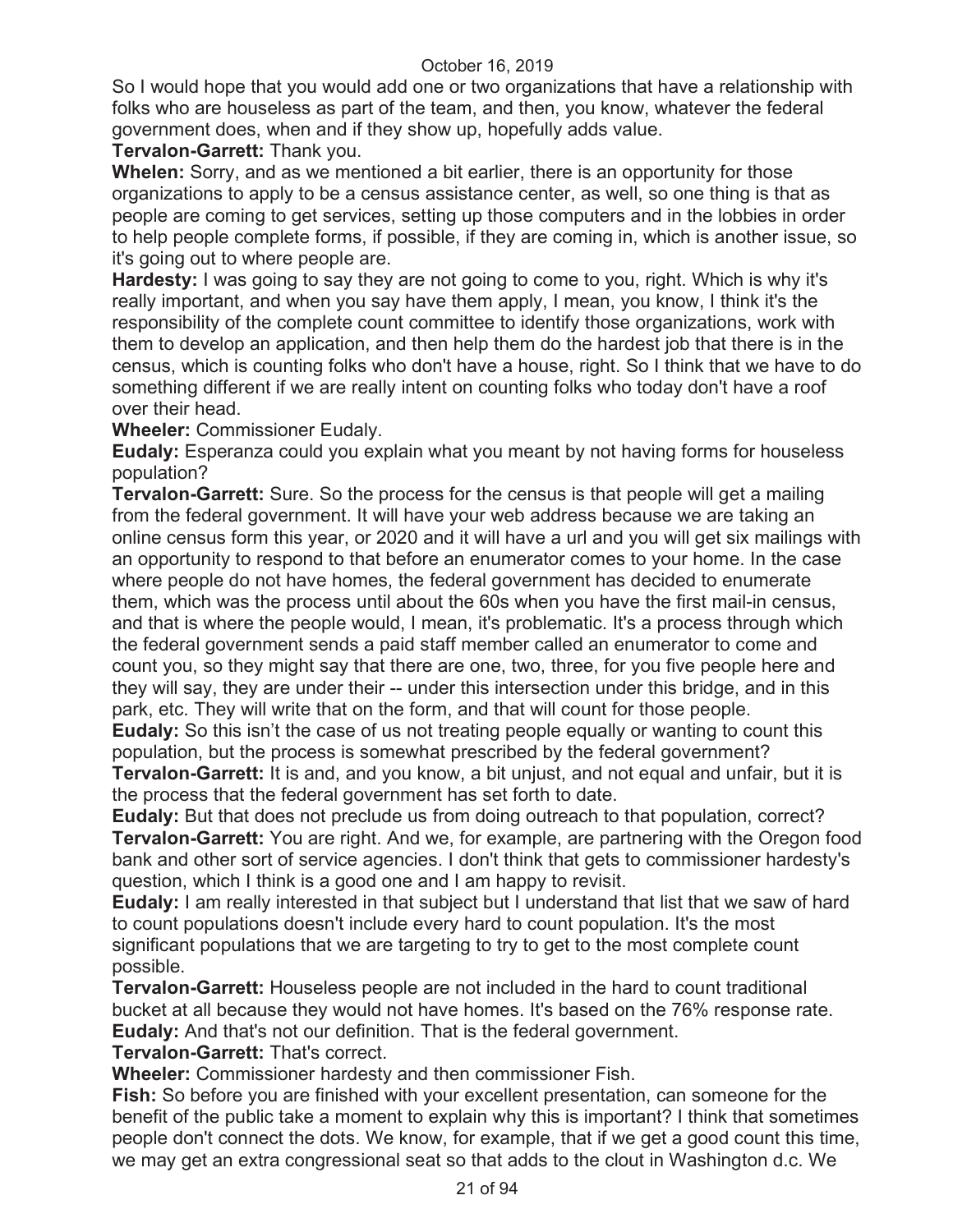know that there are a lot of programs the federal government funds based on a formula. So your population determines how much you get of an entitlement but I think it's helpful to use this forum to remind people, what's really at stake here? And why -- what is the big win for our community if we get an honest count?

**Tervalon-Garrett:** May I? You did a great job, by the way. Thank you very much. Those are all the ones. You did all the things, and you know, one example, I think, one important thing to remember is that for each person, the state of Oregon will receive \$3,200 in federal funding for each person. You know, in 2016, federal funding made up \$13 billion of Oregon's general fund, and that is a huge amount, and so we know these federal dollars are coming in because people in Oregon rely on a federal services like medicaid and snap, public transportation dollars, and so, the -- there is a direct connection between participating in the census and literally the tax dollars, the money that gets to be in our own pockets, so leaving anyone out is a, is -- has a fiscal impact on all of our lives. The other piece is around apportionment. We expect to count 450,000 new Oregonians in this state, and it is it only a clout in d.c. it also a constitutional right to have representation when we have more population, we are deserving of a seat in congress to make sure that everyone's needs are reflected in the debates that happen and shape all of our lives. **Fish:** I know that in my home, my birth state of new york, they are bracing for the loss of some congressional districts. So, we have a chance to pick up another congressional seat, which would be huge for Oregon. I think that \$3,200 per person number is easy to understand and really, really compelling. We should probably allocation additional moneys so well offer people up to \$3,100 to do the census so they will get \$100 out of it, but that's a compelling number, and I think, I think that's easy for people to understand, and those dollars flow to programs that they care about, so I thank you for reducing it to something that's bite size, and I think that's part of the messaging that we should help you with. **Wheeler:** Before I go to commissioner hardesty can I get a time check? How far through the presentation are you?

**Whelen:** I can be done. I wanted to make sure I talked about the assistance centers. **Wheeler:** It's a great conversation and I don't want to cut it off.

**Whelen:** I can do whatever is helpful.

**Wheeler:** Commissioner hardesty.

**Hardesty:** Thank you, mayor. So it occurred to me -- is the census based on our physical street address?

**Tervalon-Garrett:** So there are 50 questions that have been standard on the census since it was initiated in 1790, and the questions include your name, your address, a phone number, your relationship to the head of household and social security number. We know that in this climate of fear, these questions feel scary. Whether you are a citizen or a noncitizen. I feel afraid about what is possible by providing this information. I want to offer the title 13 does protect us under federal code that information shall not be used in court cases, by the government, or for any purpose that the individualizes you, so you cannot see your individual information, and anyone who violates that law is up to five years in prison, \$250,000 fine, or both.

**Hardesty:** I asked that question because to register someone to vote they don't have a physical street address? You can register someone to vote who is in the county jail, you cam register people to vote using community services as their address for them to pick up the ballot nd so what I am trying to understand is what case would you make to someone who's houseless, why it's important for them to fill out the census material?

**Tervalon-Garrett:** Again they won't fill out the census material but will be counted by someone who is identifying them and doing a number count and identifying them to a location under a bridge or in a park.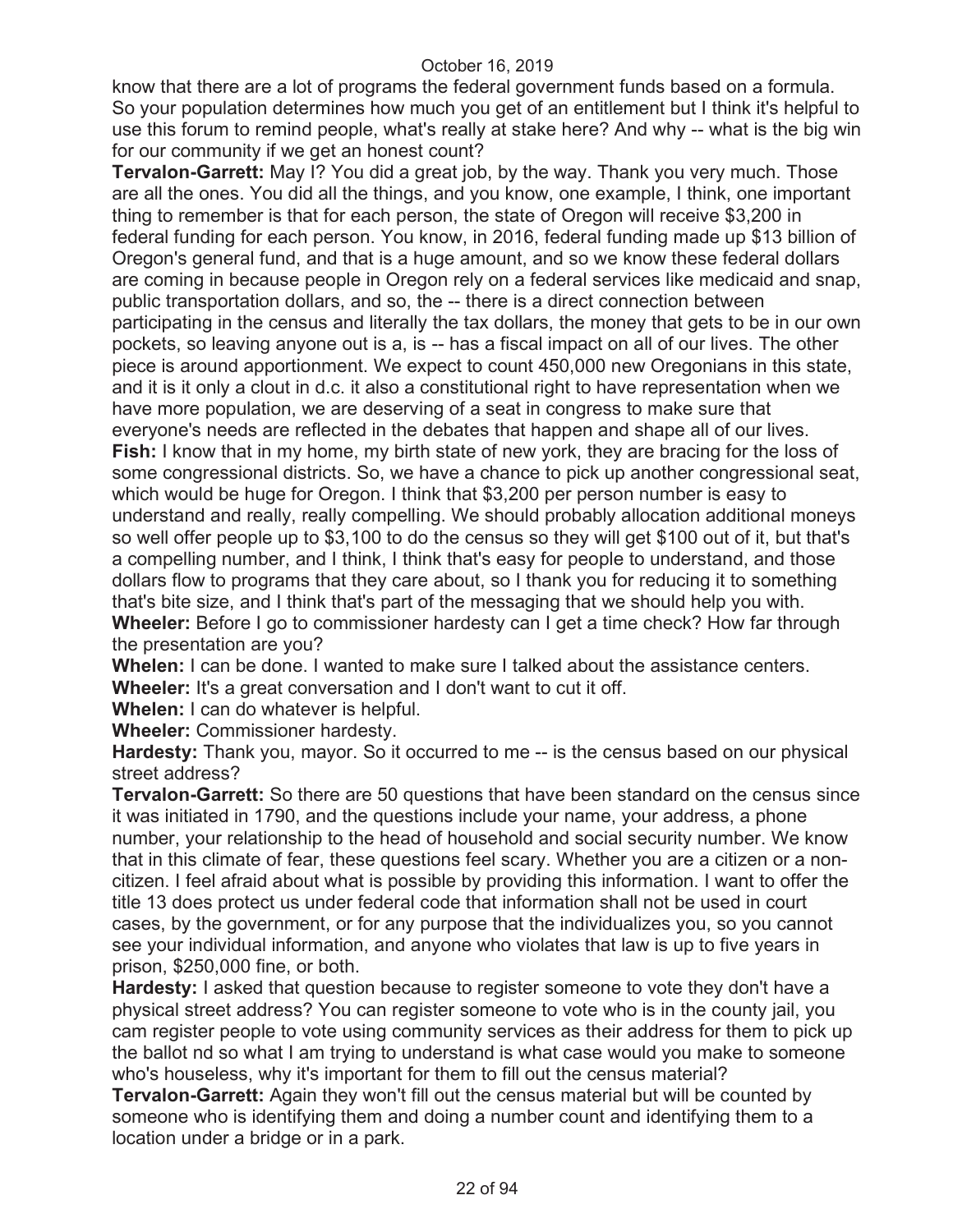**Hardesty:** Are they doing demographic information, so are they looking at you or me and saying, oh, they are both african-americans who live under this bridge?

**Tervalon-Garrett:** I do not know that information, but I am happy to talk to the census folks and know more.

**Hardesty:** I would love to know more about that. I am sorry. My original question was, so what happens with no address?

**Tervalon-Garrett:** So they are marked as living under the bridge, some number of people, that becomes the physical location, the, whatever the coordinates are for that location. It could be a park or whatever. And that is what gets submitted, so there are two ways this is happening. One is called self response, and that's the form that you are going to get where you tell them hey, this is my information and this is who I am, and there is an enumeration where they come and it is true that in the past, you know, the history, it's racist and terrible, where someone would show up and say that you were, for a while, black, white, or milano, and those were the options. That leaves questions about how we will get race data and other demographics about gender from -- and sexuality from that, not sexuality but gender and sex from that form but I don't know, I don't know their process, and again, our campaign is really about the community-led effort to connect trusted messengers with communities they are working in, but these are important questions that I think need to be answered.

**Hardesty:** Thank you.

**Wheeler:** Commissioner Fritz.

**Fritz:** If someone's mailing address is a post office box or sisters of the road do they go the form delivered there?

**Tervalon-Garrett:** Where is your form delivered, that's a really good question. It is supposed to go to the home address. It's a bit problematic for renters who might get mail coming and it will say the name of the homeowner instead of the folks who live there, it is supposed to go to your helm, to the mailbox address not the p.o. box.

**Fritz:** And then I think I heard, when presentation with the metropolitan advisory committee, you don't have to fill out every question?

**Tervalon-Garrett:** That's true.

**Fritz:** Are there any mandatory questions?

**Tervalon-Garrett:** That's a good question. We've been trying to get a clear answer from that right now. I think it's unclear still. I will say this about the census. I've been working on the census now, this is my second round so I am at least ten years in, and after ten years and 20 years in my field I definitely am an expert but I am no authority and the current government is making it very challenging to get clear answers to go clear answers so I can tell you what I know but not what I don't.

**Fritz:** The goal of the census is to get a count of the people, regardless of whether they are documented or not.

**Tervalon-Garrett:** That's correct.

**Fritz:** And so you would not have to put in social security numbers for example if you did not have one?

**Tervalon-Garrett:** You would think.

**Fritz:** Got that.

**Rhee:** Can I make a comment? The discipline that Speranza showed about what we can and should not say and what we are legally held to is part of the ambassadors training. Everyone, volunteers, community leaders alike that are talking about the census in the hard to count campaign will go through the census education and training because it is not good to have inconsistent responses to difficult questions and we want to make sure the campaign is completely legal, and completely consistent because that helps to create a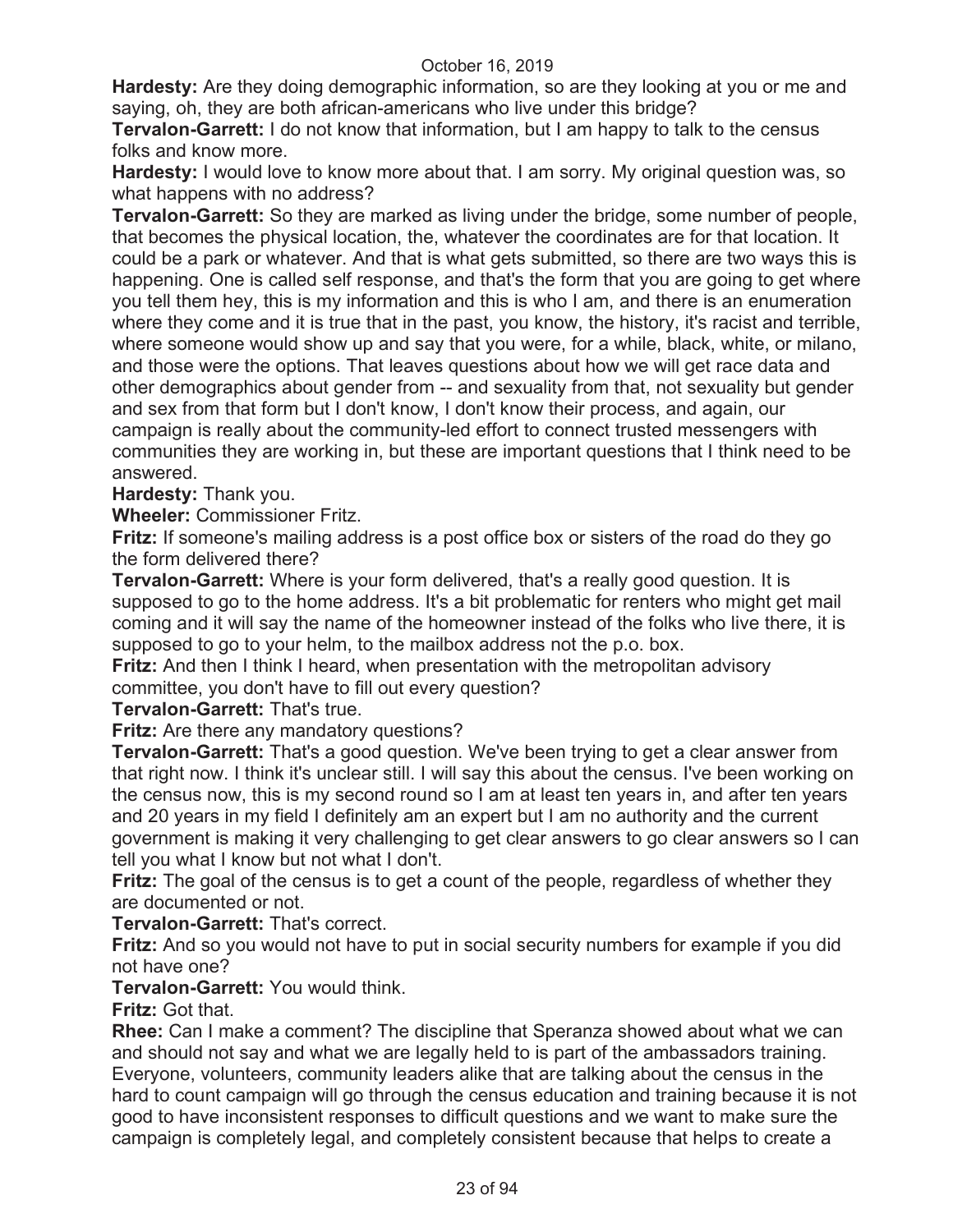somewhat lessened state of fear in response and we are going to ask for that from all our community partners.

**Wheeler:** Very good. Commissioner eudaly.

**Eudaly:** I just wanted to thank all of my colleagues for these questions. Who would have thunk something as boring sounding as the census, which is just data collection, vital statistics, but it is so profoundly important, and we, you know, this particular census is so fraught. I am very interested in this issue around the homeless count because we struggle as a city to get an accurate count of our own homeless population. I think that we can help and I am wondering if there is any way to connect with or collaborate with the federal government, the enumerators, and commissioner Fish's questions about what this means, I think, is so important to convey because there are people who, whether they distrust the government, whether they face barriers to participating, whether they are just really busy, and this is one more task and burden for them to deal with in the course of their day. That's a lot to overcome and I know from personal experience when you feel like the system is not serving you, and you will not get your needs met, by this person who is coming and asking to take your time and energy, a lot of people are not likely to want to give that time, and you know, Oregon has a booming economy, yet we are almost dead last in mental health services and addiction services. We have high food insecurity, we have low high school graduation, and we have a statewide housing crisis. And it's just vitally important that we count every person that we can to increase that funding and to hopefully alleviate some of these issues, so thank you.

**Wheeler:** Very good. Commissioner Fritz and to public testimony.

**Fritz:** Director Rhee, I was wondering are you engaging the neighborhood association in the district coalitions in encouraging them to sign up to be ambassadors? **Rhee:** We need everyone's help on this.

**Fritz:** So if you could combine the comments we had earlier, you know, neighborhoods and volunteers would not only get paid 17 an hour but also be knocking on doors and saying come to the meeting next week or whatever.

**Eudaly:** If that's allowed.

**Rhee:** One last thing, we will ask you for not just your vote today but on November 12 the population research center and sefco are holding a symposium at psu and one of the target audiences are elected officials so we would like for you to join us there and also to get your other colleagues when to have this important conversation with the state. **Hardesty:** Do you know what time?

**Rhee:** I think it's all day, 8:00 to 4:00 p.m., and the most important time for you to join is in the morning.

**Wheeler:** Very good. Thank you for the presentation. Appreciate it. Karla please call the first three, name for the record.

**Moore-Love:** Lightning and Maggie.

**Wheeler:** Come on up. Good morning, Maggie. Would you like to start, please? **Maggie:** You know, someone a long time ago said to me, do something right or don't do it at all. These women, collectively, in conjunction with these agencies are putting out a tremendous amount of effort, and I totally get the whole idea is to get those federal dollars, but for me it's about what you are going to do with the federal dollars once you get them. I see indigenous people in the shelters and on the streets, see people of color in the shelters and on the street, I see immigrants in the shelters and on the street, I see aging people who have lived here all their lives and are disabled, and they are on the street. Why are they not in housing if they have lived here all their lives? I see cascadia, who apparently, will admit to the facts that they use 65% of their budget to administrative costs and then on top of that, then they used the shelters to shelter lifelong disabled people and aging people in with people who have addiction issues of meth and heroin and, you know,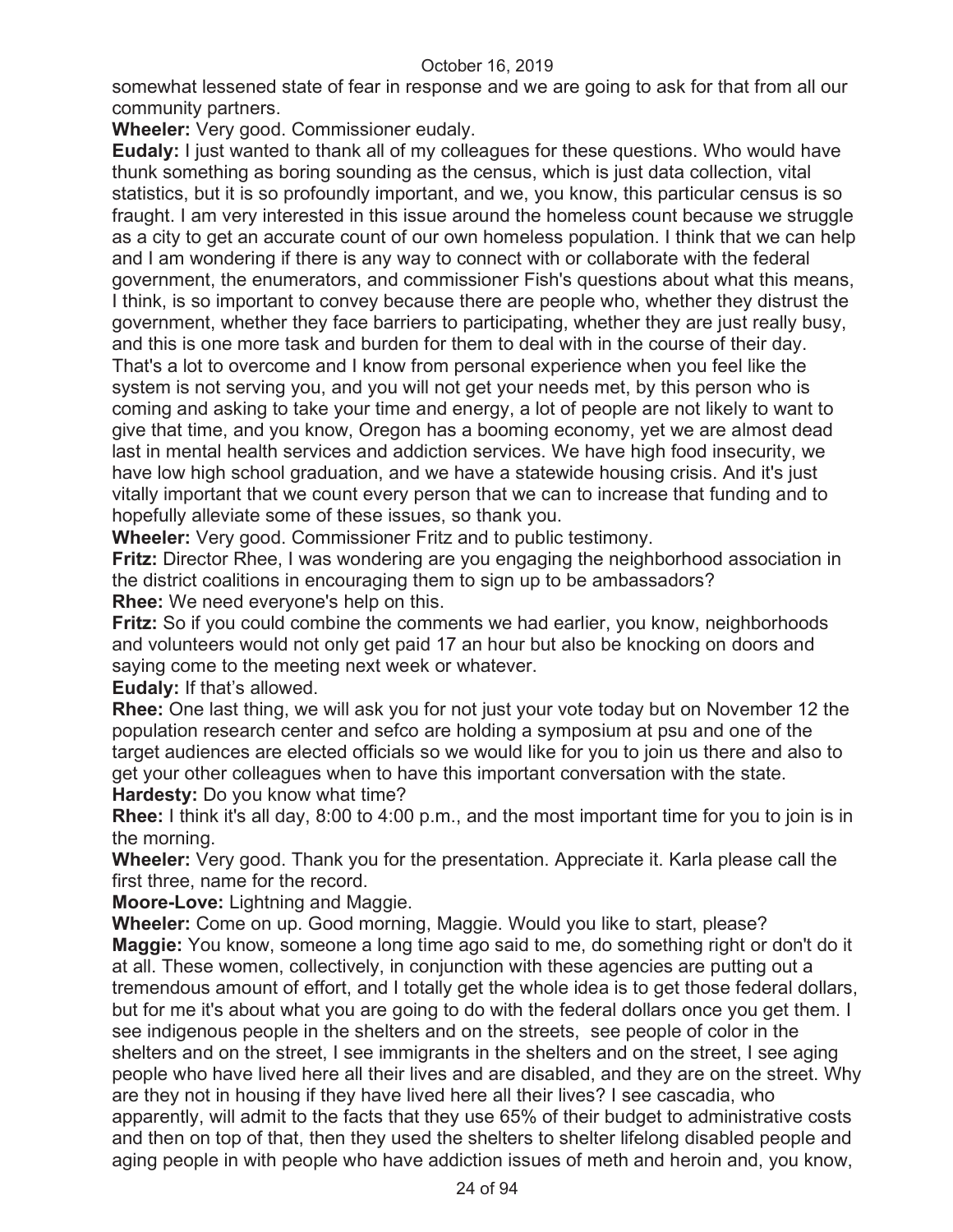and incarceration, have had incarceration and violent issues. Why are they in the shelter together? I want to know, you know, united way, they are doing a horrible job with 2-1-1. Everyone who's houseless hates 2-1-1. It does not do -- it is completely useless, it is an abysmal service. It does not hook them up with housing or social services, and I am talking about people who have been kicked out of shelter and have died or have been kicked out and they ended up getting pneumonia from exposure. They were in a wheelchair or they were kicked out because they went to county council to talk about unfair dream because the staff that they hire for these places are untrained.

**Hardesty:** Maggie, good morning, how are you.

**Maggie:** I know, we are talking about the census.

**Hardesty:** As you know, we are taking testimony on whether or not we should be investing in hard to count people. I know where your passion is. However, comma, it's on the table - what's on the table at the moment is the census. Do you think that this is a good Investment or not?

**Wheeler:** In 20 seconds or less.

**Maggie:** If we could get away from some of these bad acting contractors that the government looks away from.

**Hardesty:** Maggie we are not talking about contractors today, we are talking about counting people so that we can get the resources we need.

**Maggie:** I would say hire houseless people to count the houseless.

**Hardesty:** I think that's a great idea, boom. Thank you, Maggie. Talk to the topic. Appreciate that. Good morning.

**Lightning Super Data:** Good morning. My name is lightning, I represent lightning super data. One of the biggest concerns I have on the census is commissioner hardesty, and I believe commissioner Fish brought up really good points is that on that list of five, you would have thought that the hard to count would have been the homeless community without any doubt we are in a state of emergency and the main thing from the city, the county, the state is to focus on the homelessness and the homeless themselves on making sure that they step up and they do these census survey. Now, it was quoted that there was 3,200 per person. I have heard another number of 1200 per person, and we need to really narrow these numbers down to get a clear understanding what the real number is. You know, on the federal assistance distributed using the census bureau data, to me that's the most important issue here. When you are looking at the section 8, when you are looking at housing for seniors, when you are looking at housing all across the board, if you don't get the numbers in, we lose that money. Then we have to go back to the general fund at the city and start pulling money and start worrying about providing services. This, to me is, about the most important issue that we have had in the city that I have ever seen because that number has to be met. We need to get the people that are not being counted to understand, and I am proposing that what we do for the homeless community is that if we can do this by law, and that will need to be checked, we offer to pay them \$20. You step forward and you do this, and you receive \$20 for participating. Now, look at what commissioner Fish stated. We need to check on that if there is -- okay. **Hardesty:** It is illegal to pay people to fill out a census document.

**Lightning:** Okay, and I will check on that, too, with attorneys. Now, my point is what is the incentive for them to step forward and do this? You can say we are going to lose \$3,200, and their going to say I will not appear. And that's, that's a big deal here on how we could do that. Could we even work something out on that because I mean, let's face it, the state put up what, \$7 million towards this and there is other money being put up on the table, too. We need to look at something to really incentivize that hard to count population. We are in a -- in the digital community, the digital time, the technology is very advanced on using different software, rome, tiger and different things on this issue, but the reality is we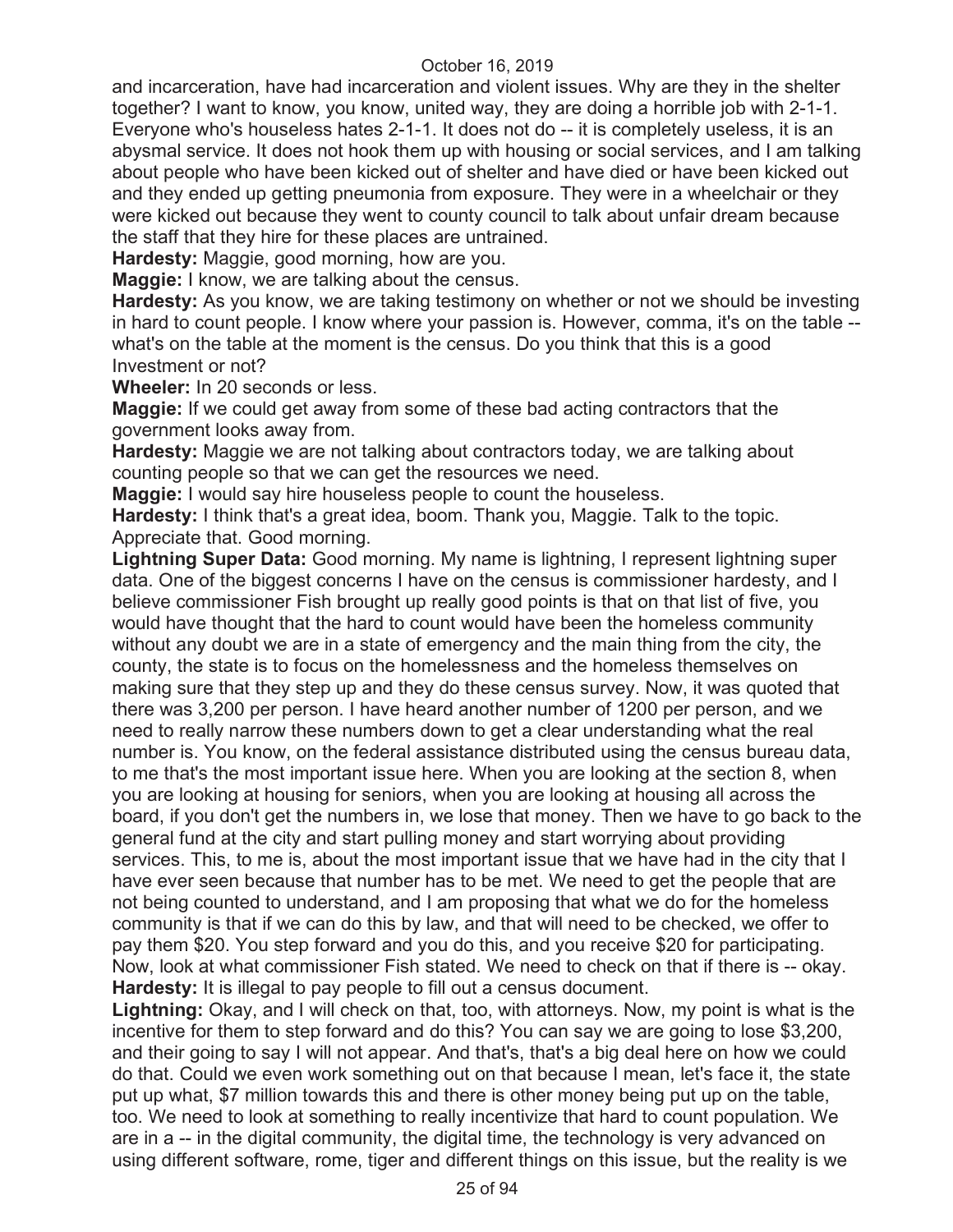need to get people to be incentivized to do this. If we don't, the city loses big, big money on this. Huge money in the billions of dollars, when you start calculating and you look at the numbers distributed if we don't take this serious, probably the most serious thing we should, the amount of money we can lose to the city is tremendous.

**Wheeler:** Thank you for your testimony. Any further business? Commissioner Eudaly. **Eudaly:** Before we move to the vote I have a couple of clarifying questions. I'm not sure which of our panels can answer it.

**Lightning:** I wanted to add one more thing to commissioner Fish. Not to cut anybody off, if you could check on that monetary incentive to see what the legalities are on that. **Eudaly:** You did cut me off but I will grant you --

**Lightning:** I would like to finish my conversation. Thank you for your time, commissioner eudaly.

**Wheeler:** Maybe we could have the panel come back quickly. Commissioner eudaly. **Eudaly:** We have heard strong interest from the council and from public testimony in this issue around counting our homeless population and as you explained it's somewhat proscribed by the federal government, but I'm very interested in any way we can support or facilitate that process. Let's follow up on that. It's rare that Mr. Lightning and I agree on anything, and so when we do, I have a sense that it's vitally important.

**Tervalon-Garrett:** The federal bureau is actually hiring for enumerators so I'm happy to connect you with Sarah, who is the lead person in the bureau here in our region, to talk about what that might look like and how to distribute those job applications or processes. **Eudaly:** Great. That's a great opportunity. Do any of you know what the estimated undercount was for the state of Oregon in the last census?

**Tervalon-Garrett:** So we do not. We are not doing that. What I can tell you is what an undercount of 1% would have cost Oregon. It would have cost approximately \$44.8 million starting in fiscal year 2015 every year thereafter. So it's extensive and I wanted to speak to the gentleman's question. You're right, the numbers did change. In 2020 the federal amount for each person counted was right around \$1200. Around there and we are projecting for 2020 that the new number will be \$3200, so thank you for giving me an opportunity to clarify that.

**Eudaly:** That was my second question that you said 2020. In 2010 it was \$1200, now it's estimated at 32.

**Tervalon-Garrett:** That's correct.

**Eudaly:** Okay any final?

**Tervalon-Garrett:** Just for clarity, one thing about the 2010 census, is that was the most well funded in history and it was still an undercount. So, we can anticipate that this was the very underfunded census.

**Eudaly:** Just to make sure the subtlety of your answer was not missed you cannot tell me what the estimated undercount --

**Tervalon-Garrett:** I don't know the estimated undercount. There are many reports with differing numbers. What we feel is the most important thing for everyone to walk away with is the census has already been clouded in a shroud of controversy and miscommunication. There's huge misinformation coming in and we only want to put out information that we feel 100% certain about. There's no reason to muddy the waters. Where we are unclear or there isn't alignment in the sector we would ask that we just not unless it's critical. I think these questions about the past are sort of in the past now as we look to 2020.

**Rhee:** Because, rebecca, we missed the last slide, you can text Oregon to, what's the number?

**Tervalon-Garrett:** I would appreciate it. We can get everyone to participate. If you have a cell phone you can text word Oregon to 33339. Follow up to our we count Oregon page. Sign up on the link. It will give you an opportunity to pledge to take the census. We will not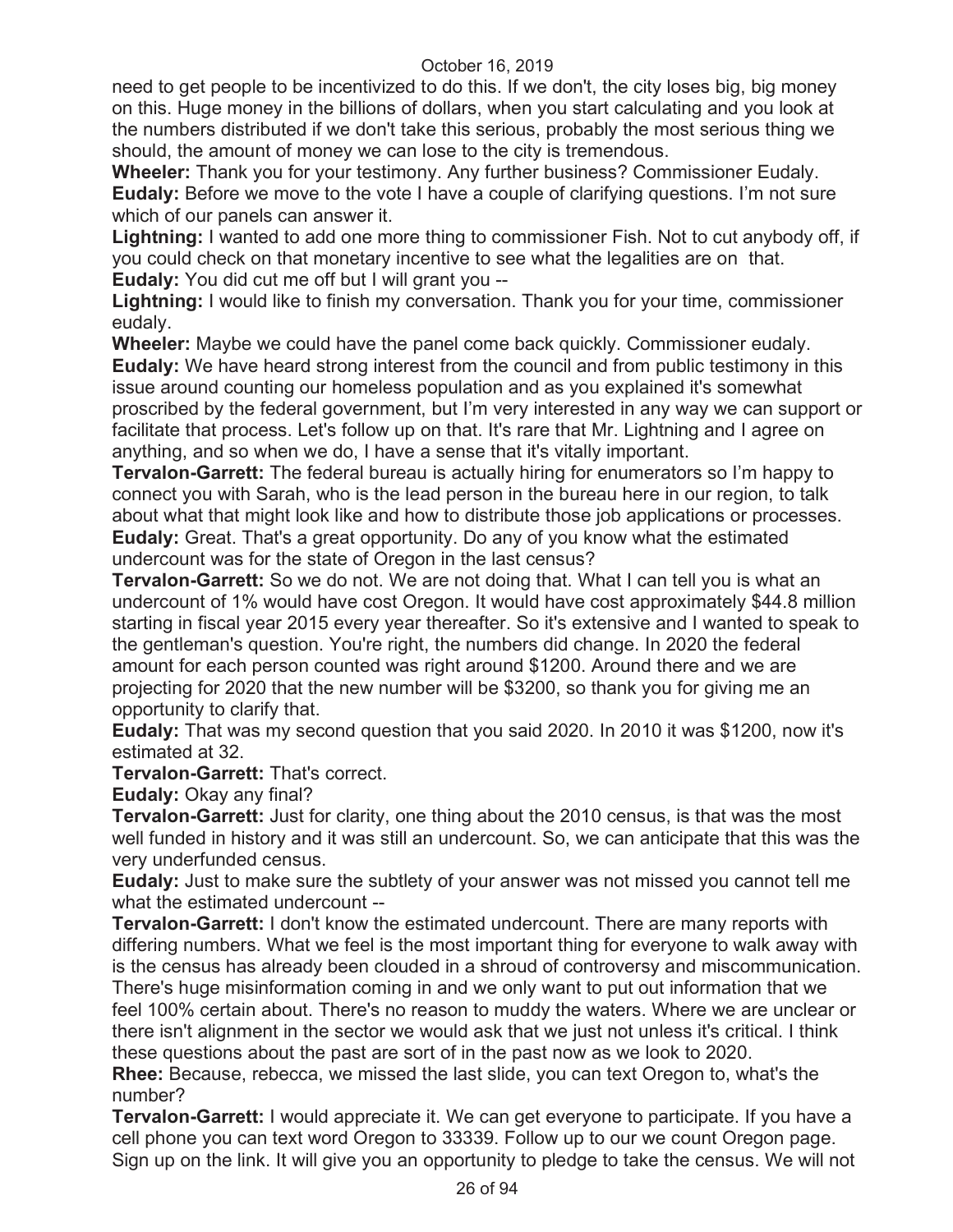over text you. You can hit to stop receiving any time, but it will give you opportunities to get updates on the census, participate in events --

**Whelen:** Let us know when the webinars are too.

**Tervalon-Garrett:** Yes, lets you know when the webinars are.

**\*\*\*\*\*:** Thank you. [laughter]

**Wheeler:** Thank you all for your presentation. Thank you. Please call the roll. **Eudaly:** Well, I don't know if I feel better or worse about the fact that the federal government is possibly even worse at counting renters or engaging renters than the city of Portland, but I'm not going to forget that detail. Thank you to Suk, Amanda and Esperanza for that fantastic presentation. The census is an exciting opportunity about affirming our democracy gives every person the right to be counted similar to the right to vote, the right to be counted is a basic right and it is absolutely fundamental to our democracy and it's vitally important to our state. Both in federal funding and in political representation. We're fairly certain that the 2020 census will bring us an additional seat in congress, but that depends on our ability to make sure that all community members know and believe this. This is why our limited financial resources must go towards reaching hard to count communities. All of us in this room I think understand the very real barriers to participation and the blatant attempts by the trump administration to instill fear and confusion around the census. It's absolutely reprehensible. This is why the coordinated campaign across multiple sectors is so critically important before I close I want to highlight director Rhee's observation about the impact of Portland's early commitment. As elected city officials we have an obligation to exercise fiscal responsibility over our limited funds and yet we know that many of our most pressing issues are not neatly confined to the borders of our jurisdictions. Our communities expect that we will work together across jurisdictions and this effort proves that leadership and sharing responsibility leads to better out comes so, thank you, Suk. In closing I would thank all of our presenters, Lauren and esperanza, thank you for taking on such an important role in this work. It's a huge undertaking, but I have the utmost confidence in your and your teams to get this right. I want to thank the civic life team Suk, Michael, Perla and Diane for getting us to this point and continuing to lead the work to coordinate through our bureau. And finally, I feel I should also thank commissioner Stegmann from Multnomah county who was our county partner in the complete count. Finally, thank you, Suk for your early identification of the census as a top priority, I honestly don't know if I would have identified it without your guidance or at least identified it as early and as urgently important as you did. I want to acknowledge that \$125,000 of these funds actually came from Suk scraping together savings from civic life's already tight budget when we couldn't get the full funding in the budget. That type of commitment and your leadership in coordinating the city's efforts is to be commended. I'm very pleased to vote aye.

**Fritz:** Fascinating and important discussion. Thank you for coming from Ashland your leadership statewide. It's great we have this public-private partnership. Aye. **Fish:** This brought back a flood of memories. In 2010 then commissioner kafoury and I cochaired the complete count and it does seem like we have really advanced the conversation and we have a much more sophisticated and comprehensive approach to getting a good count. I think the concern that we have all identified today is there's a lot of head winds. It isn't just the misinformation coming out of Washington. It isn't just the climate of fear. We're asking people to fill out a form and in some cases these are people that still choose not to vote, these are people who do not necessarily participate in civic activities and civic literacy generally is at an all time low. Some of the statewide surveys recently had as many as one half of Oregonians surprised to learn we have two united states senators. I think if we present this exercise as an abstract good government exercise we're going to lose, which is why I was very pleased to hear the tangible benefits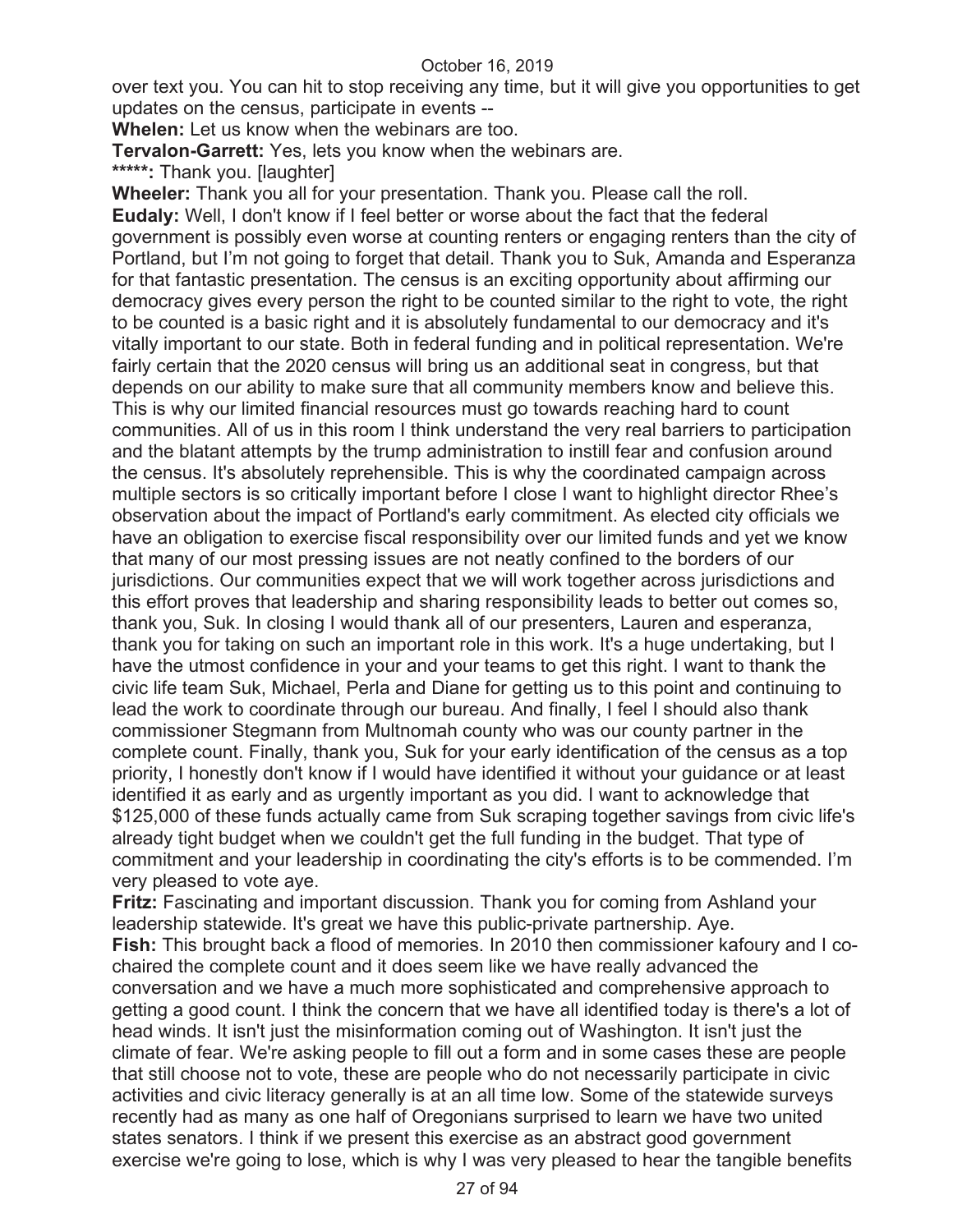to our community, I think for some people they can understand another congressional district means clout in Washington. Others will understand that \$3200 means a hungry child will get a meal in school or whatever but I think our goal should be to come up with talking points that really put the human face on what the benefit is because if we present this as an exercise in good government or as an obligation or whatever, we're going to lose people. The head winds are pretty stiff. I'm comforted by the presentation because I think we have an excellent team. I think the plan makes a lot of sense, obviously the time constraints are rough, and the fact that you're having difficulty getting clear answers from Washington is obviously disconcerting but not surprising. I want to thank our presenters for an excellent presentation. I thank commissioner eudaly for the leadership she has shown in tackling this issue. This is a really one of those below the radar issues that has huge ramifications for our community and we all have a collective interest in getting it right. I want to thank you. Aye.

**Hardesty:** I agree I want to also thank director Suk. I want to thank commissioner eudaly, and in 2000 when I worked with then commissioner serena cruz to ensure that there was a full count in Multnomah county --

**\*\*\*\*\*:** There you go.

**Hardesty:** See? See? It was a community effort because the community knew what was at stake. This year there's even more -- next year in 2020, there's even more at stake because we know that we have a federal government that would rather not count most of us. So the reality is that it is vital that we hire people who are deeply connected in the communities that we're attempting to reach. There's nothing like community advocates who absolutely know the community that they are serving and I look forward to doing all I can to support this effort. Yes, I appreciate the entire council supporting this investment of dollars, but I think we have to use our voices in ways that actually encourage people to fully participate in this effort. Fear not withstanding I think we as the elected leadership of the city have an obligation to make sure that we talk about this everywhere we go. So I vote aye.

**Wheeler:** I agree with all of the sentiments expressed by my colleagues. This is a great presentation. Thank you for being so organized, so provocative and so interesting. Excellent conversation, colleagues, for a very important cause. I vote aye. The ordinance is adopted. Thank you. Colleagues, I'm going to reshuffle the order. We're going to next items 963, which is the first item on the regular agenda. We have a lot of city employees waiting patiently and selfishly I want them back to work as soon as possible. We'll take 963 then I'll move the fall bump into the second place that will be 965 emergency ordinance followed by 964, which is the jag grants. So, we'll start with 963, please. **Item 963.** 

**Wheeler:** Colleagues diverse and empowered employees of Portland also known as deep are dedicated to enhancing the work environment that's inclusive and supportive. The work of deep is fostered through affinity groups. Affinity groups of course are voluntary employee driven groups organized around a particular shared interest or dimension. Generally infinity groups are organized around protected classes such as race, disability, ethnicity, gender or sexual orientation. The city of Portland supports the valuable contributions infinity goups create to honor a diverse employee culture at the city of Portland. To more formally recognize these groups and to provide the time necessary for them to achieve success, it's now also appropriate to look at establishing more formal process to protect the time commitment group members and leaders need to make this important contribution to our city. Here to walk us through the process and what it looks like is interim chief human resources officer Cathy Bless. Good morning.

**Cathy Bless, Interim Director, Bureau of Human Resources:** Good morning mayor Wheeler, commissioners. Thank you so much for having the opportunity to come before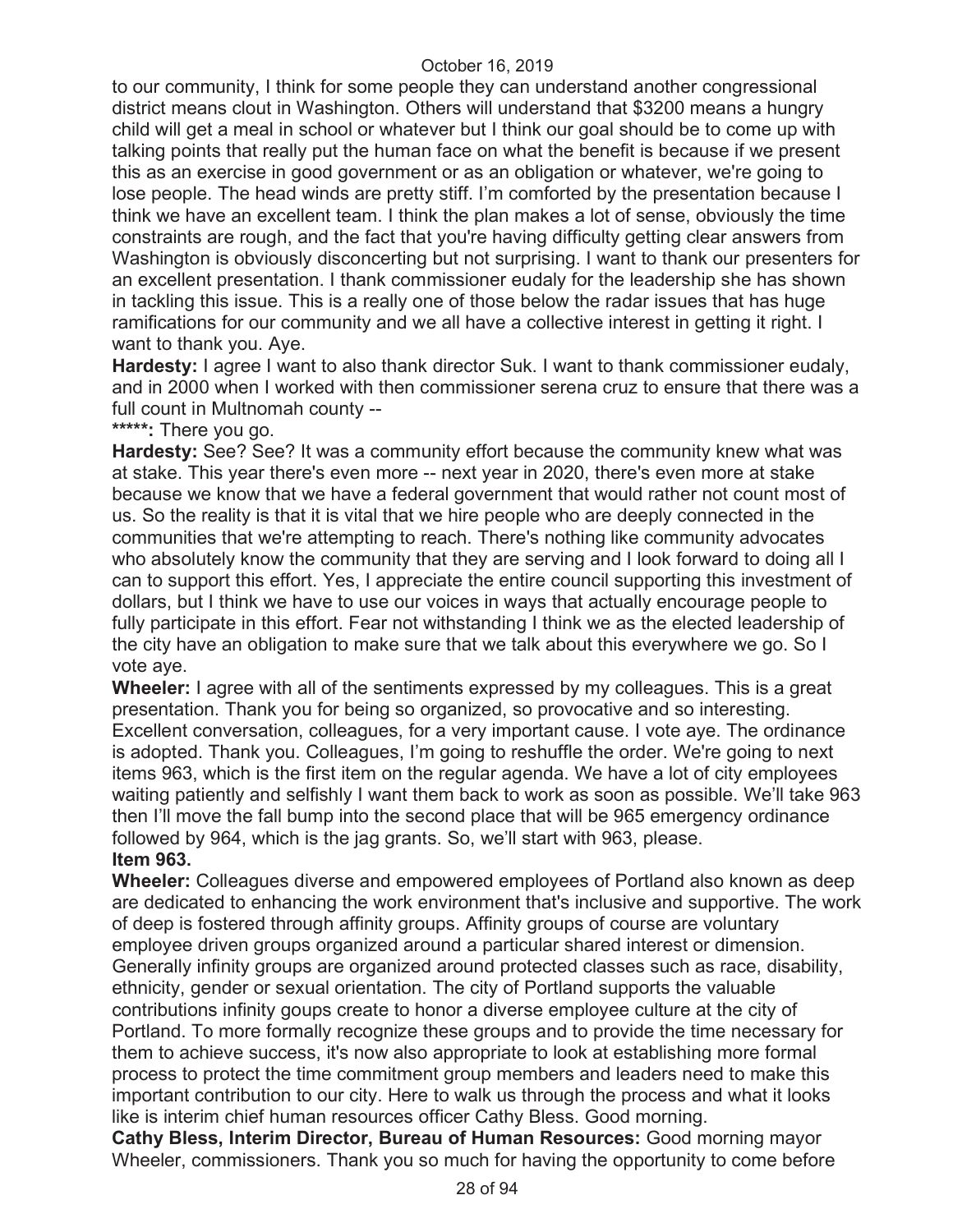you today with this resolution. I'm so pleased today to be able to advocate on behalf of the important work of the affinity groups within the city of Portland. Having a process by which they have protected time to do this important work and participate in events and plan those events is critical to being an inclusive and diverse organization. I'll keep my comments brief because I know we're running a little behind. I want to turn it over to Debbie Caselton for her to offer comments as well.

### **Wheeler:** Thanks Cathy.

**Debbie Caselton, Diverse and Empowered Employees of Portland:** I'm Debbie Caselton, I'm the chair of the diverse and empowered employees of Portland. By day I work -- I'm on management leave this morning because this is a volunteer position, but I work for environmental services proudly for 17 years now. I have been the chair of deep as a volunteer position for 12 years now. I have been through several mayors. I have received much support from commissioner Fritz all these years. Thank you very much for all of your support. I'm going to miss you. Happy belated birthday, commissioner hardesty. **Hardesty:** Thank you.

**Caselton:** We have at this time nine affinity groups that are very active. We have the city african-american network, the filipino american city employees, Hopi, the Hopa asian pacific islanders, we have City mamas, pdx city mama. Women's empowerment team, the veterans empowerment team, lgbtq and friends affinity group, Slavic empowerment team and latinx pdx. With these nine affinity groups we have over 1,000 city employees signed up to be included in these groups. We have over 30 leaders of these affinity groups that volunteer their time to be leading these and share that workload as volunteers. I myself as a leader of deep volunteer at least approximately -- I calculated -- 40 hours a week. **Hardesty:** Wow.

# **Eudaly:** Incredible.

**Caselton:** Like I said at the diversity conference the other day, people ask why I continue to do this and I am a workaholic and it is a passion of mine. I love working at the city and the great joy it brings me to see employees so happy after being involved with an affinity group, going to an event, seeing other employees, seeing different employees come together at meetings. They haven't met each other before and they are like I didn't know there was someone like me at a different bureau. Then having this come to council after 12 years, I feel emotional right now so I apologize if my voice cracks a little bit. There are so many field employees and remote locations, employees that have not been able to attend a meeting because they don't have the support or the time or ability to come downtown where the average meeting is at lunch. We have parks employees, field operators, we have so many different locations for environmental services, the water bureau, emergency communications, we have police officers, we have firefighters. We have so many different employees. At this time we have an average of five to 20 employees that are downtown that can attend a meeting and we have that many people putting on the monthly cultural celebrations and volunteering their time, and then people get burned out. This is not just about having fun or just networking, this is also about employee retention. This is about being an employer of choice. This does -- I have people from all over the country asking my advice on how to start affinity groups appeared how we have such a successful program.

**Hardesty:** That's why you spend 40 hours a week volunteering.

**Caselton:** Exactly. Then I have to tell them a lot of people thought deep was my paid job. When I explained that, no, I actually do community relations for environmental services proudly and that's what I do full-time, and they are like, how do you do all this? I'm like after hours did you ever notice my emails at lunchtime or after work? I do have definitely my bureau support, my commissioner, commissioner Fish has been very supportive, and director mike jordan has been amazingly supportive and my boss aaron abrams is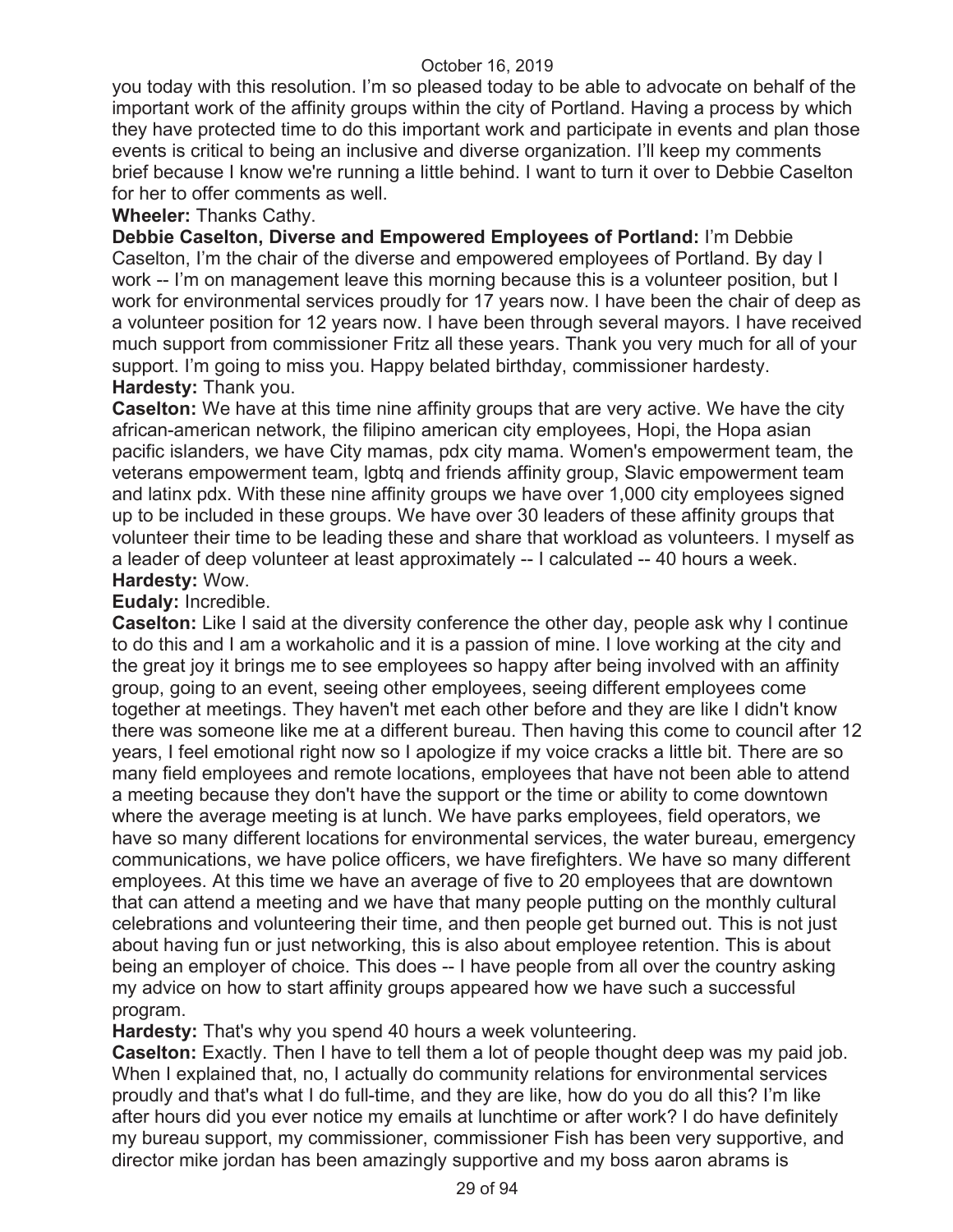amazing. He says I know you'll make up the time if I have to do something like this today, I know you make up the time don't worry, your workload you make up for it. I see there's definitely an increased need for people to get together. Also, it's not like I said not just networking among bureaus and offices. It's finding other employees that are like yourself. It's an increased number of employees retiring, an increased number of employees coming in. Then accessing that knowledge from those retired employees. We have also a policy within deep that if you're a retired employee you can come back to affinity group meetings because we don't want to lose that knowledge and there's also a camaraderie. We want to keep that knowledge. Also if you have left the city due to layoff and you don't have another job yet, you can still come to an affinity group meeting. You may not vote or you just have to follow city guidelines but that's also how you can learn of new jobs coming up, et cetera retain that knowledge. Most of the meetings that we have for affinity groups are we work on events for cultural celebrations, potential policy work, a lot of it is again gaining knowledge for other -- from other employees and getting questions answered about city policies and then in addition to the affinity group meetings we also have affinity group leadership councils quarterly and that's where all of the leaders get together with the deep executive committee who meets once a month and then on the quarterly meeting we asked Serilda at the time, the h.r. director, if we could have an h.r. representative attend those meetings. Cathy volunteered and we were so lucky. That was before she was promoted and she wanted to continue, which is awesome. And karen brooks, who one of the affinity group leaders volunteered with myself to work on this policy. So thank you. We worked with Cathy on this.

#### **Wheeler:** Commissioner Fritz.

**Fritz:** I just want to be clear that we're not proposing we're going to be paying an extra 40 hours a week for doing her work with the diverse empowered employees of Portland. What we have been able to do with Serilda Summers-Mcgee and with Cathy Bless's assistance is set all code in the payroll system so one hour of regularly scheduled work time monthly will be paid, which as was referenced by a parks employee who works at Charles Jordan would be able to take their lunch hour and make it to the meeting and back again.

**Caselton:** Travel time, yes.

**Fritz:** Employees who have established leadership have two hours per month and employees with establishment can use of to 12 hours of unscheduled work time to host or plan special events which actually are open to the public and great community. **Caselton:** Educational.

**Fritz:** It's still modest but we appreciate human resources partnership on this. **Bless:** We'll be able to track some data and report back to you.

**Caselton:** Yes. We already started doing that even though it has not started yet. **Fritz:** Thank you.

**Wheeler:** Excellent. Any further questions? Thank you both. Public testimony? **Moore-Love:** One person signed up. Maggie.

**Wheeler:** Thank you both. Excellent work. Is Maggie here? Okay, very good. Call the roll. **Eudaly:** Debbie, before I dive into my remarks I just want to specifically thank you and say that you've possibly done more for the morale of the city of Portland than any other individual, and you were also probably working longer hours than I am, which I'm a little concerned about that. Let's talk about self-care later. The city of Portland's diverse empowered employees of Portland gave their first official annual report to city council in 2007. In those years it has grown into an incredible network of co-workers and colleagues focused on equity, inclusion and connection. Not only away to provide fellowship amongst colleagues, deep is an important mechanism for professional development and advocacy. Deep is not just inward facing. Many deep affinity groups like the city african-american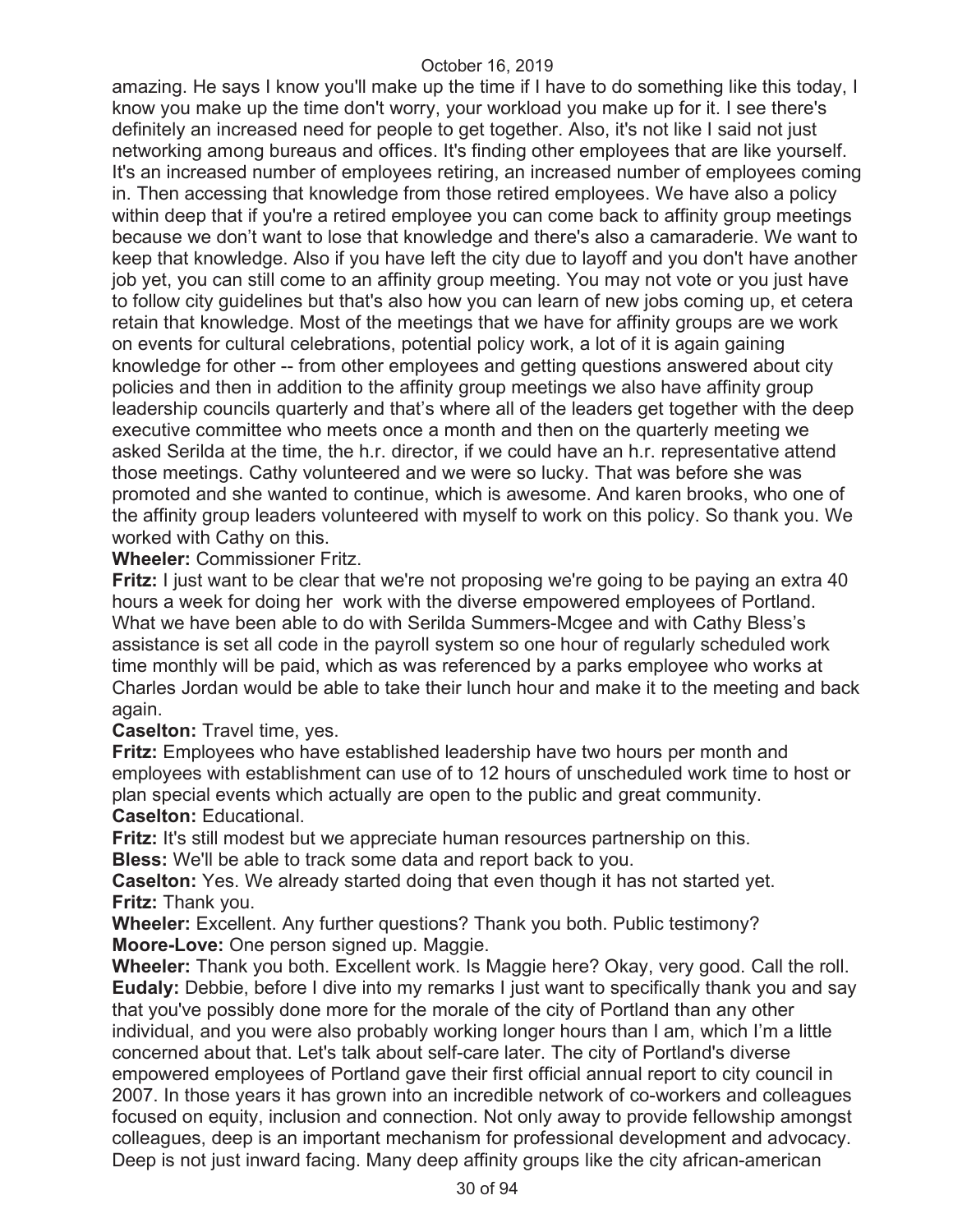network, The hopaa asian and asian pacific islander and latinx pdx create public programming often using city hall as a venue to invite community to come and celebrate their communities. Their mission is simple but meaningful. Deep is dedicated to enhancing and work environment that is inclusive and supportive of the city of Portland's but committed to quality public service. In my three years as commissioner I have seen and heard this mission fulfilled firsthand and I want to thank all of the members of deep, city employees, but especially once again Debbie Caselton for pushing this important policy change forward. I vote aye.

**Fritz:** Very happy to co-sponsor this resolution, the diverse empowered employees Portland has been housed in the office of equity and human rights since its inception and we're very happy with that partnership. Debbie, you've been the heart and soul of this group of affinity groups and congratulations on your winning the recent Roberts Philip diversity award well, well deserved. Thank you, Cathy Bless, and your predecessor Serilda Summers-Mcgee for working on this, this has been a great partnership between the office of equity, the diverse empowered employees of Portland and the bureau of human resources appeared we're happy to see all those connections strengthened. As was mentioned we are striving to be an employee of choice this is one way this does it. When for 8 years I was the only woman on council I had to form my own group of elected leaders, women to get some support so I'm happy that that's no longer the case and also glad there are specific groups mentioned. Cynthia Castro and Cristina Nieves were instrumental in forming the laninx group five years ago. Thank you for your work, Cynthia Castro, on getting this to fruition. Really happy that we all embrace this amazing program. Aye.

**Fish:** Well, I'm still trying to figure out how Debbie manages 40 hours on top of her day job. For those of you that don't know she's not only the public face of the bureau of environmental services on many of our capital construction projects, but Debbie pioneered a new way of connecting with the community. That is businesses and homeowners that are impacted by our work, which is we have put a cover letter on top of the flyer that they get and the cover letter is a personal note from Debbie that also has her phone number and email address. It's a demanding enough job as it is but to be that accessible all the time to answer people's questions, what we have found is just putting that letter on the cover of a document, having a single point of contact and someone willing to share their contact information meant that a lot of things that used to come to us or maybe the bureau now filter through the lead community outreach person. So when Debbie said that she's pleased that the bureau of environmental services and leadership supports her work let me just say thank you for saying that but we're proud to support your work. It's an honor to support your work. If we didn't there would be something wrong with us. Thank you for all of your work, commissioner Fritz, thank you for your leadership in moving this thing forward. I love what Debbie said about being an employer of choice because really when you boil it down that is what we're talking about making sure that everyone feels welcome and supported and as part of the employer of choice philosophy which we have adopted and we have a lot of work to do, but this is a step in the right direction, so I'm pleased to support this. Aye.

**Hardesty:** I also am very pleased to put my support behind this particular issue. It's absolutely key that employees feel welcome here, not just welcome but able to bring their entire selves to work. There are too many environments where people are restricted based on the perception of how others will interpret them and their needs, and I am honored to know that the city of Portland is moving in the right direction to make sure that all employees feel that they have a place where they can be themselves 24 hours a day seven days a week and they don't have to change to accommodate the city of Portland, but in fact the city of Portland needs to embrace the differences that they bring. It's what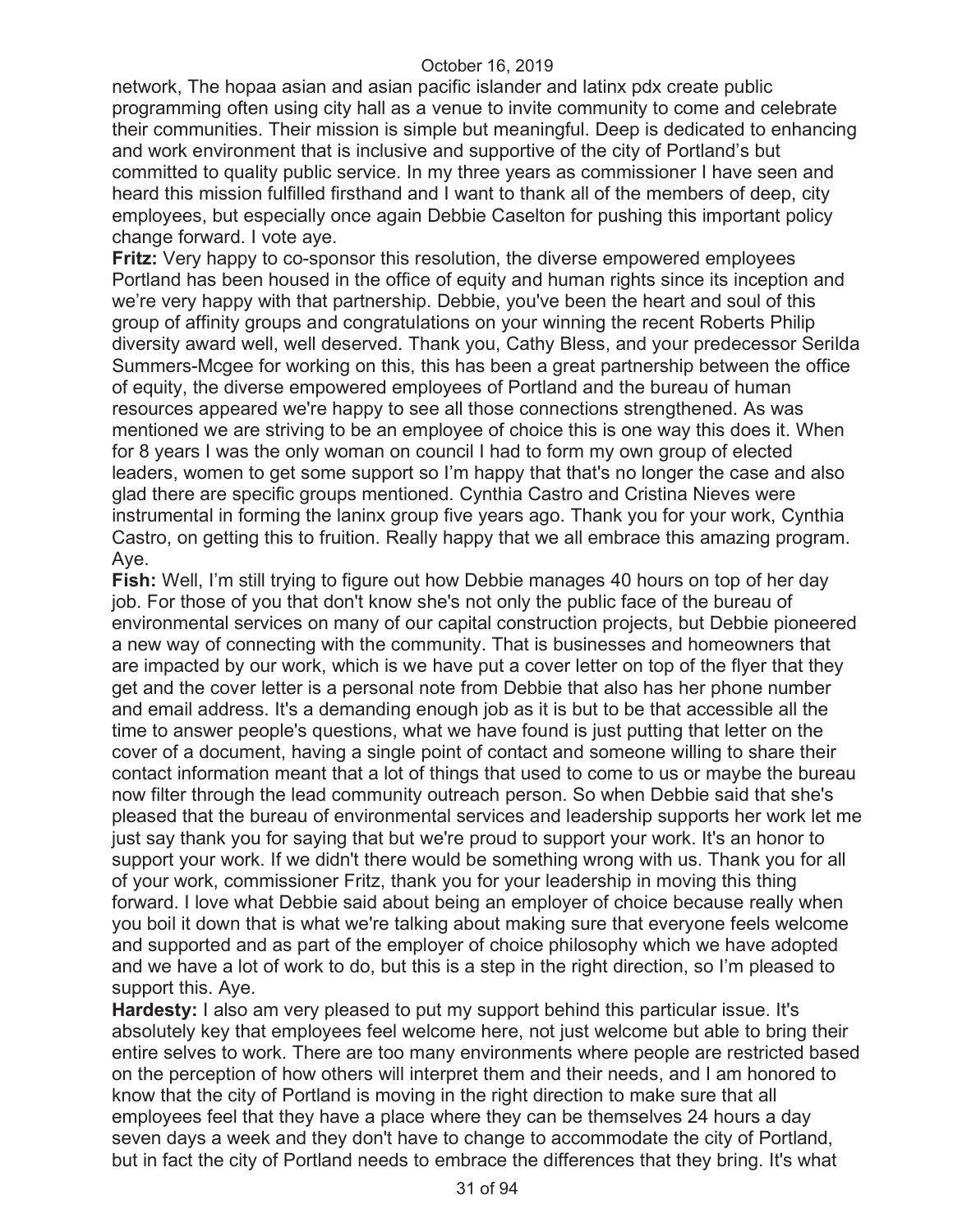makes this city vitally a place that people want to move to, which is why people are moving here on a daily basis. So I am thrilled to be able to vote aye.

**Wheeler:** This is a great day. I think for city hall I feel like we are showing that we are a city that works and we are a city that has made it very clear from the perspective of this council that we will be open, welcoming and inclusive to people from wherever they are, whatever their circumstances or lived experiences or histories or traditions are. That same set of values has to hold true for our work force as well. I just have to call out one statistic that I thought was really interesting that Debbie and Cathy brought up, nearly 1,000 people, employees, participate in one of our affinity group programs. That means one out of every five or one out of every six employees at the city are actively participating in this program. That goes a long way towards demonstrating the values that we all talk about. Debbie your amazing, I don't know you all that well, but I know what you're doing now. You're working pretty much all the time. So thank you for your leadership on a host of front. Cathy, thank you for stepping in when we really needed you and for doing such a fantastic job in your position. To all the folks who worked so hard and volunteer so hard to make sure that our affinity groups are successful here at the city of Portland so we not only attract a great work force but maintain a fantastic workplace as an employer of choice. Commissioner Fritz, I have to acknowledge your long standing leadership on this issue. You really helped lay the foundation for us to have a strong affinity group program, and I know you know based on the presentation we heard today and now everybody knows we really have one of the strongest affinity group programs of any employer in the city of Portland and probably in the region. You are largely to thank for that based on your work on the council along with the Debbie's of the world and others who worked so hard from the employees' side. Thank you for that leadership. I'm very happy to vote aye. The resolution is adopted and we look forward to the extended work. [applause] now as commissioner Fritz likes to say, now for something completely different. 965, please, the fall bump.

# **Item 965.**

**Wheeler:** Colleagues, before us of course we have the fall supplemental budget also known as the fall bump. The fall bump is primarily meant to address technical adjustments to true up budgets between fiscal years. Bureaus of course may also appropriate new resources or request general fund contingency for urgent and unforeseen needs that cannot be accommodated within the current budget year and we have a number of those. City budget director Jessica Kinard will walk us through the current ordinance. We'll hear and second amendments to the ordinance. I have two council is well aware of and after that we'll have public testimony before final deliberations and voting. I'll turn it over to director Kinard.

**Jessica Kinard, Director, City Budget Office:** Good morning. Thank you. Good morning to you, mayor, members of council, Jessica Kinard, city budget director. Jane Marie Ford is our budget monitoring process coordinator. We held a work session on October 3 where we reviewed details of the requested supplemental budget changes. I know that council has a full agenda, given that we did just hold a detailed work session on the topic I intend to be brief and give my presentation on key points primarily impacting the general fund however entire supplemental budget ordinance is open to discussion and I'm happy to answer questions on any aspect of the proposed bump. For the benefit of folks watching in the audience and at home I want to provide contextual information related to the budget monitoring process or the bump. The fall bump is the first of three budget monitoring processes we undertake each year, the fall bump is primarily meant to provide priority recording, make current year budget adjustments and true up costs between fiscal years. Specifically in the fall bump we true up the ending balance from prior year to account for carryovers and other technical adjustments across fiscal years. Once these adjustments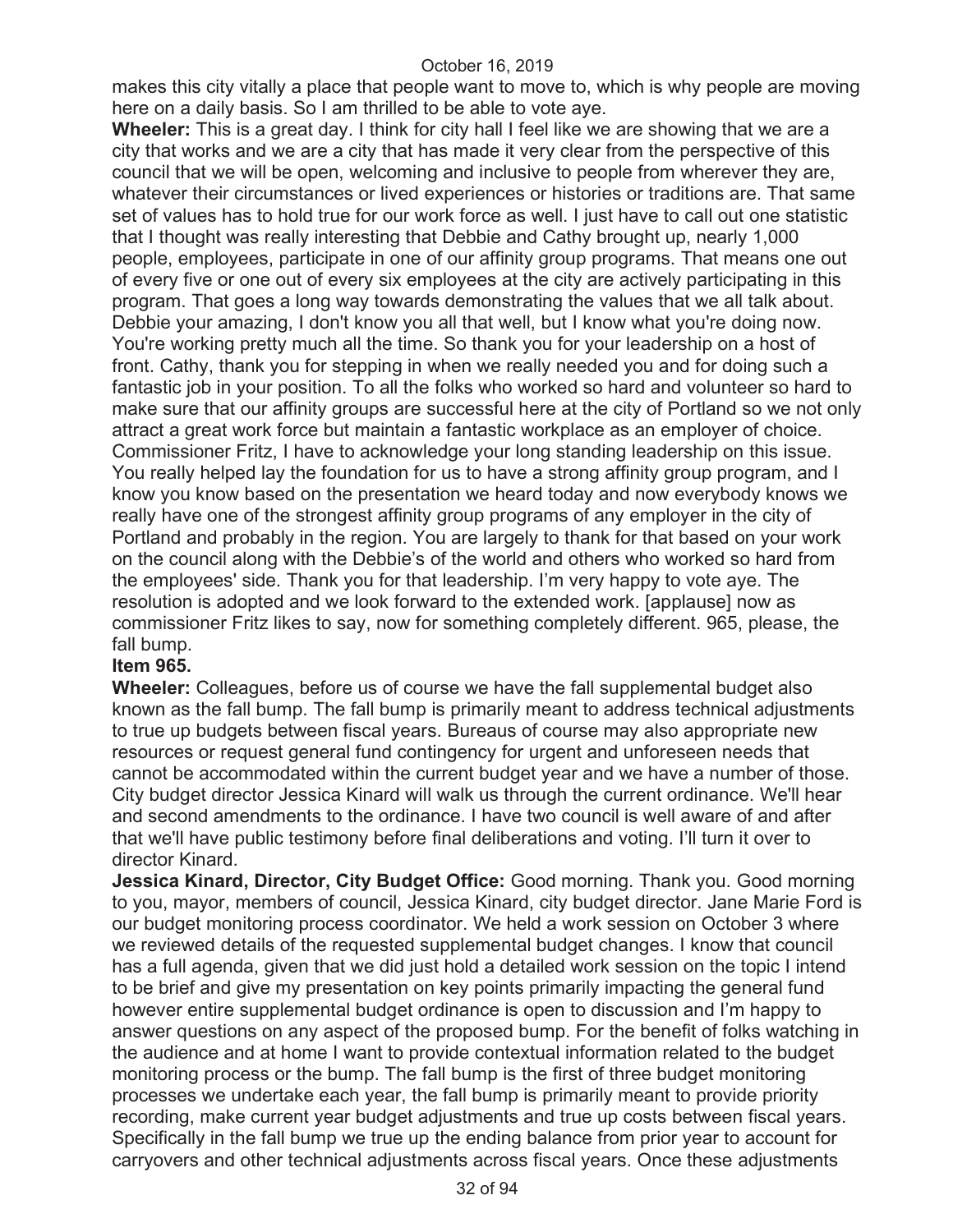are accounted for we deposit any excess fund balance into contingency for one time expenditures in current year. This fall we are recognizing a total of \$11.1 million in excess general fund balance, this amount is consistent with what we would expect given city financial policies forecasting conservatively and with a continued strong economy. Per city financial policy half of this is dedicated to major maintenance and infrastructure costs thus approximately \$5.5 million are being budgeted in general policy set aside which will be allocated through the capital set aside process during fiscal year 20-21 budget development. In total allocations in the proposed supplemental budget in front of you will yield a balance of \$3.5 million in unrestricted contingency to address any unanticipated needs throughout the remainder of the fiscal year or one time needs next year in the budget process. You should have in front of you exhibit 4, which details alternatively shaded document that details requests impacting current year general fund. Again, in the interests of time I'm only going to highlight allocations of general fund contingency included in the mayor's proposed supplemental budget however council should feel free to ask questions or interject about any of these requests. So to start off the current mayor's proposed supplemental budget has \$174,876 to fund limited term election coordinator in the auditor's office following a court ruling upholding new campaign finance relations. Include \$392,000 to support over time training required to implement the new integrated priority dispatch system in the bureau of emergency communications. Skipping down now it includes \$1,984,400 to fund currently estimated general fund obligations related to the Portland harbor remedy design work including payments to the trust. It includes \$250,000 in the Portland housing bureau to start work on procuring an expanded rental registration system. Skipping down it includes \$6800 in the bureau of human resources for a western states center training for city commissioners and bureau directors in alignment with resolution 37474 which condemned white supremacists and alt-right hate groups. \$194,000 in Portland parks and recreation for vehicle purchases associated with operations and maintenance work funded through budget development. It includes \$31,000 in Portland parks and recreation for pioneer square rest room services. \$50,000 for safety barriers which occurred during the august 17 protests in downtown Portland. \$120,000 in the bureau of planning and sustainability for additional work related to the antidisplacement action plan. It includes just over \$1.2 million to fund the city commitment pursuant to the intergovernmental agreement for the columbia river levy system through office leader 25/26. It includes \$131,528 in special appropriations for experienced pdx and includes \$30,000 in special appropriations for immigration legal services at the gateway center for domestic violence, a one-time allegation that does not change the city's ongoing funding baseline. Includes \$500,000 in special appropriations for the depaul treatment center and \$66,000 to fund a public right of way study for wireless and the Portland bureau of transportation. These allocations yield a balance of \$3.5 million in general fund unrestricted contingency to address future urgent needs or one time costs during next year's budget development. Are there any questions on any of those items? Great. Next I would like to turn council's attention to current upper level target adjustments included in this proposed supplemental budget. So in the fall supplemental budget council may direct city budget office to make adjustments to next years current appropriations level target which we refer to as the col target and that's for the future ongoing allocated resources for bureaus. This proposed bump includes one adjustment to col, which increases the col target by currently estimated total of \$1.8 million in the office of management and finance revenue division for the integrated tax system. This was also signaled through a budget note passed by council during the development of the current year budget. It's worth noting this amount assumes the project is able to recover cost sharing from affected funds and entities. Finally I would like to highlight some position changes because we didn't have sufficient time to fully discuss those changes during the work session. So you have with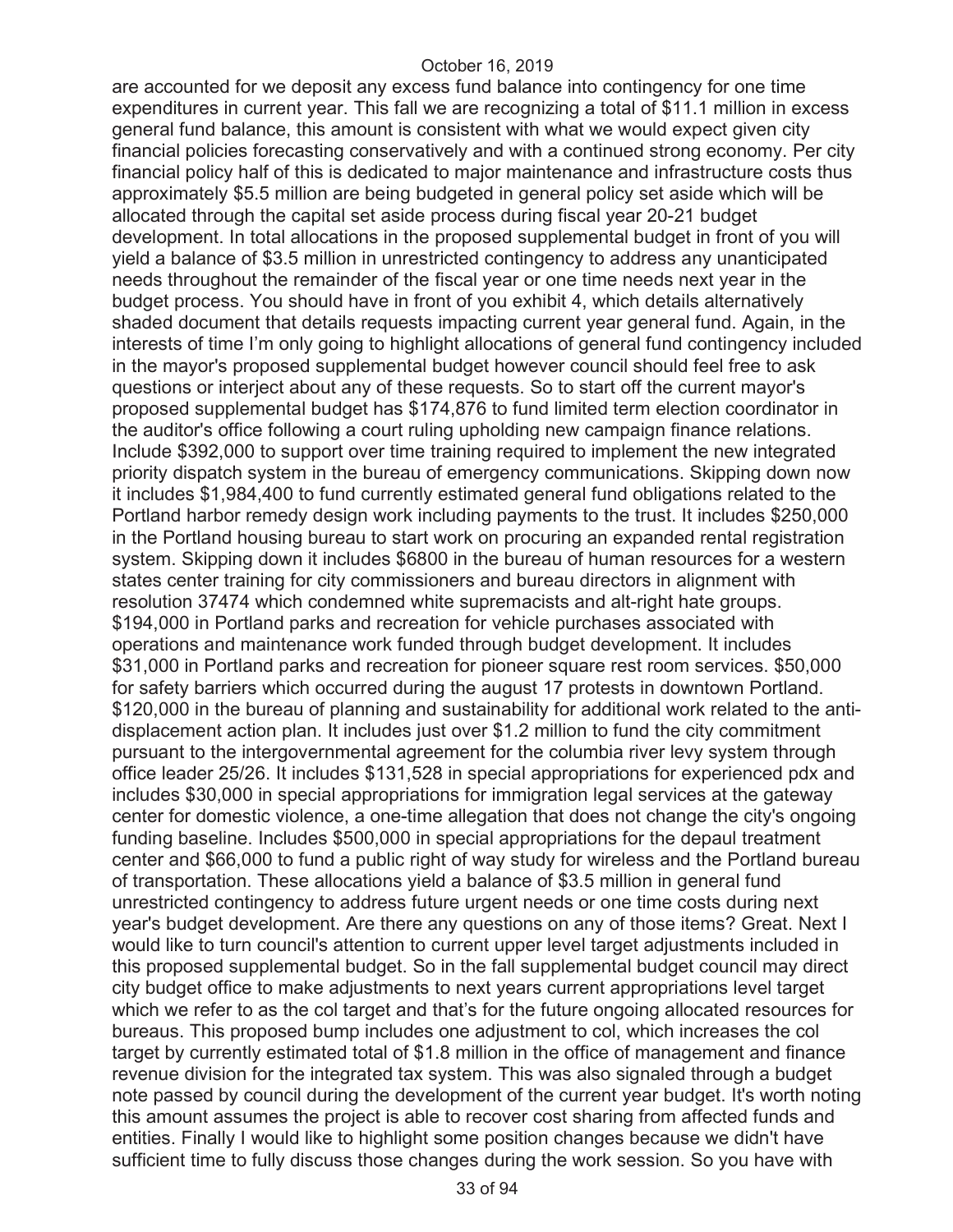your exhibit 5 there's a summary document that details all the position changes that are included in the proposed budget. These position changes are all funded with internal bureau resources with the exception of limited term position in the auditor's office connected to the request for resources related to the new campaign finance regulations. You'll see the bureau of transportation is adding 27 fte, eight were previously authorized but did not get processed in time to be included in the current year project and the other seeks to meet increase work demands and develop permitted trasit, engineering, parking, business services and policy planning and projects. Then another -- there's 4.5 fte in parks associated with the new operations and maintenance funding approved through the 2019/'20 20 budget development so no new resources required there. Are there any other questions around the positions? You have a copy of the full proposed supplemental budget in front of you. I'm happy to walk through exhibits or answer any questions before we move to amendments and public testimony.

**Wheeler:** Commissioner eudaly, did you have a question?

**Eudaly:** I just want to make a statement on behalf of pbot. I appreciate cbo's recommendation and the mayor's inclusion of \$66,000 for completion of the right of way study and the study is related to collection of resources from small wireless facilities. I would also appreciate if the hammering outside would stop for the duration of council. However, pbot also invested 1\$86,691 to update engineering standards and pole designs to allow for attachment of small cell equipment on our street and signal poles. These were necessary to advance the city-wide priority of bringing 5g capability to our community and resulted in \$950,000 of new, ongoing general resource funds. Pbot is not receiving any of this completed on the city's behalf if funding ii not awarded to in fall bump contingency funding is available in the spring pbot should be reimbursed for the cost of improving this effort. I believe the resources collected as a result should pay for the work completed and I hope that my colleagues will support that.

**Wheeler:** Thank you. Commissioner eudaly, I just got a note from my office saying they are going to track down the hammering and see if they can get it suspended for the remainder of the session. Commissioner hardesty.

**Hardesty:** I want to compliment the budget office, Jessica, director, you do a fabulous job of both making this understandable, right, and being collaborative with our offices. I want to publicly say what a difference a year makes. I feel so much more knowledgeable about the budget now and it's because of your office's ability to just go through and discussing anything that needs to be discussed. I want to appreciate the forward thinking that allows us to put almost \$2 million into a trust for the Portland harbor cleanup because we will have an obligation to do that and though it's distasteful to think we're spending city money to make that happen we know it must happen and we're still hopeful that we will get the polluters to pay their own way, but we have an obligation to make sure that our community is not inhaling those toxics. The last kind thing I will say about you today, Jessica, maybe there will be more, at least for the moment, is that I am also grateful there was one other one I wanted to really highlight. It was another appropriation. It was something we have to do but not now.

**Kinard:** The Columbia river levee.

**Hardesty:** How can I forget the Columbia river? Again I think that we are making really smart decisions because we're thinking about what's going to be coming down the road that we are responsible for, and you are helping us quite a bit, you and your staff have been phenomenal in helping us understand that. So thank you.

**Fish:** Are we moving to amendments now?

**Wheeler:** Very good. I would like to propose two. I make a motion for the following adjustment to the supplemental budget as proposed. Increase general fund contingency policy set aside by \$250,000 to be available for outside legal counsel for labor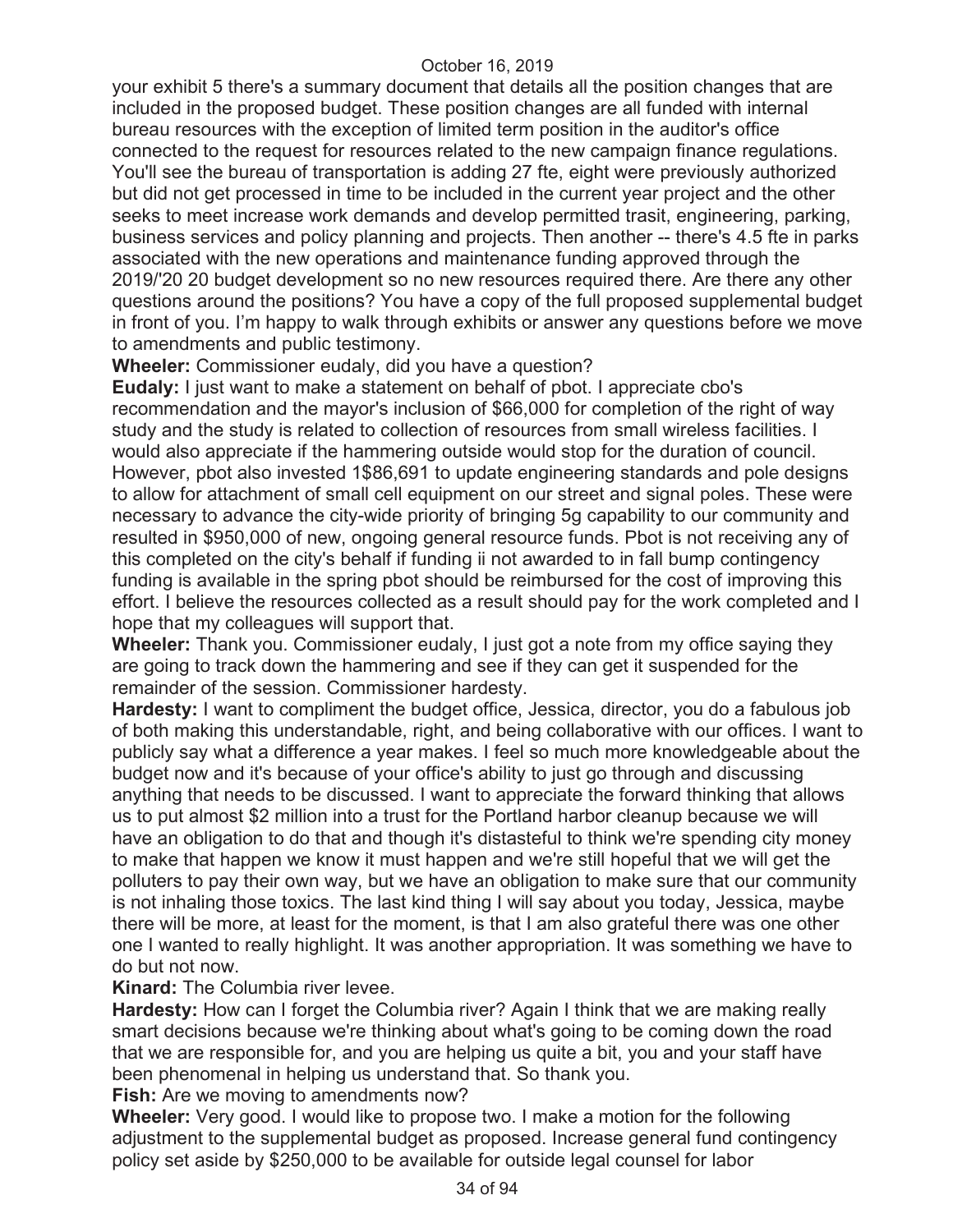negotiations. We would reduce general fund unrestricted contingency by \$250,000 to fund this change. We would update exhibits 1 through 5 as needed to reflect this change. **Hardesty:** Second.

**Wheeler:** We have a motion from myself, second from commissioner hardesty. That is now on the table. We'll keep it open pending public testimony. The second motion I would like to make is an adjustment to the supplemental judgment is proposed as follows. Increased general fund bureau program expenses by \$25,000 in the Portland bureau of emergency management and \$25,000 in the bureau of development services for partnering to mitigate fossil fuel risk, reduce general fund unrestricted contingency by \$50,000 to fund this change and then again update exhibits 1 through 5 as needed to reflect this change.

**Hardesty:** Second.

**Wheeler:** Motion and second, commissioner hardesty.

**Fritz:** I move to increase general fund bureau program expenses for the office of equity and human rights by \$25,000 to fund unanticipated personnel costs in the currently years. Reduce general fund contingency by \$25,000 to fund this change and update exhibits 1 through 5 as needed to reflect this change.

**Eudaly:** Second.

**Wheeler:** A motion from commissioner Fritz, a second from commissioner Eudaly. Commissioner Fish?

**Fish:** Yes, I have -- did you say someone in your office is going to ask them to stop? **Wheeler:** Yes.

**Fish:** Are we having protracted negotiation over that or can we have someone follow up on that? I can't hear my colleagues. I think we need to tell the person to stop.

**Wheeler:** Take this with you. [laughter]

**Hardesty:** We got law enforcement in here. Maybe they can go out there.

**Fish:** We have a big building. They can go somewhere else for an hour or so.

**Wheeler:** Kirsten dennis is on it. Thank you.

**Fish:** My amendment is to increase bureau program expenses for Portland parks and recreation by \$31,344 in the gulf fund which is fund 603' and \$27,656 in the Portland international raceway fund, fund 604, both enterprise funds for a net increase of a \$59,000 in bureau fund an operating shortfall in the peninsula one pen 1 drainage district this, it would reduce contingency fund 603 fund and fund 604 for \$31,344,027,656 respectively to fund this change. Update exhibits 1 through 5 as needed to reflect this change, This amendment provided one time funding expenses attributed to the 640 acres of drainage district as needed to reflect this change. This amendment provides one time funding for peninsula one expenses attributed to the 640 acres of drainage district that fall within the boundaries of the Portland international raceway and heron lakes golf course update exhibits 1 through 5 if needed.

**Fritz:** Second.

**Wheeler:** We have a motion from ,commissioner Fish and second from commission fritz. Any further amendments? Are we ready to -- I would like to go to public testimony before we call the roll. Have you completed your presentation?

**Kinard:** Yes.

**Wheeler:** Is there any public testimony on the amendments?

**Moore-Love:** We have six people signed up.

**Wheeler:** Very good.

**Moore-Love:** The first three

**Wheeler:** Good morning. Thank you for being here.

**\*\*\*\*\*:** Thank you.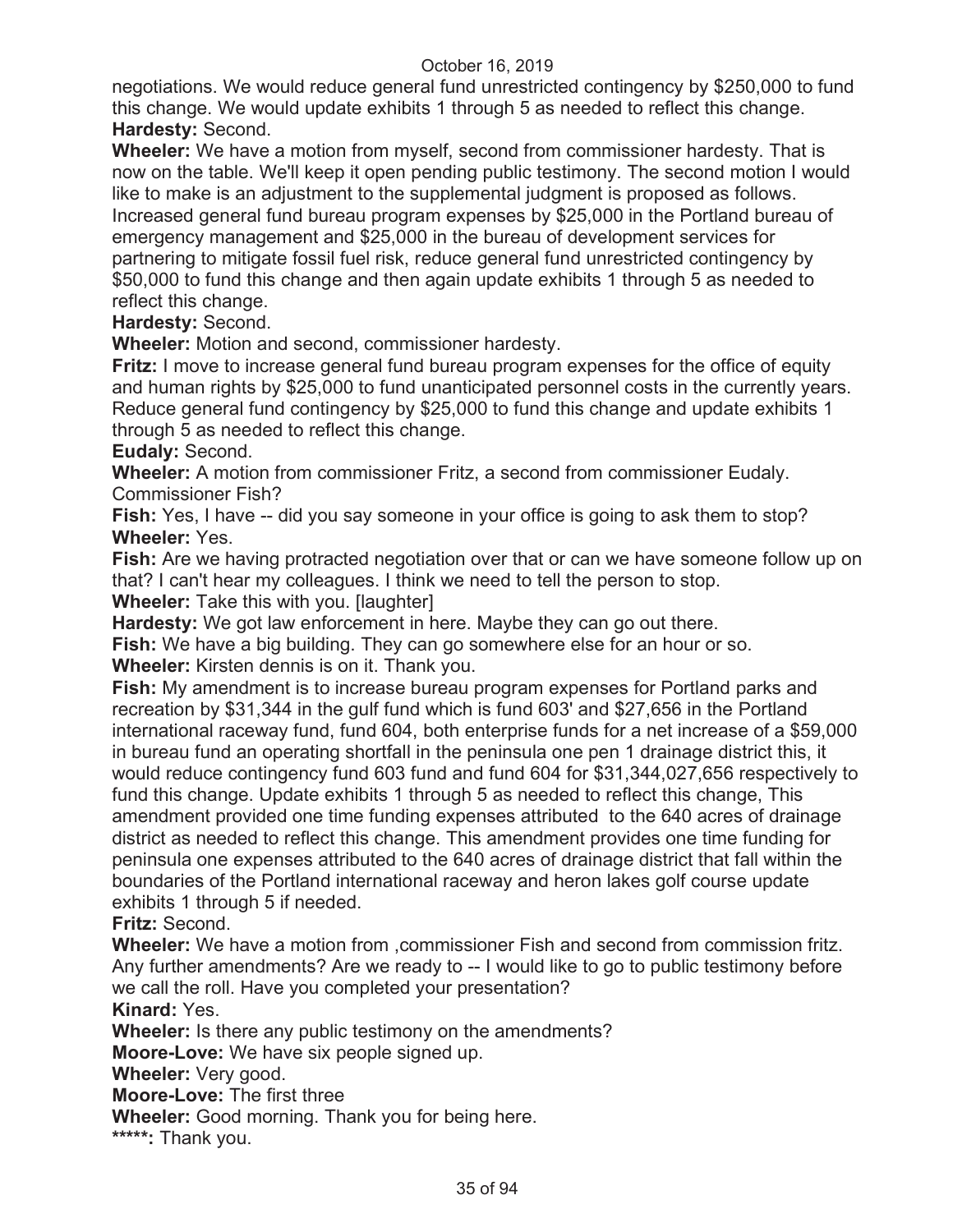**Caron Kushner:** Good morning. Thank you very much for giving me the time today, mr. Mayor and commissioners, members of the city council. I'm a board member from metropolitan family services, and I'm here delighted to explain to you why I feel like we need to review the deficit that's currently in the budget. So again, thank you for your time. As you know, pdx experience corps is a very strong intergenerational program its showing very strong results, and in one site alone 93% of the children met or exceeded fluency. There were 75% of children --

**Fish:** Excuse me, ma'am. We have about two inches of paperwork in front of us. So can I just make a suggestion? This won't be used against your time.

# **Kushner:** Yes.

**Fish:** Could you each begin by saying whether you're here to support an existing budget ask or seeking an amendment? It would be helpful to understand are we talking something that's in the mayor's proposed or an amendment then give us your best argument but it would be helpful to frame this up in terms of what are we talking about.

**Wheeler:** This can get complicated because it was not in the bureau proposed but it is in the mayor's proposed for experience pdx.

**Kushner:** Would you like to speak to that?

**Fritz:** Could you identify yourself, please?

**Fish:** Its within the mayor's proposed -- just want to be clear. Are you here to support something that is in the mayor's proposed?

**Kushner:** Yes, I am.

**Fish:** All right, thank you. Very helpful.

**Kushner:** My name is Caron Kushner. I'm a board member, and this is a wonderful program. It's currently serving five schools. We have 1450 students in the classrooms and we have 108 students that have a one-on-one relationship. We have ongoing partnership with sei, naya, latino network and irco so we can recruit mentors and introduce these children to immigrants and refugee elders. The current program is serving 75% of children who are children of color. As a board member I want to ask your support for this program. We have a lot of mentors in the room currently, a lot of staff, the e.d., and the program manager. So thank you so much.

**Wheeler:** Thank you, commissioner hardesty.

**Hardesty:** Thank you, mayor. You started your presentation by saying there was a shortfall, and that's why this is in the mayor's proposed budget?

**Kushner:** Yes, commissioner. We're running at a deficit. We currently have 1.5 full-time employee as opposed to the 2.5 full-time employee it takes to run the program.

**Hardesty:** What are you going to do to make sure you're not coming back to the city next time because you had a budget shortfall. Is this a temporarily thing or do you expect this to be ongoing funding?

**Kushner:** I believe it was an accidental issue that happened in the budgeting. That's my understanding of it. I think that something happened when we proposed the original budget that covered the 2.5, and I think there was a mishap.

**Hardesty:** I think there's someone back there that wants to come up and explain that. I just want to say it has nothing to do with whether I like or dislike the program, it's just as an elected official who has a city budget that we have to balance, I just want to understand why we're doing this and to make sure that it is a real emergency and it's not something that becomes ongoing.

# **Kushner:** No, okay.

**Judy Strand:** I'm Judy Strand, chief executive officer for metropolitan family service. Experience pdx was a project that started in partnership with the city from the last budget cycle. So that was an allocation that we all had invested in together. We had proposed for that investment to be renewed as we had understood we should that got overlooked by the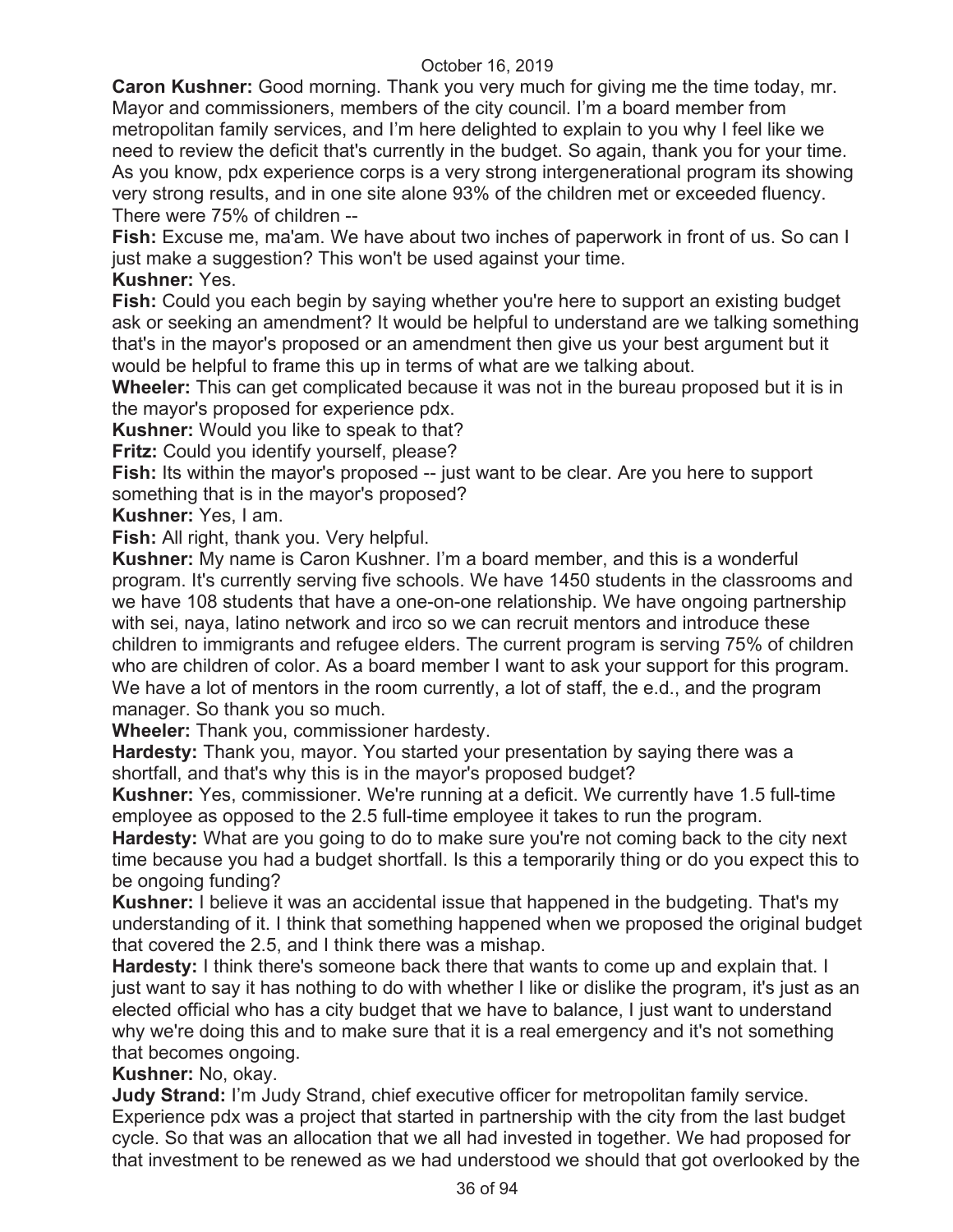city inadvertently so we were asked to apply for the fall bump because the proposal did not get noticed. It was just an oversight. We are just here to speak to the fact that the program needs are still present. We had to cut because we didn't have the ongoing funds that we anticipated. Does that make sense?

**Hardesty:** It does. Maybe we could have an off line conversation to illuminate the questions that I have. Again, nothing away from the quality of the program, but I'm always concerned when someone says oh, there was a shortfall so here we are.

**Wheeler:** Can I just be really clear? We're in the fall bump process right now. There's no commitment at this point for ongoing. This is a conversation where we need a more thoughtful conversation in the upcoming full budget process.

**Fritz:** It was a pilot project, not authorized as ongoing allocation.

**Strand:** Yes, and at the same time we were encouraged to apply again for this time period.

**Fritz:** The challenge is we didn't have any extra money this year. I'm supportive of the mayor's proposal but we may not have any extra money next year.

**Strand:** I understand. I think we may have some other ideas.

**Wheeler:** I'm just saying the conversation about ongoing will continue with the regular budget process.

**Hardesty:** We encourage a lot of people to apply but we don't have all the money we would like to have to fund everything applied for. Thank you very much this has been very helpful.

**Wheeler:** Appreciate you being here as always. Thank you. [audio not understandable] Go for it.

**Coi Vu:** There you go. Perfect. I'm Coi Vu, director of Asian family center with immigrant Refugee Community organization I'm also here in support of metropolitan family service to talk about this fall bump in regards to the mentoring program that we partner with mfs with. For those who don't know and I will be brief irco is a culturally specific nonprofit organization in the Portland area that provides direct holistic wrap-around services, education, advocacy services to immigrant and refugees. In Portland primarily in the tricounty area but also we have a presence in Ontario to serve our African, Syrian and Iraqi refugees in Ontario. We serve multi ethnic intergenerational population from prenatal through our parent child development services to end of life in our senior citizens services programs. I have been here to testify before wearing different hats. He last time I was here with my -- I guess we're all aging. [laughter] aging services colleagues and peers from metro family services. We highlighted the importance I highlight the importance of oral history and story telling in ethnic communities because that's the way our ancestors have been doing it from the beginning of time. Through these mentorship programs and irco has been partnering with, we are able to do this with our communities. Truth is many of our newly arrived immigrants and refugees are still trying to survive, learn and integrate into a new world and way of life however as they live here longer they realize we're no longer going back to our own countries and that we have to integrate into this new system and oftentimes it's very isolated in an individualistic country that we're part of. So many retirees and adults want to give back to the communities and don't know how other than the larger community engagement, civic engagement on a individualistic level or interpersonal level. Sometimes it's not as available. So we want to build the relationships, preserve their cultures and languages for the next generation. That's why we're so excited to be partnering with mfs, to partner with experience core experience pdx to support the intergenerational mentoring program and use the equity lens for culturally responsible programming and matching of mentors and mentees. At the beginning of the work, early iteration Irco along with other culturally specific organizations naya, latino network, sei, provided coaching and training to mfs staff and leadership on working with diverse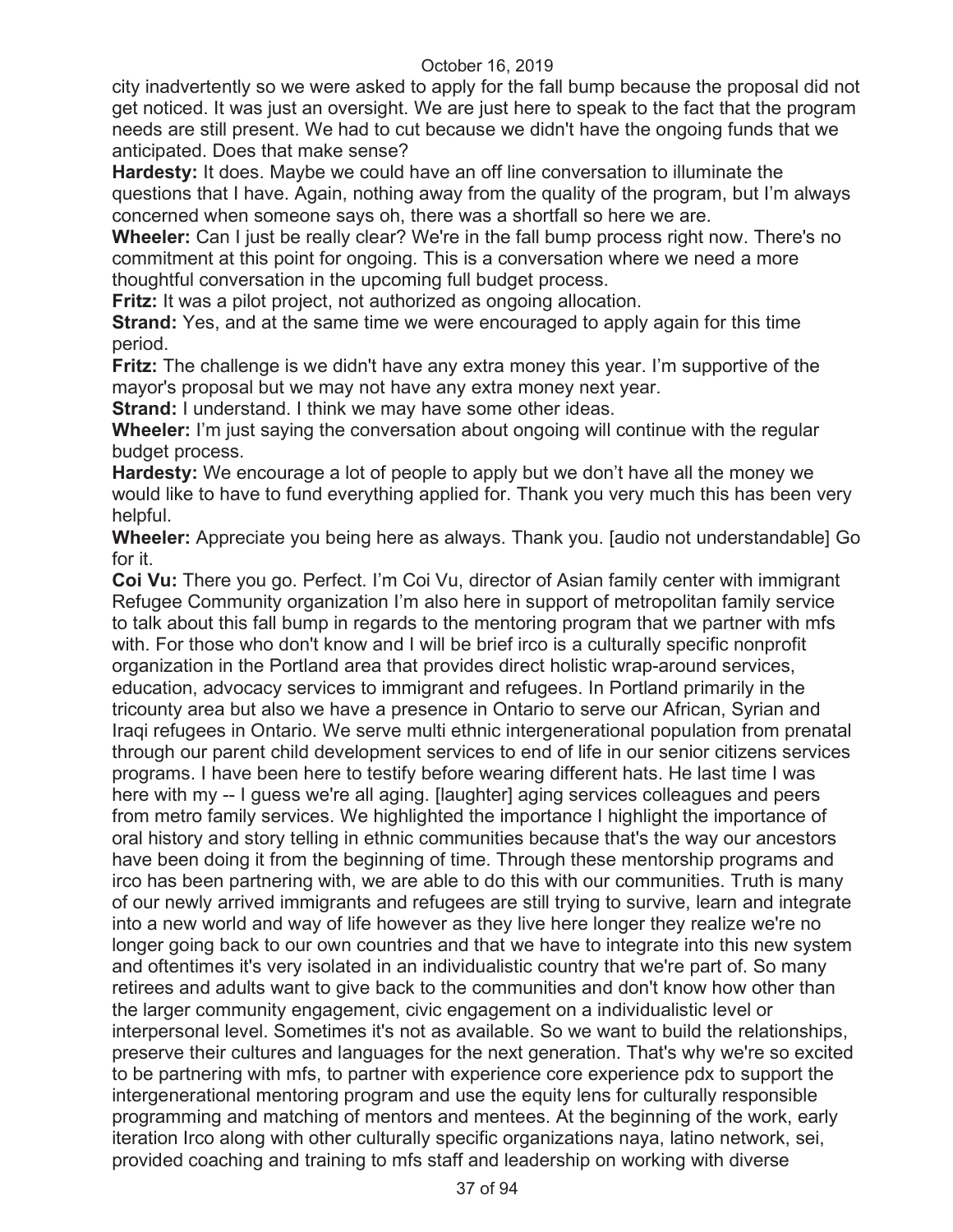communities, specifically irco refugee and immigrants community then now we are working very closely together to identify culturally specific mentors to work with the students.

**Wheeler:** Thank you.

**Vu:** Yes. We're here to continue to support the work that mfs is doing and we ask your assistance in supporting that work.

**Wheeler:** Thank you. Good morning.

**Adam McBride-Smith:** Good morning. My name is Adam McBride-Smith. I'm here speaking for real choice initiatives. I would like to speak in favor of the expanded rental registry and to ask also to be fully funded at the requested amount. This registry would include basic accessibility features and price ranges so renters can use the registry to find housing that works for them. There's a pressing need for renters with disabilities, older renters, low income renters and people of color and many others. In the city it's nearly impossible to find accessible affordable housing but an inclusive rental registry could change that for the better. The disability community needs to keep us out of medical facilities, institutions and off the streets because that's where people with disabilities end up when they can't find appropriate housing. I appreciate the fall supplemental budget funds a percentage of the cost of expanded registry but we would urge you to provide the needed funding to get the expanded registry done as soon as possible. I would also like to say on a personal note my wife was diagnosed with ms several years ago and I can say that keeping health insurance and maintaining care are burden enough. We're lucky enough to have stable housing but many in our community with other conditions who use power chairs, who have mobility issues, who have low vision and other disabilities struggle to find appropriate housing. Having an expanded rental registry including information related to accessibility and price ranges is vitally important to this community. If you're sincere about ending houselessness in the city if you want to be leaders in disability rights as you should want to be we would urge you to support the expanded rental registry. **Wheeler:** Could I briefly comment on that? I want you to know it has my 100% commitment, and what I have requested in the mayor's supplemental is what I believe we can actually deploy between now and end of the year given what I have heard from the bureau of housing. We are moving forward. Next year's full budget will include more funding for additional resources both for the product that we're going to need as well as the personnel and the systems to go to the unit by unit data collection which is where we all want to ultimately get. We're not being stingy here. If I felt realistically that by the end of the fiscal year we could do it I would put the whole amount in today but it's been made very clear to me and my colleagues that the resources that we have included in the supplemental budget is what they can realistically deploy by the end of the fiscal year. I personally have an ongoing commitment into the next budget cycle as well. I wanted you to know that.

**McBride-Smith:** I'm very glad to hear that. Thank you.

**Wheeler:** Thank you for your testimony. Thank you both.

**Wheeler:** Welcome. Good morning. For one more minute.

**Laura Heller:** One more minute. Good morning. Almost good afternoon, my name is Laura Heller, I'm the program manager of older adult and intergenerational programming at metropolitan family service.

**Fish:** Can I say something very encouraging? There's no one in tis council that has indicated they are going to take this out of the mayor's proposed. **Heller:** Okay.

**Fish:** We welcome testimony but no one has signaled this is coming out. So, it looks like you have five votes and anything you want to share just to reinforce would be welcome, but I think you've won the day.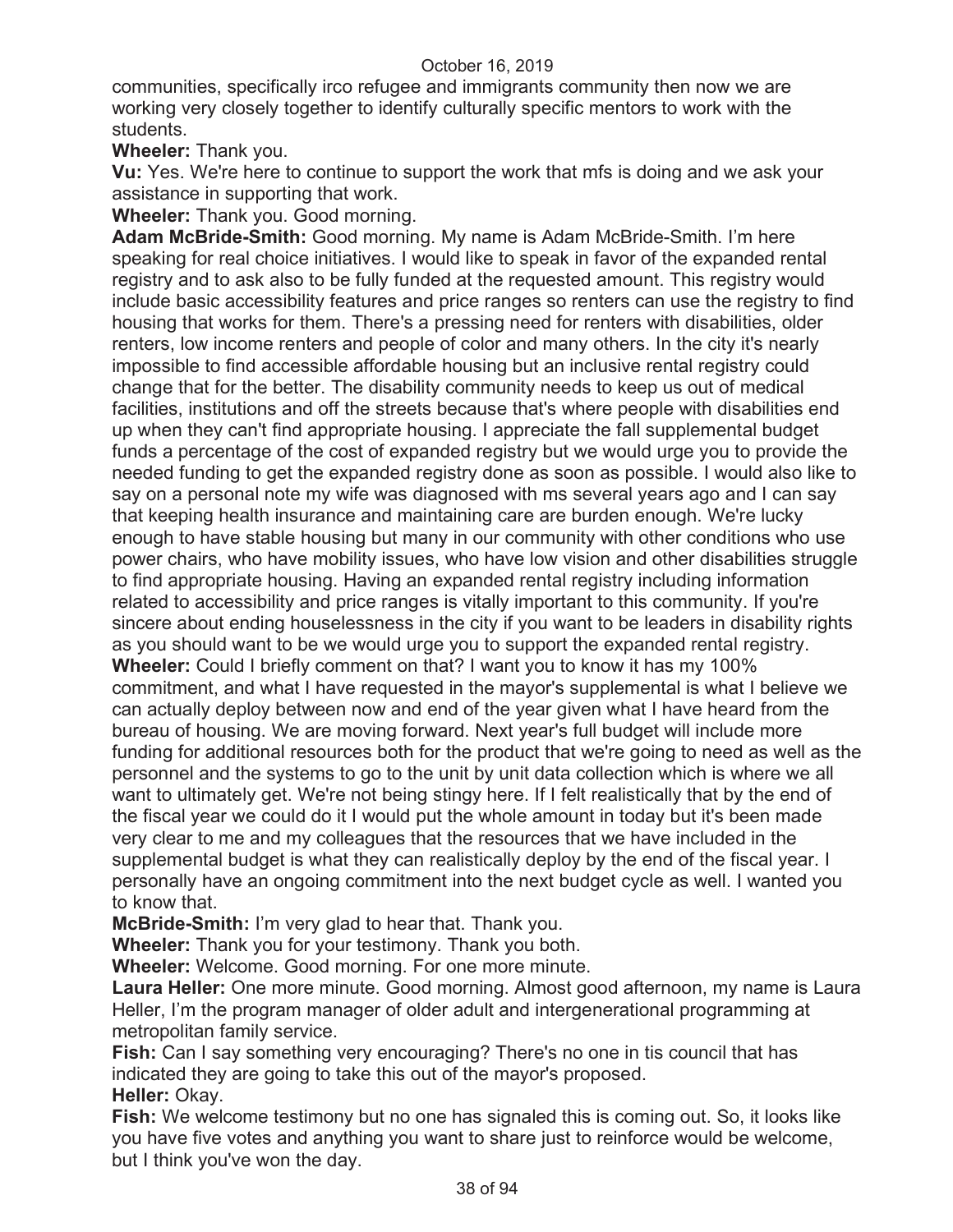**Heller:** Well, thank you. Out of respect for your time I'll turn my time to you then. Thank you.

**Wheeler:** I would like to hear something of what you have to say. You came all this way. **Fish:** I was trying to reassure you, not cut you off.

**Heller:** I wanted to share a story but first I wanted to acknowledge we have several of our volunteers in the room who have taken time out of their service today to be here because they recognize how important it is --

**Hardesty:** Please give us your name.

**Heller:** I'm already tearing up because I'm going to share a story with you that carol, one of our volunteers here, shared with me at a team meeting. We have monthly team meetings at our schools, and carol's story I think really articulates the power of an intergenerational connection between an older adult who really is there to support a child in both their learning, academic success, but also in their development and their growth. Also there to here when things are not going well. The following story provides a compelling illustration of the impact of the training that we offer support and growth provided by ecpdx for students, mentors and schools. Carol met in early may with one of her third grade student matches Enrique. He had recently returned to Portland from Guatemala, his home country, but carol learned that his father had been deported and was able to return with his family. In their meeting carol observed that Enrique was not able to focus enough to read together. So they talked. The student told carol that his family did not have a lot of "stuff" in the house. His mother was looking for work but they were hungry most of the time and "running out of money fast". Enrique showed carol stitches where he had fallen and hit his head while they were in Guatemala. He did not know if he was checked for a concussion and he said he had been having headaches recently since he fell. Carol shared this information with a student's teacher and school nurse. The teacher immediately e-mailed the son's site manager, after school manager, programming manager and school social worker. By the end of the day the manager had spoken with enrique's mother, helped schedule a medical appointment for Enrique and provided the family with a food box. Additionally, a school employee had scheduled to meet with Enrique's mother to purchase additional food and hygiene items and the family was provided with vouchers to purchase shoes, information regarding the district clothing closet and other resources. Lastly the family was approved through self-enhancement incorporated to pay an overdue electricity bill. By listening and leading with relationship this mentor was able to activate a community of support around the student steps she had not felt empowered to take previously. Carol attributed this outcome in part to the additional training and knowledge she had received through irco, our partner. **Wheeler:** Thank you.

**Fish:** Thank you very much. Good morning.

**Allen Hines:** Good afternoon. Mayor, commissioners. To make sure the registry is fully funded so we can find housing when we need it. Thank you.

**Wheeler:** Thank you very much. In response to the prior gentleman, I said that this is a commitment and I believe it's a commitment on the part of the entire council to make sure that we get that registry at a unit by unit data basis. In particular the people with disabilities know where the units are and can be connected to those units. It's really important and I appreciate the fact that you've testified in front of this council many times to make that case. Thank you again for doing it. Commissioner eudaly.

**Eudaly:** Thanks for being here again, Allen. I want to personally attest to the challenges of finding accessible housing. My son is 18 now. I am moving out. He is staying in the accessible rental property that we have. I can afford almost any rent in the city, and I'm struggling to find a place that he could visit let alone live. So this isn't just an issue for low income renters or people living on restricted incomes, this is an issue that is affecting all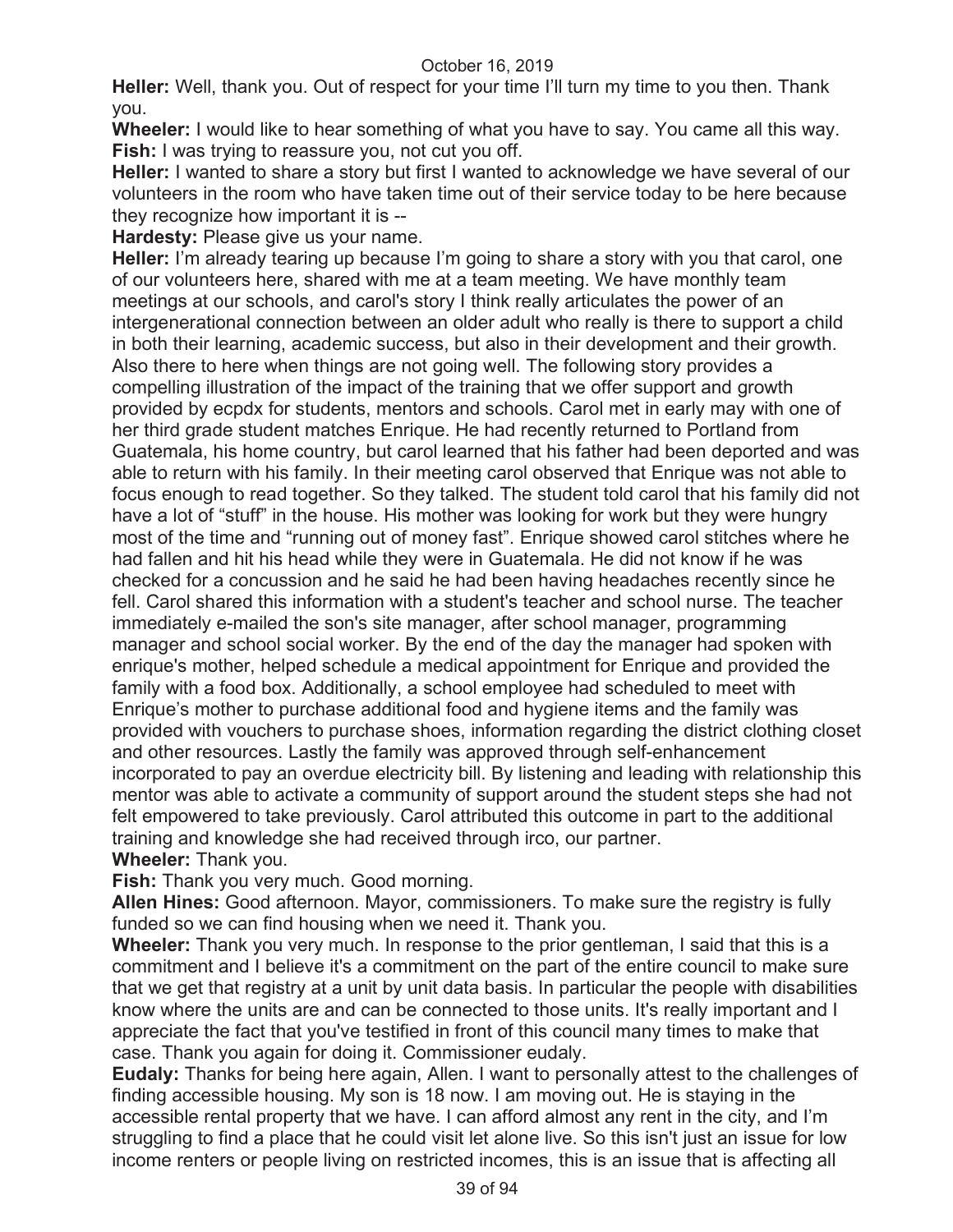families. It's very expensive to convert or adapt houses to be accessible and when you're a renter you don't necessarily have the ability to do that at all. So, I want to thank you for your support but I want to underscore the urgency of being able to match people who need accessible housing with the very limited accessible housing that is available. **Wheeler:** Thanks, Allen.

**Nico Serra:** Good afternoon, my name is Nico Serra. I'm a white passing mixed race queer and transgender person with disabilities and I am here to speak in favor of th expanded rental registry. Reiterate what my colleagues have said. Just that the inclusive rental registry will make life so much easier for so many people. It's really something that we need and I'm not sure how many of you are familiar with fairview. Okay, yeah. Fairview was a place where basically instead of making the world accessible people with disabilities that were using wheelchairs and had other very severe disabilities were sent off to a place. The place was fairview. It was near Salem and it was really difficult place. A large institution where people were kept basically because the world is not wheelchair accessible. So we have moved from that model into more smaller houses, group homes and things like that, 24 hour residential facilities, but people who are in these places really want to get out of those places too. We have between having care workers through our dhs and our social security where we could have more independence than a lot of us do just because we can't find the housing we need. So just really want to reiterate we want you to fund this. If we say, you know, you're probably going to be the ones telling us we need more funding for the software, please do everything you can to make this happen. Please include us when you start asking about the accessibility features. We can really help make that process easier about, you know, our basic, are there stairs, can we get in and out of the bathroom, stuff like that to make this process as smooth as possible. **Wheeler:** Thank you for the suggestion. Appreciate it. Thank you all. Were there more? **Moore-Love:** That's all who signed up.

**Wheeler:** Very good. Why don't we go through the amendments in the order that they were presented. First with regard to my first amendment with regard to the \$250,000 setaside for legal counsel for labor negotiations. Did you have more testimony? [audio not understandable] were there any other questions before I call the roll? Very good. Please call the roll on the mayor's amendment 1.

**Eudaly:** Mayor, I want to thank you for funding this request. I think it's vitally important, and I vote aye.

**Fritz:** Aye. **Fish:** Aye. **Hardesty:** Aye.

**Wheeler:** Aye. The amendment is on the table. Mayor amendment 2, which was the \$50,000 for the bureau of development services for partnering to mitigate fossil fuel risk. Any further questions? Please call the roll.

**Eudaly:** Aye. **Fritz:** Aye. **Fish:** Aye. **Hardesty:** Aye.

**Wheeler:** Aye. The amendment is on the table. Commissioner Fritz number 1 with regard to the office of equity and human rights. \$25,000. Any further discussion? Please call the roll.

**Eudaly:** Aye.

**Fritz:** I appreciate my colleagues' support. Aye.

**Fish:** Aye.

**Hardesty:** Thank you, commissioner Fritz, for bringing this to our attention and my conversation with the mayor I suspect there will be more of these and I look forward to supporting those as well. I vote aye.

**Wheeler:** Thank you, commissioner Fritz. I vote aye. The amendment is on the table. That gets us to --

**Fish:** One more.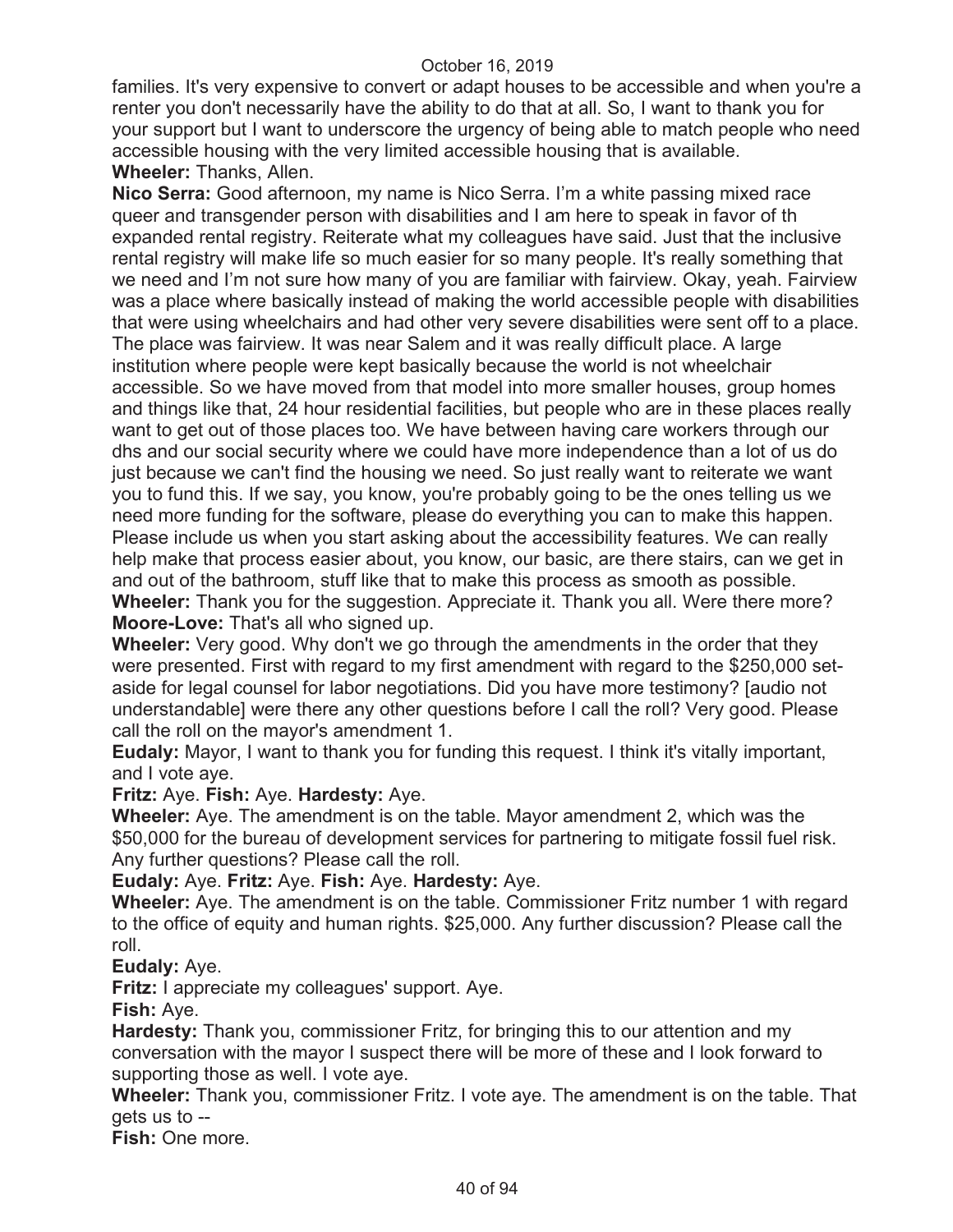**Wheeler:** I'm sorry, commissioner Fish's amendment. That was a series of increase to program expenses in parks and recreation, golf fund, pir, and pen 1.

**Fish:** To be clear, this does not involve the general fund. This is two enterprise funds setting aside some resources for pen 1.

**Wheeler:** You got it. Call the roll.

**Eudaly:** Thank you for that clarification commissioner Fish. Aye.

**Fritz:** Aye. **Fish:** Aye.

**Hardesty:** I also appreciate the clarification and I vote aye.

**Wheeler:** Aye. The amendment is on the table. To the main motion to the supplemental budget as amended any further discussion? Anything else from the budget office? Please call the roll.

**Eudaly:** Well, thank you, everyone who came to testify, who knew the fall bump could be such an emotional item, but between the stories shared about the sun school -- I'm sorry, I've forgotten the name of the program. Experience pdx story and fairview I feel like we're doing some really important work in a relatively boring seeming moment. I vote aye. **Fritz:** I appreciate that this budget adjustment includes something that is important to each member of the council. That's partly what we do in the budget process, making sure that we listen to each other and work together to be wise stewards of taxpayer money. Aye. **Fish:** Just a couple of comments. First, because ted wheeler is the mayor he generally gets blamed for everything that doesn't work in our community including he's very gracious, he takes the flak for a lot of us with our deficiencies. Let's acknowledge that the mayor under our charter, which grants the mayor very few powers, has three unique powers, and one is the mayor is supposed lead the budget process. So if the budget process is a smooth ride, if it is collaborative, if we're able to reach a soft landing based on consensus and conversations as we are today I think the mayor deserves the credit. Lord knows he gets enough blame for other things. Thank you, mayor. I have been involved now in I think 40 different budget modification processes. There have been some fireworks at some. There have been some sticking points. There have been issues that really provoked a lot of passion. This is a relatively soft landing and we have brought the council together around what I think is a prudent set of choices so thank you for that. Director Kinard, who is now in her which month of full-time employment? She's in her third month of being the permanent director, is doing a terrific job. I want to echo what commissioner hardesty said. She's very accessible and she spends a lot of time with commissioners in their office explaining things and getting feedback. I think she's doing a great job. Thank you Director Kinard to you and your staff. There are a number of things that I deeply care about in this bump. I'm pleased that the money set aside for the Portland harbor trust was identified. By the way the trust idea is so great that polluters' favorite lawyer and attorney is suing us over implementation but that's par for the course in government. I'm pleased that we're making real progress on the cleanup. Pleased that the council is showing this foresight to put the money aside. On behalf of the rangers and my bureau, parks bureau, thank you for funding some additional vehicles that will allow them to actually get around the city as they are required to. While we haven't really talked about it much I'm pleased the mayor has brought forth an ask for the depaul treatment center. One thing we know about the current crisis on our streets is that a lot of people are suffering from addiction. The worst place in the world to treat addiction is on the sidewalks. We need more beds. We have some very dubious statistics in the state of Oregon in terms of level of services we provide to people who have addiction. We have an opioid crisis and other things that are exacerbating the situation. Depaul does a terrific job and gets great outcomes, also serves a lot of very vulnerable low income people and helps them deal with their addiction. I'm pleased as part of our overall response to this homeless crisis that we're investing in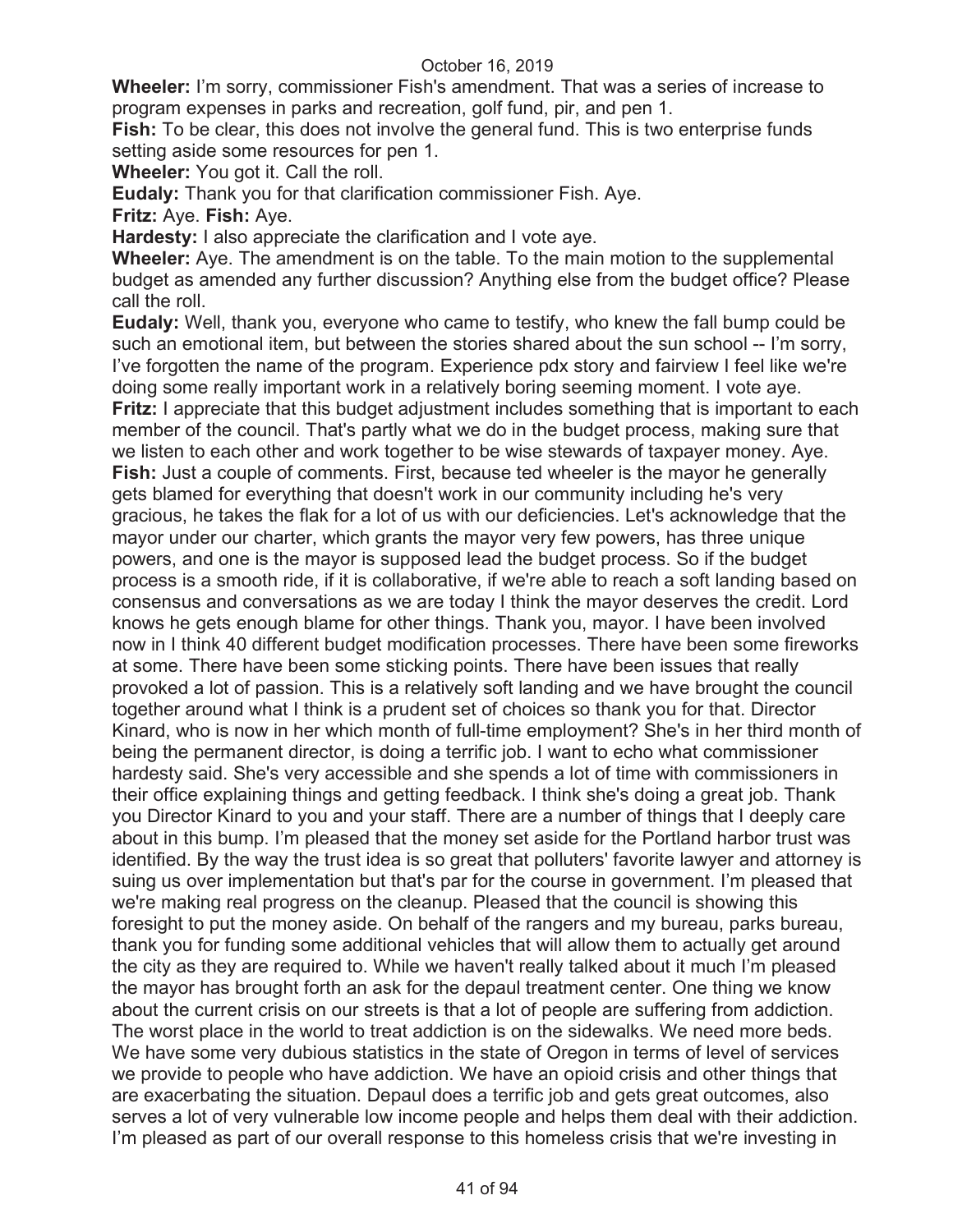the new depaul treatment center located in gateway. Thank you to my colleagues for the conversations we have had. I'm very pleased to vote aye.

**Hardesty:** I also am very grateful that this bump process has been a very inclusive process. It's been one where we have had hard conversations and had to make hard choices because we don't have all the money we would like to have to do all the things we would like to do. I am very grateful and appreciative that the mayor has taken a very collaborative approach and actually has had really deep conversations. I actually feel like the city council is in a place that I wish we were long before I got here, which is that I think we respect different world views. We have had different life experiences but at the end of the day we're here just to serve the people of the city of Portland to the best of our ability. So I'm honored to put my support behind this budget. This bump process, and I vote aye. **Wheeler:** I want to thank my colleagues and the bureaus for their commitment to fiscal responsibility throughout this fall bump process. I want to second the thanks for director Kinard and her entire team. They have done an outstanding job. I thank my team especially kristin dennis, who has worked very hard on this process. There's a few items I'm particularly pleased about that I want to quickly highlight. First the \$120,000 for joint effort between city bureaus and community organizations in the advancement of our antidisplacement action plan. And as we all know community organization versus a proven track record when it comes to researching anti-displacement policies to the city's benefit there are some really good coalition work already under way through the city's comprehensive plan, the southwest corridor's equitable development strategy and east Portland action plan. It's my belief that we must support the city and community partnerships on displacement so that Portland gets it right. If we create anti-displacement action plan with insight from the bureaus and those who are the most impacted we can obviously create better, more durable solutions. We can become that city we want to become where people don't fear investments and services as precursors for displacement. The \$500,000 commissioner Fish mentioned for the depaul treatment center we know the addiction crisis here is a serious one. Some recent statistics that I have heard include that Oregon is the fourth most addicted state in the united states and depending upon whose statistics you believe we're the 47th or the 49th in terms of providing treatment services. So that does help explain some of what we have seen in terms of the crisis that's been unfolding on our streets. With this investment and investments from many other supporters depaul will be providing new space and new services to provide critical treatment to those who are in need in our community. The \$50,000 for joint funding between bds and Portland bureau of development services and bureau of emergency management for a psu study on mitigating fossil fuel risk, I'm proud to be working with commissioner hardesty on this. I'm proud of the fact that the entire city council is behind this. And we're glad to seek a foundational piece to the city's strategy to transition to a clean, secure and safe energy future. We can't wait on action around climate change. We have to make the necessary investments to make the transition. And I want to thank the many Portlanders and environmental organizations and neighborhood organization offices who contacted my office in support of these efforts. Finally, this is the smallest item that made it into the fall supplemental budget but it's not an insignificant one. It was \$6,800 for a city employee training pilot in partnership with the western states center. In February the city council unanimously passed a resolution condemning white supremacy and alt-right hate groups. That resolution directed the city to develop training for city employees about the history of white supremacy and white nationalism in the Portland area. The funding is for development of a pilot training that will be first offered to city commissioners and bureau directors and then expand from there and I look forward to being part of the first group to receive this training under this particular grant. Just a couple of quick footnotes here, during the budget process as commissioner hardesty mentioned we had significantly more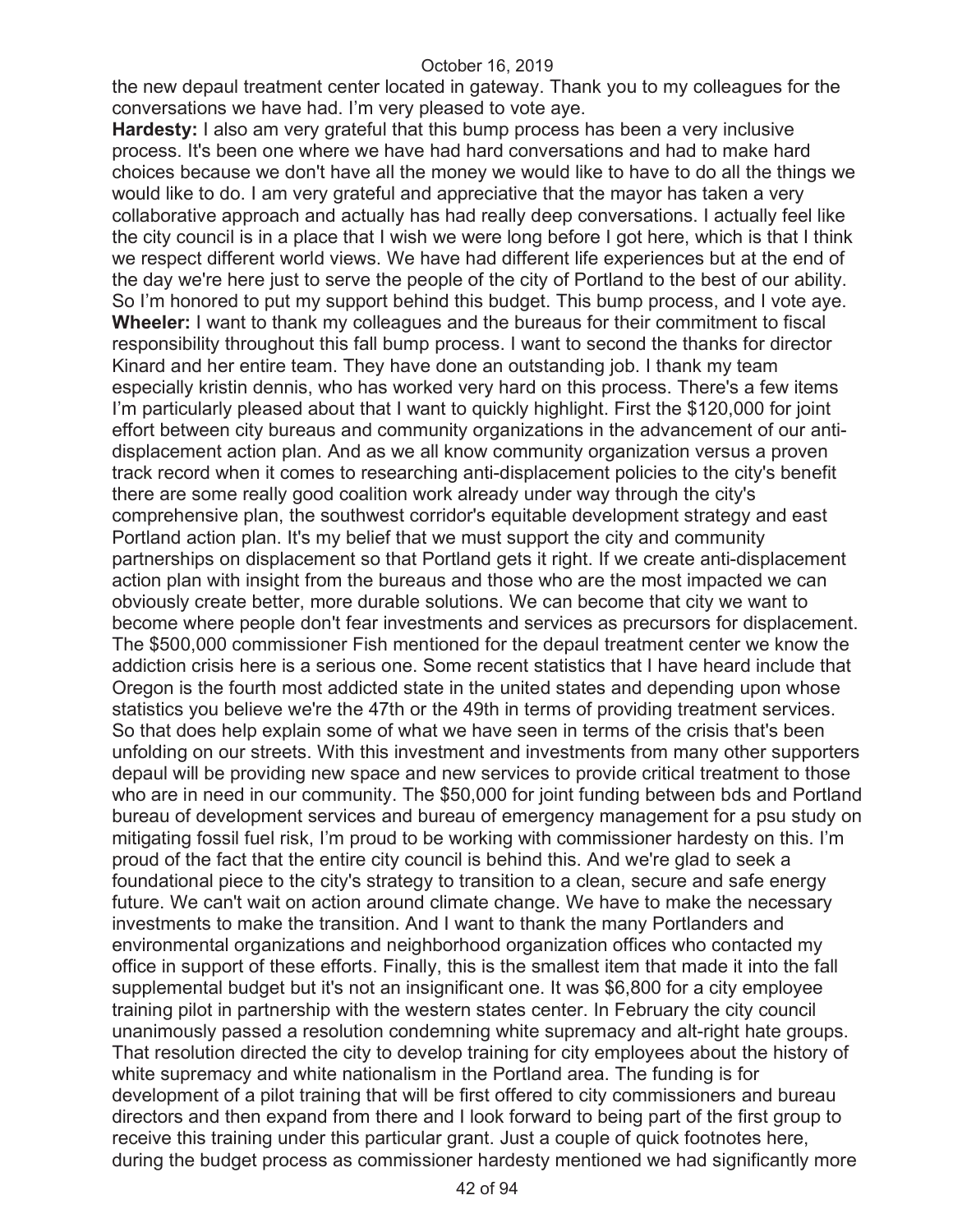demand for general fund dollars than we actually had in terms of resources to support those requests. So I'm pleased to announce that we have landed on a strategy to support both division transit and the James beard market study from existing funds. I directed prosper Portland to allocate general fund dollars to support small bean outreach as part of the division transit project and through its partnership omsi and the central eastside they will work to fund the james beard market pre-development work through the central east side tiff investment, the tax increment financing and I have asked that they bring back to us by 2020 a report on whether there is or is not a feasible path forward for the james beard market. So with that I vote aye. Fall supplemental budget ordinance is adopted as amended. Now for something completely different. [laughter] item 964 is up next. **Item 964.** 

**Wheeler:** In the interests of time I'm going to forego my lengthy introduction. We're all very familiar with this proposal. I apologize that I have to leave at about quarter till. So I won't speak and I'll just turn it over to our able bureau folks to answer any questions that we may have on this.

**Bob Del Gizzi, Portland Police Bureau:** Thank you. For the record I'm Bob Del Gizzi, business manager with the Portland police bureau here with a short presentation on the Edward Byrne memorial assistance grant for the program fiscal year 2018 application. On august 22, 2018, the city submitted an application to the united states department of justice office of justice programs bureau of justice assistance for the Edward Byrne memorial justice assistance grant fiscal year 2018 local solicitation. In 2018 solicitation still requires a minimum 30-day review by the governing body of local government although the office of justice programs decreased the application window from six to four weeks this year. Upon advice from the city attorney the bureau is proceeding with the application ordinance to fulfill review requirement. The grant program instituted by the department of justice in 2005 is named after Edward R Byrne, a new york city police department officer who was killed in the line of duty in 1988. The department of justice directs funding to the local enforcement agencies to assist in their efforts to prevent or reduce crime and violence. The 2018 jag funds will be made under the disparate certification to the city of Portland, Multnomah county, and the city of Gresham. The solicitation requires the city to submit a joint application for the disparate municipalities and to act as fiscal agent for the grant. Formula ward amount is allocated to the three entities based on a statutory formula by the bureau of justice statistics. Police bureau will receive \$189,585, Multnomah county \$148,960 and Gresham police department \$53,149 for a total of \$391,694 in federal funding. Although the federal grant award period is four years per federal statute local agencies spend their awards within two years. Police bureau will utilize jag funding for the following item. To support the first of the three-year bicycle registration program designated for the bureau's bicycle theft task force. This is modeled after the successful Vancouver, British Columbia program. Grant funding will provide for personnel and event expenses for participation in bicycle events to encourage on the spot registration and registration kits for low income community members. Bike thieves target about 10,000 bicycles each year in Portland and this equates to about \$10 million worth of property loss for the community. Bicycle is not registered there's less than a 10% chance that it will be returned to its owner. Multnomah county will fund a portion of the personnel expenses for the north neighborhood deputy district attorney position. The Gresham police department is asking for grant funds for their education program called every 15 minutes which is designed to dramatically instill teenagers with potentially dangerous consequences of drinking alcohol and texting while driving, distracted and impaired driving behaviors. The department of justice states the 2018 grant will be awarded after september 30th of 2018. **Hardesty:** Thank you, mayor. I want to thank you because when we met you talked about the fact that you would not have taken the grant had you been required to do some of the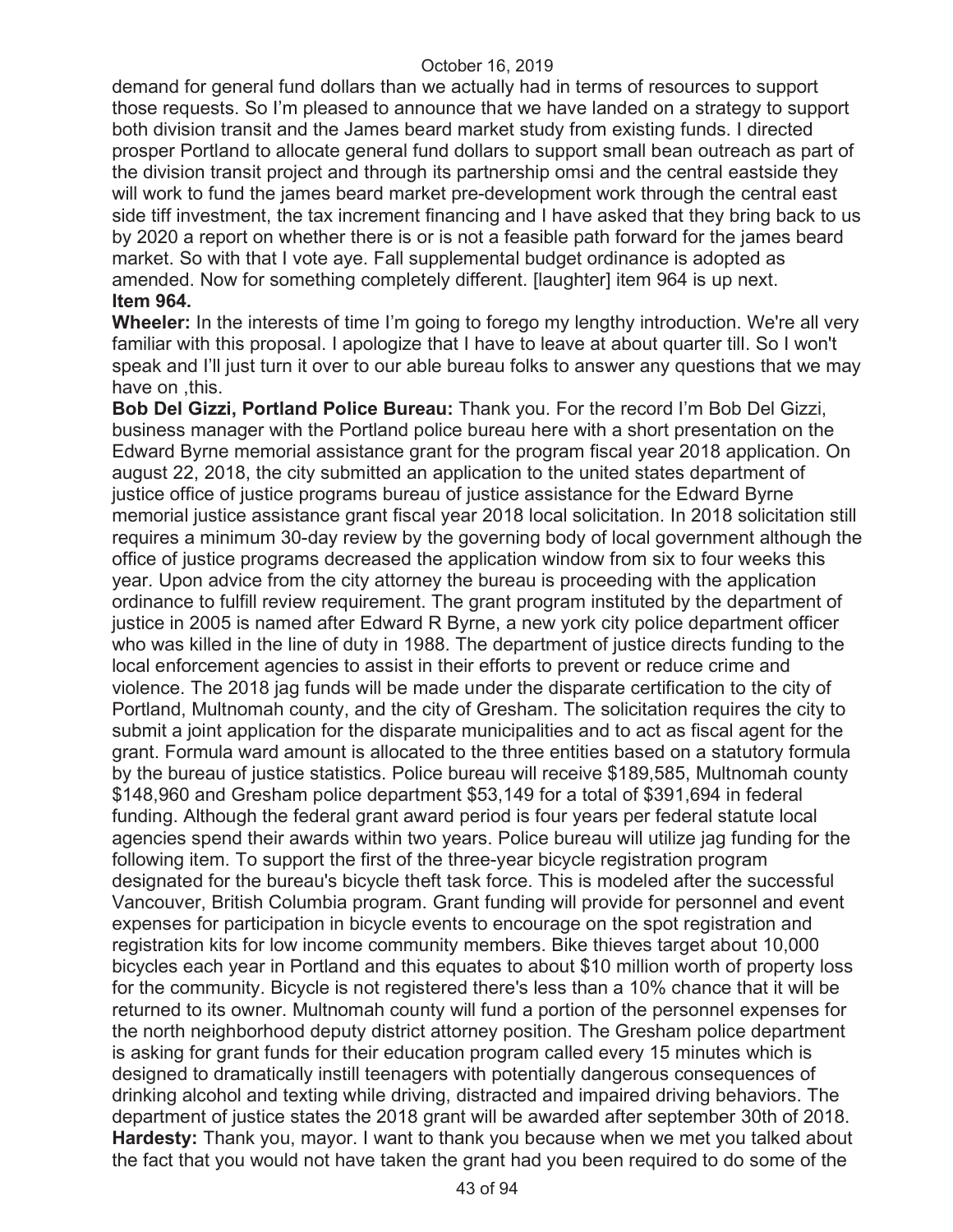things that they wanted done around us being a sanctuary city. I think that that is huge. I think that's important and that's why I want to put that on the record. We'll see how successful the bike project is. Sounds like a good project. Glad that it's being funded by this grant but I just wanted to put on the record that it's a great thing that we can draw a line in the sand and all money as I have said before isn't good money so I'm glad it was cleaned up before we got it so thank you very much. Appreciate that work. **Wheeler:** Very good any further questions? Commissioner Fish?

**Fish:** Yes. A similar but slightly different twist on that observation. After we declared that we were a sanctuary city, the trump administration said there would be steps taken to retaliate and punish cities that did that. One of the things that they highlighted was withholding any kind of discretionary or formula money to law enforcement. This city joined a lawsuit challenging that. The courts rejected it looking at both the 10th amendment and other parts of the constitution. I want to acknowledge that our system of checks and balances works. That it is well established under federal law you that you cannot coerce a jurisdiction to do something and use funding as the threat and the trump administration lost that in the courts and today we're getting a grant that was in jeopardy in response to our designation. I want to just acknowledge the fact that we do have, a, a functioning constitution, and, b, a set of checks and balances where we can test these theories and this idea that funds could be withheld, which was when jeff sessions was the head of the justice department he and trump made that proposal has been rejected and we are getting the funds. I think that is a good day for people who believe in checks and balances. Thank you.

**Wheeler:** Good point. Any other questions? Any public testimony on this item Karla. **Moore-Love:** No one else signed up.

**Wheeler:** Very good, call the roll.

**Eudaly:** I would just like to share the 529 shield information. It takes five minutes to register your bike through the 529 garage app, available on itunes and goggle play store and if you don't have a smart phone you can go to project529.com, I plan on doing this today. I don't think I have ever registered my bike and I have had multiple bikes stolen. I'm pleased to vote aye.

**Fritz:** Thank you for getting this, thank you to our city attorney for working on making sure our federal government did what they were supposed to do aye.

**Fish:** Aye. **Hardesty:** Aye.

**Wheeler:** Aye, good work, thank you, the ordinance is adopted. I'm going to move to 967 please the housing bureau I think we can get through this relatively quickly. **Item 967.** 

**Wheeler:** Alright colleagues good morning, actually it good afternoon, the neighborhood housing prevention team works to stabilize communities at risk of displacement through a variety of homeownership retention actions. Emergency home repair funds are critical to help low-income homeowners to stay in their homes. This year the Portland housing bureau issued a competitive request for proposals in both the Lents urban renewal area and the interstate urban renewal area for home repair grant services. Portland community reinvestment initiatives, inc. was selected to provide these grants in the interstate ura and the community energy project was selected for both the lents ura and the interstate ura. This action allows us to add these funds through existing through contracts, these are cultural responsive service providers, they provide to Portlands low-income homeowners, helping to prevent displacements, stabilize neighborhoods and preserve intergenerational wealth. I want to thank the community members that donated their time to reviewing these applications and great insights they provided. I will turn it over to the housing staff Dana Ingram and Emma Deppa to talk in more detail about the programs. Good afternoon.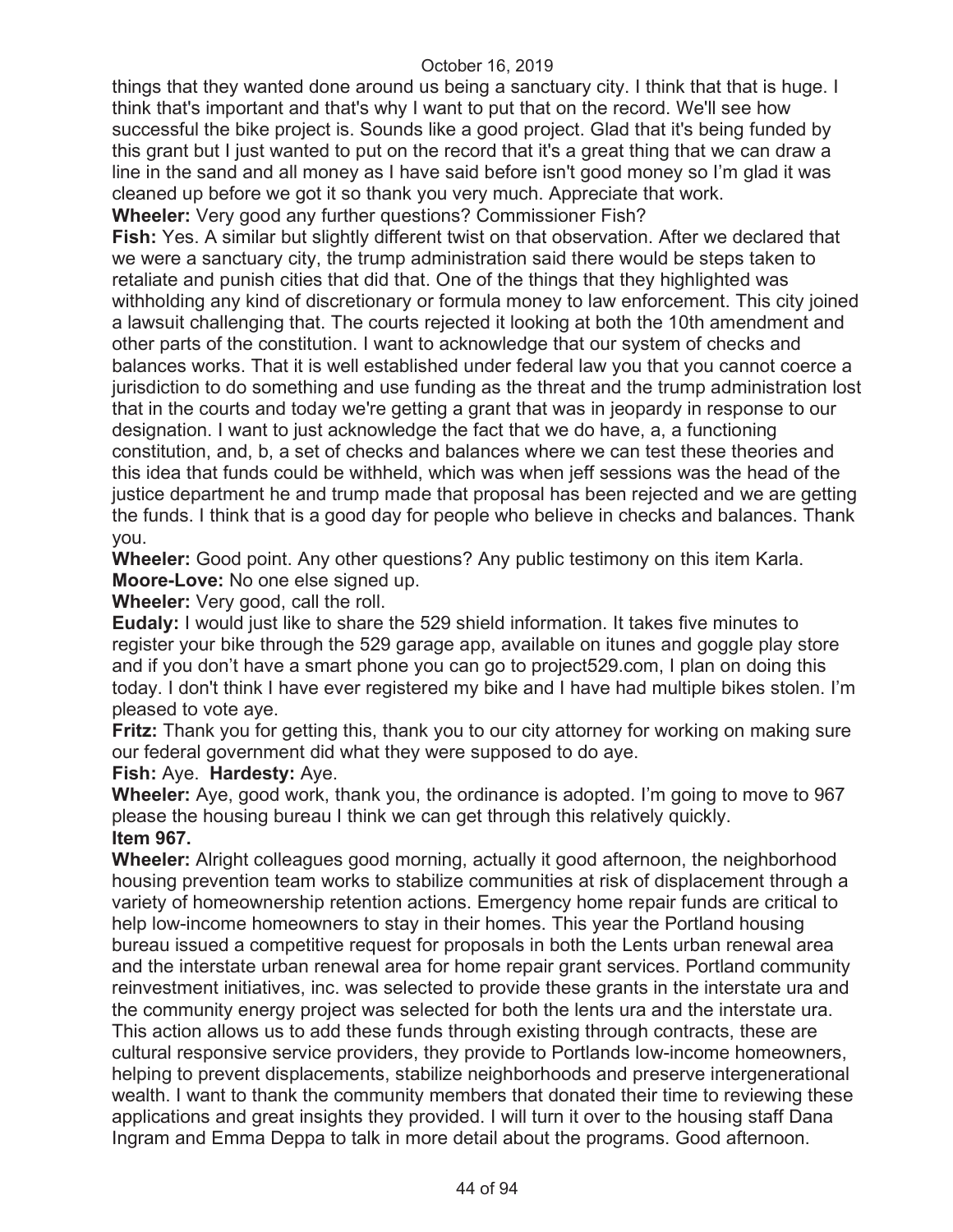**Dana Ingram Shephard, Portland Housing Bureau:** Good afternoon commissioners and mayor, my name is dana ingram Shephard, I'm the neighborhood housing manager and the housing bureau.

**Emma Deppa, Portland Housing Bureau:** I'm Emma Deppa the housing coordinator. **Wheeler:** Did you catch that.

**Shephard:** Home repair grants. The housing bureau has the home repair grant program to stabilize communities at risks of displacement through home retention efforts. We do target households at or below the 50% area median income, \$43,950 for a family of four and prioritized seniors and people with disabilities. I want to add here of the folks who received home repair services through the funding from the housing bureau, over half represent communities of color and on top of that over 85% have been reported as being households over the age of 55.

**Hardesty:** Excuse me.

**Shephard:** Yes.

**Hardesty:** Quick question the \$43,950. Is that 60% of the area median income? **Shephard:** That is 50% of the area median income.

**Hardesty:** 50%? Thank you.

**Shephard:** We submitted a request for proposals, for a total of \$360,000, \$200,000 in Lents and \$160,000 in interstate ura. The requirement of that application is it is had to be a nonprofit organization, serving low-income homeowners, culturally responsive and have the ability to perform outreach to targeted areas. I want to add the interstate tif funds are a direct advocacy initiative from the north, northeast neighborhood strategy. So the funding awards. So lents, the \$200,000 went to the community energy project this would be added to an existing contract that the organization has with the bureau through the master ordinance passed earlier this year. Interstate \$70,000 awarded to Portland community reinvestment initiatives, inc., pcri. And \$90,000 awarded to community energy project. **Fish:** Can I just ask a question.

# **Shephard:** Sure.

**Fish:** \$70,000 seems like a fairly modest amount of money. You have to administer the program, staff costs, overhead costs. What are we buying for \$70,000 for pcri?

**Shephard:** We are buying seven additional households to be served with these funds. However I do want to add pcri does already provide these services, home repair services. They are already serving this community and because of the time frame allowed they did not fully apply fully for all of the funds, so about seven households.

**Fish:** They had the existing infrastructure we're not funding that, we're getting, these are dollars that will be going out the door?

**Shephard:** These are not 100% going out the door. There is a certain amount of administrative cost. There is a partnership with this particular proposal in it actually is with namac, help me out with the acronym.

**Deppa:** The national association of minority contractors.

**Shephard:** Thank you. So namac looks to add rfp funded awards to the existing contracts will provide critical repairs for 49 additional households. That's it. Do you have questions? **Wheeler:** Very good presentation. Thank you for your hard work. Is there any public testimony? Karla: No one else signed up.

**Wheeler:** Alright, very good then we'll call the roll.

**Eudaly:** Thank you, aye.

**Fritz:** Great aye, thank you.

**Fish:** Aye. **Hardesty:** Aye.

**Wheeler:** Very happen to support this, thank you for your work, Aye. Ordinance is adopted. Last but not least, 966, this is a first reading.

**Item 966.**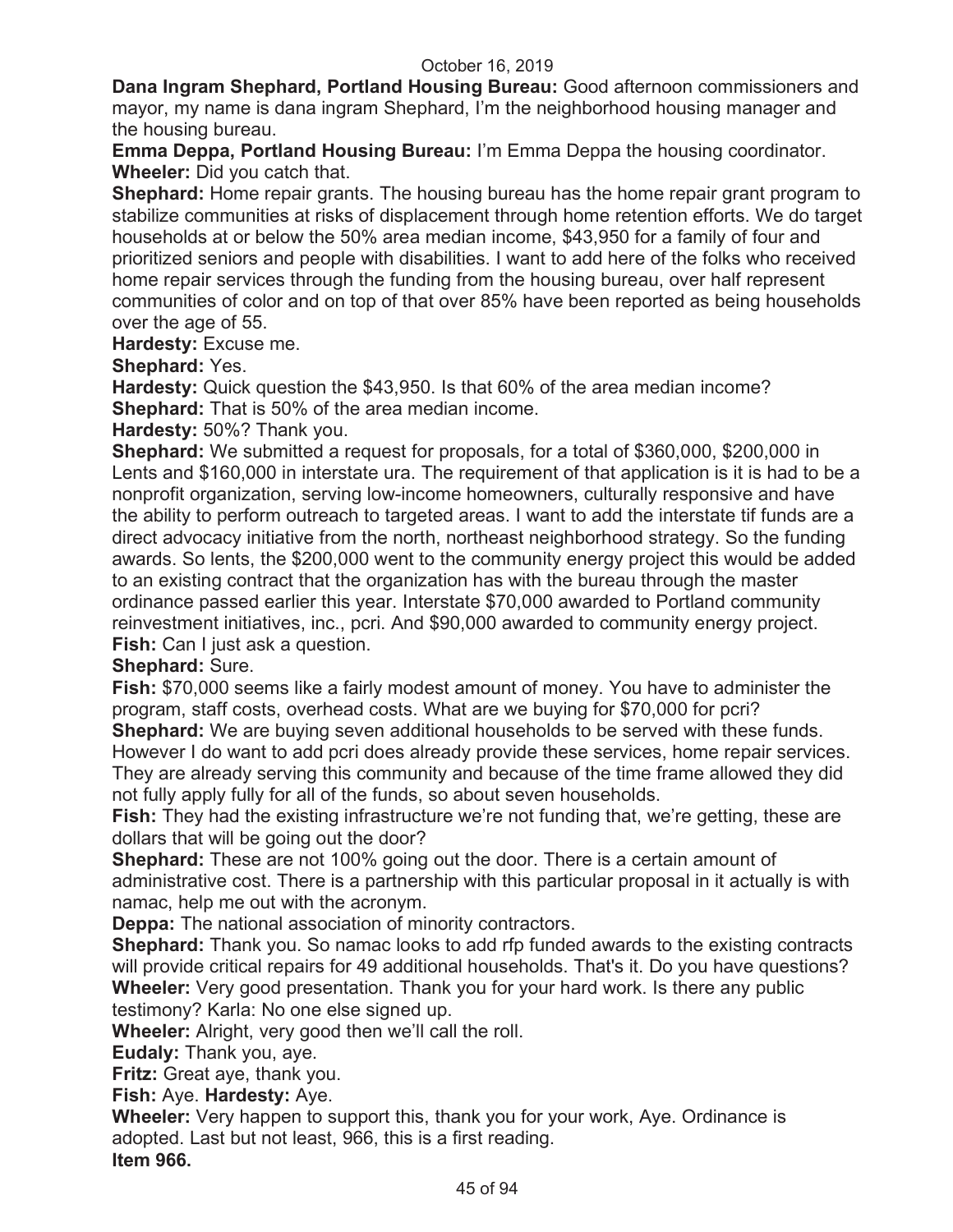**Wheeler:** Colleagues, this proposed ordinance authorizes the issue of up to \$30 million in revenue bonds to finance infrastructure and economic development projects in north macadam urban renewal area. The financing authorization will allow prosper Portland to execute projects under the north macadam urban renewal area plan as opportunities avail themselves. We have staff here who can address this. Hello. You are not the staff on my list. That is why I'm just surprised. Stand by. Update. Matt Gierach.

**Matt Gierach, Office of Management and Finance:** Debt manager. I wasn't anticipating being able to join. I was able to join last minute. Accompanied by --

**Tony Barnes:** Tony Barnes financing from prosper Portland.

**Wheeler:** Hey, tony, good to see you.

**Gierach:** Summarize the authorization. The proposed revenue bonds will initially be structured as one or more lines of credit, which will be a refinance with long-term tax increment revenue bonds at a later date or potentially repaid by future tax increment revenues. The initial line of credit will be secured by tax increment revenues of the north macadam urban renewal area. However, the city's full faith and credit may be offered as security on the interim finance of the infrastructure projects in order to decrease interest costs. Project within north macadam urban renewal area will focus on economic development, consistent with the urban renewal area plan.

**Wheeler:** Commissioner hardesty has a question.

**Hardesty:** Excuse me.

**Gierach:** Yes.

**Hardesty:** What basis do you see issuing the bonds will decrease interest costs? What is that based on?

**Gierach:** Issuing the line of credit initially will decrease interest costs rather than issuing the long-term bonds initially. With a line of credit we are able to draw down the principle amount over time so the interest calculation essentially is on a smaller basis for what you are paying interest on versus with the bonds, you're essentially borrowing all the money up front and those monies will be reinvested in our investment fund. So typically short-term rates we invest at are lower than the borrowing rate, which is long-term rates. Typically it makes sense for when you have project uncertainty to use a line of credit.

**Hardesty:** So I appreciate you attempting to answer my questions before this hearing. I'm still not clear as to why we would allow the \$30 million line of credit when you don't have projects specifically that you are -- that you have identified that funding will be used for. **Gierach:** Oh, I see.

**Hardesty:** I still haven't been able to connect those dots based on the information you have provided.

**Gierach:** Okay. The debt will not actually exist until we draw it. We won't be able to draw on the line of credit until those projects are actually approved within the budget process. **Hardesty:** Does that limit our ability to do bonding in other areas of the city of Portland if you have tied up the \$30 million for projects you don't know yet what they look like? If I wanted to do a bond is that a problem because we are at our maximum indebtedness amount?

**Gierach:** No. This is specific just to that urban renewal area. That really won't affect any of the other types of borrowings we do.

**Hardesty:** I tell you. This is fascinating to me. I appreciate your patience in unpacking this for me because I don't give away \$30 million every day, so I have to know what is going on with it. So thank you. Please continue.

**Gierach:** So I mentioned the projects, we won't be able to draw on the line of credit until the projects are budgeted through in the annual budget process or fall or spring supplemental processes. Within that \$30 million a portion of that will be dedicated to debt service reserve fund on a future long-term bond issue. So \$30 million won't technically be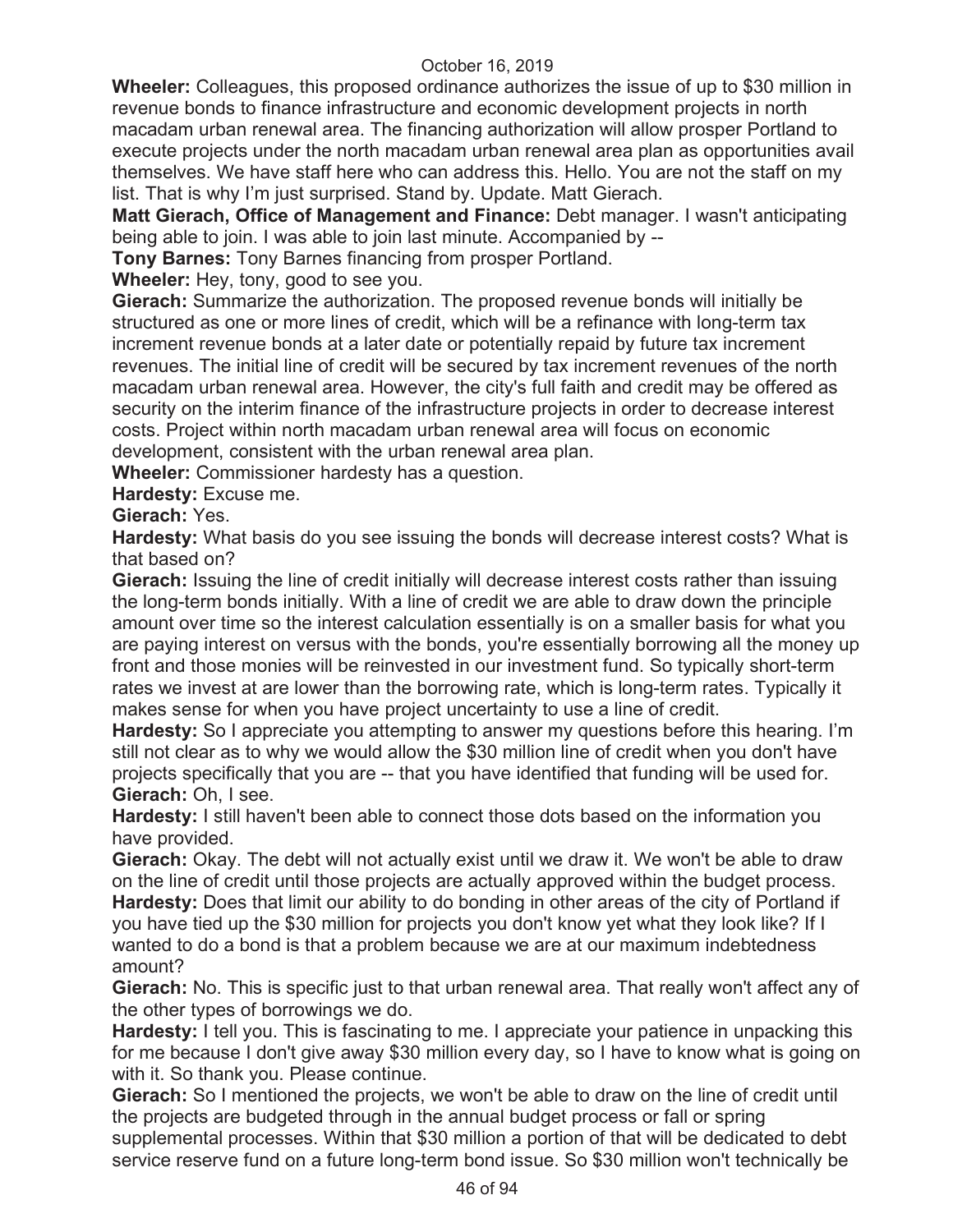used 100% for the projects. It will be used to fund debt service reserve fund helping the marketability of the long-term bond issue when we sell those in the open market.

**Hardesty:** I feel like I need a bond 101 class, right?

**Gierach:** It is not the most straightforward thing.

**Hardesty:** Bonding for idiots. It is important to see a big picture of this. Prosper comes in and they want \$30 million and transportation comes in and talking about something else, right. So I would love the opportunity to schedule something like that for my office. **Gierach:** Oh, sure.

**Hardesty:** I think it is understand the big picture not just the narrow focus we have today. **Gierach:** Absolutely. So, yeah, and also we currently are -- so we already have existing lines of credit for the urban renewal areas. Those are up for expiration. We will roll those over and renew them. This authorization is part of the rollover process scheduled to occur this December.

**Wheeler:** Very good. Any public testimony?

**Moore-Love:** No one signed up.

**Wheeler:** I will end on this note. I'm actually really pleased that commissioner hardesty just asked to learn more about bonding. I think bonding is one of the most exciting things ever. There is a tremendous, as they say, there's gold in them. Understanding the nuance of it is really important and very few people take the time to do it. I appreciate your proactive attitude. Thank you, gentlemen, for a good presentation. This is a first reading of a nonemergency ordinance. It moves to second reading. We are adjourned until 2:00 p.m.

## **At 12:43 p.m. Council recessed.**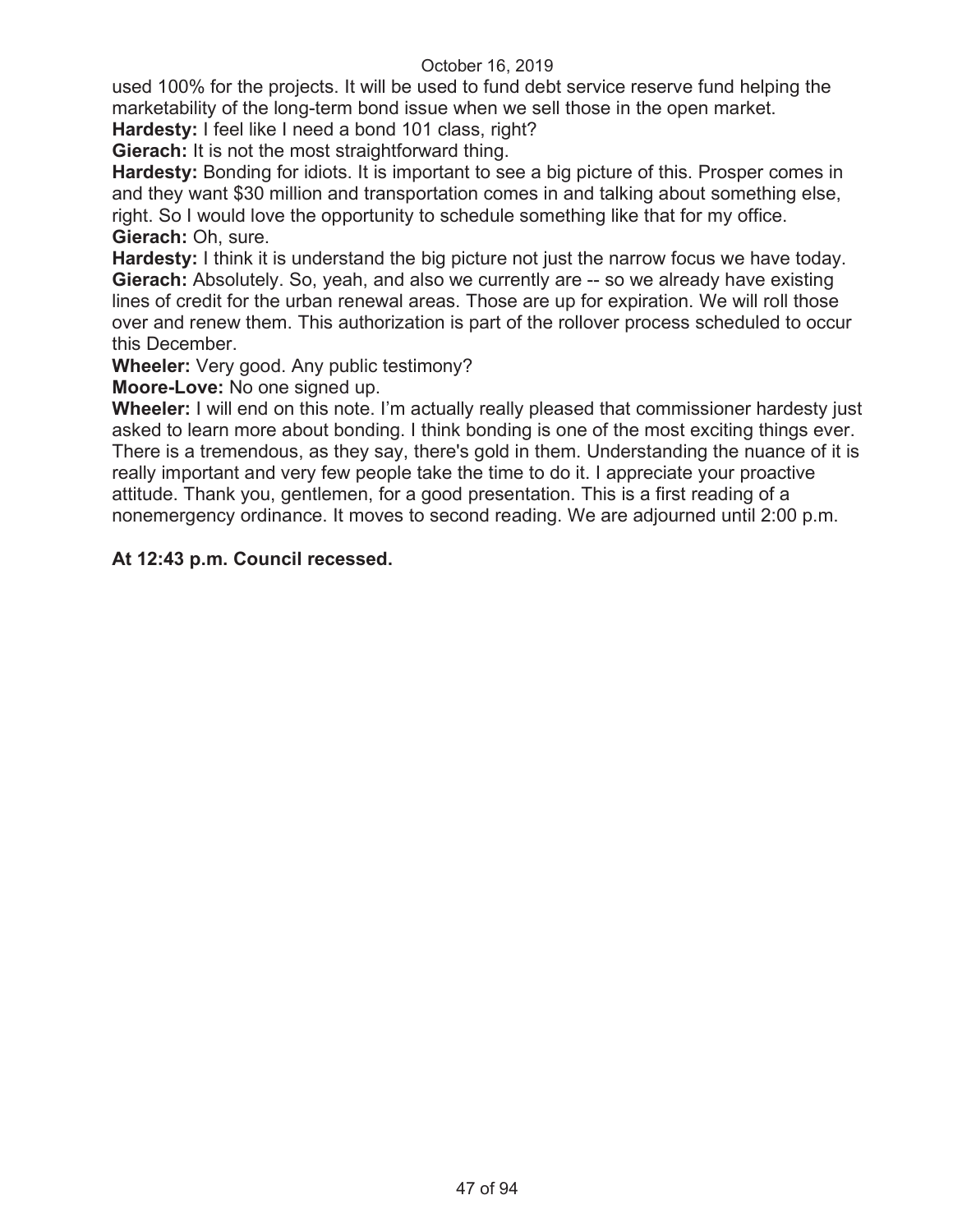## October 16, 2019 Closed Caption File of Portland City Council Meeting

### **This file was produced through the closed captioning process for the televised City Council broadcast and should not be considered a verbatim transcript. Key:** \*\*\*\*\* **means unidentified speaker.**

## **October 16, 2019 2:00 PM**

**Wheeler:** October 16, 2019. Good afternoon, Karla, please call the roll.

**Eudaly:** Here. **Fritz:** Here. **Fish:** Here. **Hardesty:** Here.

**Wheeler:** Here. Now we'll hear from legal counsel on the rules of order and decorum. **Lauren King, Senior Deputy City Attorney:** Good afternoon. Welcome to Portland city council. City council represents all Portlanders and meets to do the city's business. The presiding officer preserves order and decorum during city council meetings so everyone can feel welcome, comfortable, respected and safe. To participate in council meetings, you may sign up in advance with the council clerk for communications to briefly speak about any subject. You may also sign up for public testimony on resolutions or first readings of ordinances. Your testimony should address the matter being considered at the time. If it does not, you may be ruled out of order. When testifying please state your name for the record. Your address is not necessary. Please disclose if you're a lobbyist. If you're representing an organization please identify it. The presiding officer determines length of testimony. Individuals generally have three minutes to testify unless otherwise stated. When you have 30 seconds left a yellow light goes on. When your time is done a red light goes on. If you are in the audience and would like to show your support for something that is said, please feel free to do a thumbs up. If you want to express that you do not support something, please feel free to do a thumbs down. Please remain seated in council chambers unless entering or exiting. If you're filming the proceedings please do not use bright light or disrupt the meeting. Disruptive conduct such as shouting or interrupting testimony or council deliberations will not be allowed. If there are disruptions a warning will be given that further disruption may result in the person being ejected for the remainder of the meeting. After being ejected, a person who fails to leave the meeting is subject to arrest for trespass. Thank you for helping your fellow Portlanders feel welcome, comfortable, respected and safe.

# **Item 968**

**Wheeler:** Thank you very much. All right. The first item is 968, land use appeal. **Moore-Love:** Appeal of the Southwest Hills Residential League against the hearings officer's decision to approve with conditions a one-lot partition with concurrent environmental and plan development review adjacent to 1315 Southwest Broadway Drive, LU 18-119056 LDP ENPD.

**Wheeler:** All right. First the city attorney will make some announcements about today's hearing. Good afternoon.

**Lauren King, Senior Deputy City Attorney:** Yes. Good afternoon, again. This is an evidentiary hearing. This means that you may submit new evidence to council in support of your arguments. The order of testimony for an evidentiary appeal hearing: We will begin with the staff report by the bureau of development services staff for approximately ten minutes. Following the staff report, city council will hear from interested persons in the following order. The appellant will go first and will have ten minutes to present his or her case. Following the appellant, persons who support the appeal will go next. Each person will have three minutes to speak to council. The principal opponent, the applicant, will have 15 minutes to address the council and rebut the appellant's presentation. If there is no principal opponent, the council will move directly to testimony from persons who oppose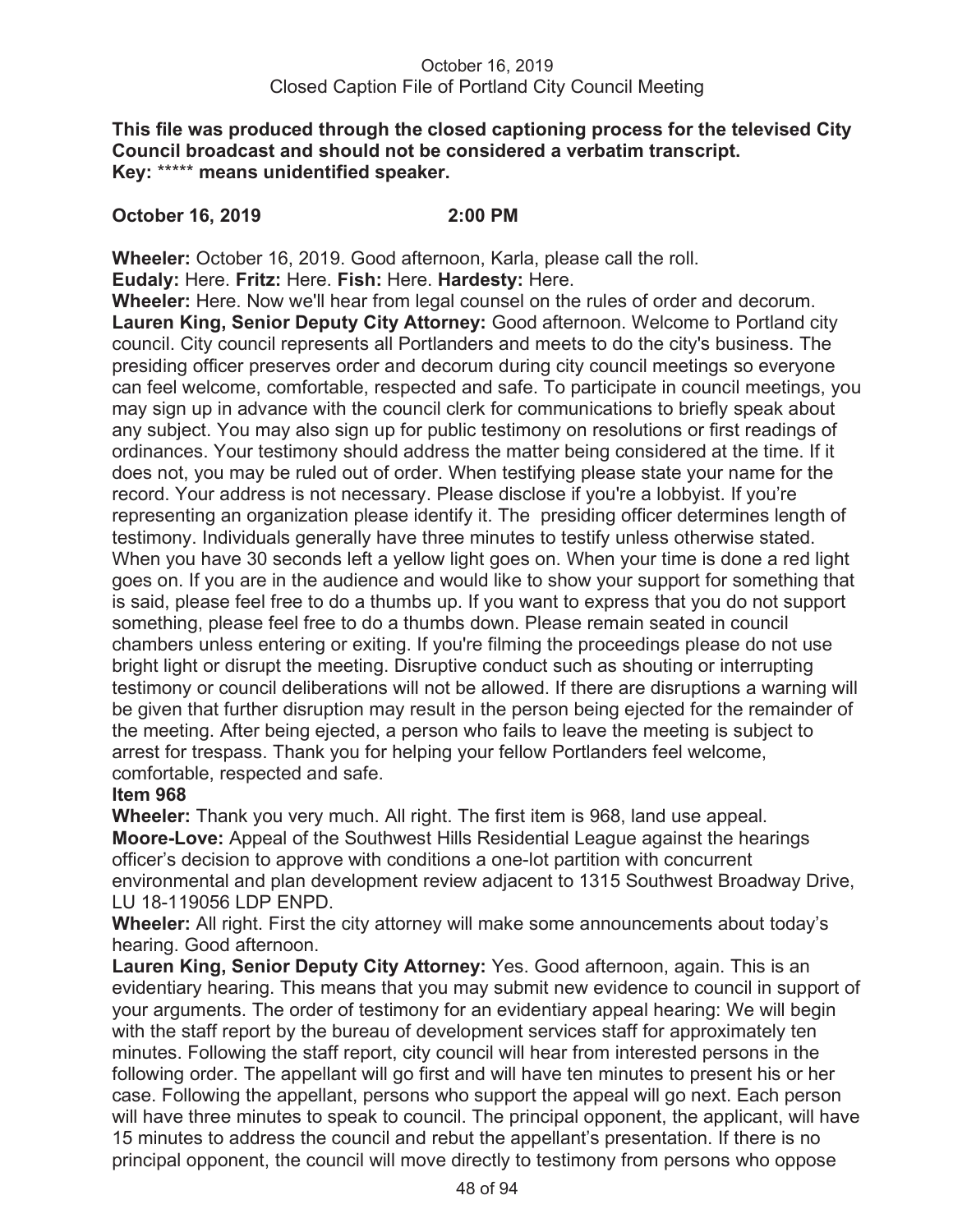appeal after supports of the appeal conclude their testimony. After the principal opponent, the council will hear from persons who oppose the appeal. Again, each person will have three minutes. Finally the appellant will have five minutes to rebut the presentation of the opponents to the appeal. The council may then close the hearing, deliberate and take a vote on the appeal. If the vote is a tentative vote, the council will set a future date for the adoption of findings and a final vote on the appeal. If the council takes a final vote today, that will conclude the matter before the council. I would like to announce several guidelines for those who will be addressing the city council today. Submitting evidence into the record: Any letters or documents you wish to become part of the record should be given be to council clerk after you testify. Similarly the original or a copy of any slides, photographs, drawings, maps, videos or other items you show to council during your testimony, including power point presentations, should be given to the council clerk to make sure they become part of the record. Testimony must be directed to the approval criteria. Any testimony, arguments or evidence you present must be directed toward applicable approval criteria for this land use review or other criteria in the city's comprehensive plan or zoning code that you believe apply to the decision. Bureau of Development Services staff will identify the applicable approval criteria as part of their staff report to council. Issues must be raised with specificity. You must raise an issue clearly enough to give the council and the parties an opportunity to respond to the issue. If you don't, you will be precluded from appealing the issue to the land use board of appeals based on that issue. An applicant must identify constitutional challenges to conditions of approval. Additionally, if the applicant fails to raise constitutional or other issues relating to the proposed conditions of approval with enough specificity the allow the council to respond, the applicant will be precluded from bringing an action for damages in circuit court.

**Wheeler:** Very good. So colleagues, just a housekeeping item, I want you to be aware that I have a hard out tonight at 4:45 p.m. and I don't know what other people's schedules are. I notice after the land use item we have a number of emergency items that I'm hoping we can get to prior to my departure.

**Fish:** Mayor, I had intended –

**Wheeler:** Commissioner Fish.

**Fish:** To put an absence in. I don't want to have the council lose a quorum so we'll play it by ear but 4:30 may be the outer limit of what I can do as well.

**Wheeler:** Okay, so I have a question of legal counsel. I took a sneak peek and it looks like there's about 50-ish people signed up to testify on this land use matter. If we give them all three minutes, we're going to be way over that. So the question is can I limit that to two minutes.

**King:** Staff, do you know how much time you noticed in the – I didn't notice how much time people would have.

**\*\*\*\*\*:** In the notice?

**King:** Mmhmm.

**\*\*\*\*\*:** It's at three minutes.

**King:** Yeah. So the notice did indicate that people would get three minutes today. **Wheeler:** Okay, so I just want people to be on notice, then, that if it's three minutes each and we have 150 minutes of testimony after what will probably be at least a half hour presentations, there is a chance we will not get through the testimony or the hearing today and I just want people who are signed up to be aware of that. Alternatively, what I would encourage, it's been my experience, and I'm speaking, you know, painting with a broad brush, that testimony on these land use items tends to get very repetitive, and so if you hear testimony that you agree with, just give a big thumbs up or maybe come to the microphone when your name is called and say all my points have been made but I want to be very clear I'm either for the appeal or I'm against the appeal, and maybe summarize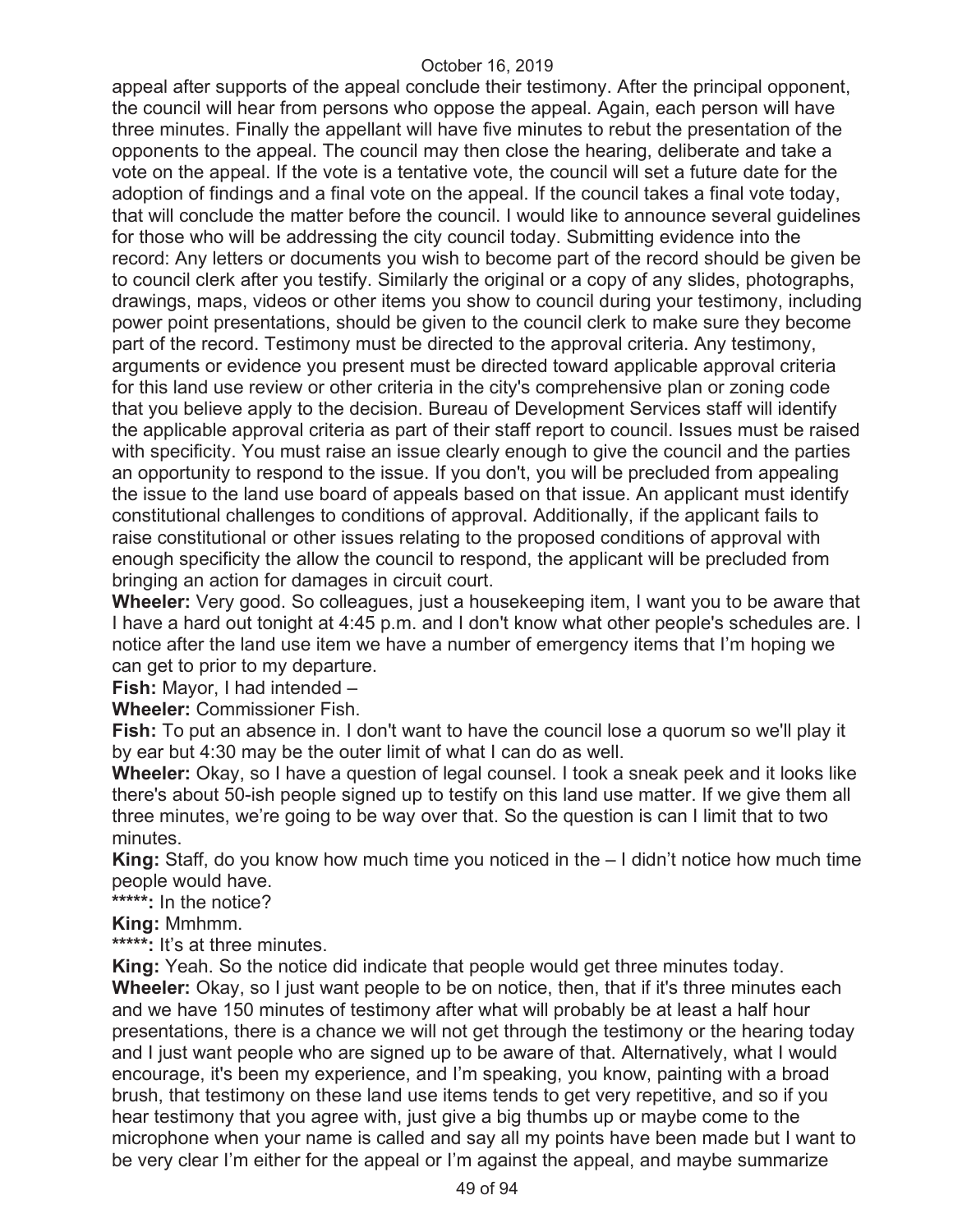your comments. Not everybody has to speak for the full three minutes. That would just be my personal admonition and request. Commissioner Fritz.

**Fritz:** There is an hour and 20 minutes of additional hearings that have been asked for this afternoon.

**Eudaly:** Yeah.

**Fritz:** So if we were to get through them all, it would likely get it to 5:20, and hearing that you can't stay --

**Wheeler:** I must leave at 4:25.

**Fritz:** Commissioner Fish needs to –

**Hardesty:** Well, I –

**Wheeler:** Commissioner Hardesty.

**Fritz:** So we can do the emergencies, perhaps.

**King: Can I make a suggestion?** 

**Wheeler:** Yes, please.

**King:** If the council -- sorry, Commissioner Hardesty I need to interrupt.

**Hardesty:** Go ahead.

**King:** Oh. If the council decides to continue the hearing and leave the record open to provide additional written testimony, we can consolidate the oral testimony today.

**Wheeler:** Yeah, okay. So we'll worry about that when we get there. Commissioner Hardesty.

**Hardesty:** I tell you, we have fabulous legal counsel because she anticipated, those were the words coming out of my mouth –

**King:** I interrupted, I'm sorry.

**Wheeler:** Excellent.

**Hardesty:** And answered them before I asked. Thank you.

**Wheeler:** All right. Very good, so first off, do any members of city council wish to declare a conflict of interest?

**Hardesty:** No.

**Wheeler:** No members of the council have a conflict of interest to declare. Do any members of the council have ex parte contacts to declare or information gathered outside of this hearing to disclose?

**Hardesty:** No.

**Wheeler:** Other than a staff briefing I have no ex parte contacts to disclose. Have any members of the council made any visits to the sites involved in this matter?

**Fritz:** I have traveled along Broadway Drive in my time of 30 years here, but not specifically related to this hearing.

**Wheeler:** Yeah, ditto. Do any council members have any other matters that need to be discussed before we begin the hearing? Very good. We'll start with the staff report. Ten minutes. Come on up. Good afternoon.

**Hardesty:** I appreciate the ties. We like it when people put ties on to come talk to us. **Shawn Burgett, Bureau of Development Services:** [whisper] Oh yeah, uh, okay, sweet. **Fritz:** If you're tieless, you're also welcome.

**Burgett:** Thank you. Good afternoon. My name is Shawn Burgett. I'm a city planner with BDS who worked on this land use review being presented to council today. My colleague, Stacey Castleberry, a senior planner with BDS, is behind me. This will be an evidentiary hearing. New information can be submitted. As background, the hearings officer approved the applicant's proposal on the 4.6-acre site which included a plan development review, environmental review and land division review. The hearings officer approved a 1.33-acre parcel that will accommodate 20 new dwelling units, ten sets of attached units, via the plan development review. Access to the site is proposed from Southwest Tangent Street and the environmental review approved a 3.27-acre environmental resource tract that will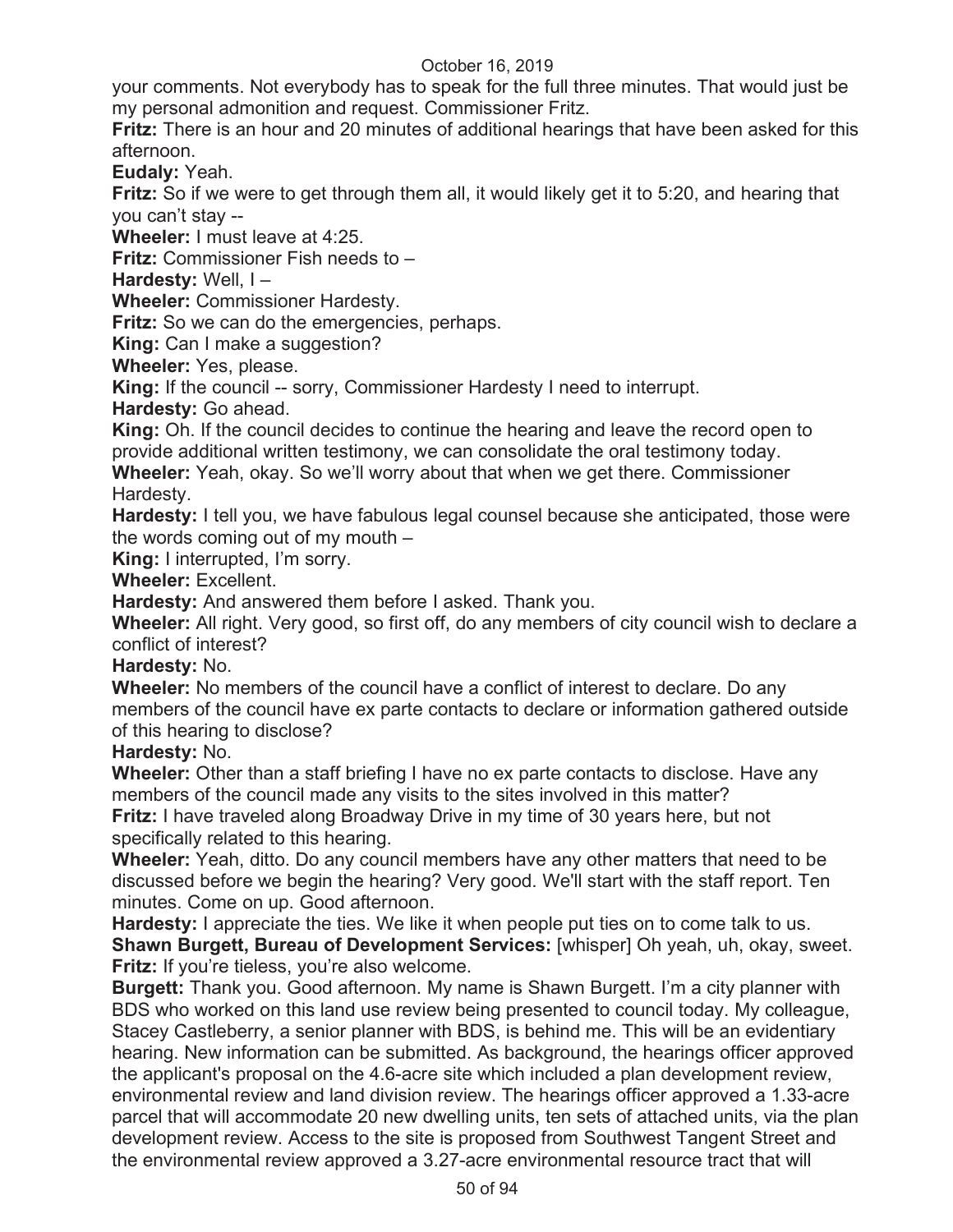provide environmental protection at the site. The hearings officer also approved a new public pedestrian path, built to trail standards, connecting Southwest Tangent Street to Southwest Broadway Drive, and minor improvements along the south side of Broadway Drive opposite the subject site. This slide shows the applicable approval criteria in the zoning code which the hearings officer based his decision on. The appellant, the Southwest Residential League, has based their appeal on transportation impacts, rights of ways, and Title 17, as indicated in the slide. The appellant's primary concerns are related to lack of improvements required along the north side of Southwest Broadway Drive adjacent to the subject site. The zoning map here depicts the site area. The site is zoned single family residential R10 with an environmental conservation zoning overlay. Southwest Tangent abuts the site's northwest corner and Southwest-Northwest, and Southwest Broadway Drive abuts the site south, southern property boundary. Here's an aerial view of the site showing kind of the forest canopy that exists there today. Here's the proposed lot layout overview. The yellow highlights parcel one where new development is proposed. The green represents the environmental resource tract around parcel one, and the light green represents the location of the pedestrian path connection between Southwest Tangent and Southwest Broadway Drive. I also want to quickly show some slides related to the development \*\*\*\*\* pros on lot one, as approved via the plan development review, which allowed the applicant to cluster the development proposed on one lot in order to lessen the impacts to the environmental zone. This is opposed to having detached dwelling units on individual lots. The private driveway proposed includes guest parking, a turn-around that meets fire bureau requirements and pedestrian improvements along the private drive. Here's some conceptual renderings of the new units of this, proposed on the site. Southwest Broadway Drive is partially visible in the slide. Here's some conceptual renderings from the new units from the west -- from west the site. And this is a conceptual rendering of the new private driveway entering from site from Southwest Broadway, er, Southwest Tangent Street. Here's a photo of Southwest Broadway Drive looking west. You can see the arrow pointing to the subject site. Here's another photo of Southwest Broadway Drive facing northwest. So here are the, here are the council, city council alternatives today based on the appeal. And I also wanted to note some new information that was submitted, it was basically put on – put on the record following the hearings officer's decision and the appeal. The applicant initiated a public works review process in correlation with PBOT and BES in order to explore additional pedestrian improvements along the south side of Southwest Broadway Drive, which have received concept approval. Therefore, I want to allow PBOT staff that's here today to step in and to discuss the requirements regarding this proposal. Thanks for your time. **Hardesty:** Thank you.

### **Wheeler:** Thank you.

**Kurt Krueger, Portland Bureau of Transportation:** Good afternoon, mayor and commissioners. I'm Kurt Krueger with the city Department of Transportation. I'm an engineer with the city of Portland. Shawn can walk through some slides but to speed this up, I'll let him walk through the slides as I walk through my comments. I don't typically put these comments in writing but I want to make it very clear you're going to hear about legal matters, constitutionality, and some other issues today, and I want my comments as transportation representative to be focused on this particular site and not as it may apply to other development actions throughout the city so that's why I want to make sure I got these comments down. I want to first start out by familiarizing yourself with the project, and more specifically on the existing conditions of Southwest Broadway Drive along the project's 740 feet of street frontage along this roadway. You're going to hear significant testimony from both the applicant and appellant regarding the condition, constraints, safety, and level of appropriate improvements that should or shouldn't be required along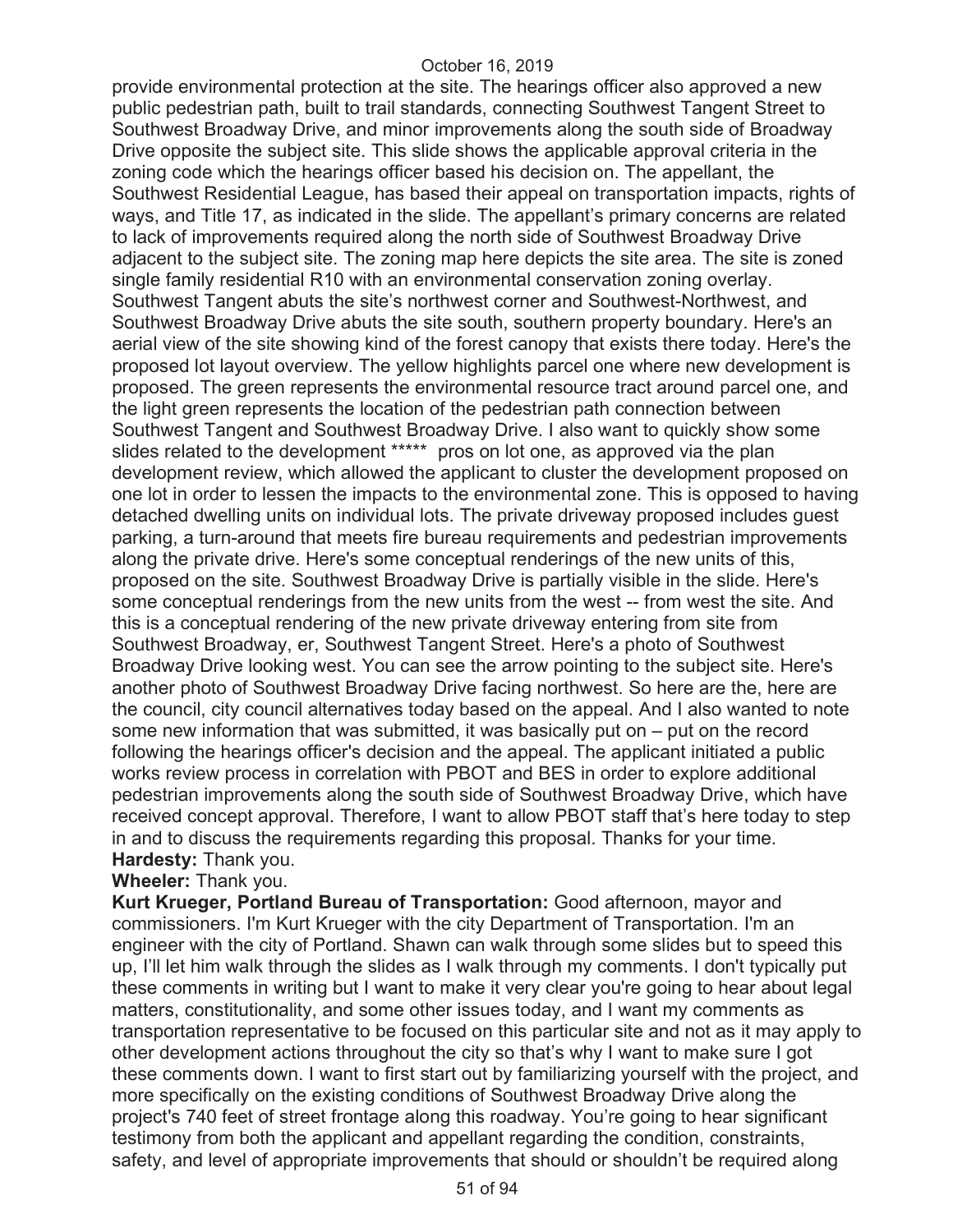this corridor with the proposed development. As I said a couple minutes ago, I'm an engineer. I'm not a land use attorney, but it has become vitally important to my team and I that we become very familiar with case law surrounding property takings and exactions. I want to take a minute to give you a short excerpt from the US Supreme Court decision, Dolan vs The City of Tigard. It states, "If the court finds that a nexus exists, then the court must determine whether the city has shown a rough proportionality between the exactions and the projected impact of the proposed development. That is, while no precise mathematical calculation is required, the city must make some sort of individualized determination that the permit conditions are related both in nature and extent to the impact of the proposed development." I just want to reiterate the court did not give us a formula, a book, a calculation of how we determine this. It's an individualized determination on a site by site basis. It is important for city council to understand that not only does the development application need to comply with locally adopted zoning codes which the hearings officer has found to go the case, but development conditions and exactions that the city imposes must pass this constitutional taking test of rough proportionality. PBOT, in coordination with the bureau of environmental service, has struggled from day one on finding the appropriate requirements for improvements along Southwest Broadway Drive, balancing our city standards and the lawful requirements that will pass the court tests. Our public works appeals committee met and discussed three public works alternatives before we landed on the requirements that were included in the hearings officer's decision. PBOT originally required standard half-street improvements including bike lanes and sidewalks. It didn't take long to realize that significant retaining walls, off site sewer extensions, and conflicts with the environmental zone, were going to preclude standard street improvements. The required improvements to Broadway Drive are currently under engineering review and are less than what the bureau would like to see on a street that is intended to serve pedestrians, bicycles, and motor vehicles. But as this set of requirements that do not step over the line that would trigger much larger scale infrastructure development that would likely not satisfy the constitutionality standards. The conditions surrounding Broadway Drive are not unique to Broadway Drive. Nearly all 25 neighborhood collectors in Southwest Portland are asked to serve the needs of pedestrians, bicycles and motorists, but are some of the most costly streets to improve and are very difficult to engineer and construct one development at a time. Unlike an infill lot on a quiet residential street or street with better site lines found in flatter areas of the city, isolated improvements on a street like Broadway Drive are difficult to permit and construct as utility and bike and ped infrastructure needs to connect on either end to provide a functional facility. Capital Highway, for example, currently under design, has been discussed and desired to be improved for nearly 20 years, currently at a cost of over \$20 million. Broadway Drive has more significant topographical constraints and a greater length that would result in an even higher price tag to deliver. The improvements the city has imposed include right of way dedications to allow for more complete improvements in the future, along with improvements to the existing conditions that will somewhat improve the pedestrian experience along the distance of the site's frontage. In closing, both the city staff report to hearings officer and the hearings officer's decision found that the development application met the approval criteria of the Portland zoning code while also not resulting in conditions that would not meet constitutional standards. I'm available now and throughout the hearing to answer any of your questions.

**Wheeler:** Could I ask you a commonsense question here? So, this issue of proportionality, just so I understand it, in layman's terms, the concern you're expressing based on case law, based on the constitutionality, is if the conditions of development are out of proportion economically with the value of the project or the cost of the project, that constitutes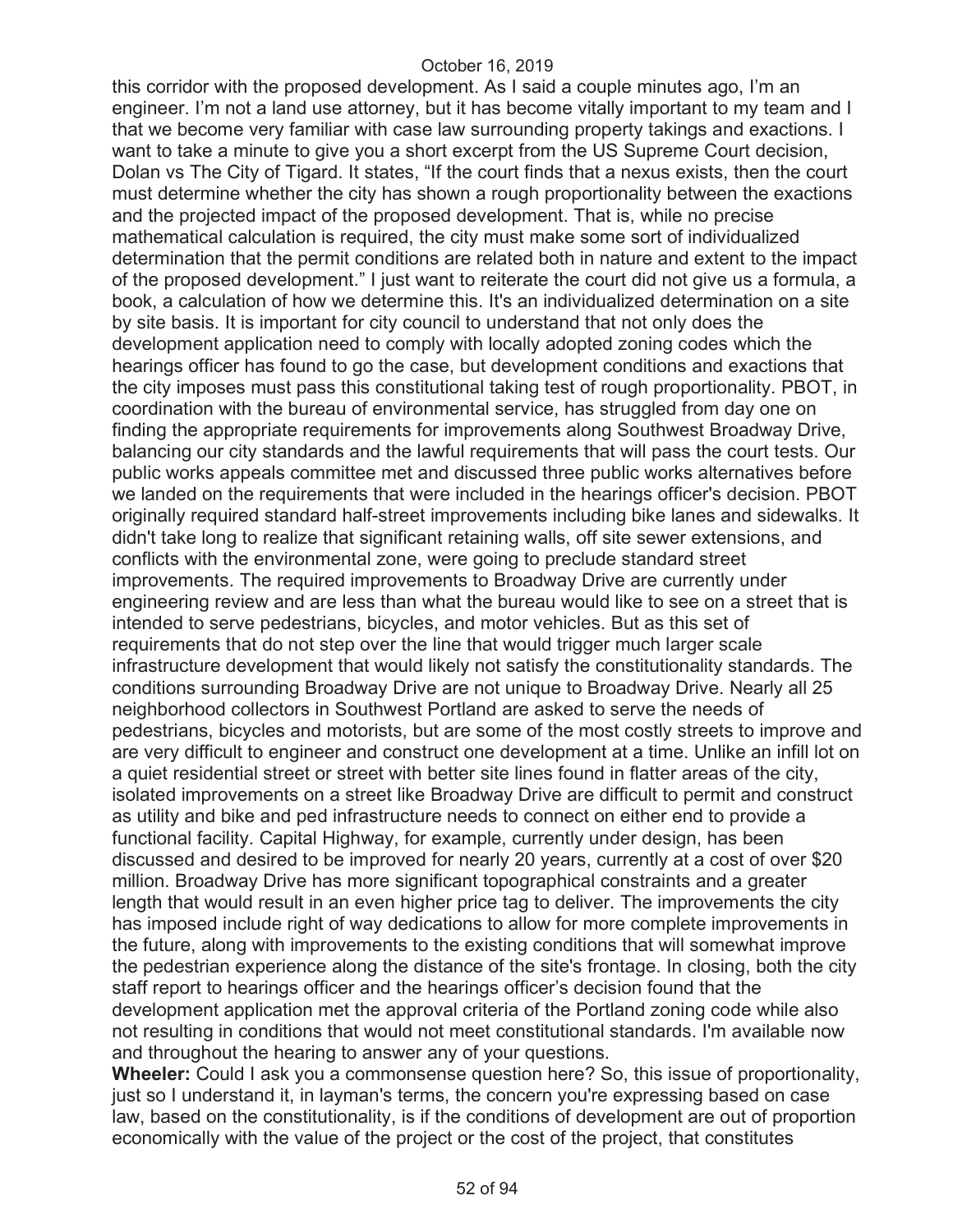potentially a land taking? Is that your concern? Explain it to me in simple layman's terms so I get it.

**Krueger:** There are three primary court cases that set the table for this conversation. The first, I don't think anybody is going to disagree is met, it's the nexus test. We have a legitimate interest of having Broadway Drive developed to a larger standard. The next is the Dolan case where we have to find some way of saying if we are going to take somebody's property for governmental interest, we have to show that what, the impacts of the project are going put into the system are proportional to what we're asking of their property.

**Wheeler:** And by, when you say "asking of their property" –

**Krueger:** Right.

**Wheeler:** You mean in a financial sense?

**Krueger:** The first sense would be we're physically going to require them to dedicate some of their land to become public right of way. The way we have typically done that in transportation, and jurisdictions around the country have struggled with this, is we measure vehicle trips to and from the site and compare that to how many vehicles are on Broadway Drive for example and we come up with a percentage of impact and then we compare the percentage of their land and how much we might be exacting.

**Wheeler:** Okay.

**Krueger:** So, the courts didn't set that table for us but absent a formula or a book or some table, that's a quantifiable method of calculation for us. The third test, and the city could certainly can always interrupt me if I misstate this, one step further and said financial exactions from an applicant are now part of the takings test. This was a case that came out about two and a half years ago. So, to answer your question, when we're asking for improvements, those improvements come with a monetary value and they have to be proportional to what the development is proposing. With 20 units that is also building a new street to serve those units and extreme constraints of building standard improvements on Broadway Drive, absent the formula, I think it's, and in your words, a layman's look at it's not going to be proportional to ask for, and I don't want to put numbers into the record because they are not cooked or baked or figured out yet, it is going to be very, very costly street to build and having the burden placed on the development for 20 units probably isn't going to pass that test.

**Wheeler:** And the consequence of not passing the test is this would potentially be appealed to LUBA, the Land Use Board of Appeals?

**Krueger:** So, um, what's before you today is, did this meet the zoning code, which the hearings officer recommended it did, or decided it did. If the council were to disagree with staff, or disagree with the hearings officer and say more improvements should be required, the concern would be we ask too much and it goes to LUBA and then it could go to the court of appeals and then on to the supreme court.

**Wheeler:** Okay. That makes sense. Thank you. I appreciate that description.

**Eudaly:** And, Mr. Krueger –

**Wheeler:** Commissioner Eudaly and then Commissioner Hardesty.

**Eudaly:** Thank you, mayor. You said that you didn't want to enter numbers into the record because they may not be completely baked. I am curious if you could you share the impact of those 20 -- the estimated impact of those 20 units on the roadway or is that one of those numbers that we can't --

**Krueger:** Let me make sure I understand the question. Is there a dollar amount that we could assign to the impacts that the development –

**Eudaly:** Not a dollar amount. The percentage of increase of traffic. You said that – **Krueger:** Okay, that I can do. Broadway Drive again is unique. You don't just drive up Broadway Drive and turn into a street and end up in the subdivision. There are a couple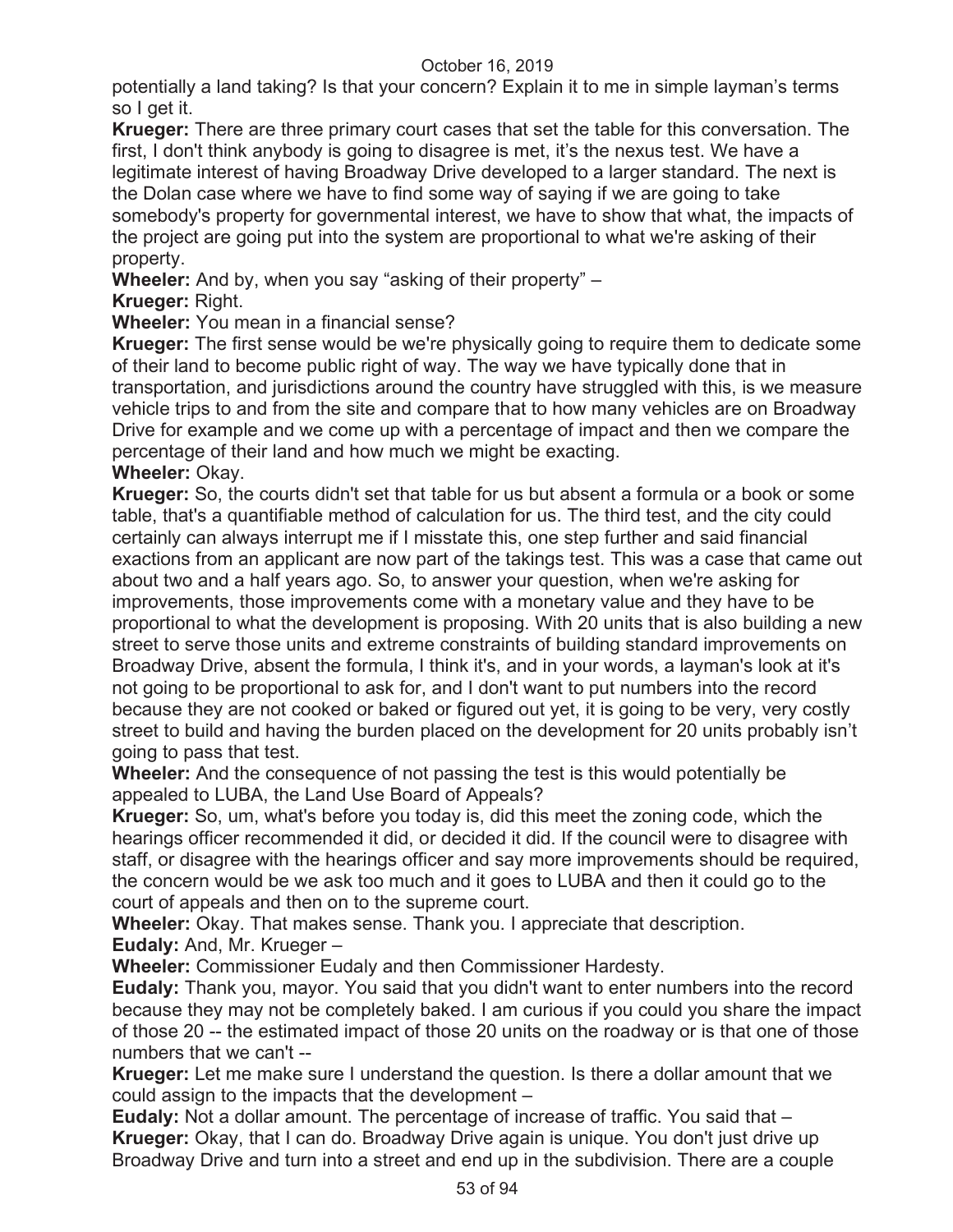access points depending where you're coming from. So, if you're coming from downtown, you would access a street at the lower end of the hill. If you are coming from the west side, Beaverton, you would probably take another street. It's very difficult to figure out how many cars are actually going to be traversing across Broadway Drive in front of this property. Our best calculation is about 60 new vehicle trips per day. There's about 4,000 and some currently on Broadway Drive today. So it's less than a percent or so.

**Eudaly:** Than 1%.

**Krueger:** It's very small.

**Eudaly:** Thank you.

**Wheeler:** Commissioner Hardesty.

**Hardesty:** Thank you, mayor. So I want to take the mayor's question to a conclusion. So if LUBA got this case and they ruled against us, then it would trigger a state law that would basically say that we've taken this developer's land? Is that an accurate statement? **Krueger:** I'll let the city attorney correct me if I'm wrong here, but what would likely happen is LUBA, if they found that we overreached and didn't agree with your decision, if you're to uphold the appeal, would likely remand it back to the city to correct the mistake that they would have identified us making, so we would probably be back here again, redoing this.

**Hardesty:** Thank you.

**Krueger:** Mm, hmm.

**Hardesty:** Thank you.

**Krueger:** Okay.

**Wheeler:** Was there more to your presentation?

**Krueger:** No.

**Wheeler:** Very good. All right. Next we'll have the appellant for ten minutes. Good afternoon. Thanks for being here.

**Lisa Caballero:** Hello. How are you?

**Wheeler:** Good.

**Caballero:** Can a technical person help me move off of the city –

**Hardesty:** Right behind you, coming, coming –

**Caballero:** Oh, thank you.

**Wheeler:** Karla to the rescue. [laughter] And if you could also just, when you speak, if you could just enter your names for the record please.

**Caballero:** My name is -- Mr. Mayor, commissioners, my name is Lisa Caballero, and I'm the transportation lead for the Southwest Hills Residential League.

**Wheeler:** Thank you.

**Caballero:** We are appealing the hearings officer decision on the grounds that it accepted a mitigation plan which fails to provide pedestrians with a safer walkway and releases applicant from code required frontage improvements. This summer PBOT presented to council PedPDX a Vision Zero plans, and we learned a lot about walking in Portland. I think we all agree to the aspirations and goals in these plans. We all want Portland to be a safer place to walk, but it is in this type of hearing with a real street, a real developer and a real set of neighbors that plans and aspirations can become a reality. In this hearing, you have, you all have the authority to take a concrete step today towards making Portland a safer place to walk. Let's keep it there for now. The PedPDX report states, per city charter and city code, property owners are responsible for constructing, maintaining, and repairing the sidewalks abutting the property. Traditionally, the requirement to construct sidewalks is triggered when a development is proposed. As part of the development, property owners must construct or improve the sidewalks fronting their property. This is how the vast majority of sidewalks have historically been built in Portland. That's a clear layman's statement of Portland's sidewalk policy and code. It's not something that PedPDX made up. It's not new. This is common knowledge and understanding of city code that is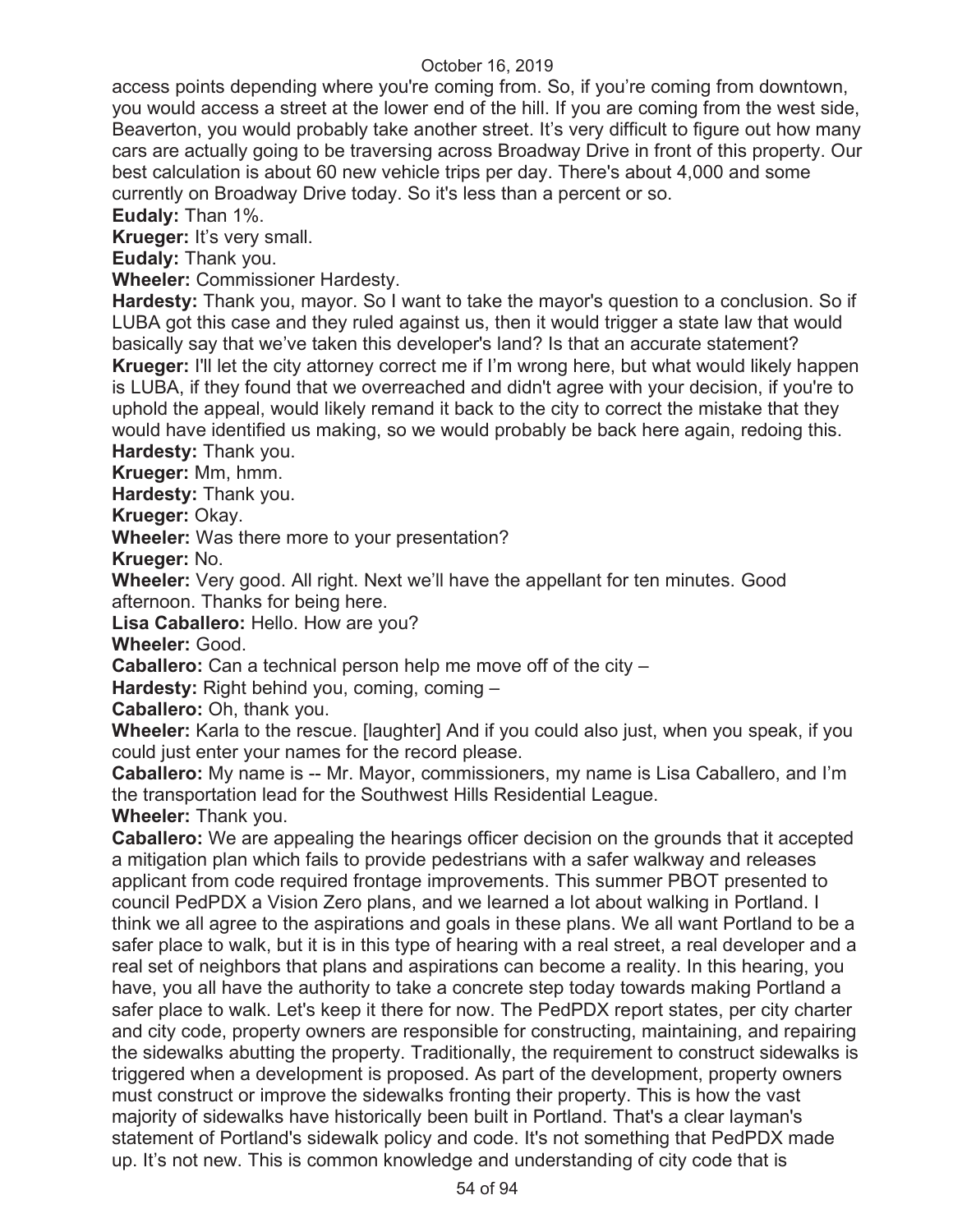repeated regularly by city employees. If every new development improved their frontage, then eventually a street gets a continuous sidewalk. In theory, this policy can work but only if the city consistently enforces it's code and makes developers provide these frontage improvements parcel by parcel. The grounds for our appeal are narrow. Please understand that there is a significant qualitative legal difference between a frontage requirement and an off-site mitigation. A requirement is strict and defined. A mitigation has no bottom. It is a slippery slope to nothing. You can see the frontage improvements bounce down the slope and the city's responses to the applicant's three alternative requests for relief from frontage improvements. Here's PBOT's March, 2018, response to the early assistant request. "The proposed subdivision will also trigger standard frontage improvement, a 12-foot dedication will be required, curb located 16 feet from the center lane, an eight-foot swale and six-foot sidewalk". I agree with Mr. Krueger, we can't do that. Next, the applicant requests relief from the frontage requirements and an alternative review, and in July, 2018, the committee responds, "The committee is supportive of reducing the standard sidewalk requirements to a minimum of a six-foot wide paved shoulder for the length of the property." The applicant comes back a second time requesting relief from frontage requirements and in December, 2018, the committee responds, "The committee is not able to support the applicant's request to eliminate the six-foot wide paved shoulder. PBOT has already reduced our standard sidewalk improvements along this frontage. Broadway is a neighborhood collector and city walkway, and the required shoulder widening would provide a minimum of stable surface for pedestrian circulation." But finally, in a third review in 2019, the city relieves the applicant of the frontage improvements and in their place recommends a mitigation which would have no effect on pedestrian or cyclist safety and only requires improvements "where feasible". The applicant will also be required to provide gravel shoulder improvements to the south side of Broadway where feasible, given the existing constraints of driveways, mechanical equipment and guardrail locations. Constraints which make the shoulder as narrow as three feet in places. This is the first slide. Okay, that is what three feet of shoulder looks like and this is towards, getting towards the ends of their west, west end frontage. You'll see that the shoulder is already partially paved. So the danger to the pedestrian is not from the surface that they are walking on. I don't care if it's dirt or asphalt. The danger comes from the cars whizzing by and these are constraints. We have a guardrail. We have a utility cabinet with telephone pole. At the bottom you'll see an old cement plug from a guardrail from the '60s and on the left, this is actually a good picture of one of the wider shoulders. This is about five feet right here and you'll see that the asphalt pulls over halfway. The proposed mitigation that's being presented to you today is to pull that asphalt further to the right so it's covering more of the gravel. That is the improvement that they are proposing for 20 luxury townhouse units. Okay, it's not an improvement. It's, it's just spending money. And then I want you to notice up in the top corner there's a little e-scooter parked in back of that car. We have people commuted by escooter up Broadway now. Thank you very much in improving this project. The hearings officer sets a precedent of not requiring frontage improvements or effectively mitigating for them. This is the standard which can be applied anywhere in the city. I'll turn my remaining time over to our council, Mr. Daniel Kearns.

**Daniel Kearns, Reeve Kearns PC:** Thank you. Good afternoon, Mayor, commissioners. My name is Daniel Kearns. I'm a land use lawyer. I represent the Southwest Hills Residential League in this case and I submitted a memo twice so the one that has some of my points is, says "corrected" on the beginning of it. But let me begin with, as you saw staff's presentation, this was a very complicated project with e-zoning and it evolved over many years and it's a huge credit to the developer and to staff that it boils down to this one issue today. There were, believe me, a thousand points of light going through this whole process. But the issue that this presents to you today is a very common one with infill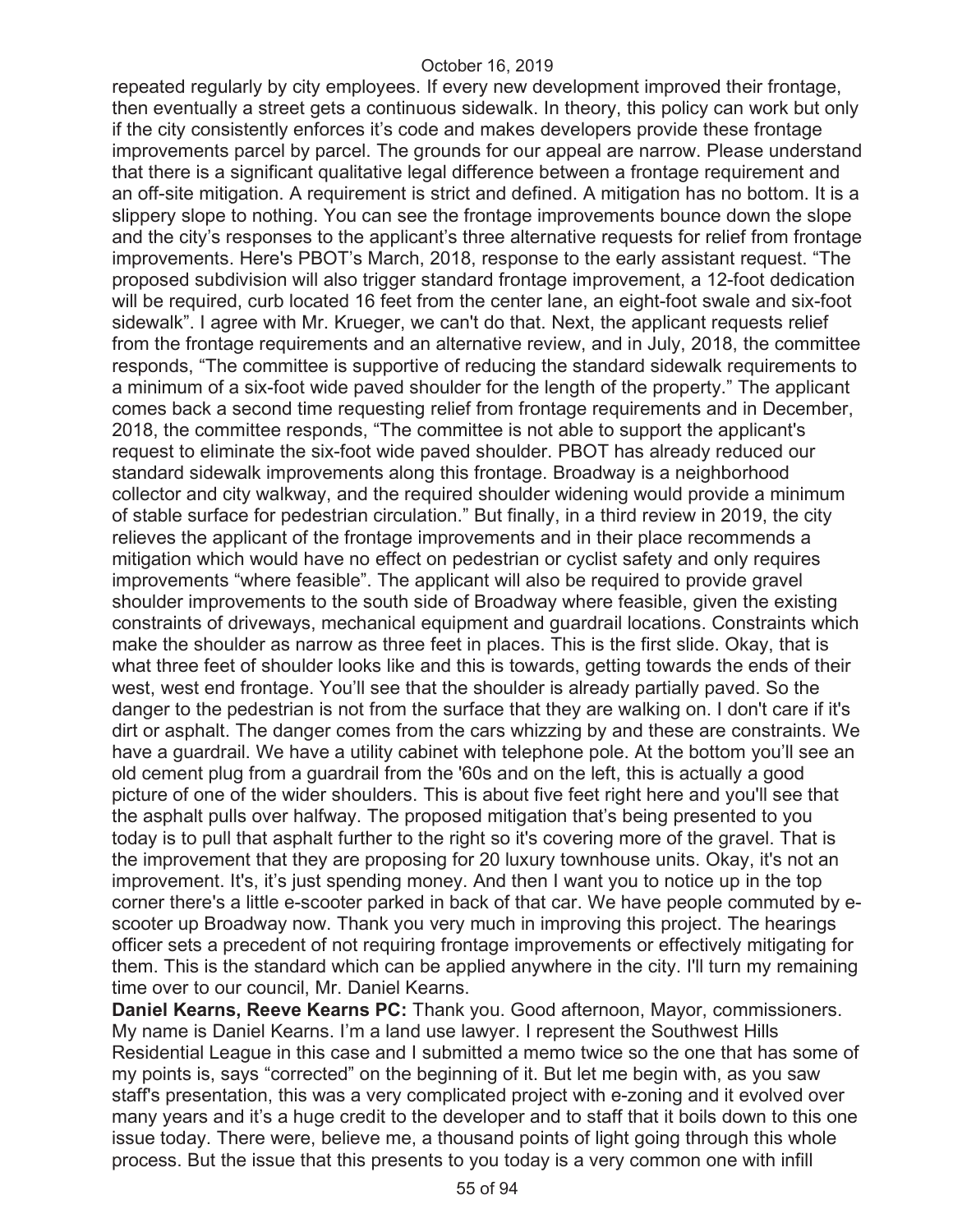projects that come in on the city's existing infrastructure system, street system, that has inadequacies and you have adopted recently and over a long period of time, a large number of these bicycle-pedestrian safety policies. It is a huge priority for you, you have said so, and your citizens have devoted thousands of hours volunteering on the planning and sustainability commission and various other advisory boards to help you promulgate these policies. And what we're asking for you to do today is enforce them. You have codified these policies, in this case in your code, in this development -- [inaudible] is the code, and the standard I quoted in the appeal notice, it's 33.641.020, the transportation system must be capable of safely supporting the proposed development in addition to the existing uses in the area, then you have a list of factors to consider. It concludes with safety for all modes. And I think that really characterizes your policies that you've adopted and the next section of the code provides for mitigation to impose mitigation so that a development can achieve these standards. And this isn't the first time you faced this kind of a case. You did not too long ago in Macadam Ridge, where you interpreted that code provision to say all the relevant approval criteria must be met. There's nothing in the language of the section I quoted or the purpose statement that allows for making an onbalance finding that, or that failure of one or more of the evaluation factors is not a basis for denial. They all have to be met and in that case if you recall it was access to a Trimet stop across the street and the developer said, you know, the improvements required to make this safe are disproportional to the impact of this project, couldn't -- staff and the council and the applicant couldn't come to agreement on a range of mitigating conditions, so you denied it. It didn't meet that approval standard so you denied it. And so the present case, the hearings officer found similar to you that it's not safe. The hearings officer finds, this is his language, that the transportation system, except for Southwest Broadway Drive is capable and does currently provide safe pedestrian-bicycle access. The hearings officer agrees that the section of Broadway Drive adjacent to the site is nearly impassable, at least not safely, by pedestrians and bicycles. So there's the basis for the mitigation or a denial which is what you need. The applicant has suggested a couple cases that control here. The first one is Brown versus City of Medford. And these, that plus the city, uh, Hill versus City of Portland are both nexus cases, not disproportionality. So in the Medford case, the court said, "The issue is whether the exaction substantially advances the same interests as the land use authorities asserted would allow them to deny the permit altogether." For -- the hearings officer skipped over that part when he found it wasn't safe and approved it without the mitigation that would be required to make it safe. And so we're asking that there be mitigation to make it safe. The Hill case that you lost, in that case, you found that it was safe for all modes so it doesn't really, that's why you lost it. In this one, in this particular instance, we're not asking for the full smorgasbord of right of way improvements. And that's what the hearings officer analyzed. He said full standard improvements are disproportionate. That's a 12-foot shoulder, a giant retaining wall. What we have suggested is much cheaper, six feet of shoulder, a much shorter retaining wall and some kind of barrier to make it safe --

**Wheeler:** I'm sorry. Could I interrupt for one moment. So you're at the ten minutes but here's what we do in the interests of fairness. I don't really want to cut you off. How much more time do you think you need to finish your remarks? **Kearns:** 30 seconds.

**Wheeler:** Okay. We'll let you finish and then we'll add that same amount to the principal opponents time, just –

**Kearns:** Thank you.

**Wheeler:** In the interest of fairness. You may continue.

**Kearns:** I just -- kind of to respond to Commissioner Hardesty's question. What would LUBA do with this? It depends what you do with it. So you could affirm the hearings officer,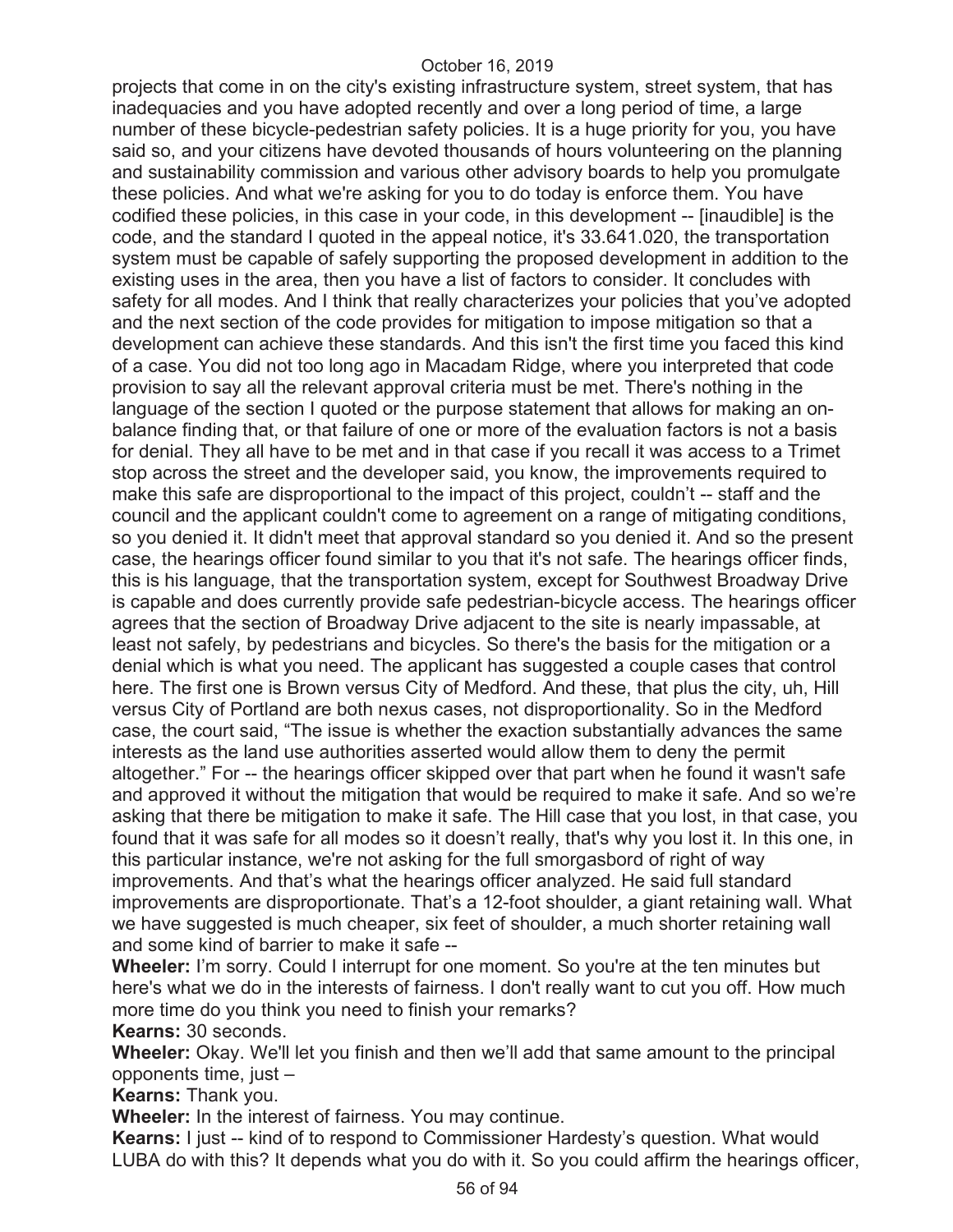approve this project, when it's documented not safe for bikes and pedestrians, contrary to your policies. You could require full street improvements. That would be I think disproportionate. Or require the narrower standards that we've suggested, the applicant, the only evidence in record about the cost is \$700,000. That's less than the purchase price of one of these units, one of these houses, and the, like for example, the street into the project, they have to provide streets into their project anyway. That's, that doesn't really count. They have to provide water to their own houses. So, the narrower standard is definitely in the rough proportionality range and would pass muster under Dolan. But more importantly, under Nolan your final option is to deny the project.

**Fish:** Let me ask you something, Counsel. Does it make any difference to your argument that the development is not strictly speaking adjacent to Southwest Broadway or that it, vehicle usage impact on Southwest Broadway is negligible?

**Kearns:** Vehicles aren't the issue. These aren't vehicle trip generation and Mr. Kreuger talked about how engineers calculate this. These are pedestrians and bicycles and you don't have any model for calculating impact based on bicycles and pedestrians. That's the issue here. It's not a car traffic safety issue. But in terms of contribution to trips to this, to here, I think the applicant's engineer estimated that 1.7% of the trips on Broadway would be attributable to this project. That's small. Three to 5% of the site trips would be by walking. It's small but it's there. The applicant says well, there's virtually no pedestrian traffic on Broadway now. That's because it's too dangerous but they are building a pedestrian path from the top that would drain this development as well as the neighborhood down to Broadway Drive. That's a big issue and even the hearings officer said the pedestrian path changes how this project impacts Broadway Drive and its safety deficiencies. It contributes pedestrian trips to Broadway Drive. Even, and the hearings officer said I don't understand why anyone would want to cross Broadway Drive. Maybe that's because he tried. It's a very dangerous street to cross, but your policies say make it safe. Make developers improve their own frontages. He does abut. This project does abut this road.

**Wheeler:** Commissioner Fritz.

**Fritz:** So if I'm hearing you correctly, your preferred outcome is not that we deny the application. The preferred outcome is to change the conditions of approval to apply to provide more pedestrian-bike safety on Broadway Drive.

**Kearns:** Yes. We worked hard to come up with a smaller standard that would work. **Fritz:** And –

**Kearns:** It won't fix the entire Broadway Drive. Mr. Kreuger told you how terrible it is. This is just one piece --

**Fritz:** I'm further hearing that you're not asking for full street improvements with the 12-foot --

**Kearns:** We think that would be a bit much at this point in time.

**Fritz:** Is there a concern with the pedestrian path other than how it interacts with Broadway Drive?

**Kearns:** Well, it is going to be a big conduit if it ever becomes somewhat safe.

**Fritz:** Was there any elements of your appeal that is focused on the pedestrian path itself? **Caballero:** Can I say something? May I –

**Kearns:** Sure, go ahead.

**Caballero:** I just want to interject that the pedestrian path that is crossing the property is a mitigation or in lieu of a connectivity requirement. It is not the frontage requirement. So we haven't really addressed it at all. It's confusing because it is a pedestrian amenity but it's done instead of a road which would be too difficult to build from Davenport down to Broadway, so no, we don't address –

**Fritz:** That's not the focus of your appeal. Okay that's –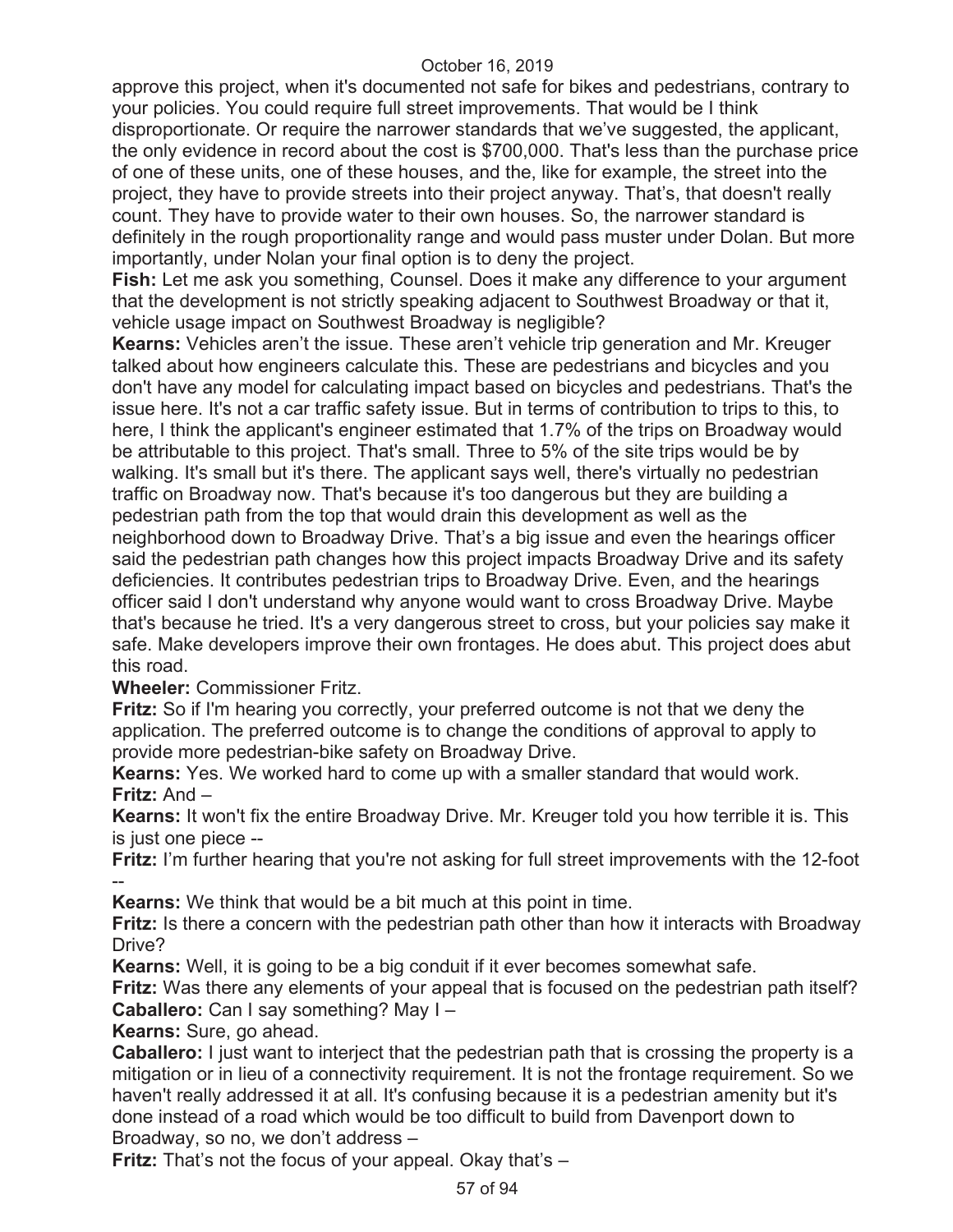**Kearns:** It's a good thing.

**Fritz:** And it has a public easement on it. That's my understanding. Is that correct? **Kearns:** Yes.

**Fritz:** Thank you.

**Kearns:** It'll be public right of way.

**Wheeler:** Commissioner Hardesty, the Commissioner Eudaly.

**Hardesty:** Thank you. So, I think you are accurate when you say that we passed a law that has this vision of where we're moving as far as every part of the city having access to sidewalks and bike paths, et cetera, et cetera. I think what I'm struggling with is this is 20 units that are not on Broadway, that the developer is being required to put another road in in order for folks to be able to access the property. And it sounds like, it sound like the neighborhood association wants them to actually do above and beyond because of poor planning in the past that actually didn't create sidewalks and bike paths and et cetera, et cetera, right? So southwest and east Portland have the same problem, right? Not a lot of lights, not a lot of sidewalks, not a lot of bike paths, et cetera, et cetera. And so you're asking us to say, okay, because now we have this new policy this one developer with 20 properties should actually fix the whole area. Well, a big piece of the area. Not the whole area.

**Kearns:** The whole area was described by Mr. Krueger and it's just this segment. The city as you know all quarters of the city have deficiencies. The way you start to build out to fix, to fill in the gaps, is you make developers improve their own properties, their own frontages. We're not asking for off-site improvements, although one mitigation that would probably help a lot is the intersection of Hoffman and Broadway because right now a lot of people walk there and it's sort of a death trap. But that's how cities and you in particular, you make developers, property by property, build out their frontages. A lot of times developers say, hey, that's a sidewalk to nowhere. Well, it is today but we have plans and we are requiring systematically that developers build out, build out, build out, and eventually you get where you need to be but you've got to start. Otherwise its general fund. That's the entire city's fund for paying for those improvements. When you have a chance, you make developers improve their own properties so it is not above and beyond. It's very basic, it's very simple, it's very standard.

**Wheeler:** Commissioner Eudaly.

**Eudaly:** Thank you, mayor. I think you've mostly answered my questions. I'm finding the maps we have somewhat inadequate because my, one of my questions was, and that's not your fault, if this would create any kind of contiguous walkway and it sounds like no. **Caballero:** We'll be presenting a map with the public testimony. Actually – **Eudaly:** Great.

**Caballero:** South and downhill -- I'm sorry, north and downhill of this, in the past it's been the policy that new development has been required to build cement sidewalks and we have many, I think five or six sidewalks to nowhere that are actually kind of connected, connected enough that people are walking, that we do have in sight a connected continuous path all the way from this frontage to downtown Portland. It's, we can see it. **Eudaly:** I feel like I should disclose that we took the same transportation and traffic bus together and we're both painfully aware of how bad decisions made decades ago impact us to this very day and then you add the unique terrain in the southwest hills and it's very challenging, but I appreciate this. I'm just trying to, as transportation commissioner, my ears perked up when you talked about increased pedestrian activity on this road. And I want to know that people will be safe and the potential impact of the pedestrian pathway you're talking about so, thank you.

**Wheeler:** I'm curious if there's been any outreach to the principal opponents of the appeal with the proposal you just asked us to consider.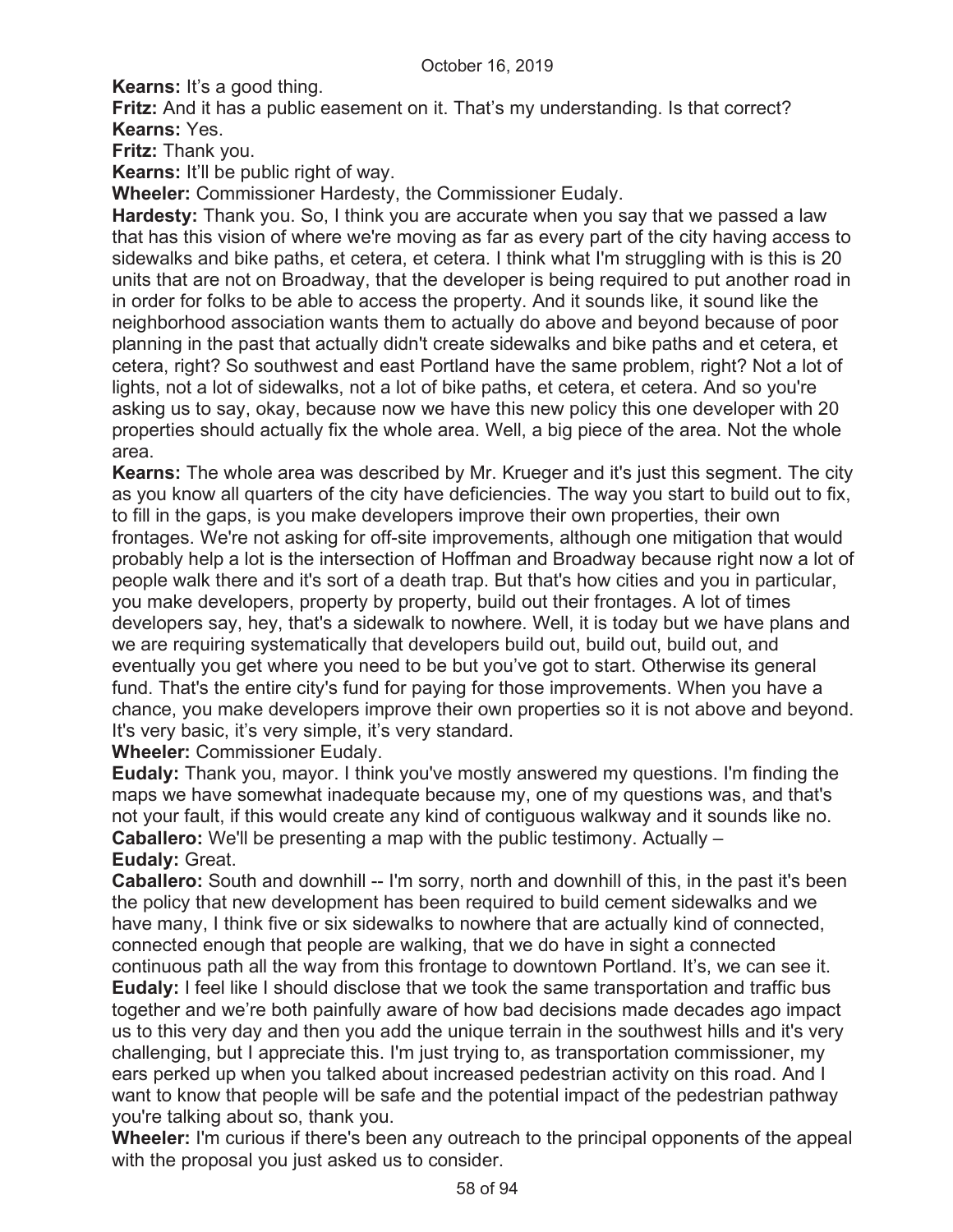**Kearns:** The developer you mean?

**Wheeler:** Yes.

**Kearns:** Yes, in fact they did kind of a cost estimate and that's in the record. They said \$700,000. They anticipated very tall walls the entire length of it which isn't the case if it was only six feet, six feet of shoulder. So that's what they came back with, with a no.

**Wheeler:** Okay. Thank you. Commissioner Fritz.

**Fritz:** As long as it's safe, walkable, bikeable you would be amenable to some kind of an alternative treatment like a boardwalk?

**Kearns:** Would what?

**Fritz:** Would you be amenable to an alternative surface rather than paving such as a boardwalk?

**Caballero:** If it's bikeable and walkable.

# **Fritz: Yeah.**

**Kearns:** Yeah. It's the uphill slope and you'll, people will testify and you'll have pictures of actually how it works. But it's the uphill slope, so bikes are not going very fast, that's part of the problem, but, so if something other than a paved surface is fine if you're not zipping down. The downhill slope, gravel would be a dangerous thing for bicycles.

**Fritz:** Thank you.

**Wheeler:** Very good. Thank you.

**Kearns:** Thank you.

**Wheeler:** Next up are supporters of the appeal. Three minutes each. How many do we have signed up?

**Moore-Love:** I think we have about 19.

**Wheeler:** Okay, and again, my earlier admonition rings true. It's quality, not quantity. So if you hear people saying what you want to hear you can raise your hand or come to the mic and say it's already been heard. Good afternoon.

**Fish:** Karla, could you please call up the first three?

**Moore-Love:** Yeah, the first three are John Neumann, Charlie van Rossen and Nancy Seton.

**Wheeler:** Good afternoon.

**John Neumann:** Good afternoon. Good to see you again, Mayor Wheeler,

commissioners. Thanks for this opportunity. My name is John Neumann and I'm the vice president of the Southwest Hills Residential League. I would like to introduce our coordinated –

**Hardesty:** Residential league? Is that what you said?

**Neumann:** Yes, Southwest Hills Residential League.

**Hardesty:** And is that different than the a neighborhood association?

**Neumann:** We are the designated neighborhood association.

**Hardesty:** Thank you.

**Neumann:** I would like to introduce our coordinated testimony by showing a couple of maps that will help orient you to the neighborhood and I think bring up some of the issues Commissioner Eudaly and Commissioner Hardesty are talking about. What we have here is a map that shows the southern part of the city. We have downtown and then the Portland Heights Southwest Hills neighborhood. Broadway Drive that we're talking about is in red and it's the eastern artery out of our neighborhood. Vista to the north is in blue and that's a route to 23rd and Burnside. It also provides access down to Goose Hollow and the Max. Vista does have a continuous sidewalk along the eastern edge of it. Lower Montgomery is in orange, and it's a vehicular route downtown. There's no pedestrian access along here. There is a passable shoulder for part of the way, but around it you can't, there's no, it becomes inaccessible. Patton is our western route out of the city. There's no pedestrian usage on Patton. It's quite dangerous to walk on. All of these streets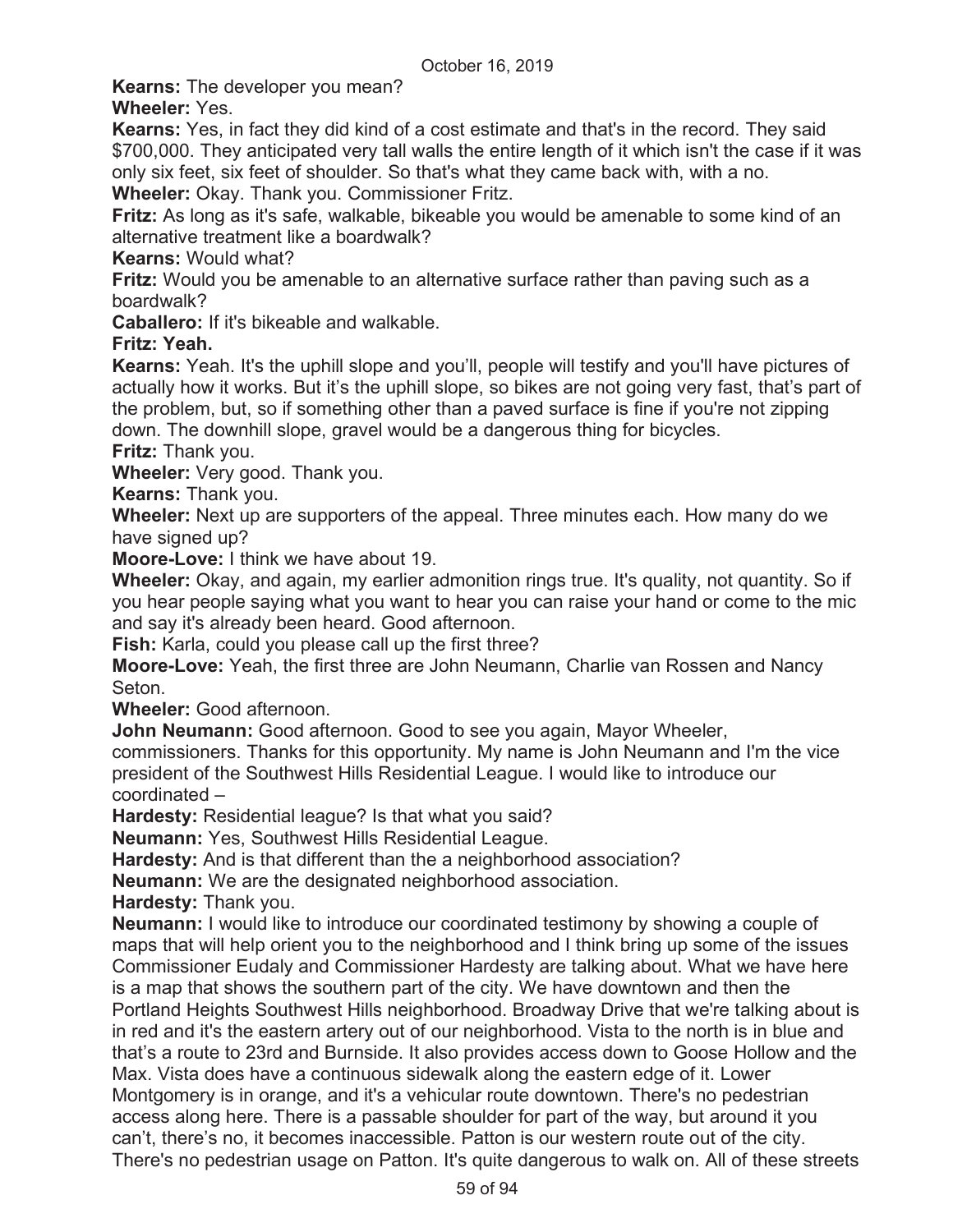that you see highlighted see a lot of cut-through traffic during commuting hours. This is people trying to get around the tunnel basically, so they come through the neighborhood and try to get downtown to the east side or I-5, 405. I would like to add that we have very poor bus service in the Southwest Hills. Commissioner Fritz discovered this when she was trying to come to one of our neighborhood association meetings. We have a computer bus, the 51, it runs along vista, the blue line here, and it only runs in the morning and weekends. Sorry, mornings and evenings. There is no mid-day service and there's no weekend service. So none of us here today from the neighborhood were able to take the bus. We would have had to leave the home at 9:00 a.m. in the morning. Also notice these streets all terminate in different areas of downtown but that Broadway Drive offers the most direct access to the transit mall and to PSU and into downtown. If we zoom to the next map this will provide you some more context along Broadway Drive and as you can see the blue portions are existing sidewalks, cement. As Lisa said, these are pieces of prop – of sidewalks that have been required by PBOT for previous developers. The blue area is right of way of on-street parking that is pass -- sort of passable for pedestrians. The blue area is the development and the dotted line represents the frontage along Broadway where this pedestrian passage would go, and you can see how it basically begins to create a contiguous passageway along the southern area of Broadway Drive. The last thing I want to say is that, well I'm out of time, so I'm good. Thank you.

**Hardesty:** Well if you have one sentence or two --

**Neumann:** I just want to say that Vista has a contiguous sidewalk and it's used continuously throughout the day. We see students going down to school. We see, we have one restaurant in the neighborhood but we see employees walking up to the restaurant. When there's timbers games, people are walking to the game and on the weekends we see people from all over the city with backpacks on, hiking up to Council Crest, so, yeah. **Wheeler:** Thank you. Good afternoon.

**Charlie Van Rossen, Southwest Hills Residential League:** Thank you, mayor, and city commissioners. My name is Charlie Van Rossen. I am the equity and inclusion chair for Southwest Hills Residential League. Portland Department of Transportation produced an equity matrix map that ranks areas of Portland that helps guide PBOT in achieving city-wide racial equity goals and strategies. The equity matrix is based on census track data on race, income and English proficiency. The bureau's goal is to make areas that measure high on the equity matrix a priority for achieving greater mobility for those residents, including safer walking and biking areas, and greater access to public transportation. Broadway Drive adjacent to the Tangent project is one of the most unsafe and mobility deficient areas in all of Portland. I know because I drive this road almost every day to and from work. Shoulders are nonexistent. Curves block drivers' views as they turn and suddenly confront bicyclists, and vehicles far exceed the speed limit, particularly on this section of the road. Because PBOT's equity matrix map is based on large census tracks, the map averages way smaller pockets of equity priority groups in the Southwest Hills. The effect is to obscure areas like lower Southwest Broadway Drive. PBOT produced the draft southwest in motion plan which shows a more granular analysis of Portland Southwest Hills focusing on renters and those with disabilities. It captures nuances like Southwest Broadway Drive which shows as higher priority for addressing equitable mobility. This section of road has a high concentration of multiunit housing that serves the Portland State campus. Many residents walk to downtown and PSU. Adding more multiunit properties will increase foot traffic and increase risks and dangers to walkers and bicyclists. Not addressing the issue of road improvement for nonvehicular transportation will increase the likelihood of an accident and endanger residents. As I indicated I drive this section almost daily. I used to bike up Broadway Drive from downtown when I was in my 20s and 30s when I was less risk averse, but I will not do it now. I still bike to work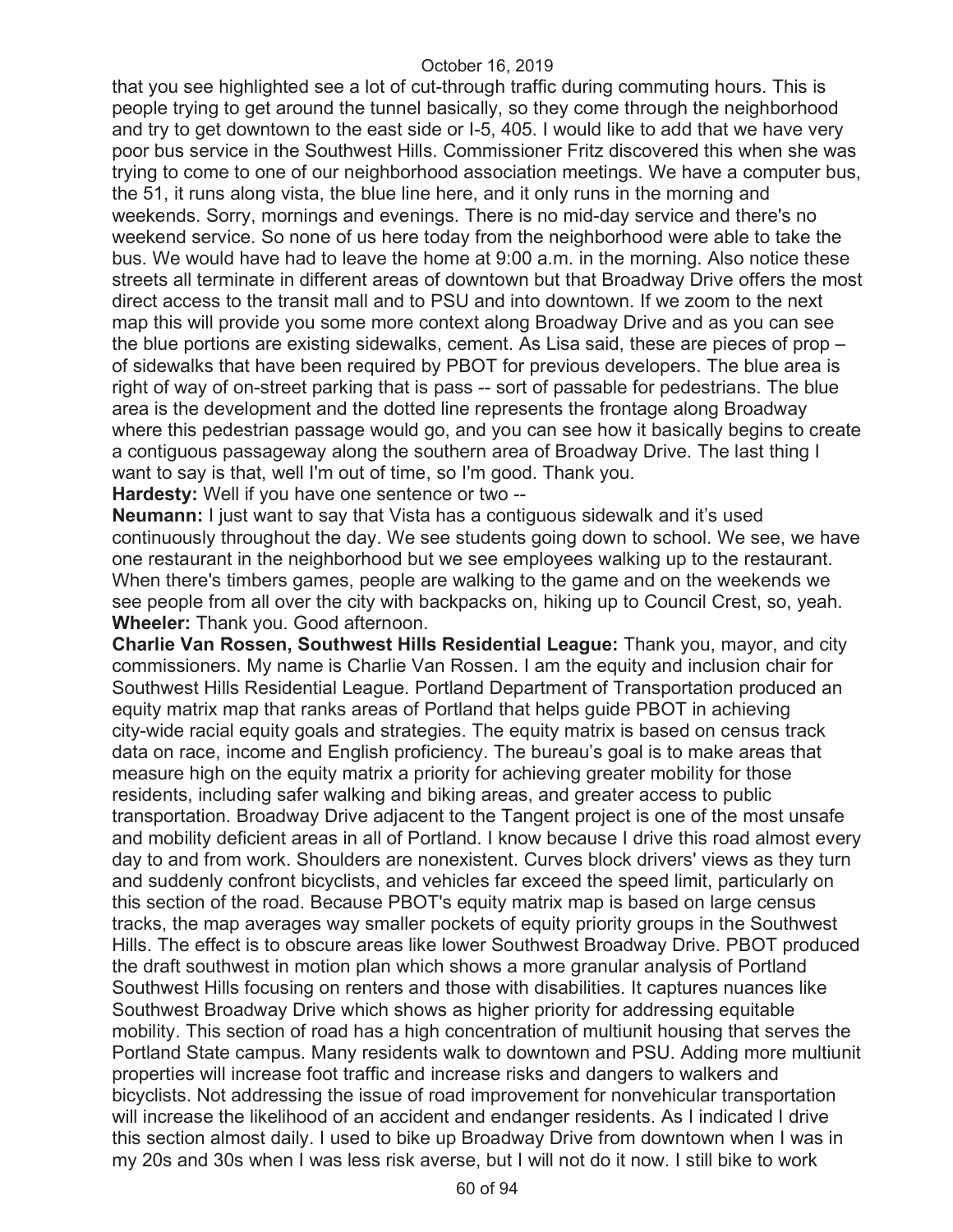sometimes during the summer but use the safer route up Montgomery Drive. My commute is 2.7 miles, using Broadway Drive and is 3.4 if I use Montgomery. No public transportation goes down or up Broadway. My commute via bus would be 38 minutes as I traverse downtown and then take the only bus that goes up Southwest Vista to the Southwest Hills. The people who live and will be living along this section of Broadway do not have the comfort of any public transportation unless either walk up to Vista or Downtown to connect. Addressing the issue of mobility along this section of Broadway Drive now is the right thing to do and the safest for all Portlanders.

**Wheeler:** Thank you and I just have to acknowledge that's a really hard bike ride. Good for you. [laughter] That's not an easy one.

**Van Rossen:** That's when I was [inaudible]

**Wheeler:** Good afternoon.

**Nancy Seton:** Hello, Mr. Mayor, commissioners. My name is Nancy Seton. I'm the past president of SWHRL and current land use chair. Today I will present the data from a traffic speed study which the city conducted for three days between May 19<sup>th</sup> and 22<sup>nd</sup> of this year.

**\*\*\*\*\*:** Use the mic –

**Seton:** Yes ma'am. [laughter]

**Wheeler:** Hi, Nancy, and the mic can move. It slides around so if it's easier just to pull it, there you go.

**Seton:** That's okay. She's doing the slides. The study is relevant to this hearing because vehicle speed affects pedestrian and bicyclist safety, and should inform the design of frontage improvements. The city recorded car speed at two points, marked a and b on the map. Point a is just uphill from the intersection of Southwest Hoffman and Southwest Broadway Drive. The site of a two-car crash last week that required two tow trucks. Point b is about 500 feet downhill from the beginning of the proposed tension village frontage, and is a good indicator of how quickly cars pass that site. At point b, you can see that 92% of eastbound downhill drivers exceed the speed limit of 25 miles per hour; 27% of them exceeded by ten miles an hour or 35 miles per hour. Ten miles per hour can be the difference between life and death for a pedestrian as PBOT's Vision Zero program reports. According to Vision Zero, 80% of pedestrians struck by a car traveling at 40 miles per hour will be severely injured or killed. Note that uphill fewer drivers, only 13%, exceed the limit by ten miles per hour. This is a strong argument for putting pedestrians and cyclists facilities along the uphill westbound lane. Furthermore, a car traveling uphill can stop more quickly than one downhill and obviously cyclists going uphill travel more slowly and need extra space. Consistent with those facts, the draft southwest in motion plan recommends that on constrained streets with only enough width for a sidewalk on one side like Southwest Broadway Drive, the improved shoulder be placed next to the uphill traffic lane. That's from the draft southwest in motion plan page 26. Those are strong reasons to support the uphill north shoulder frontage of the proposed development as the safest location for an improved shoulder. Thank you.

**Hardesty:** Thank you.

**Wheeler:** Thank you. Next three, please, Karla.

**Moore-Love:** The next three are Mickie Goodridge, Robert Duvoisin and Roger Brown. **Wheeler:** Good afternoon.

**Mickie Goodridge:** Good afternoon, Mr. Mayor, city council members. My name is Mickie Goodridge, I'm a retired lieutenant colonel from the United States Air Force and I'm a hospital administrator and a current service disabled veteran-owned, small business owner, and I live on Broadway Drive. And I just wanted to let you know that I live 0.4 miles from downtown Portland which should be a great gateway to the downtown area for myself, my family and the hundreds of residents in our Southwest Hills neighborhood. The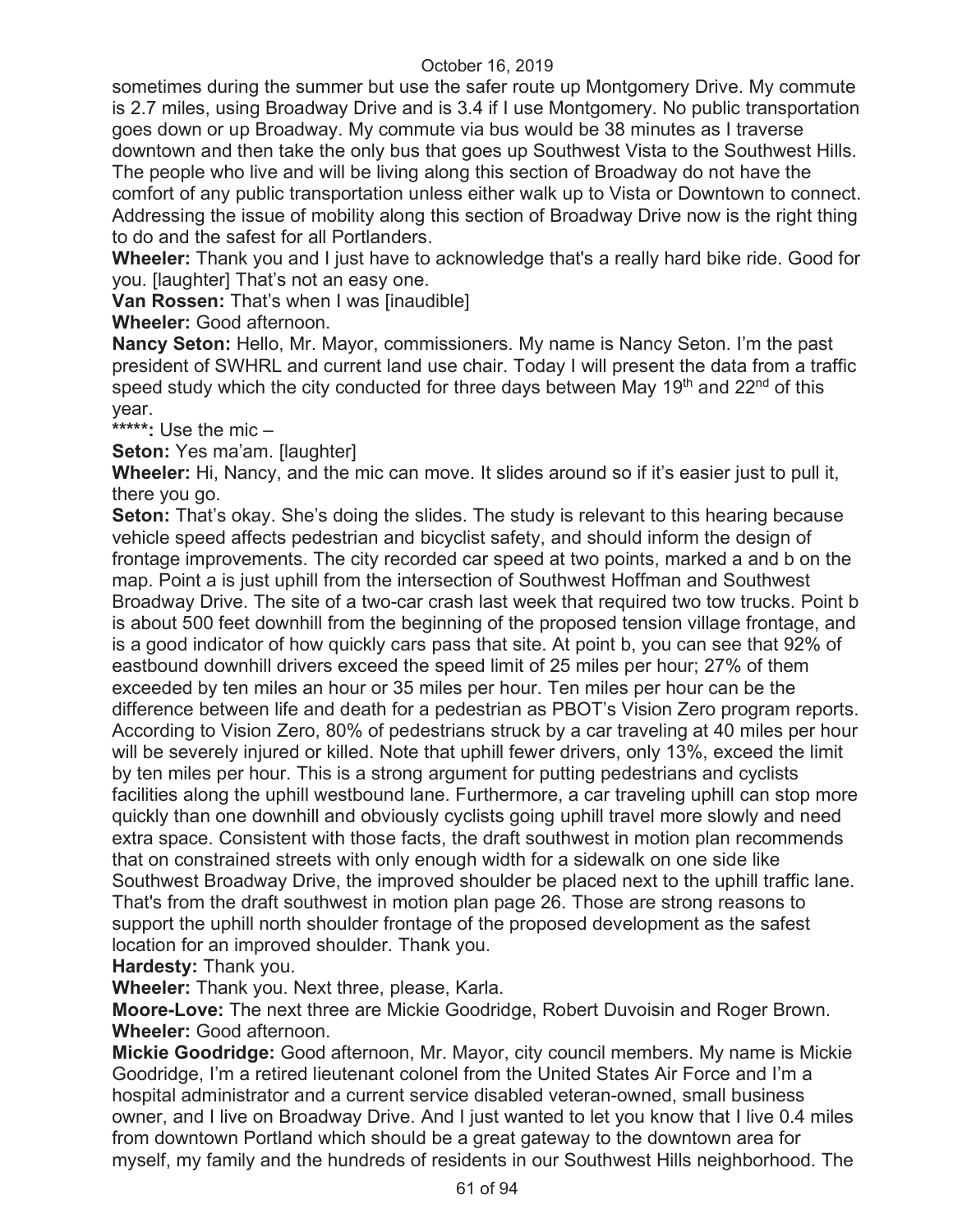reality is my wife and my daughter and I moved into Broadway Drive in 2017. My daughter attends Portland State University. She has an autism spectrum disorder 23-year-old, and has significant challenges, especially with physical activity. So walking down the hill and walking back up the hill is challenging enough, but for the first year of her tenure at Portland State University she and my wife diligently tried day and night and in the rain and in the elements that we deal with every day to walk up and down to Portland State University so that she can go to class. My daughter requires one of us to take her most places but she definitely requires our attention to detail walking up and down Portland, I mean Broadway Drive to Portland State. So I just wanted to let you know that on the afternoon of May 23rd, my wife and my daughter were walking down to go to Portland State and my wife slipped and fell on the gravel and really hurt herself. My daughter really was terrified of the cars that were coming down that day as well. She told me in her words that she will never walk that street again because she was nearly hit by several cars and they were speeding down and it really terrified her and so I'm here to tell you today that my family is 0.4 miles away from Portland State and downtown but we don't even feel safe enough to walk down the street so twice a day I've got to drive her down and go down the hill with her and bring her back safely. It's just an impact that affects my little family. And I just have to tell you in my 25 years of Air Force service, I have never seen a more unsafe street in my life. This is a really difficult, difficult area for us because we, we just try to make use of the pedestrian pathways and we're physically unable to. So we just would love your attention to help families like mine, very prototypical of those in the Portland area that try to do the right thing, use less car traffic, and anyhow, I appreciate your attention today.

**Wheeler:** Thank you for your testimony, and thank you for your service. I appreciate it. Good afternoon.

**Robert Duvoisin:** Good afternoon, Mr. Mayor, city commissioners. My name is Robert Duvoisin. I live near the top of Southwest Broadway Drive for almost two decades. Eleven years ago I started commuting to work on an electric bike. I think I might be one of the first persons on the hill to do that.

**Wheeler:** I was going to say, 11 years ago, yes.

**Duvoisin:** Yes, it's a Chinese bike. They used it before we did.

**\*\*\*\*\*:** [inaudible]

**Duvoisin:** Today I see a lot of people on e-bikes especially in the west hills because it makes them accessible to more people for obvious reasons. I'm in my 60s now and I ride everyday rain or shine up Markham Hill, not Broadway Drive. I wouldn't dare. Broadway Drive's too dangerous. But that's not something I would be doing without help of a motor. So I think if you want to think about the future of the climate and making our effort I think increasing use of e-bikes is important and for that we need to provide them the space to ride safely. Including on roads which perhaps a decade ago were off limits to most, you know to people who aren't athletic. As you were saying, it's pretty hard on Southwest Broadway Drive. So going downhill we can usually take the lane and travel about the speed of cars. But uphill is a different matter. So I think that we need at least three-foot, three feet to the right of the fog line so that I feel comfortable that the cars are a little further away from me when I'm going uphill. I think it's in the plan of doing that for Markham Hill Drive where I'll be. I'm looking forward to that. It doesn't need to be a dedicated lane. It just needs to be a little bit of space that we can share with pedestrians. My motor isn't very strong and I don't go much faster than pedestrians going uphill. And so Portland 2035 comprehensive plan gives walking and biking top priority over other transportation modes. Priority over cars and public transit. I'm not sure I agree with that necessarily. I think public transport is very important but I urge you to respect this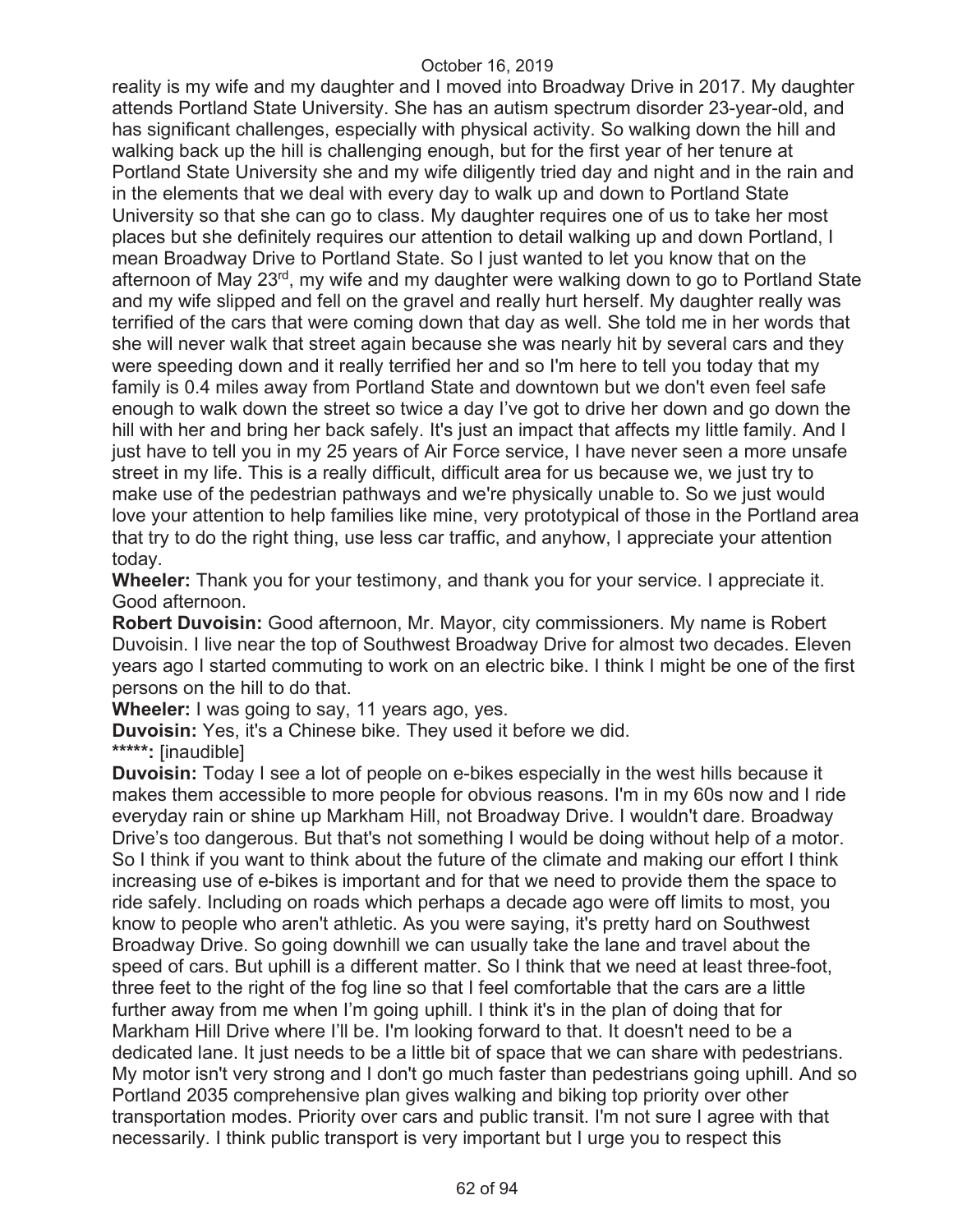prioritization and require the frontage improvements to pedestrians and cyclists along the uphill north shoulder so that we can feel a bit safer. Thank you.

**Wheeler:** Thank you. Appreciate it.

**Roger Brown:** Honorable mayor, commissioners. My name is Roger Brown. I am a resident of the Southwest Hills neighborhood, and a recent addition to this SWHRL board just less than a year now. I would like to premise my comments in the fact I have been a long time bicycle commuter, over 20 years and I live only one block off of Broadway Drive and yet I do not take Broadway into or out of town because of safety concerns. I believe the frontage improvements for this Tangent Village development should be on the north side of Broadway. In my opinion, the proposed mitigation to avoid displacement is not adequate. For narrow streets where improvements can only be added to one side of the road industry standard is to add a shared shoulder to the, adjacent to the uphill lane and in this case that would be the north side of Broadway. I feel the proposed mitigation of minor improvements to the south side while they would not improve cycling safety at all and would not really significantly improve pedestrian safety. So on a different note, I wanted to relay information that the friends of Markham Nature Park have discussed regarding a proposed Tangent Village – and it's just because I'm a board member, longtime board member of that organization. The proposed development is to include that trail that was mentioned that connects Tangent Street to Broadway, which in turn would come to a point very near where Markham Park abuts Broadway Drive. Because of this, the friends group sees a very exciting opportunity for connecting a whole new neighborhood with direct walking access to the park where none really exists today. With construction of a short spur trail it would be possible to connect into the existing trail network into the park. We're not suggesting that the Tangent Village project take this on but the friends group is really willing to assist in this effort, so. And what is doubly exciting about this possible connection into the park is that it is, this is a part of the neighborhood as mentioned earlier that has some of the highest density and highest equity scores with a number of apartment buildings where residents could easily walk to the frontage improvements. As this is a demographic that's not typically well served for access to natural areas, we see great potential here. However, while we are excited by this prospect it would only be supported if it were a safe connecting walkway along Broadway. So in conclusion I urge council not to let the opportunity slip away to more significantly improve pedestrian and cycling safety and connectivity on Southwest Broadway Drive and potentially allow for neighborhood access to nearby natural area in particular for a demographic that is not generally well served in that respect. Thank you.

**Wheeler:** Thank you.

**Eudaly:** What was the name of the park? I'm sorry.

**Brown:** I'm sorry?

**Eudaly:** Which park was it?

**Brown:** Markham nature park.

**Eudaly:** Got it. Okay. Thank you.

**Moore-Love:** The next three are Don Baack, Chris Kopka, and Craig Koon. **Wheeler:** Welcome.

**Don Baack:** Mayor Wheeler, commissioners, howdy. Good to be here. I'm from Hillsdale and my name is Don Baack. I'm coming from this with a little perspective of I spent the whole morning out there walking up and down the street. Basically it's a terribly dangerous street to walk, but there are only segments that are most dangerous. And so I'm really proposing and I'm going to start off with what I think should be done is, and I've got to put my glasses on, I'm afraid. The, redesign the street is not something that a city council ought to be doing at a meeting like this. Due to a number of concerns and problems that existed on this arterial for many years, and I've been party to several discussions about we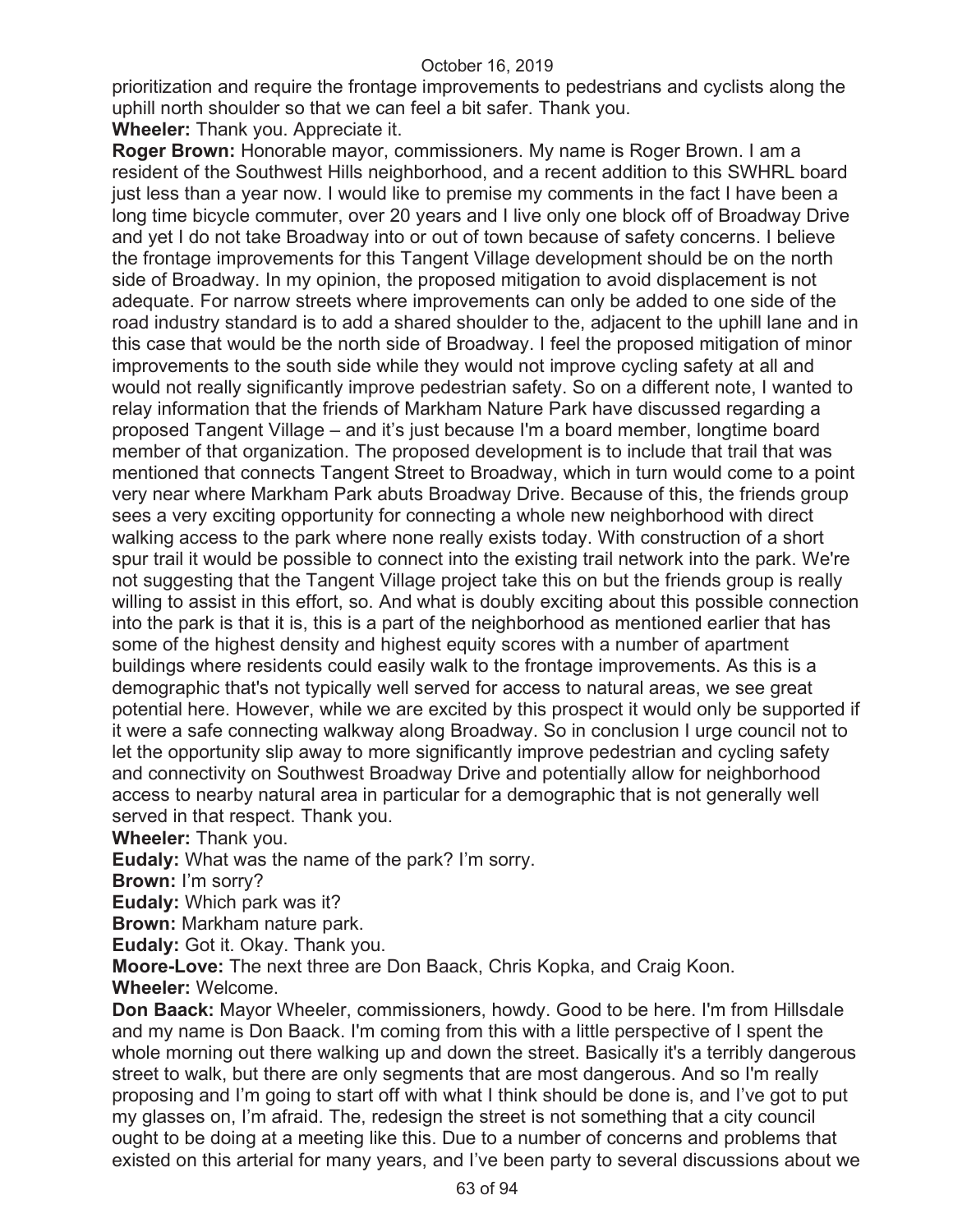need sidewalks in there in the past, I recommend that we refer this street portion of the proposal to PBOT, the developer and informed community members to seek a solution that will result in a safer, more usable street and require an answer in 30 days. So I ask you to set aside 30 days, give them some time to work this through because I think there's some not great solutions but there are some solutions that are affordable and could be done if we got good thinking on it, and it would be going beyond the scope of this frontage and it means taking some of the money that's set into the swim project, there's a tier II project in swim, it's budgeted for 500,000 mil -- \$500,000 to a million dollars, and get a plan that says we're going to do this in two or three years, and get a continuous thing from the end of the property that's being proposed of in front of you, all the way downtown and that means doing things like – I think, well here, that means doing things like narrowing the travel lanes. Right now we've got 11-foot travel lanes. Make them nine feet. That's going to be make the cars slow down particularly if you put lines along the side. The speed of traffic is what's killing people as well as crossings. Now, if we don't have it put on the ease [inaudible] the directions there on the south side of the street, that means crossing the street at least twice. It means we need a signal particularly at Hoffman because you know, as we heard earlier, there's accidents happening there all the time. It's a terrible street to come onto Broadway Drive. You can't see to the left and there's a blinking yellow light that doesn't slow anyone down. We need a full signal or we need a, basically a pedestrian operated signal. But that isn't going to help the cars. A full signal is really needed at Hoffman and we need probably another warning signal like a HAWK or a rapid flashing beacon at the other crossing. Those two crossings are important if you're going to use that other side the street. You can't expect people to cross the street without protection in this environment where we've got four to thousand cars, 4 to 5,000 cars a day and a speed is 33 miles an hour or something like that, particularly on a downhill. So that's my recommendation. There's some other stuff in my testimony but the essence of it is, give it back to PBOT but make sure they understand they got to work with the community, with the developer and come up with a plan in 30 days where you ask the developer to give him full, you know, give him the full treatment. You know, whatever it is. Sidewalk, bike lanes and everything. That's impossible I think in their purview but it's still -- it's important that we do it. Thank you.

**Wheeler:** Thank you, Don. Good afternoon.

**Christopher Kopka:** Good afternoon. My name is Christopher Kopka, resident of the neighborhood. Good afternoon, mayor and council. I think the conversation began with Kurt Krueger presents you with an interesting dilemma, but I want to talk about what I think the council's major priority is. So the council has an absolute obligation to protect the safety of its citizens. And I don't think you, with all the qualifications and conditions that the traffic engineer people have talked about, we don't have a safe solution. So I'm pretty disturbed that we're actually having to have this conversation about what do we do to protect the safety of our citizens when we're trying to get them to walk. That's the city's objective in this city. This proposal does not result in safe proposal that any reasonable family should use or allow their children or spouse to walk. And so I'm curious about why we're having this conversation about you considering drastically reducing the adopted city standards for on-site improvements. This sidewalk, if it's put on the north side of the street adjoining the property, it is an on-site improvement. There doesn't need to be a nexus. It's about the property in question. So I hope you'll take that into consideration. I want to talk about, just, I want to just restate some of the conditions we're facing and I hope you understand because Broadway Drive is a steep slope street. It think it averages more than 6% if I understand correctly. I think you've heard the applicant speak to the past about well maybe they can use Hoffman as an alternative. Hoffman has portions of it that are 23% grade. It's just not a practical solution. The proposed walkway is unusually narrow, it's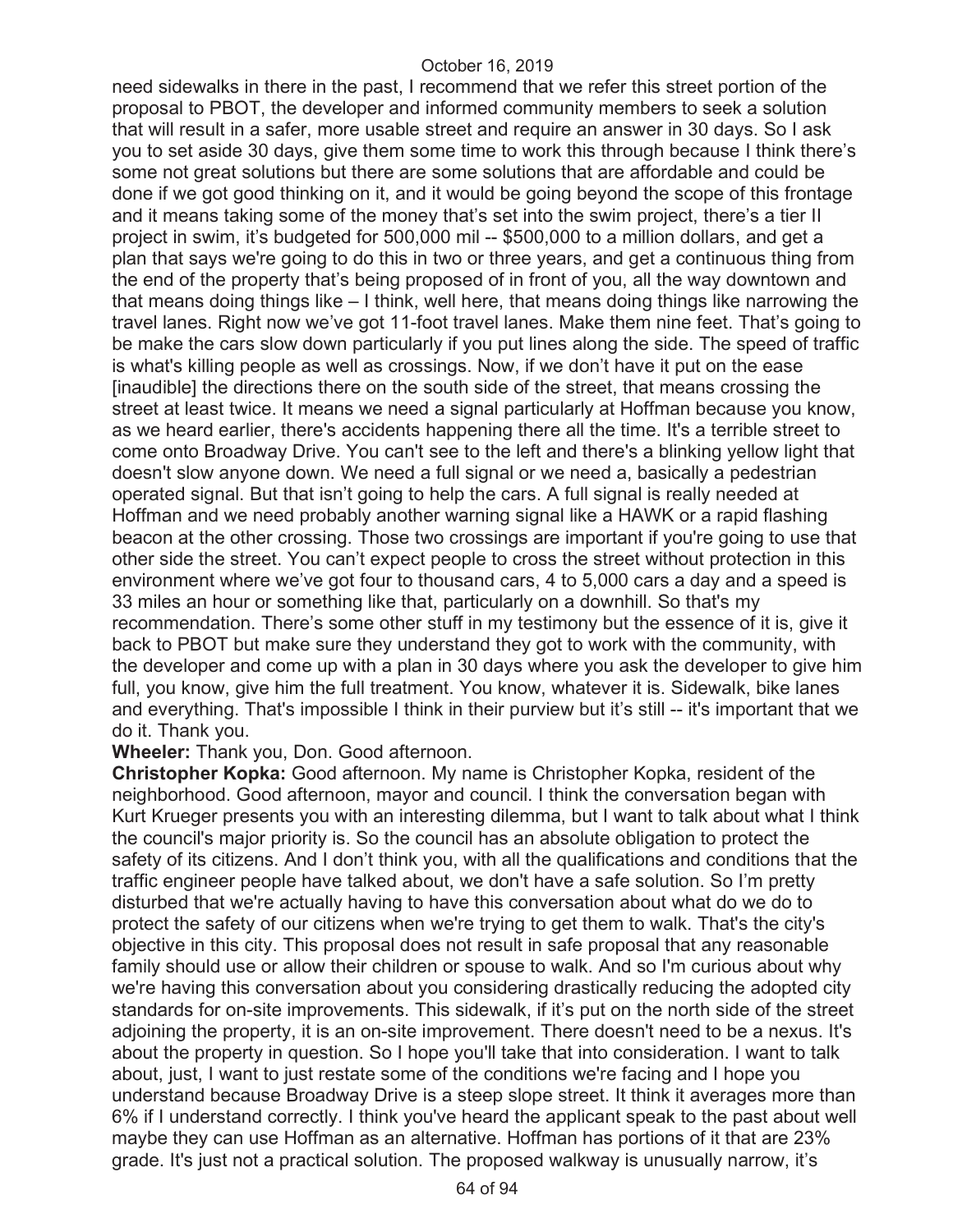sometimes three feet wide, it's going to be on one side of the street so that means pedestrians coming from opposite directions have to pass each other in three feet. There is no protection. There's no barrier, there's no curb. There's no anything that stops the cars from veering on to the pedestrian pathway. I actually have to take a little bit of exception about narrowing the lanes because this is more than cars. This is a major truck route up to the hills for people doing landscaping, for getting deliveries so we have to accommodate trucks. It's a very windy road. So you need the width we have I think to get trucks up there. If it were just cars I might agree with you, but I think for handling trucks as well, you can't make the road narrower and make it any safer. The proposal puts the pedestrians on the downhill side of the traffic lane. It's a higher speed. It's been documented by the city. So why are we setting ourselves up for failure? So, and again, just please think about this in terms of your own life and your own family and having to make a decision about how, what we present in front of them and what their daily patterns would be. This doesn't meet that test that the city should be using.

**Wheeler:** Thank you. Thank you both.

**Fish:** Karla, who are the next three?

**Moore-Love:** Oh, well, I've got one more –

**Craig Koon, Southwest Hills Residential League:** One more for me. I got – there was no extra chair for my, my person.

**Moore-Love:** We have Ed, actually, Ed Strojakovic could come up probably. **Wheeler:** Good afternoon.

**Koon:** Good afternoon, council. My name is Craig Koon. I'm both a SWHRL board member and an immediate neighbor on Davenport to this project. At the early assistance hearing for this project in February, 2017, the applicant offered to improve the frontage of Southwest Broadway Drive, cost not to exceed \$5,000. It was noted at the time that frontage improvements are not a gift, but required under code. And documents submitted in May of '19 to the hearing officer, they stated in order to fulfill a current PBOT obligation, in this case, the six-foot wide asphalt shoulder, they would need to construct a monolithic, 742-foot wall, 12 feet high or more, 12 feet thick or more, at a cost of 695,000 estimated dollars. They declared this impractical and unproportional. I would like to present evidence showing that this massive wall is not necessary. Alternatives to the scenario exist and are practical and that they enable the developer to construct this positive benefit from their development in the larger community. A continuous wall first off is not necessary. I took a contractor measuring wheel from the west point of the property end, every ten feet along Broadway Drive. I made a mark at the fog line. At that mark I measured with a tape measure straight to the cliff face wall. As you can see, that red line is the six foot mark. A good half of that frontage is further than six feet away from the fog line. They do not need a continuous wall. They need at best 350 odd feet of wall and to cut back some 350 odd feet of rock. By their estimate which was \$936 a linear foot, that would make the wall \$327,000. Clearly a savings. Not only that they may not need a wall. PBOT and ODOT, throughout this area, use other methods of protecting traffic. They use wire mesh, cable netting, debris fences, shotcrete or any other methods short of a concrete wall which is more savings. These are often half the cost of the \$47 per square foot they mention as the cost of their wall. There is an environment zone to be created and a 50-foot wide buffer. The green lines indicate the areas of the left and the second from right are places where, yes, there does need a wall to be cut. As you can see the deepest area is where the environmental zone is. It does not need a wall at all. It doesn't need to be approached. The six-foot wide shoulder would run through what is the proposed buffer zone because that ends at the fog line. Again, it's six feet further to the cliff wall. Not only that, the environmental feature is 12 to 15 feet above the road surface and it's 50 feet further, so at least 30 feet in elevation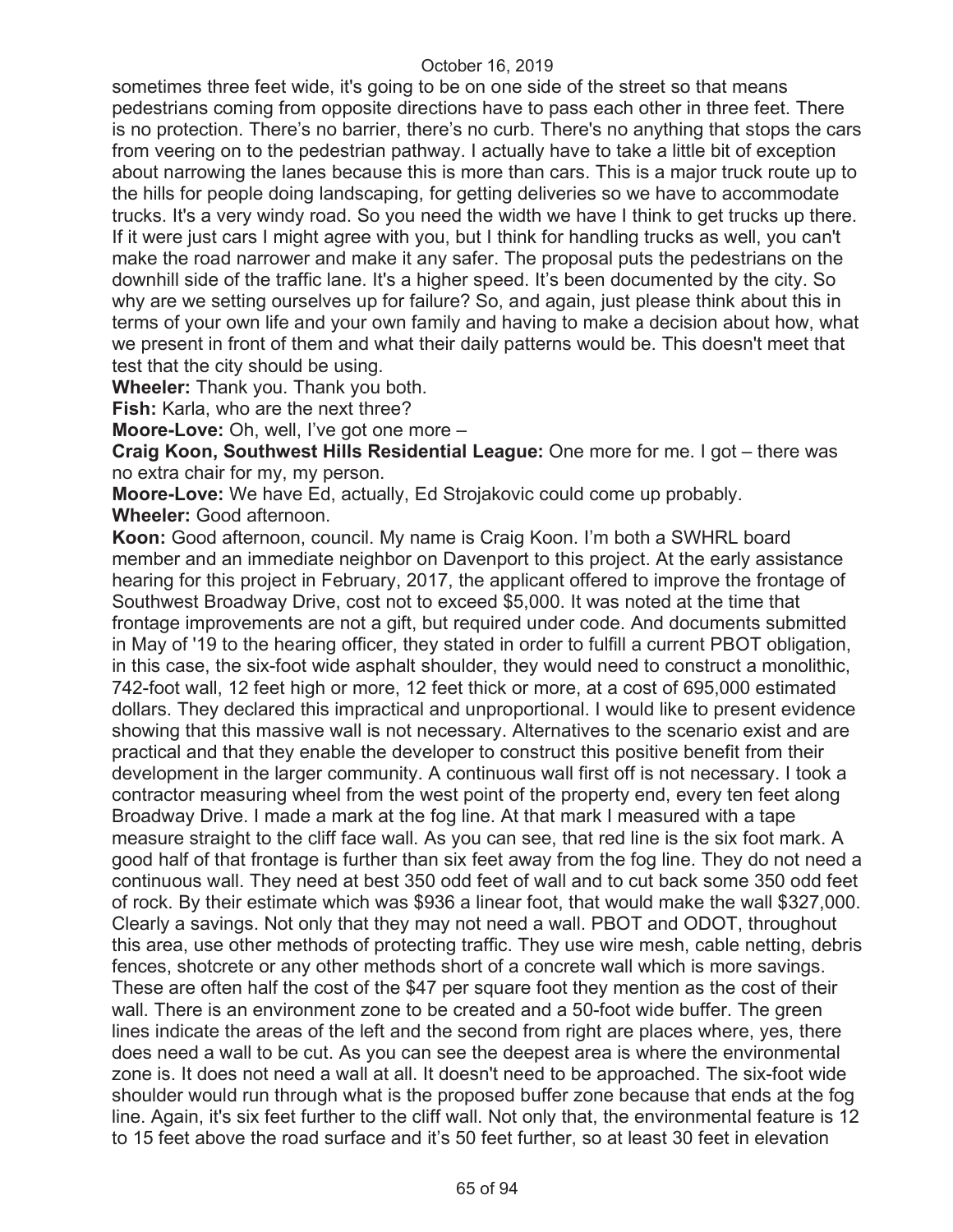and distance between the proposed shoulder and the environmental feature. There's no need to disturb it all and clearly the road does not.

**Fritz:** What is a fog line, please?

**Koon:** The fog line is the white line to the right side of the road that indicates you're about to drive off the road in the fog. If I could say real quick, I walk the street almost every week. It's how I got here today. If I walked the preferred alternative of Hoffman that the developer proposes, I am in the roadway 80% of my trip. If they do this improvement, I am out of the roadway 80% of my trip. Please make this area safer for me and my dog and all the other residents. Thank you.

**Wheeler:** Thank you.

**Ed Strojakovic:** Good afternoon, mayor, city council. I'm Ed Strojakovic and I live near the intersection of Southwest Davenport and Broadway, so Davenport is about another half mile up the hill from where this frontage is and I chose this place about three years ago really for two reasons, one of which is obvious, it's a peaceful neighborhood. The other of which is I'm car free. So I'm proud to say I don't have a car and this was a good alternative between getting up to the hills and getting to work. My office is near here so I walk every day to work. We won't talk about bus service but it gets me to Council Crest as well. But one of the things I'm concerned with by living at that intersection of Davenport and Broadway is I believe this is the access method trucks are intended to use to get to this construction site. On those two -- on the intersection from both directions, there are "no truck turn" signs so what I'm seeing there on a regular basis is trucks ignoring that sign and turning onto Davenport from Broadway and getting stuck. So I see on a continual basis a truck is getting stuck there. I don't know how a truck, construction equipment would get up that hill and turn there. There's no sign from Davenport to Broadway to turn for trucks. I think it was just assumed the trucks would never go there. In fact, my moving truck got stuck there. There's one of the things that they did even though I told them to not go, but my garbage truck has to back down from 16th to get to my place because they cannot come up there from Broadway. In my time there, I've not once seen police or fire be able to use that intersection. So they're continually having to come from alternative ways to get there. And I don't think this road was created for truck traffic and I suspect it will be a year, perhaps more for trucks to continue to use this road. When a delivery truck comes down my road, my house is shaking so I can't imagine dealing with this for a year, perhaps three years, and my parking garage or my garage door has dents in it from trucks turning because they can't make that turn so they U-turn into my house to get out. But secondly, as I mentioned, I'm a pedestrian and I do that because I don't own a car, which means I rely on walking and taking a bus. Without getting to the poor bus service, I do a lot of walking and to walk there I often have to cross paths. I once tried to walk Broadway. I gave up because I'm continually having to switch sides of the road and clearly that's not a safe place to switch roads and cars obviously speeding up and down the hill. So I believe this is a bad decision to allow that area to be built without taking advantage of an area that I think would be great to have access to me to be able to walk down that road as well as other people and be able to access Council Crest and other places. So, I thank you for your time.

**Wheeler:** Thank you. That's a very provocative photo.

**Strojakovic:** That wasn't my moving truck but it was a similar experience and of course when that happens, Broadway is closed as is Davenport for a half hour.

**Wheeler:** You got to feel for the guy --

Strojakovic: I do, I do, but I hear it every day. I hear it from my house. It's kind of a, it's a typical thing, so.

**Wheeler:** Yeah, thank you for your testimony.

**Strojakovic**: All right, thank you.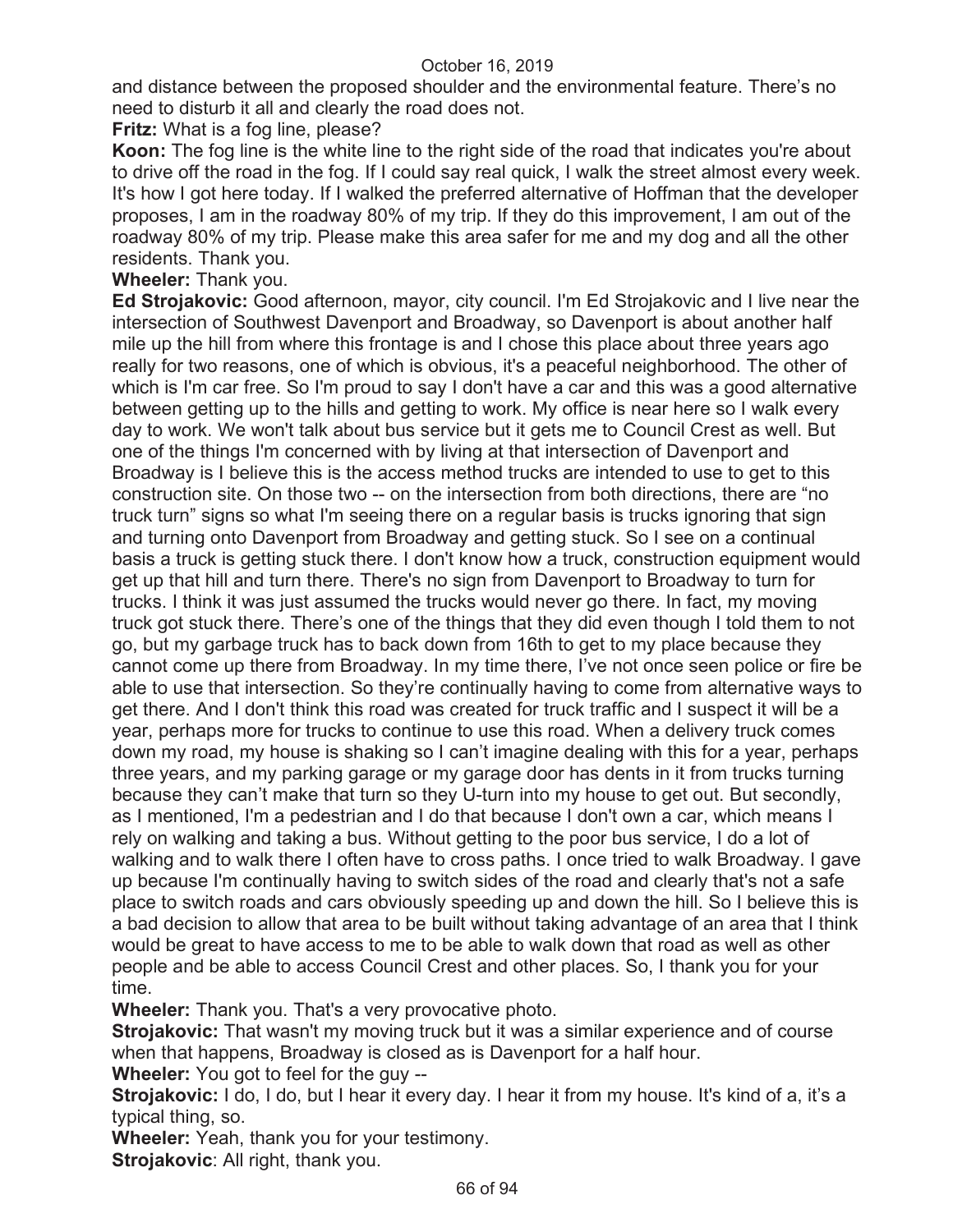**Wheeler:** Appreciate it. Next three, please, Karla.

**Moore-Love:** The next three are Laura Torgerson, Sally (Sarah) Bachman, and Eric Stecker.

**Wheeler:** Good afternoon.

**Laura Torgerson:** Good afternoon, mayor. Good afternoon, commissioners. My name is Laura Torgerson and I have lived on Tangent Street with my family for 16 years and in the Southwest Hills for 23 years. I'm a former New York State volunteer fire fighter and an EMT 3, a current doctor, and a member of Portland's emergency medical response organization, Serve Oregon. This proposed planned development at the end of Tangent Street, which is a long, narrow, dead end streets, would place a large number of closely spaced structures in a heavily landscaped environment on a steep wooded slope in a wildfire hazard zone. When I moved into the area, none of us were thinking wildfires, however in the last ten years, we have seen a dramatic increase in devastating fires as pointed out in recently, recently in local and national news outlets. I am fully aware that response time means everything. It means saving a life, saving a structure, and potentially saving an entire neighborhood. The two biggest factors in successful fire suppression are response time and water pressure. I must remind the council that there was a fatal fire on Hoffman Street because the fire truck could not access the site and to that day, that empty lot remains a grim reminder to us all. As was stated in the 2010 fire department city audit and two of our commissioners may be familiar with this report, emergency response times are not met in our area. In the report it is clearly stated that after five minutes of fire inside of a home, flashover point is frequently reached. Because we live in a wooded area, fire will travel quickly, especially in drier seasons and drier times due to climate change are upon us. Also as stated in the report every minute of delay for response to a cardiovascular emergency results in a 7 to 10% decrease in survivability. A five-minute delay of ambulance results in a 35 to 50% decrease in survivability. According to the AMA, brain death results in four to six minutes. Without the construction, without the delays from construction traffic, we already experience significant delays on our narrow streets. When firefighters arrive in this planned development they will find that the applicant's hydrant has insufficient flow to fight a wildfire. Under fire code appendix B105.2, one in two family dwellings, even with sprinklered buildings and fire resistant construction, should have a minimum flow of 875 gallons per minute, however the applicant's required hydrant will only have 600. While sprinklered buildings and fire resistant construction allow the buildings occupants to escape safety, they will do little to suppress fires originating outside of the home or in the surrounding area, a deck, equipment sparks in a yard, or smoldering bark mulch. While the proposed expression of code may provide adequate safety for residents of the development, it does nothing to protect the surrounding community and rather endangers it. During construction hours we ask that the applicant be required to station fire and medical units in positions likely to diminish delays and we also ask that council ensures our safety by enforcing the minimum hydrant flow in the wildfire hydrants. **Wheeler:** Thank you. Good afternoon.

**Sarah Bachman:** My name is Sarah Bachman. Thank you, mayor and commissioners, for the opportunity to address you. I'm the team leader for the neighborhood emergency team for the Southwest Hills Residential League. I'm not speaking in that capacity exactly. I'm speaking in my personal capacity, but you should know what my background is to my comments. The net is a group of volunteers trained who have been trained to be citizen responders to supplement the first responders such as firefighters in case of emergencies. Examples of a possible emergency where citizens responders are called out are a great quake, urban wildland fire. Short of such huge events, we are called out frequently to be – for more ordinary wind, rain and ice storms, for example, to guard people from driving over downed electrical lines. So we are deployed all the time. Speaking as a volunteer citizen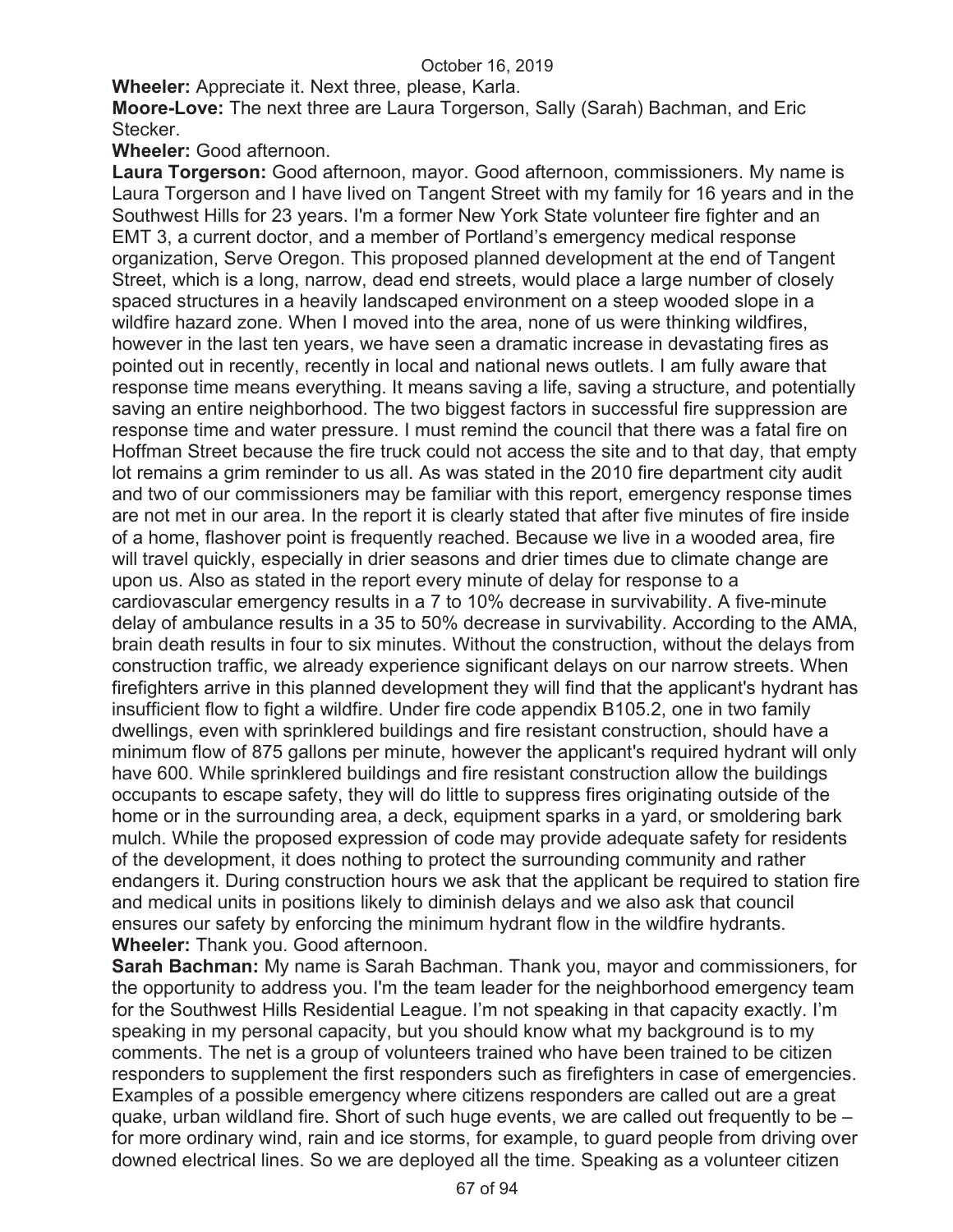responder, in my view, the safety issues is this neighborhood are already severe and the proposed plan, if no mitigation is required, will compound the safety problems of the neighborhood. I have three points. First, the roads in that neighborhood and I'm talking about not just Broadway Drive, but also Davenport, Hoffman and the other neighbor -- the other roads that Tangent Village would be accessed by, are steep and winding, they cause existing safety risks especially in bad weather. Those risks should be mitigated in two ways, during construction adequate traffic control must be strictly monitored by the city, and after construction is complete sufficient water flow will be needed in the fire hydrant for fighting fires as Dr. Torgerson has mentioned. Second, again speaking to the narrow and steep roads, should Davenport be blocked due to construction traffic or an accident involving construction vehicles, the lower approach road Hoffman as you've heard is really an unacceptable access road. Third, following on from my previous points, the council cannot do much in the short term to fix the road issues obviously, but it can address the problems that inadequate water flow will cause in the event of a wildfire. The council can and should require the developer to provide adequate flow under the fire code as mentioned by Dr. Torgerson. Finally in my view the proposed plan will compound the safety problems of the neighborhood which already are severe. So thank you for the opportunity to address you.

**Wheeler:** Thank you. Commissioner Eudaly.

**Eudaly:** I have a clarifying question. Does the hydrant flow fall within the scope of this appeal? Thus far we have been just focused on the frontage improvements.

**Hardesty:** This new information is I guess being accepted for this, right.

**King:** It's a de novo hearing so new evidence can be placed into the record – **Eudaly:** Okay.

**King:** And issues can be raised, new issues can be raised.

**Eudaly:** Thank you.

**Wheeler:** Did you have a question?

**Hardesty:** Thank you, Mayor, yes I did. I just wanted to just put a couple of things on the record. As the fire commissioner, I am also very concerned about response time to 9-1-1 calls, but I also want to put it in context. We have a significant increase in 9-1-1 calls that have nothing to do with fire or crime or anything like that. We have a lot of calls to 9-1-1 that are all about people that people would rather not see, our houseless population. I can tell you that I don't know how those fire engines make it to many corners of the city of Portland but they do. They are professional. They are well trained. They do an excellent job. What I know about water flow is that when there's a fire we are able to tap in water flow from other locations so that we can have more water at a higher pressure to wherever the fire is. Today fire, 80% of the calls that they respond to have absolutely nothing to do with fire. They are a medical first responder system and I can tell you I have been to the firehouses up in the Southwest Hill and you've got some of the best public employees working in the Southwest Hills because it scared me when I was up there and realized, oh, my gosh, all these trees, if something catches on fire all heck breaks loose, right? So I, so as the fire commissioner, I want you to know I pay close attention. I'm always monitoring what's happening all over the city as it relates to fire. But I will, I cannot say fire response is a good reason for me to either approve or disapprove right? Because what I know is actually what the data tells me about what firefighters respond to in all the calls that they get, so I appreciate your testimony. I appreciate you. I think both of you are volunteer firefighters.

**Torgerson:** I was in the past, yes. **Hardesty:** You were? I love you both

**Bachman:** I'm just a volunteer responder.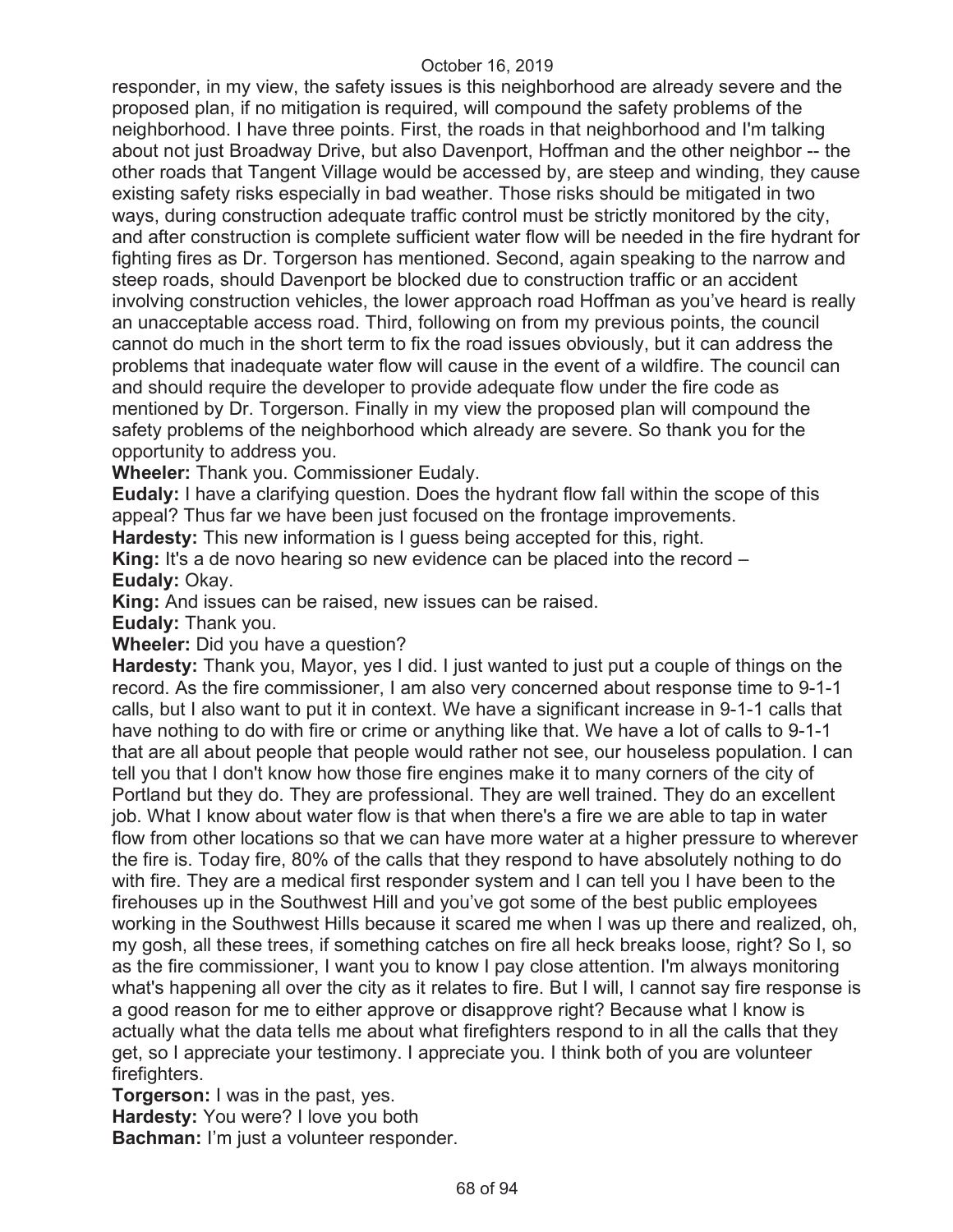**Hardesty:** I love you both because a, we absolutely need first responders, volunteers, community net are, in my opinion, some of the most unsung heroes and she-roes in our community because you're volunteering to go into places where bad things are happening to help people be resilient, right? So thank you very much for what you do and thank you – and by the way, you know we're looking for more firefighters if you want to do that again, right? [laughter] Look me up. Thank you both.

**Bachman:** Thank you very much.

**Hardesty:** Thank you.

**Wheeler:** Very good. Thank you both.

**Eric Stecker:** Hi, I'm Eric Stecker. I live on Davenport abutting and just uphill from this project. I want to thank you for your time today. I appreciate you taking this issue seriously. I have a written testimony with some pictures that the council clerk has. I'm going to talk mostly about pedestrian safety on Davenport which we've not talked about. I also though, in light of this conversation want to just mention about fire. I live right uphill from this. I honestly don't know nearly as much as you do about this but this site has tons of vegetation, everything from little shrubs to old growth trees, all most. I'm right up from that and it is terrifying for me to think that this area where you can't get personnel and you can't get trucks -- I mean, I've seen the big trucks respond to emergencies. It is not easy on this street all the way down winding Davenport. To think that we wouldn't have the coded, the statutory flow rates on the hydrants is alarming to me. It's alarming to me. But again, I defer to experts, but I ask you to really take that seriously. Maybe visit the site or we could provide more pictures of what the site looks like. It's a lot of vegetation and my family is directly uphill from it. Moving on to the pedestrian safety, I grew up in Sheboygan, Wisconsin and you know, as a kid I could walk to the school bus stop when I was in first grade by myself, because we had sidewalks everywhere. Portland is a wonderful city and we're doing wonderful things for the environment, but we don't do well with sidewalks at all and it's really unfortunate. I'm not a nimby, I understand, I read the economist. I understand that nimbyism and unnecessary regulation threatens our cities and that our cities are key parts of our city and that our cities are environmentally efficient, actually, even with regulations that may not immediately seem so because of density, so that's important. But pedestrian safety is also very important in Dav – this would really hurt pedestrian safety on Davenport. My kids walk to school now. They, I wouldn't let them walk alone even to friends house up the street because there are no sidewalks where we are. There are curves, there are hills. Now they are finally able to walk to the bus stop. Other kids walk to the bus stop and to Ainsworth of course, and at 9 and 13, they can finally do it, they have to walk on neighbors' lawns. They hit hedges. I have some pictures, they hit hedges and they have to walk out from between parked cars to walk down the middle of the street in sections before they can get to the sidewalk and I can't imagine doing that with the construction traffic certainly and even the number of car trips did not seem like as many as it would be. They'll all be concentrated when my kids are going to school, at least, and it's really, really alarming. And it would really diminish the quality of our experience as a family. All the property taxes we pay and everything. I'm not even asking for sidewalks. I'm just asking for a plan, you know put – there's no connection – you know they're not - the developer is not building a street. They're building a, I don't know what the definitions are, but they're building a driveway on their own property to the houses you know. There is no street connection to Broadway. It all comes up Davenport, which if you take a look at a map it's not great. Please also keep in mind Hoffmann is usable by trucks. I used Hoffman once in 13 years. I'll never do it again. Thank you. **Wheeler:** Appreciate it.

**Hardesty:** Thank you.

**Wheeler:** Next three, please.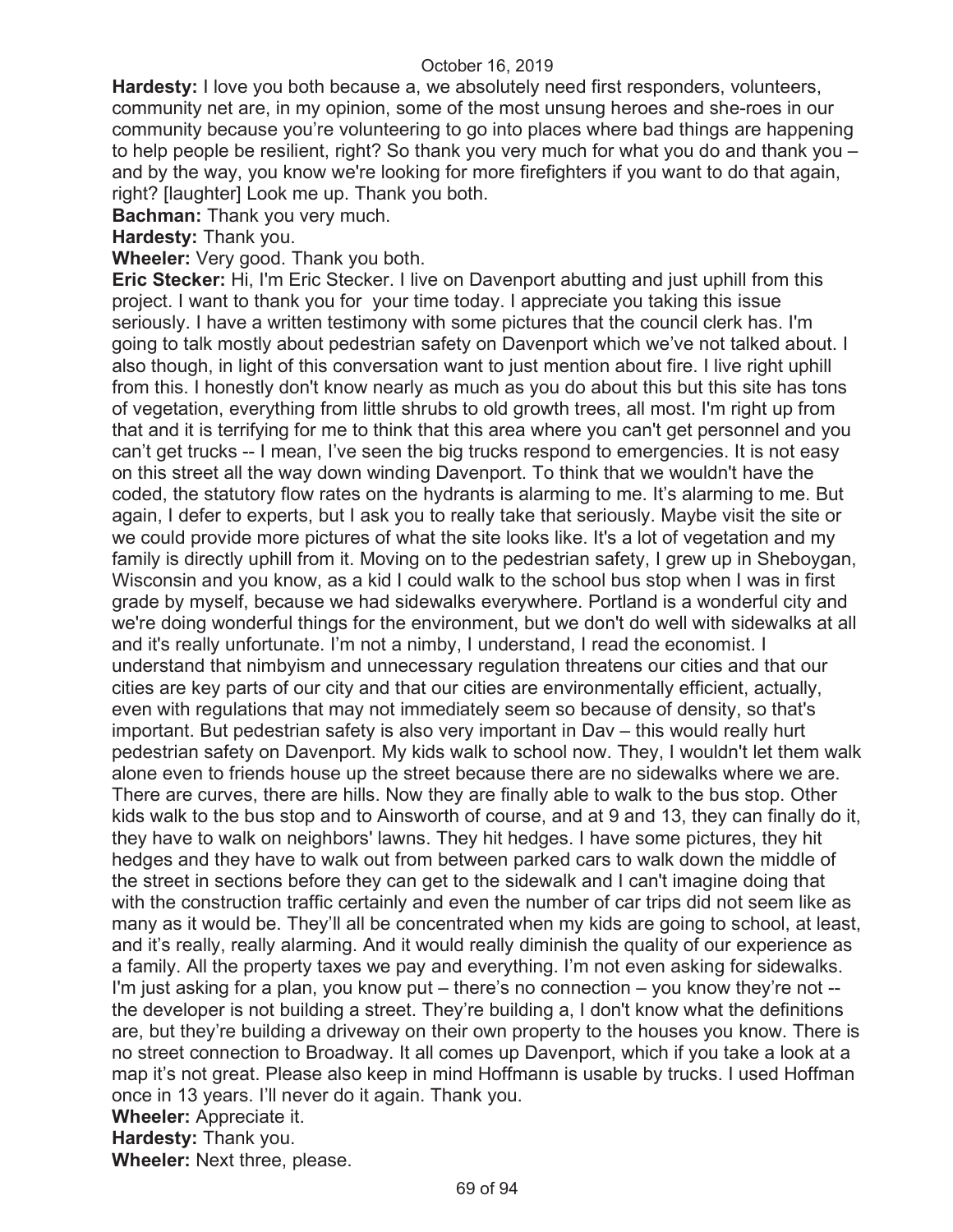**Moore-Love:** Are Peter Boicourt, Geraldine Rauh, and Joan Steritt.

**\*\*\*\*\*:** [inaudible]

**Moore-Love:** Steritt, okay.

**Fish:** Mayor, while we waiting for our next guests, just a little housekeeping matter. There are two bureau of environmental service ordinances that are on the afternoon agenda. I'm pulling them and setting them over for next week, so before you leave, we'll have Karla read them and then they'll be set over, and I also have got a 4:30 absence. So it might affect the ability to vote on emergency ordinances. So, if my colleagues could take a look to see whether there are any emergency ordinances that have to be passed today or can the emergency can be removed and just set over for a second reading.

**Wheeler:** Karla, how are we doing on public testimony?

**Moore-Love:** We have three more after them, and then we have eight on the opposed appeal.

**Wheeler:** Okay. So there is a chance that we will get through the land use hearing. I see no chance that we will get through any of the rest of the agenda before we lose the quorum.

**Fish:** For the emergency –

**Wheeler:** Commissioner Hardesty.

**Hardesty:** Mayor, is it possible for us to suspend the meeting with the agreement of folks here, do what is on emergency, which will only take maybe 10 minutes and then go back and start taking more testimony?

**Wheeler:** Yeah. Why don't we do this. Why don't we go for another 45 or 50 minutes. Let's see how we're doing and then prior to, you know. Commissioner Fish doesn't need to be here for the emergency ordinances. I've got another -- I think that says -- **Hardesty:** 3:35.

**Wheeler:** Three – and I've got until

**Hardesty:** Another hour –

**Wheeler:** Until 4:45 so I've got an hour and 15 minutes, so I think we're okay with the emergency ordinances. All right. Good. All right, good afternoon. Welcome. Thank you for being here.

**Geraldine Rauh:** Thank you, Mr. Mayor. I'm Geraldine Rauh and thank you Mr. Mayor, for coming. I will read notes because I know you have a time frame here. On 20 March, 2018, it was at about 9:30 in the morning, I was in the kitchen, all dressed, waiting for my husband to come out. When he came out, I recognized immediately he had had a stroke and you talk about your firemen. They were perfect. I called 9-1-1, they were there in minutes, and followed by another truck who came in with paramedics and all kinds of equipment. They were on the phone to the stroke section at OHSU and by the time your firemen got them up, it was within one hour, which is critical when you have this type of stroke to operate on my husband. Not only did early medical attention save his life, the success of the recovery has given his life dignity and some independence. I'm forever thankful. Now, I'm also going to mention when I heard you say we have no sidewalks – which is true. So our little children, walk to school with no sidewalks on the street. The people who but, no struc – no property. It's a disaster. And then when you mentioned using Hoffmann as an entrance, I've gone down there when I've had to back up and this past Tuesday, I had an appointment at OHSU at 8:25, leaving my house at quarter to eight. I live very – I can see OHSU. I was able to make the time, but I got down Hoffman, and there's a flashing red, which meant I can come, but out of nowhere, coming up Broadway, even though the yellow light wasn't blinking, this car comes right in. It was only through a lot of skill there wasn't an accident there. I was able to skirt my car around to get out of his way. He was jumping a light. There was no yellow light. He shouldn't have been there and that's because of red flashing light. That is a situation that cannot continue. And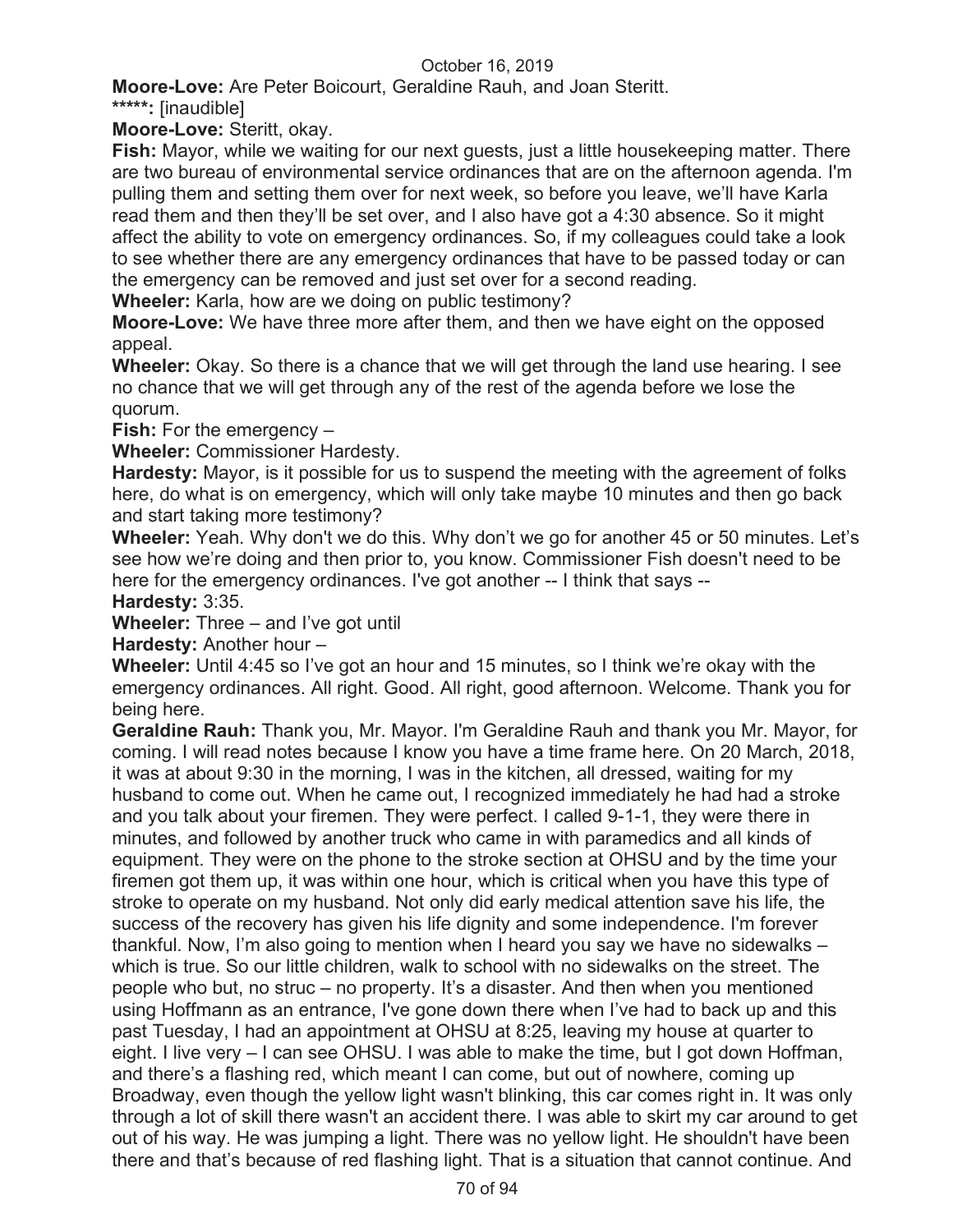if -- fortunately, everything turned out for my husband, but to think you can use Hoffmann as an alternative to get to where you are going, it's not true.

**Hardesty:** Mayor, may I?

**Wheeler:** Commissioner hardesty.

**Hardesty:** I just want to thank you. My firefighters are, you may know, we have women on the fire force now a days, so it's not just men. They would be very, they would be thrilled to know that your husband --

**Rauh:** Please pass them on that we love them forever.

**Hardesty:** I certainly will.

**Rauh:** They saved my husband's life.

**Hardesty:** I will pass that along to them, and I just want you to know how much I appreciate you saying that on the public record –

**Rauh:** With sincerity.

**Hardesty:** I also want you to know that your neighborhood isn't the only neighbor without sidewalks in the city of Portland, right? I live in east Portland, and I got to tell you, I

followed some gentlemen through your neighborhood on a walking tour through the trails. **Rauh:** Uh huh.

**Hardesty:** I couldn't keep up with them, right? They've been doing it forever, right? But I know exactly what you're talking about --

**Rauh: That w**alkers love to go out. They, you see bicycles going up that street.

**Hardesty:** Yes, well, I –

**Rauh:** It is a walking street.

**Hardesty:** I don't know how they do it because I live in east Portland and I would not get on a bike yet. I don't care how many bike lanes they put in in east Portland. I'm not getting on a bike in east Portland because I don't feel safe on a bike in a neighborhood with almost no streets.

**Wheeler:** All right. Back to the hearing. Back to the hearing.

**Hardesty:** But I just want you to know, I just want you to know I hear you and I appreciate you. Thank you so much for being here.

**Rauh:** Thank you.

**Wheeler:** Thanks a lot. Appreciate it. Good afternoon.

**Peter Boicourt:** Hello, mayor, hello counc -- commissioners, excuse me. My name is Peter Boicourt. I, me and my family have lived on Tangent Street since 1968. We have known the Ginthers and my mother and Marva Ginther were friends. If this helps at all, I went to high school with Sara Boone, so you're in great hands there.

**Eudaly:** Wow. [laughter]

**Boicourt:** Since this project's proposal the developer and the city have worked together to move forward with the 20 units. During this time, there have been many adjustments to the building codes to allow it to move forward. While many are reasonable and to be expected, others have been inequitable to the neighborhood community, especially with concerns to public safety. I've gone over several of these. The applicant has received adjustments on areas like open space, firefighting and pedestrian impacts. And one of the things to think about is that this, what we are working on, is an adjustment to an adjustment. You know, it's been one thing for us to want to make sure that we have that safe space. For me the tipping point was when this adjustment was only to help the developer, but to endanger public safety for the surrounding community, specifically on the routes in -- into the development. This is especially important for most vulnerable PSU students who often use Broadway Drive to get to school and those using Davenport to get to Aisnworth and Lincoln. The applicant's, excuse me the developer has a history of constructing and maintaining beautiful properties, it's true. For example, Wilcox. He has demonstrated the ability to make safe communities in the past. He continues his commitment by following the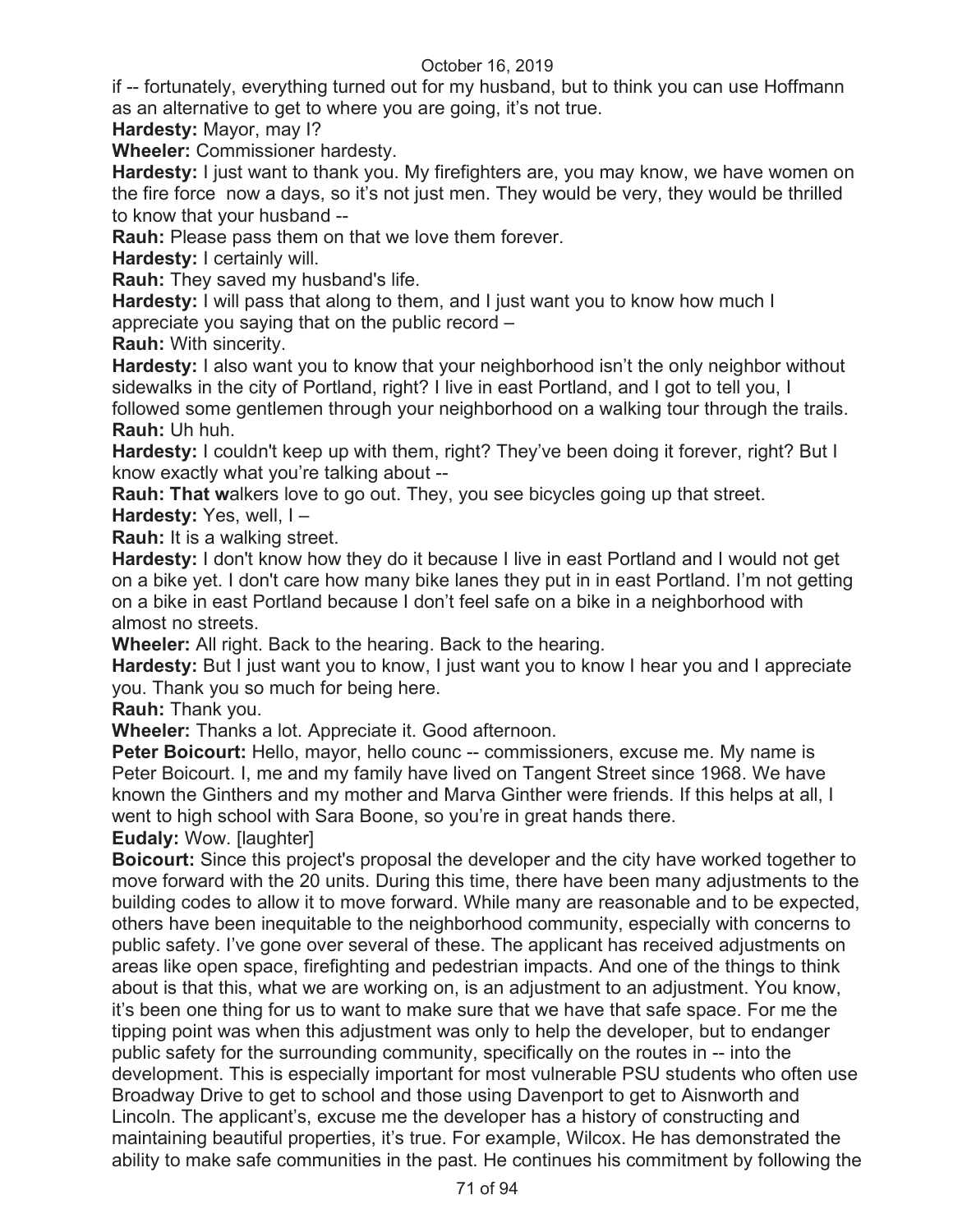code, the rule of the code in enhancing the community. While I support dense population and affordable housing, this jeopardizes public safety, setting a dangerous precedent not only for this project but future projects as well, and we're asking you to please request - have them follow through on the mitigation factors that were brought up by SWHRL. **Wheeler:** Thank you.

**Boicourt:** Thank you.

**Wheeler:** Thank you both. Karla, sorry. Good afternoon.

**Moore-Love:** Sorry. The next three are Ryan Fedre and John – I can't see, understand the last name. it starts with a K.

**John Kosydar:** Kosydar.

**Moore-Love:** Thank you. And then the last person who signed up is Mark Van Derveer. **Wheeler:** Good afternoon.

**Ryan Fedie:** Good afternoon. Mayor, commissioners, Ryan Fedie, resident of Southwest Hawthorn Terrace, just off of Davenport and Broadway. Here representing more than me, my three young kids at home to make Portland a more a walkable, bikeable place. In lieu of the time constraints, I will try to keep this short to something new and additive. I'm in support of those who have gone before me. I just want to say that in addition to the city code policy, we also have the city comprehensive plan. I believe it is policy 9.6, which I have heard referred to as a street hier – hierarchy, that, you know number one priority is for walkers. Second priority for bicyclists, on down the line, right, and making sure we're holding to our policies, I think if you've ever walked Southwest Broadway, if you haven't, I encourage you to get out there at some point, take your kids, take your spouses, take your best friend. Walk up and down it. I think it's easy to realize that not only is it not safe, but what it could be one of our most beautiful promenades from downtown, Portland State, the end of the Transit Mall up to Council Crest and Marquam Park. In a few weeks from now, we'll dedicate a bridge to going across Burnside to a fellow SWHRL resident, a neighbor, former neighbor on Southwest Hawthorn Terrace, Barbara Walker, you know who championed for years making Portland more walkable for Marquam Park and our parks. And I think she would want nothing more, in the few times I got to meet her which was a pleasure, to make that all of you are showing leadership in ensuring that we can make Portland a more walkable, bikeable place, more than naming a bridge after her. Thank you.

**Wheeler:** Thank you. Good afternoon.

**Kosydar:** My name is John Kosydar, I'm a ghost who lives on Tangent Street right where the private street will distend into the development, and I've lived there for 29 years. The city council has a vision of a pedestrian and bicycle friendly city and so do I. I want to zero in on the transportation impacts. The hearings officer makes a mistake when he lumps Broadway Drive, Tangent and Davenport Streets and proclaims them as a package of being, that can be traveled safely on foot and bicycle, I'm quoting him, even without sidewalks. The appeal is so well thought out and so well written, it says everything. There is not much I can add to it in three minutes except for a personal element. Now a previous traffic, city traffic engineer said that this proposed development will only add 60 cars a day to Broadway Drive. Before the hearings officer, another PBOT engineer said that this development will add 148 cars a day to Davenport and Tangent. So which is it? It is the higher one. It really is. You can do this on your kitchen table. You take 20 residences and multiply the multiple trips by car in and out of there. There's the number. So if the code is this flexible, according to the hearings officer, why even have a code? Anticipatory reality he calls it. I call it something else. The code is clear enough without manipulation and semantic gymnastics. Most importantly, how does this decision, his decision mesh with our goal of a connected pedestrian and bicycle friendly city. I would like to add one more point to this, is that this development doesn't even have sidewalks itself. It has virtual sidewalks.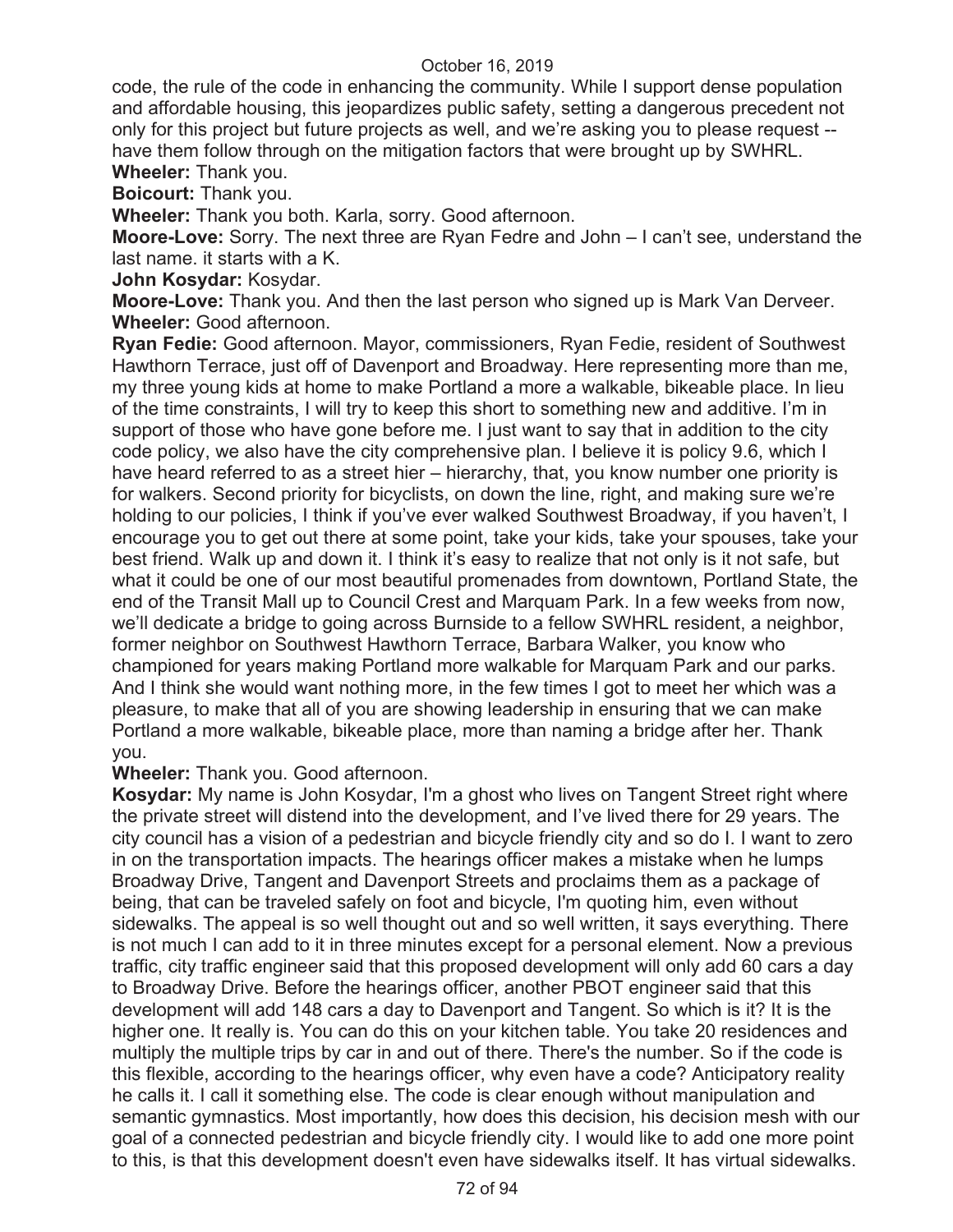It has a different color along the edges of the street down there. That's deemed to be a sidewalk. I was raised in northeast Portland, at northeast 36th and Ainsworth and I went to kindergarten at Kennedy school. And my mother, as a 5-year-old, sent me to kindergarten without fear because there were sidewalks there, curbs there and there was the streets offered good visibility. If we could offer that 65 years ago, why can't we do it now. Thanks for paying attention.

**Wheeler:** Thank you. Good afternoon.

**Mark Van Derveer:** Hi. My name is Mark Van Derveer, I'm a resident of the southwest hills neighborhood. I've driven Broadway Drive for the last 32 years or so. I know that it is very dangerous and I think you've heard a lot of testimony here that confirms that, and the proposal we are looking at here will not make the street any more safe. I think that does conflict with both the PEDpdx plan that you folks have adopted just this year and also Vision Zero to, you know, try to eliminate vehicle/pedestrian interactions. So, I don't need to say anything more about that, but I would like to say, make a comment. The hearing officer's supposed authority on constitutionality of the proposed mitigations here, he's not a constitutional lawyer. People in BDS aren't constitutional lawyers. You can't really be swayed by what might happen if you take the right action here. You can't let you know potential obstacles stand in the way of doing the right thing. If this matter is going to be litigated, it will be litigated. And so you just need to, I think, take a breath here and do what's right for the city and for its citizens.

**Wheeler:** Thank you.

**Van Derveer:** Thank you.

**Moore-Love:** That is all who signed up.

**Wheeler:** Very good. All right. Next up is the principle opponent. Because the appellant got an extra minute, if the principle opponent would like to take 16 minutes as opposed to 15, you are certainly welcome to do so. So, Karla, if you could set it for 16.

**Chris Koback: Thank you, Mayor Wheeler, commissions.** My name is Chris Koback and I represent the applicant, Guenther, LLC. Guenther LLC is Ken Guenther, his daughter Lisa Phillips –

**Eudaly:** I'm sorry. I can't hear you.

**Koback:** Ken Guenther, his daughter Lisa Phillips, and her husband Ralph Phillips who are here and will speak.

**Wheeler:** Thank you.

**Koback:** With me are a couple of other opponents of the appeal. They have a lot to say – **Hardesty:** Can you move a little closer?

**Koback:** Yeah, they have six to eight inches. I have a couple of gentlemen here that worked on this with staff and I'm hoping they get their own three minutes. Even though they are consultants. They have a lot to say and there's a lot to respond to. If they don't get their own three minutes, we'll work to squeeze it in.

**Hardesty:** I don't think they do. I think they're just –

**Koback:** They're part of me.

**Hardesty:** They're part of you?

**Fish:** But they can sign up for three minutes.

**Koback:** They signed up, but --

**Fritz:** Then don't they get three minutes?

**Eudaly:** Yeah.

**Koback:** Okay, so, Mr. Kearns and staff I think both pointed out something that's really important. This is a complicated project. And it went through a complicated process. It didn't involve just Guenther, LLC. They had probably 10 consultants, structural engineers, civil engineers, environmental consultants. It involved numerous staff experts, environmental experts, BES, PBOT, and that collaborative effort went on for about two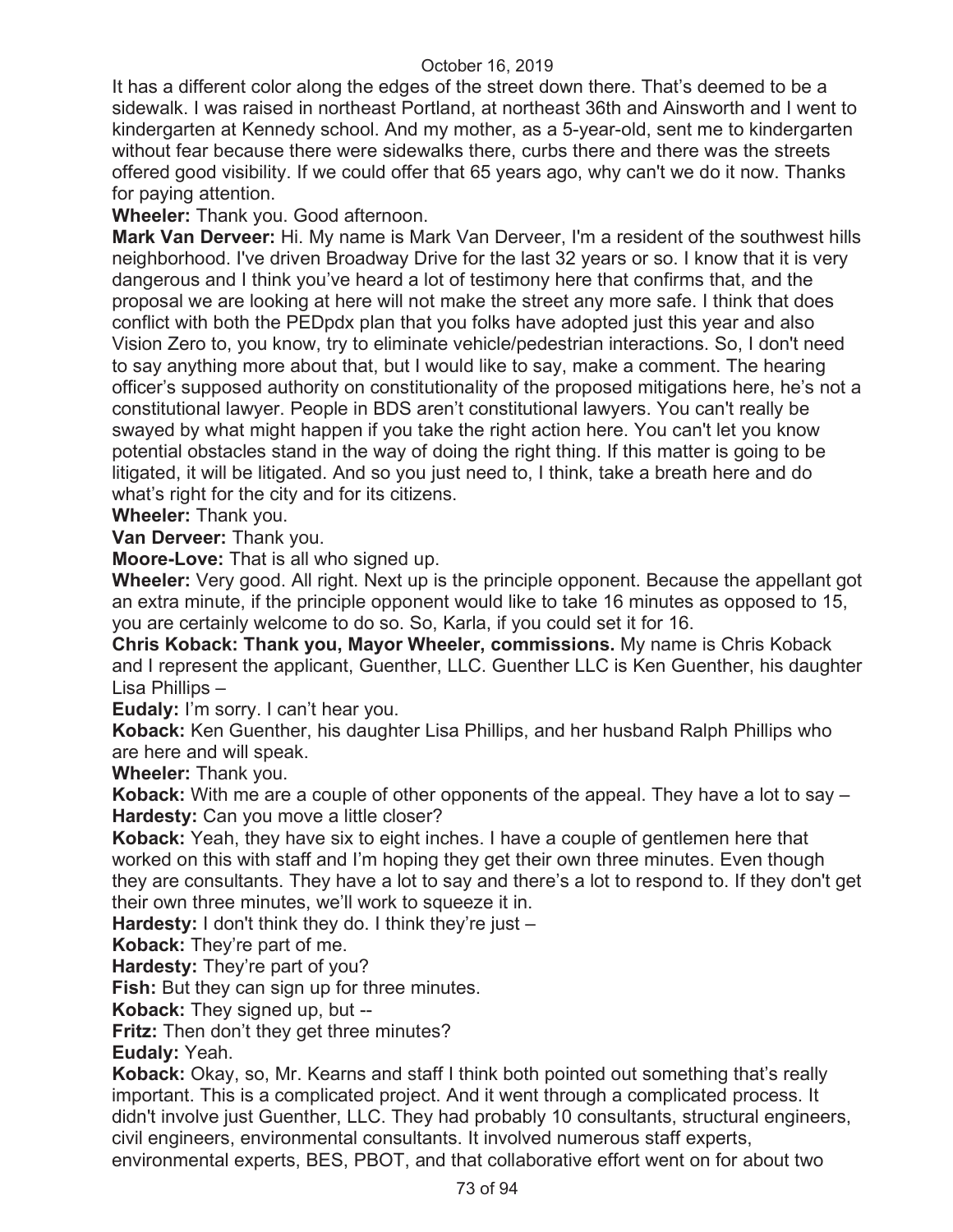years and before we got to the hearings officer, together we estimated about 4,000 hours. Since then there has been another approximately 1,000 hours dealing with the current design of the improvements on the south side. Those hours and that collaboration produced a staff report that went to the hearings officer and the staff report had a unanimous recommendation of approval, and that's important because it demonstrates exactly how the process should work. It was back and forth, it was dealing with complicated issues. I'm not going to talk about a lot of the issues. I don't think they are part of the appeal and I need to just say that for the record. The appeal was limited to one issue. And I know it is de novo and we understand new evidence can come in on that issue, but by allowing new evidence on issues that weren't appealed it's essentially allowing another appeal long after the appeal period has expired, and it is a little prejudicial to the applicant because we were prepared for the appeal that was submitted. **Wheeler:** Could we take a break here and get an opinion from legal counsel on that? **Eudaly:** Yeah.

**King:** Portland zoning code nor the notice nor Oregon law limits an appeal, a local appeal to only those issues that were noticed. That's not how our code functions. And that's not how we've ever interpreted our code. So new issues could be raised today. **Wheeler:** Thank you.

**Koback:** All right, so, the -- I'm going to still talk about the main issue and that is the transportation. I want to talk about it got there. So as the project was proposed there would be virtually no impacts on this segment of Broadway because the development is all on a parcel of property above Broadway and it's confined to this 1.3 acres, and there is no access to Broadway. It's impossible physically and with site distance issues to put a road in. So all of the traffic, pedestrian, bike, vehicular traffic, everything was to go different directions than Broadway. It would take either a wrong turn or somebody doing something out of the ordinary to use this segment of Broadway. They would, if they were going downtown, they would tend to go to Hoffmann. If they were going west, you heard testimony from your PBOT expert that they would go out Davenport. Same thing for bikes and pedestrians. There was no way to get to this segment. Now that changed because of a connectivity issue and this is a fact that there's 3,000 feet between Davenport and Hoffmann and the code, I believe, requires block length to be 500 or 600 feet. The applicant had absolutely nothing to do with creating that situation. It is really how that area developed and there was one right-of-way Prince that was there, could have been extended but the city built a water facility on it so that was no longer an option. So in the course of this dialogue, the staff came to the applicant and said we need connectivity. We have a code that requires connectivity. Under the Hill case, I don't believe that was -**Fritz:** Excuse me, the clock's not running.

**Koback:** Oh, I guess I -- Thank you.

**Fritz:** But that's not your fault. Keep going.

**Koback:** Under the Hill case, I don't think the applicant was required to put that connection in because again, our impacts did not create that block length issue. But, but as, to evidence this ongoing cooperation in an attempt to do something that was right, my client agreed to put in a connection and it was agreed it would be a pedestrian connection because a road just wasn't feasible. That one element, that pedestrian connection is the only feature that could potentially create any real impacts because it allowed some pedestrians to get to Broadway that wouldn't have been able to get there before. So that raised the issue of what improvements are we going to put on Broadway? Now the evidence in the record and the hearings officer agreed with this is the professional traffic people opined that even with that pedestrian pathway, the pedestrian traffic coming down to Broadway would be minimal. I think the term was negligible, and on page 28 of his decision, the hearings office agreed that he had to conclude that it would be negligible.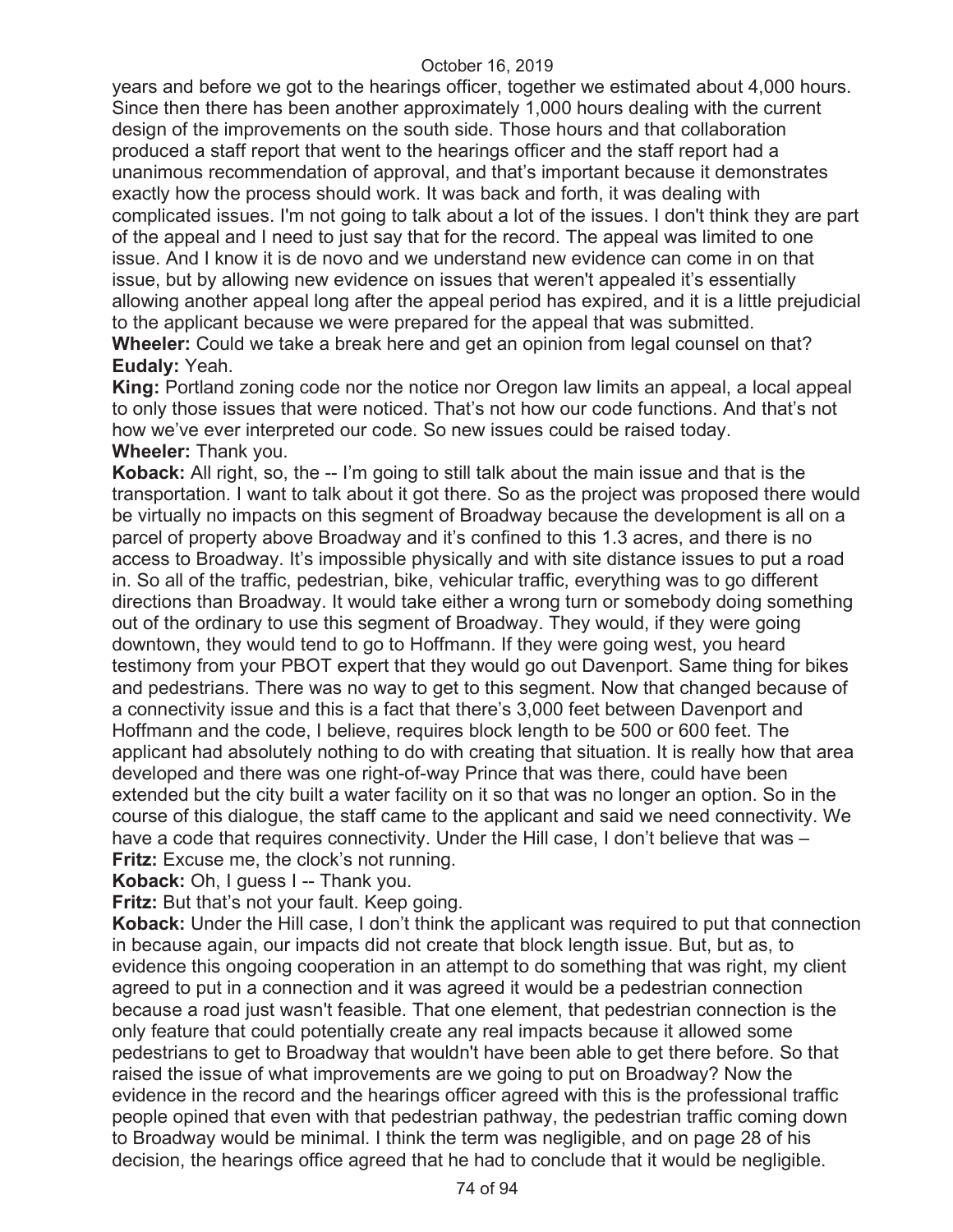And so with negligible impacts and PBOT already finding that otherwise the system is capable of supporting the development, the question is what kind of improvements could we impose on private development. And this brings up this constitutional issue. In Hill and the reason I cited it is, the court – and I did that case from beginning to end. The court was very clear that if you had a requirement, that is just the beginning. You cannot just impose a requirement because you have a requirement. You still, if you are going to take something from private development, there still has to be this impact analysis. So in the course of the working through this issue, PBOT looked at the standard improvements and I think everybody agrees, those could not be done feasibly or proportionately. Then there was another segment where they looked at the six-foot path on the north side. We have heard conflicting testimony. These gentlemen will tell you, one of them is an engineer, they worked with PBOT and eventually did a site visit. This wasn't done in a back room. They went out to the site and they looked with engineering at what it would cost to do just that six-foot shoulder. That is where the number of almost \$700,000 came. So, under the law, you don't compare that impact with the cost of the development or overall benefit. You are required to compare that to the project impacts. We have this recognized fact that the project impacts on Broadway are negligible. So when you compare negligible impacts from the development with \$700,000, that is where PBOT in the latest alternative review came back and said we can't require that. That would not be proportionate. Now, we didn't get into the nexus. I agree with Mr. Kearns. The nexus issue under Hill didn't come up. It could have. Because with negligible impacts the developer could have said we don't have to do any improvements. But continuing the dialogue with PBOT, just like we did something to help on connectivity, and that pathway didn't meet code. It is still over 1500 feet block lanes. But everybody agreed we would do collectively what we could to make it better. And so that was the spirit on the south side. It wasn't, we didn't look at nexus. The applicant went with pbot out to the site, and said okay, if it is not proportionate on the north side, what can we do together? And they came up with limited improvements? We disagree that. We think they're pretty extensive improvements given the impacts. That is what the hearing officer imposed. Those improvements changed a little bit over time because after the hearings officer's decision -- the reason it was limited to gravel by the way was stormwater. I think you heard from your staff that one of the big problems in this area is if you do pavement, you've got to deal with stormwater. Stormwater in this site, it doesn't infiltrate so you have to take it somewhere. It is very expensive. After the hearings officer's decision, BES came back with an idea that there could be a special circumstance that would allow the applicant to put pavement on the south side and pay a fee instead of building stormwater. And that special circumstance allowed the scope and development to change and allowed pavement on the south side. I think everybody can agree, if there was an unlimited amount of money, there is probably the desire and the will to improve all of our streets with sidewalks. Good sidewalks, bike lanes. A lot of us in this room are walkers. A lot of us are bike commuters. We come from different parts of town and I agree with Commissioner Hardesty. I bike in from the eastside. I don't go on 33rd Avenue. I wish it had bike lanes. But I don't think it's ever going to have them because the city doesn't have the money to do it and there's no way a private developer is going to be able to fund that. So we'd all like it, but we've worked collaboratively with staff and within the confines of the law to come up with something that improves the situation and it is compliant with the constitutional law and it makes a lot of sense for a development that otherwise meets every box, every one of your experts concurred this was a proposal eventually that met not only the spirit of the code, but the technical language of the code. So that is our presentation on the improvements and we believe you know, when the appellants question the hearings officer, I think what I would like you to remember is they're really questioning and criticizing staff, too. Because the hearings officer's decision was largely an adoption of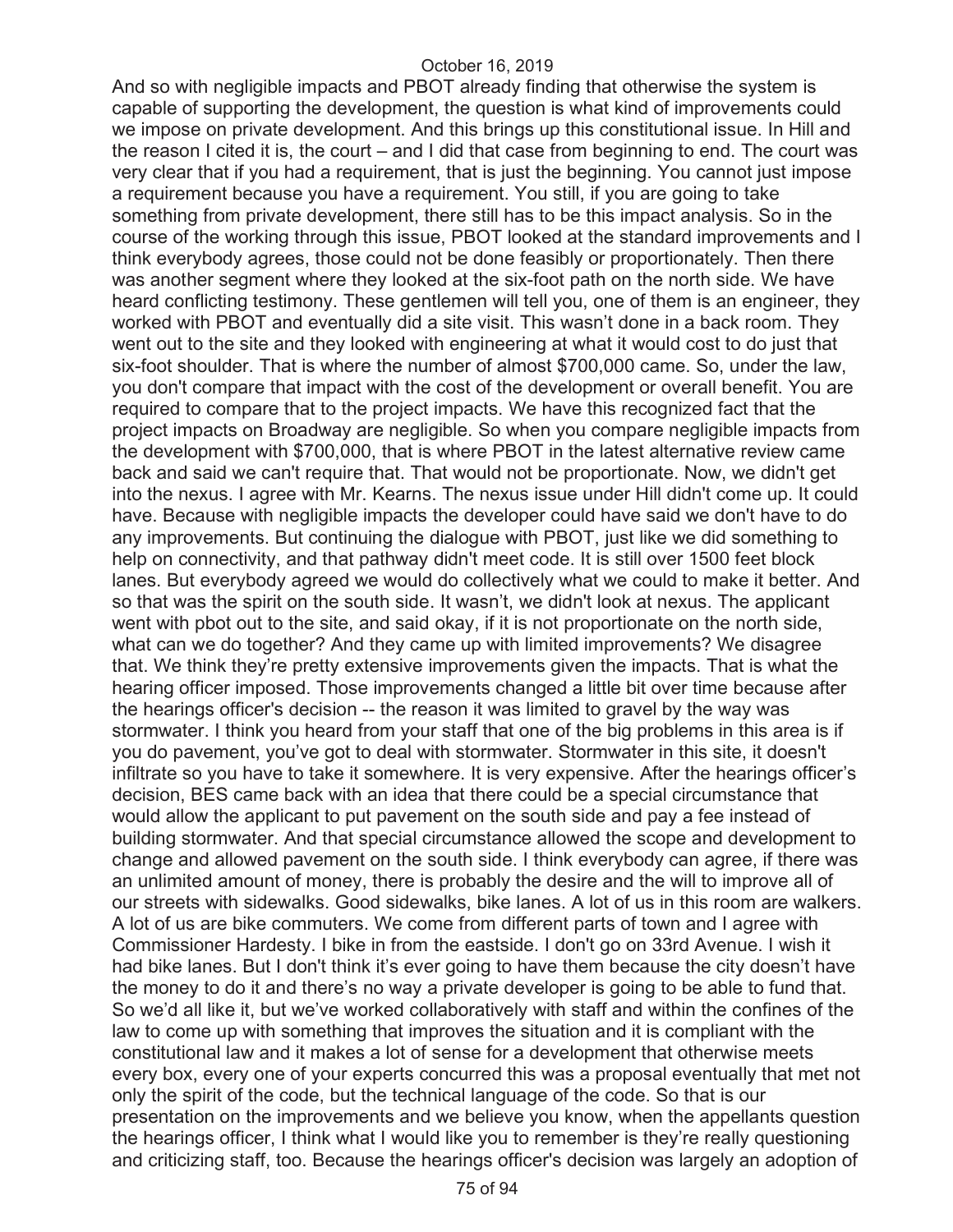the recommendations from the staff that worked tirelessly with the applicant on this application and came up with this proposal. On a couple of the other issues, on Davenport, I don't think it is part of the appeal, but it's kind of the same situation. It's an existing situation. Professional traffic evidence here was that they operate safe without sidewalks, without substantial improvements and we run into the same problem. If this development with negligible impacts has to do sidewalks, it's not proportionate. It, you can't, the reality is that we're not going to have developments in some places if we continue or if we impose burdens on developers to fix existing larger problems. Our client is doing more what the opponents to the project lead you to believe. And this is an idea that could work up in that area and it works in other parts of the city. We didn't, with negligible impacts I don't think my client had to do anything on the north side. But they have agreed to the dedication of significant property on the north side and they've waived the right to remonstrate, and that waiver will be recorded against all the properties. So at least in the future, if there is money available from another fund and we know that we have the Portland in Motion project. Our client has given the city and citizens something on the north side that in the future could be very useful in developing the improvements that everybody would like to see. And that would be a way to do it that would not impose what we believe is an unconstitutional burden on just one private developer. So I've got you through the legal stuff. Unless there are questions, and I have, had extra time, so I'm going to cut it off a little short. I would like the two gentlemen seated with me, Michael Ard who is a traffic engineer, who worked with PBOT to define the impacts and work through the process, and our civil engineer, Chris DesLauriers will talk about the actual engineering because he actually did the design. And the \$700,000 is not a made up number. And so with that, I'll let, introduce my -- **Wheeler:** If you wouldn't mind, I commissioner Eudaly had a question first, then we can get to the other gentleman.

**Koback:** Perfect.

**Eudaly:** And these questions don't count –

**Fritz:** Can you please stop the clock, please.

**Eudaly:** Yea. These questions don't count against your time. I think one thing I hope everyone in the room can agree on is that the way that Portland has decided to require sidewalks to be built and maintained is not preferable. It is not the typical across the country for property owners to be responsible for creating and maintaining sidewalks. As the transportation commissioner, I wish that I could deliver sidewalks to the whole city, but with \$3.2 billion in deferred maintenance, I am very sorry to say that that is not going to happen. Deferred maintenance on existing assets, that is probably not going to happen in my lifetime. I need clarity on the issue of what triggers the requirement to build the sidewalk. Is it the development itself or is it the pedestrian path that's triggering the improvements on Broadway?

**Koback:** Well, the way the code is written, is, under title 17, any permit, it reads anyway, 17.88.020 I think it is –

**Eudaly:** Wow, I'm impressed.

**Koback:** Any development triggers standard improvements or has standard improvements.

**Eudaly:** All the way around property. Because we're calling it frontage. **Koback:** It's a frontage.

**Eudaly:** It is not really frontage, it is more like backage, but um, yeah. [laughter] **Koback:** Well in this case it is technically frontage on the property. We disagree that it's onsite. There is no development on that part of Broadway, on this part of -- this is an environmental tract, so we don't believe it's any part of the development side. But it is technically frontage of the property that's owned by us – **Eudaly**: I understand.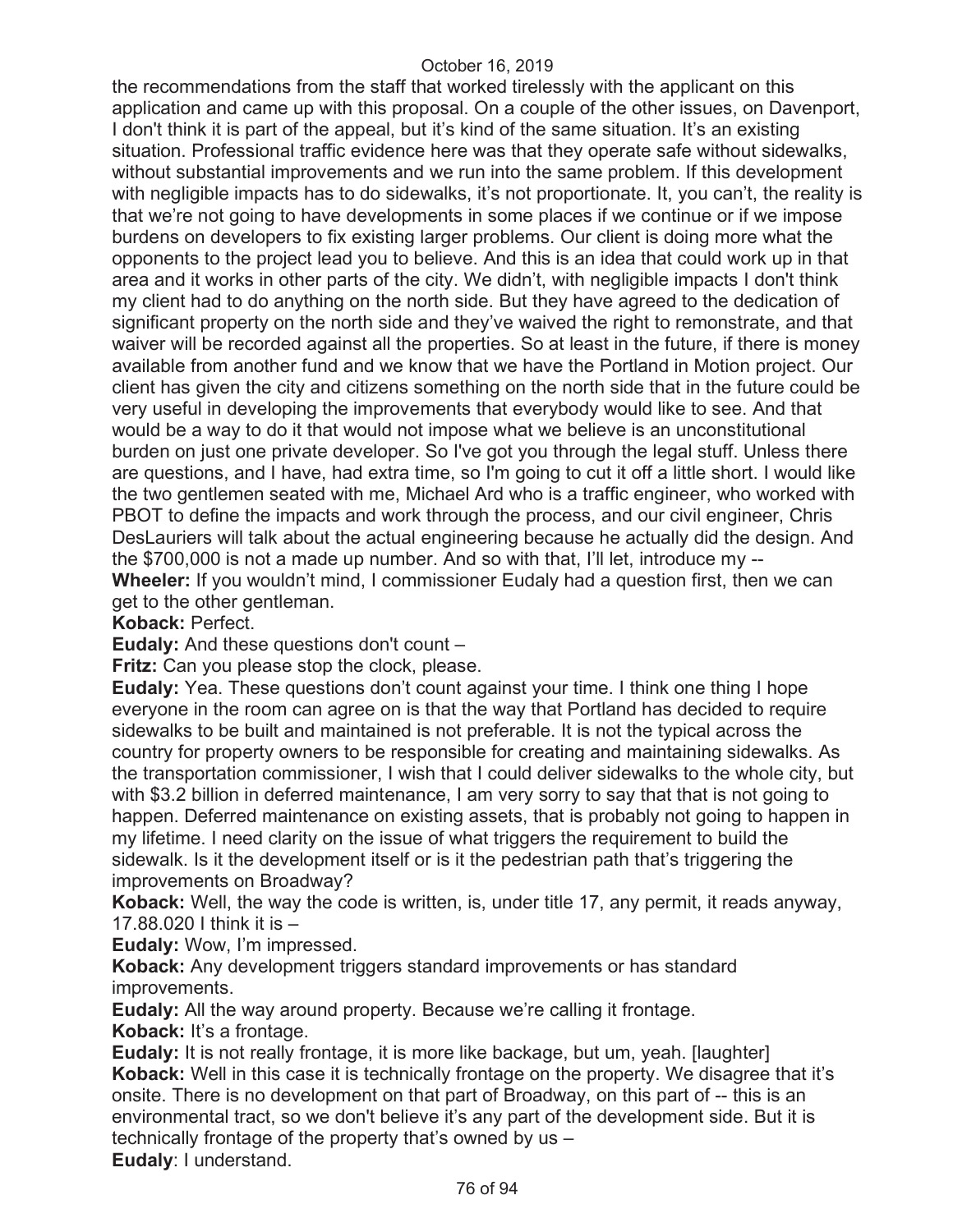**Koback:** So title 17 and the 33654 sets up your guidelines for, they're just standards. These are how we want our streets to look and here's how we want our sidewalks to work and look. Those are great policies, but what our courts have said is we have to temper those requirements with the constitution. So we can require, if we weren't asking a private developer to pay money under the Coons case or dedicate property, there wouldn't be an issue, but when you get into asking a developer, a private party to pay money or give property, that's where this Nolan Dolan test comes in and you have to show that the project impacts create one, a nexus with a policy or provision that would allow the city to deny the application, so the impacts have to be such that you could say, those impacts are so great we can deny that application. If you can do that, then you can take the property or money and fix the problem. But if you get by the nexus, then you still have to get to the bigger issue. In this case, it still has to be roughly proportionate and it has to be roughly proportionate with the impacts. So if you have a development that has great impacts, you can require, and you have a nexus, you can require the developer to do more. If you have a project like this where you have negligible impacts because there's only a few pedestrians and almost no cars from the development that will go on this stretch, the improvements that you can take from somebody are very limited in our view, and I think that is what the law says.

**Eudaly:** So I want to just express a concern with the current plan. And that is we are creating a pedestrian path to a street that isn't safe for pedestrians. And we are accepting a south side solution that is also not ultimately safe for pedestrians. I understand everything you just said. I recognize the unique terrain and various challenges of building this kind of infrastructure in southwest Portland. I'm very concerned that we'd in any way be encouraging use of that street that is actually not safe. And I don't expect you to respond to that. I just want to lay down that -- unless you want to.

**Koback:** I would like to respond that.

**Eudaly:** I want to lay down that concern.

**Koback:** I would like to respond to that.

**Eudaly:** Yeah.

**Koback:** So the safety issues that we've heard about today are existing issues. There's speed of traffic coming down, 4,000 cars. But the point that we're trying to emphasize is that impact is not coming from this development. It is not our cars creating the problem. And so the pedestrian pathway is the one part of this development that is contributing because of the hearings officer notes and I think everybody here notes that has the potential of allowing pedestrians to get there. One idea that really makes sense to me and I don't know if council can do this or not, is defer the pathway until such time the city can work on a program to make the pedestrian improvements practicable. The connectivity is just a general standard, and like I said, the block length has been that way for years and the development doesn't do anything to it, doesn't contribute to it --

**Fritz:** Adds, adds another 20 houses.

#### **Koback:** Pardon?

**Fritz:** Adds another 20 homes of people who are going to be walking to their friends who live on Broadway Drive and so if even one extra person is walking to Broadway Drive to get to the home of a friend, the you're putting that person in harm's way by not having – and we're not asking for – the community is not asking for a standard improvement with full sidewalks. They're asking for some kind of alternative treatments on the north side. **Koback:** What I suggest is if the pedestrian pathway was deferred until a time when there were better --

**Fritz:** Then people who walk can't get to their friends and we would, that's another policy. That would waiving two policies that we have in city code.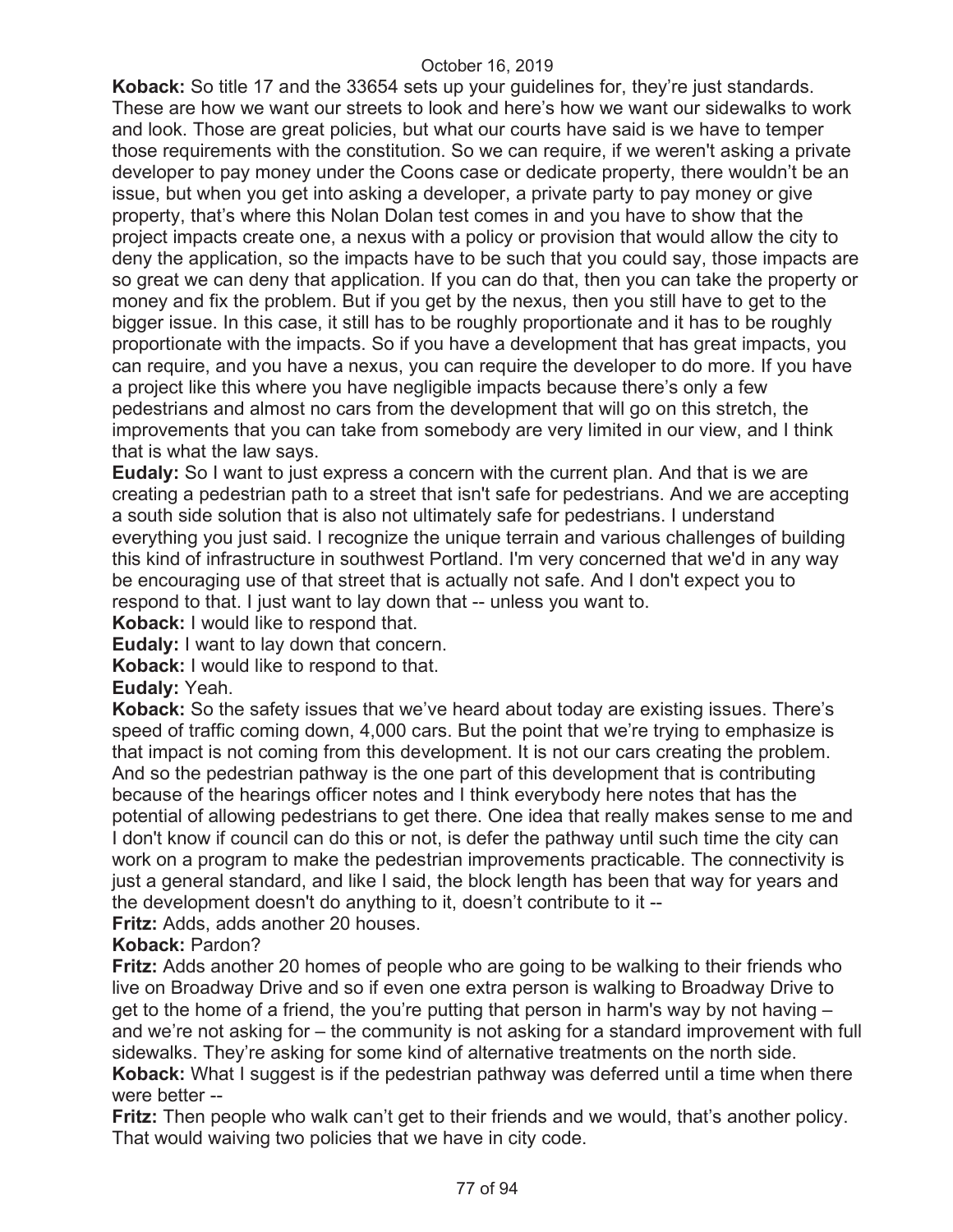**Koback:** And we've, my client agreed to do it. It's not inexpensive to do it. They're doing it. They recognize that, that's a policy that the city promotes and they're doing it. They didn't resist that.

**Fritz:** Right so we now get to provide a safe place once they get there.

**Koback:** But it, it is the one issue that puts pedestrians on this place, and then you get to the question of, okay, if a few pedestrians are going to go down there, how does that limited impact justify the \$700,000 of improvements?

**Fritz:** Well, I think that's something that perhaps the suggestion that you go back with PBOT and the neighbors to talk about, does it have to be a \$700,000 improvement. We've got parts that go through parks that are boardwalks with anti-slip grating on them which don't cost that amount of money.

**Eudaly:** It is the wall, I think.

**\*\*\*\*\*:** [whisper] that's not the [inaudible] path costs.

**Eudaly:** Yeah.

**Koback:** The cost is associated with the hillside. So to put those improvements in, there's a basalt hillside that has to be moved and that takes a lot of time and money to move the hillside and then you have to retain the hillside.

**Fritz:** Did you calculate the amount of hillside to be removed as was shown on the diagram that was given of the distances?

**Koback:** Mr. DesLauriers and the pbot staff went out to the staff and did do that, and he's got calculations that are engineered calculations that show exactly what work has to be done.

**Fish:** Sir, let me ask you two questions. The first is, I have sat through a lot of these hearings over the years and people usually raise constitutional issues to preserve them on the record, but I don't remember the last time we had a hearing where the constitutional question loomed this large over the proceeding. We have been told by council if ultimately we get this wrong, Luba would essentially reverse us and send it back with instructions, which I take you agree with, in terms of procedural posture. The question I want to ask you is, it seems to me some of the arguments you are making about the limited impact of development which would effectively get your client off the hook for building out the sidewalk could be advanced by anybody subject to our sidewalk rule. I mean, I can almost, with the exception of, I mean, almost invariably, particularly where we do these sidewalks to nowhere. Just a stretch of sidewalk. It seems to me an artful lawyer, artfully crafted legal argument would make the same constitutional argument that it's disproportionate and thereby undercut our whole code that deals with sidewalks. Would you give me some comfort that the argument you are making here isn't an invitation to effectively invalidate our code.

**Koback:** I do not think the argument we are making today would invalidate the code. I believe it allows the reasonable application of the code within the constitutional law. For example, on the eastside there are a lot of sidewalk improvements done because it is flat and they can be done proportionately. Other neighborhoods and even on the west side that are flat that have sidewalks, infill is doing them because they can be done proportionately and it works. I think this site evidences something we don't see often but we do see on the west side mostly and that is the topography makes this improvement disproportionate. It is not to say this rule if you were to agree with us, these improvements pbot agrees are proportionate on the south side, if you agree with us I don't think you are taking away council or staff's ability to say in another case where the topography allows improvements to be made proportionately, that's somebody's going to be able to say "look what you did on Broadway". It is apples and oranges, would I be able to say there's never going to be a case where proportionality issue comes, no, I think it comes up a bit.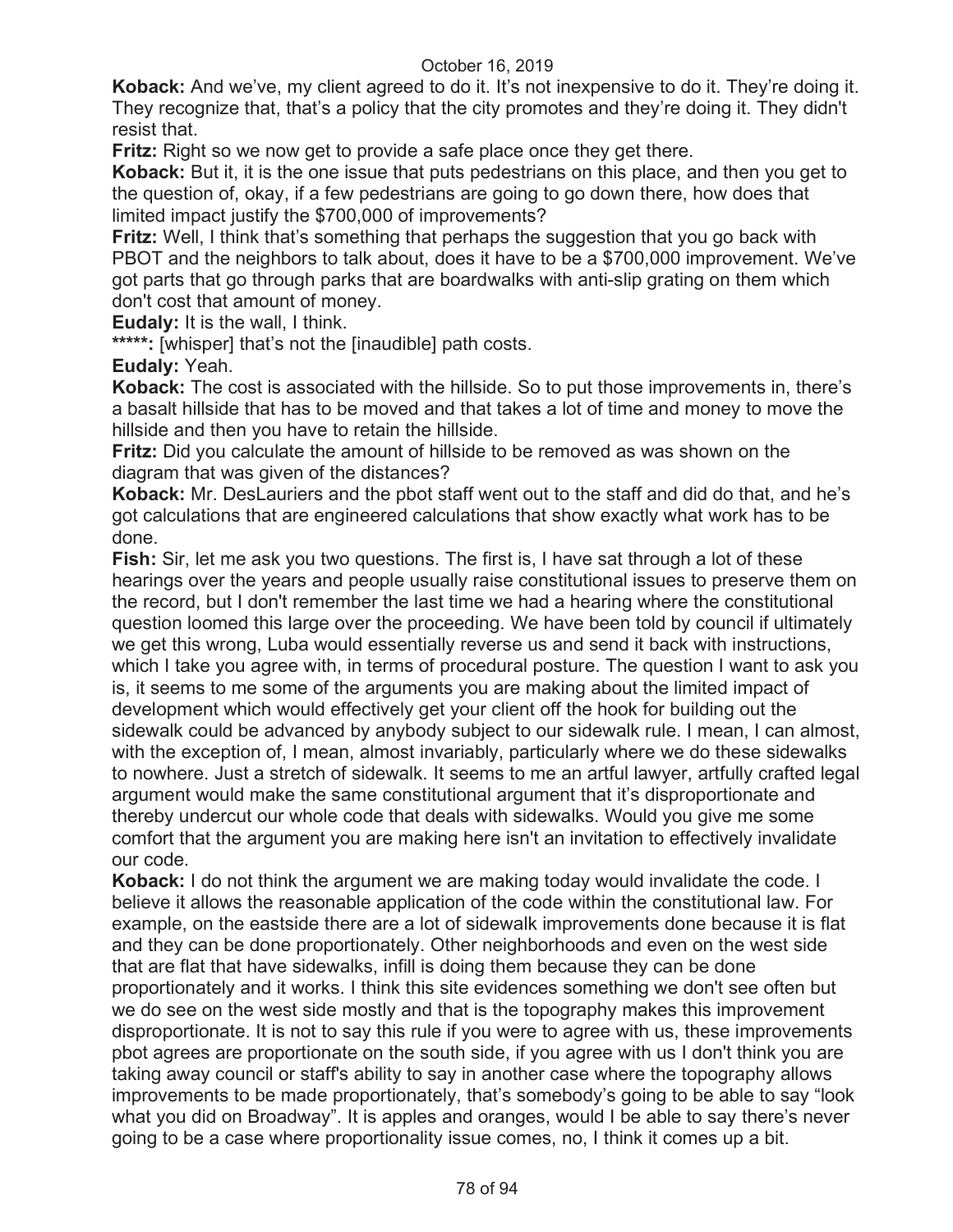**Fish:** I want to play this out a little bit. Aren't you effectively saying in whole swaths of the city where you have topography, the additional cost burden of complying to our code gives you a constitutional argument? Isn't that what we're really talking about, it's not like your clients are sophisticated actors, they went into this knowing the topography, they knew the site, they knew the code, they knew there would be additional cost. It says in the application before us, these were going to be sold as market rate condos. Market rate condos in that neighborhood go for a premium. As long as the market doesn't tank I could assume they could add on a little extra to the premium to cover the cost. Aren't we effectively, isn't this come back as sort of a disguised cost argument in areas where the topography makes, by definition, the cost greater to comply with our code and therefore aren't we opening up a pandora's box in that area.

**Koback:** It is a combination of things. It is a combination of the cost, which is a result of topography and other issues.

**Fish:** Your clients knew when they acquired the land.

**Koback:** In my opinion, we are looking at there is an existing problem and everybody, even the opponents in their material, agree the development is responsible to address its impacts. It is a combination of evaluating the cost, which is largely a result of topography and other constraints against the specific project impacts. So there will be cases, no doubt where the project impacts are few and the cost is great and something has to tackle the proportionately issue.

**Fish:** Let me just ask one final question if I could mayor and I apologize, I will just preview for my colleagues because there are some legal issues here that are somewhat first impression for me commissioner Fritz, we may have spent time, but I don't remember, we've had a lot of hearing and I think this one turns uniquely on some legal issues. I'm not sure under the best of circumstances I will be able to reach a judgment today. I think I need a set over and opportunity to get some additional legal information. Let me ask you a very simple question to make sure I'm not missing something. If the two cases you cited that govern in this, that you believe govern in this and that, in effect, potentially weaken our ability to enforce our code, if those cases were not on the table, if they didn't exist, they had never been decided, is there any question that our code would require the improvements on the north side of Broadway? I'm sorry, my phone is now responding to my voice, Siri, give me a break here.

**Koback:** Did your phone give a good answer.

**Fish:** Let me just try to state it in plain English, if we weren't arguing about constitutional takings under the cases you cited, is there any ambiguity in our code about whether your client is required to do the buildout we are arguing over.

**Koback:** I'm going to answer that directly. There are more cases than the two. Those are two recent cases, but if you take the constitutional concept out of the equation, the code is clear that standard improvements are required, can be required as a condition of development. 17.88.020 states the city engineer can require improvements.

**Fish:** Let me just say I would like to see you on the stage with the other democrats debating because you gave a direct answer to a question. I appreciate that. As we try to divine answers from some other people. Our code is clear. The constitutional question is murkier. And we have been told by council if we get it wrong, the consequences, Luba, will admonish us and send it back. That is partly what we are trying to work out here.

**Koback:** I appreciate this is a case where the constitutional issue is looming larger, but it is largely because of the hearing officer's decision and staff's decision was specific on that issue. The reason they imposed this condition on the south side was because they made the decision that the constitution required.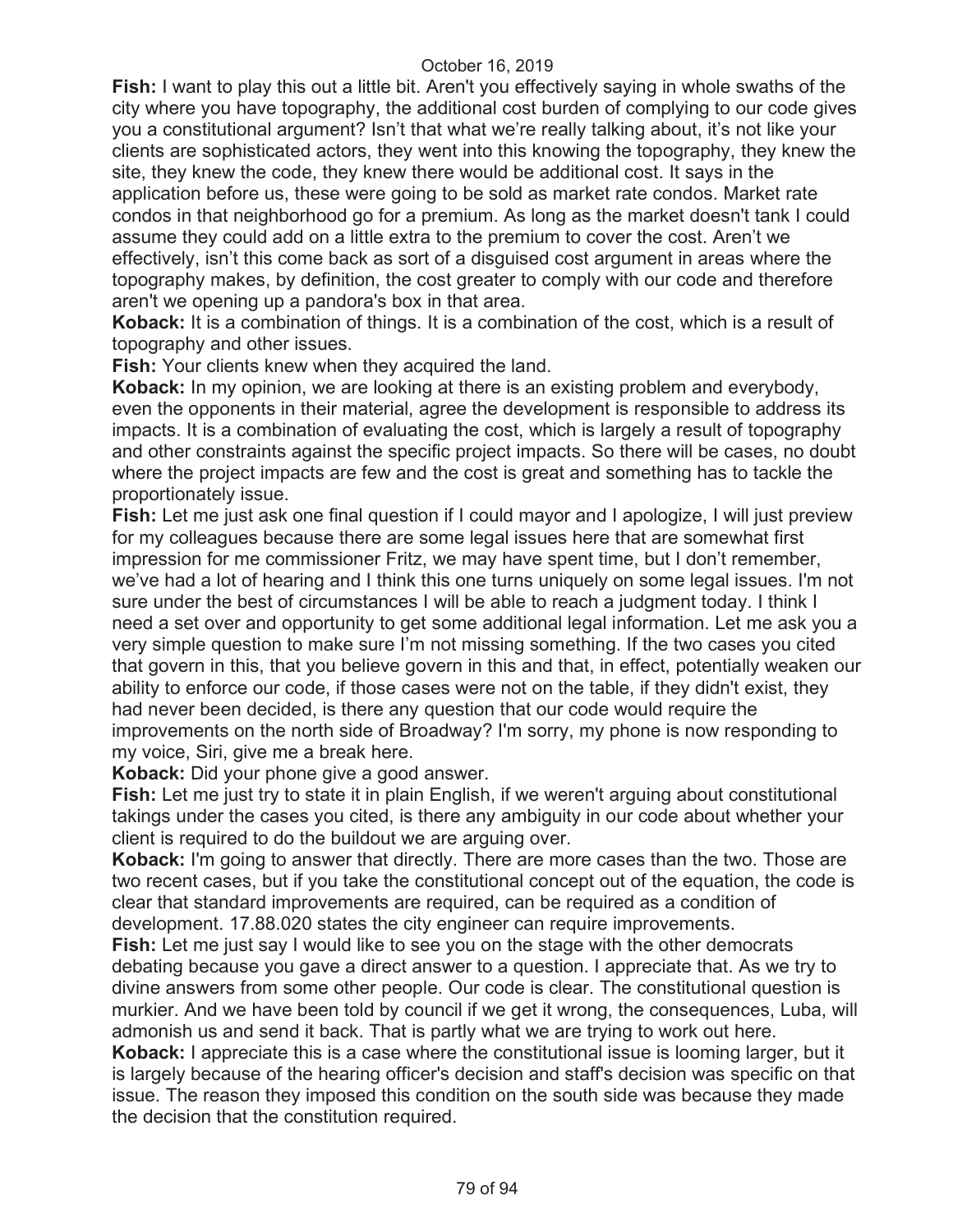**Fish:** Sir, you would be committing malpractice if you didn't raise it. It is unusual in our hearings for the constitutional issue to be stated so boldly. It is usually thrown in the hopper, so you preserve your right. Here it is at the core of what we have to decide. **Koback:** It is at the core of this case. I agree.

**Hardesty:** I just love lawyers when they talk to each other.

**Fish:** I'm no longer a lawyer. I'm a nonpracticing recovering lawyer.

**Wheeler:** I'm going to wait until it comes out on Netflix.

**Eudaly:** Lawyers talking to each other.

**Wheeler:** Very good would you like to turn it over.

**Koback:** I want to turn it over, Mr. Ard is going to testify first.

**Wheeler:** Welcome, thank you for being here.

**Michael Ard:** Good evening Mike Ard, I'm a professional transportation engineer with Ard engineering, I've been practicing for about 20 years. I was brought into this project to focus on the Broadway frontage section of the project and to look at potential solutions as well as proportionality. I want to talk about three things, the difficulty of the program, the impacts of the project and the solution. First in talking about the difficulty, the city of Portland, as I was brought into the project, was asking for a widened shoulder six feet wide along the north side of Broadway, they had given up on the full width improvements and I examined that and found that due to the presence of wetlands, steep slopes and a cliff that limits both the ability to construct the improvements and the sight lines that are necessary for safety to cross the road created major problems and it was impractical to construct that widened shoulder. In particular, the march 13, 2019, memorandum that I prepared talked about those issues in detail. What I saw when I visited the site, was there was no safe place to cross at the upper or lower end of the site was actually within the site frontage. The city of Portland asked us to identify a safe crossing location and I actually had to go offsite a little bit to the northeast downhill from the subject property to find a location where you could see far enough down the road that it was safe to make a crossing. Our proposed improvements actually included a crossing at that location. What that means is if we do the improvements, the six-foot widening on the uphill side of the road we put people into the same jeopardy that I identified that they need to cross the road at locations where safe crossing distances are not available. We did find that from a perspective of feasibility, safety and practicality and legality, there were problems associated with that six-fid wide improvement on the up hillside of the roadway. I will note the appellants here have talked specifically about the idea of having the improvements be on the uphill lane so bicyclists as they are moving uphill have that safe refuge. We are talking about a discontinuous improvement in the middle of southwest Broadway drive with no way to access that safe shoulder either before or after it. We are talking about a roadway that has very, very low volumes of uphill bicycle traffic and actually fairly high volumes of downhill bicycle traffic for precisely the reason that infrastructure is not there. It was never our intent to encourage people to put themselves in an unsafe position and for that reason we asked the city to consider alternatives. We did meet with the city as well as swirl in pretty much exactly the fashion the appellants were talking about meeting on the site and we talked through the issues, we talked through the possibilities and the solutions we came to at that time which was the best available to us was the improvements to the southside shoulder. Since then we got a reprieve on stormwater issue that allowed us to make even further improvements and go to paving, but that was the best solution we could get for safety. As far as impacts, we also looked in detail at what the project would do and there were two sets of numbers that were talked about today, one 148 trips, another one 60 trips. Both of those numbers are correct. 148 trips is the number of trips that would be actually at the site moving on to Tangent, but from there they split into three primary directions. One going downhill on Broadway, one going uphill on Broadway and one coming through the local street network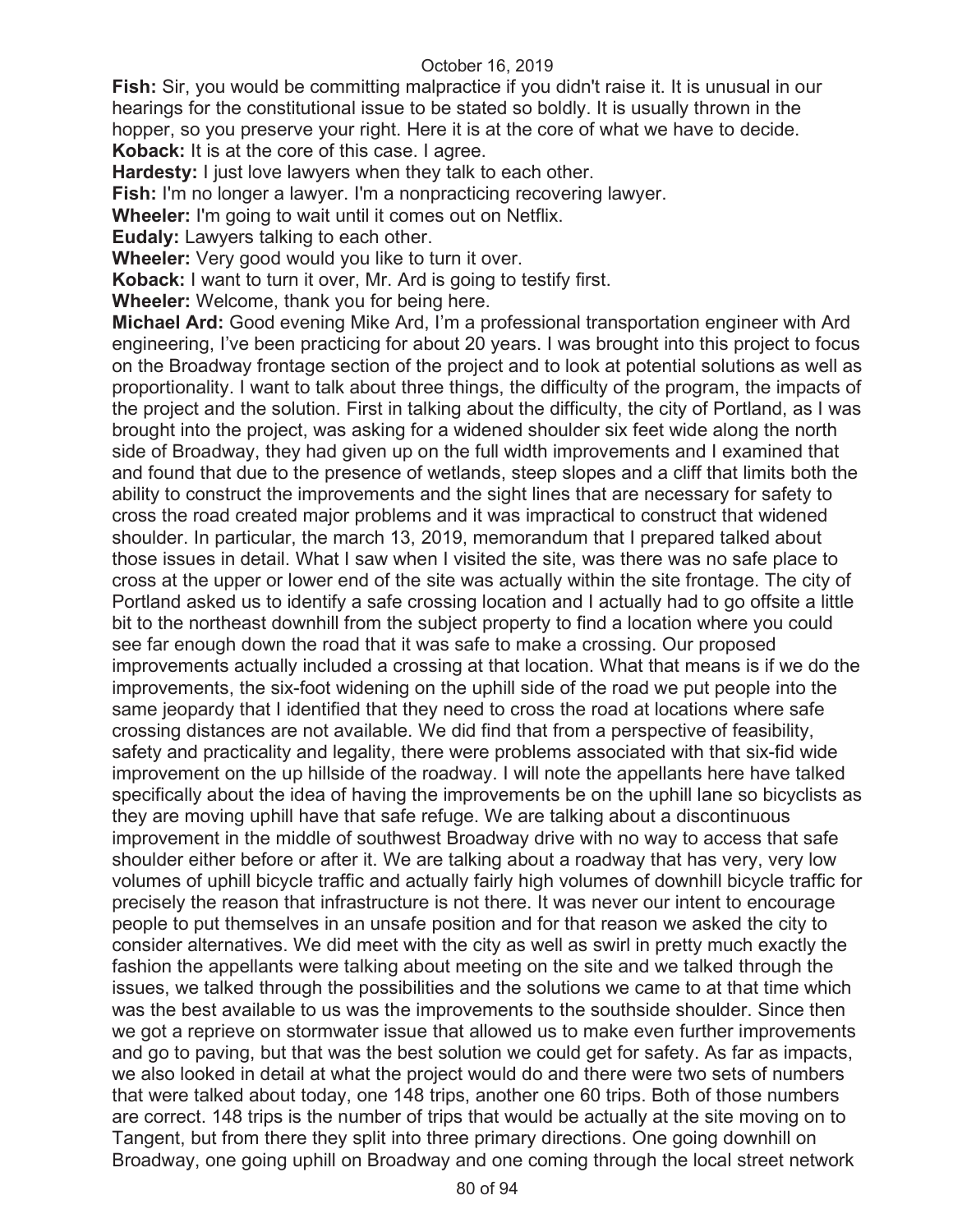to the north via streets like Montgomery and with that diffusion we don't put more than 60 trips onto any segment of Broadway. The impacts on Broadway are that low, but more particularly, on the site frontage, the part that we're talking about improving we would expect no new vehicular trips because you would have to be coming up the hill, past Hoffmann, continue on up to the north end and come back the long way or vice versa, come down the hill, come past the site and then backtrack. Either one adds significant distance to the travel and isn't really a reasonable route for traffic. So, we don't expect there would be a significant addition, in fact it would be a near zero addition of motorized vehicle traffic to Broadway. In terms of the impact of the path there will be a path connecting there. We expect in the future as there are improvements to Broadway that path will become more meaningful, it is less meaningful in the current context. As far as adding even one pedestrian trip, the reality is from this development, the safest and most direct paths out of the neighborhood are on Broadway. So we don't expect there is going to be a lot of trips that are using that from this development or existing development in the site vicinity, but there is one other piece of it I wanted to briefly touch on which is there has been some discussion of people that are walking on Broadway currently and if you are living further up the hill on Broadway, walking down Broadway currently, there is no great exit point at which you can move on to the local streets in a safer network and this path actually would allow people that are walking that upper segment of Broadway to connect onto the path, get off of Broadway and then move through the local street system to get further down the roadway. So there is a potential safety benefit associated with that path. It is unclear whether there would be a net increase or decrease in walking on Broadway associated with this as a result. So we've worked extensively with staff and SWHRL to try to come to the best possible solution. We heard testimony that the gravel has been problematic. We have moved to paving there. We believe that it is a substantial improvement to safety in the area. We believe that what's been proposed is proportional to the impacts of this project a swell. For that reason, we'd ask you to affirm the hearings officer's decision with our new improvement plan.

**Wheeler:** Commissioner Fritz.

**Fritz:** So now that you've been allowed to pave the south side, why can't you just move the road, move the striping on the road so that the improvements, so that the north side has, the existing paving is used with the six-foot?

**Ard:** We did consider that as a possibility and we discussed that with pbot staff. It still leaves us in that same position where we have unsafe crossings at the north and south side of the roadway. We are really not trying to create a network in which there are unsafe crossings.

**Fish:** But according to the map that was entered into the record, the north side has pretty much complete, a safe way to get all the way from here to the other side of your property, on --

**Ard:** Having walked that, I would strongly disagree with the assertion that there is a continuous path on the north side absent this site frontage. There are multiple locations along the roadway on both sides actually that are problematic for navigation which is why the pedestrian and bicycle volumes are so low under existing conditions. **Fritz:** Thank you.

**Wheeler:** Commissioner hardesty? No? Commissioner Eudaly, did you have a question. **Eudaly:** Oh, I'm sorry. Right as you were answering the question about about moving the lanes, staff brought me a note and I got distracted. It sounds too simple and good to be true, but I want to hear why you feel that is not an option?

**Ard:** We discussed that with pbot staff, and you're welcome to confer with them on this as well, but we talked about the possibility of shifting the lane lines and that was not considered to be an optimal solution. The primary reason is we would like to have the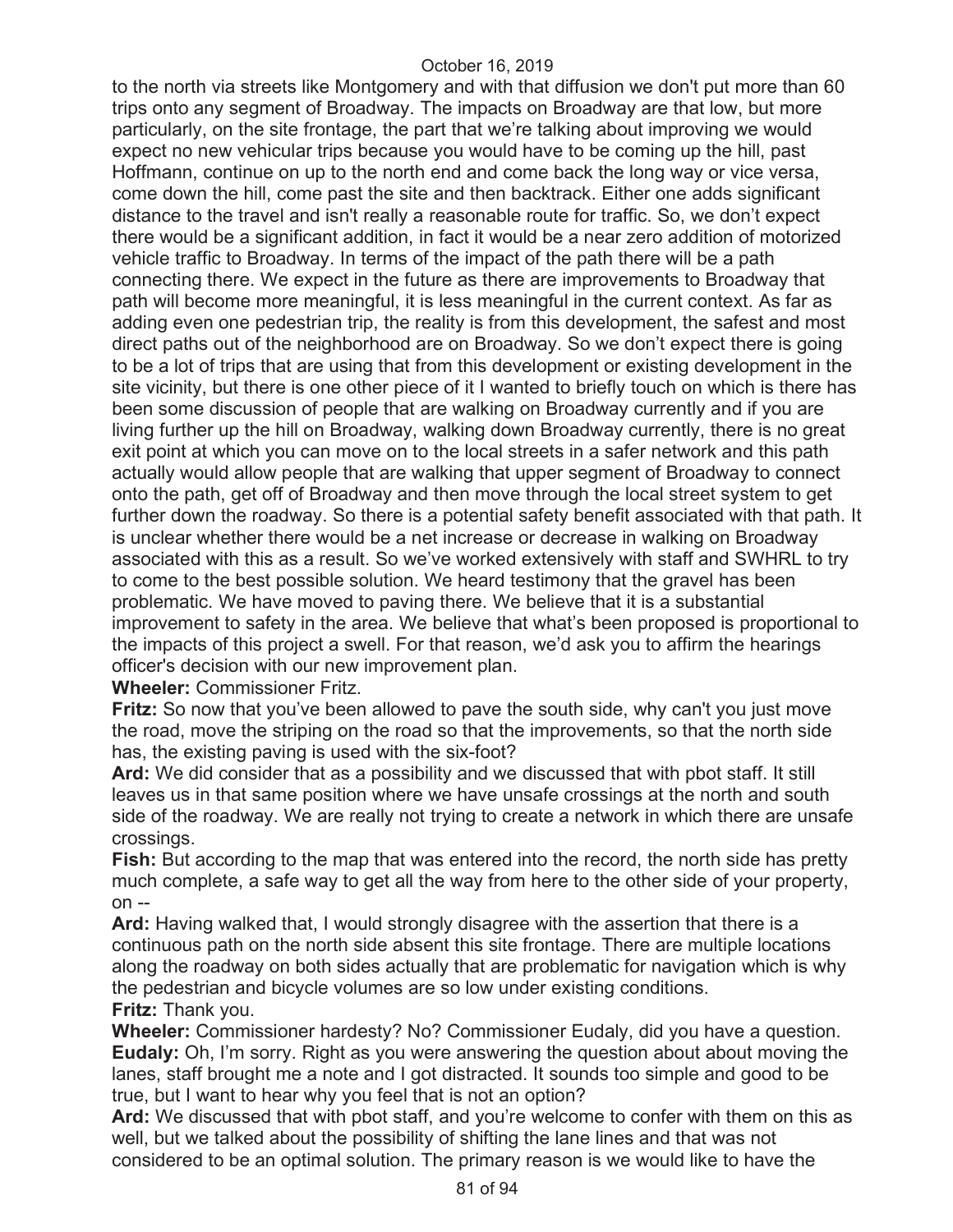facilities be as continuous as possible. And right now we have the advantage that in the downhill direction, there is a usable shoulder on the south side of the roadway. The north side actually has a significant amount of parking associated with it right now that is obstructing that. There was talk about possibly being able to shift that, but we still create this situation if we have the north side be our shoulder that we get to the north end of the property and we run into issues with needing to cross again.

**Eudaly:** And that was one of my concerns that if this six-foot shoulder was created, it would turn into parking.

**Ard:** Yeah. There is certainly that possibility. The other thing that came up and I mentioned this in my March 13th letter, is that you need sight lines going around the corner on the inside so as you get toward the eastern end of the property there is a section that is a very vertical wall face and it's right next to where the Portland water bureau's access is, their driveway. And as we make those shoulder improvements there and widen out that road, we couldn't see far enough around that corner to have a safe crossing there. Again, that's why we had to locate a crossing east of our property frontage and we actually ended up putting it in the frontage of the Portland water bureau in order to identify that safe crossing location.

**Eudaly:** That is the spot you identified?

**Ard:** Yeah. The trail egress point is all the way at the eastern end of our property. We actually tried to move that trail so that it would go through the water bureau property, but they did not accept our request to locate a path on their property. All we could do is bring it in as close as possible and then provide a treatment that guides people towards the safe crossing location.

**Eudaly:** What is the intersection for that safe crossing?

**Ard:** It is not at an intersection –

**Eudaly:** Intersection. It's just east – okay.

**Ard:** The closest intersection there would be the access point to some apartments that is much farther to the east and the full street would be the Hoffman intersection that is way downhill. I did also submit into record just so you're aware, crash history associated with Hoffman that shows the most recent 10 years of data that was available for that intersection and found a low crash rate, low severity and low number of overall crashes. There wasn't anything that stood out as particularly problematic as compared to other

intersections in the city of Portland there.

**Eudaly:** Okay. Thank you.

**Wheeler:** Very good.

**Chris DesLauriers:** My name is Chris DesLauriers. I am the civil engineer of record on the project. I work for WDY engineers, Inc.

**Fritz:** May I, just -- are we going to take this as the three minutes that you signed up for? **DesLauriers:** Sure.

**Wheeler:** Why don't we do that because you only have nine seconds left as part of the presentation.

**Ard:** Yeah, I thought we were doing that for mine, too.

**DesLauriers:** So the director of civil engineering at WDY and a principle. So I'm going to read through mine. If you've got any questions when we're done, if I have any time left I might make some more comments so. The north side of Broadway follows a steep cut bank two to one, to one point five to one in steepness. It's pretty steep. Most of the cut slopes along the northside of Broadway are near vertical, or actually exposed rock walls. Early in the development process the applicant submitted their alternative design review appeals to request a more appropriate design different than standard improvements or to be relieved from the improvements all together as there was no economical feasible way to construct the full standard half street improvements as originally requested in the 2017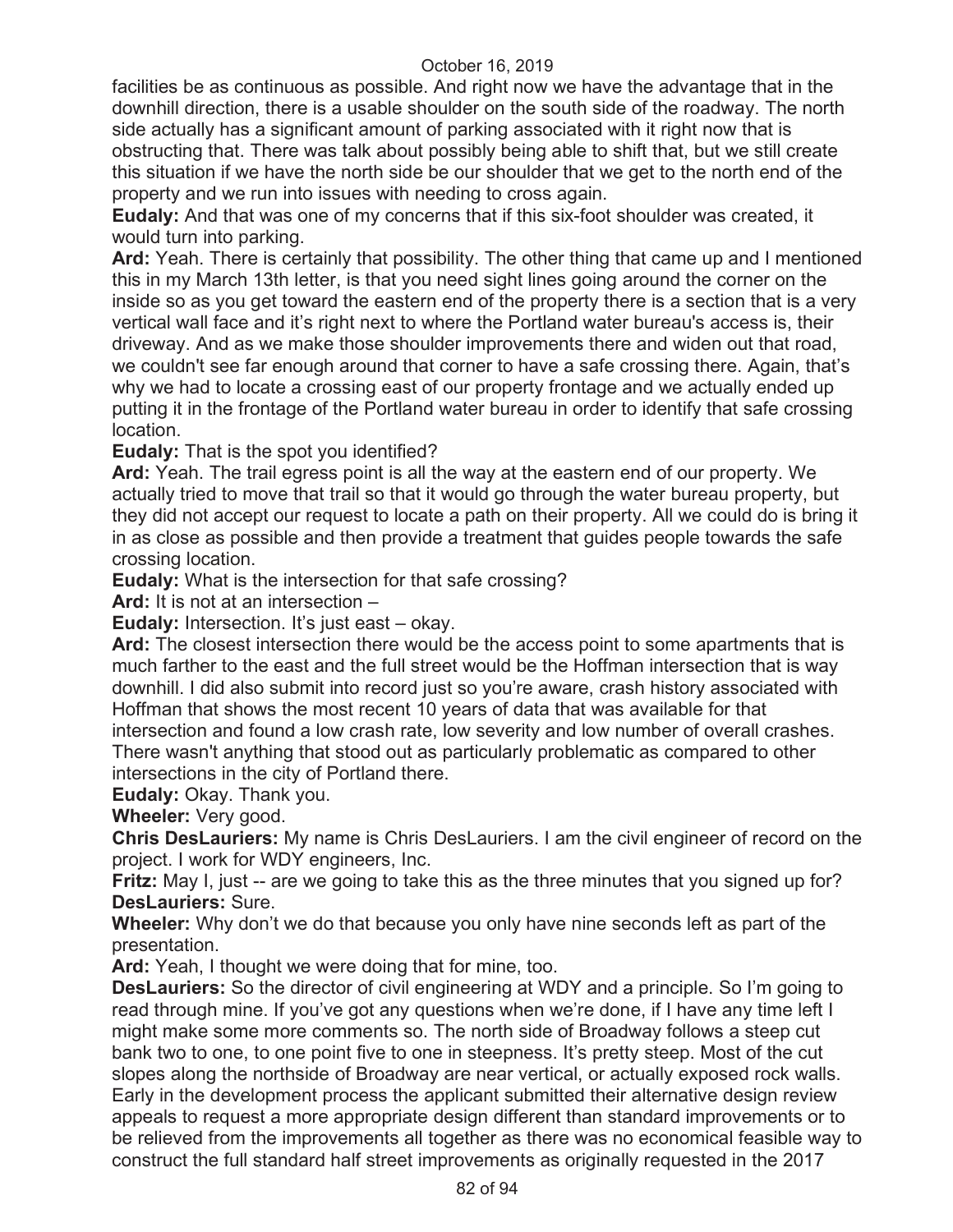early assistance. Pbot concurred that it was not feasible to construct standard improvements, reduced to the request to a six-foot wide paved asphalt shoulder on the north side of Broadway. This concept does require significance excavation of the hillside and basalt rock cliffs, requires retaining walls ten to 15 foot in height on average with some locations reaching 20 feet in height. The cost estimate that we developed for that, I just want to reiterate that these things are not exact in their nature. We are developing some reasonable conceptualizations of what could be construct and putting numbers to them, so \$700,000 is what we came up with. I still think that is a little bit low, but didn't want to be too liberal in that assessment under the circumstances. I want to be as real as possible with what we understand might need to be constructed. In parallel the project traffic engineer determined that the traffic impact, so the proposed development on the surrounding transportation infrastructure are negligible. We've heard testimony that the hearings officer agreed with that. Improvements seemed disproportionate based on the scope and cost. The suggestion of my, WDY's, \$700,000 estimate relates to standard improvements, is not incorrect, or is incorrect. This was in relation to the six-foot wide shoulder with a retaining wall. Given the circumstances after the hearing and the decision, I did go ahead and look at what it would cost to put a 12 to 15-foot wide pedestrian corridor on the north side. We would be widening the pavement on that side by six feet to get a 16 foot-wide paved with a 12 to 15-foot corridor. Those numbers came in at \$2.1 million and that's I still think a little too liberal under the circumstances. But low. To be frank. The traffic engineer submitted an alternative design with proportionality argument including the cost estimate for the PBOT –

**Fritz:** Excuse me sir, It would be really helpful to me to be able to read your testimony. **DesLauriers:** Okay.

**Fritz:** So if you could please submit it and –

**DesLauriers:** Sure.

**Fritz:** It is obvious we are going to continue the hearing, so –

**DesLauriers:** Okay.

**Fritz:** We will be sure to do that.

**DesLauriers:** Sure.

**Fritz:** Thank you.

**DesLauriers:** Do you want me to continue reading?

**Fritz:** No.

**Wheeler:** You are out of time but if you can give it to the clerk, then she'll – I'd actually prefer to read it, too. It's going to take me a little more time than I --

**DesLauriers:** I've got the cost estimates included.

**Wheeler:** Great. Fantastic.

**DesLauriers:** I just want to reiterate that these things are not exact. They are understandably conceptual, so, do you have any --

**Wheeler:** And colleagues, while we are listening to the testimony, I believe we have eight people signed up. Five people signed up. Why don't you call the first three names, please. **Keelan McClymont:** First three names, Lisa Phillips, Ralph Phillips and Ken Guenther. **Wheeler:** And just to be clear, these are the opponents of the appeal. Then the appellant,

if they so choose, has five minutes for rebuttal. I would say it's nearly 100% likely that we will continue this hearing at the completion of that. I will stick around for a few more minutes so we can get through the emergency items on the afternoon agenda. We will need to pick a date and I just want to prime you for the possibility that the only open date that we have in November is the day before thanksgiving. So start thinking about that. **Fish:** Mayor, I apologize that I have to leave. I will, when we go back to regular agenda, we'll just set over 972, 973.

**Wheeler:** Yeah, I'll make sure we take care of that.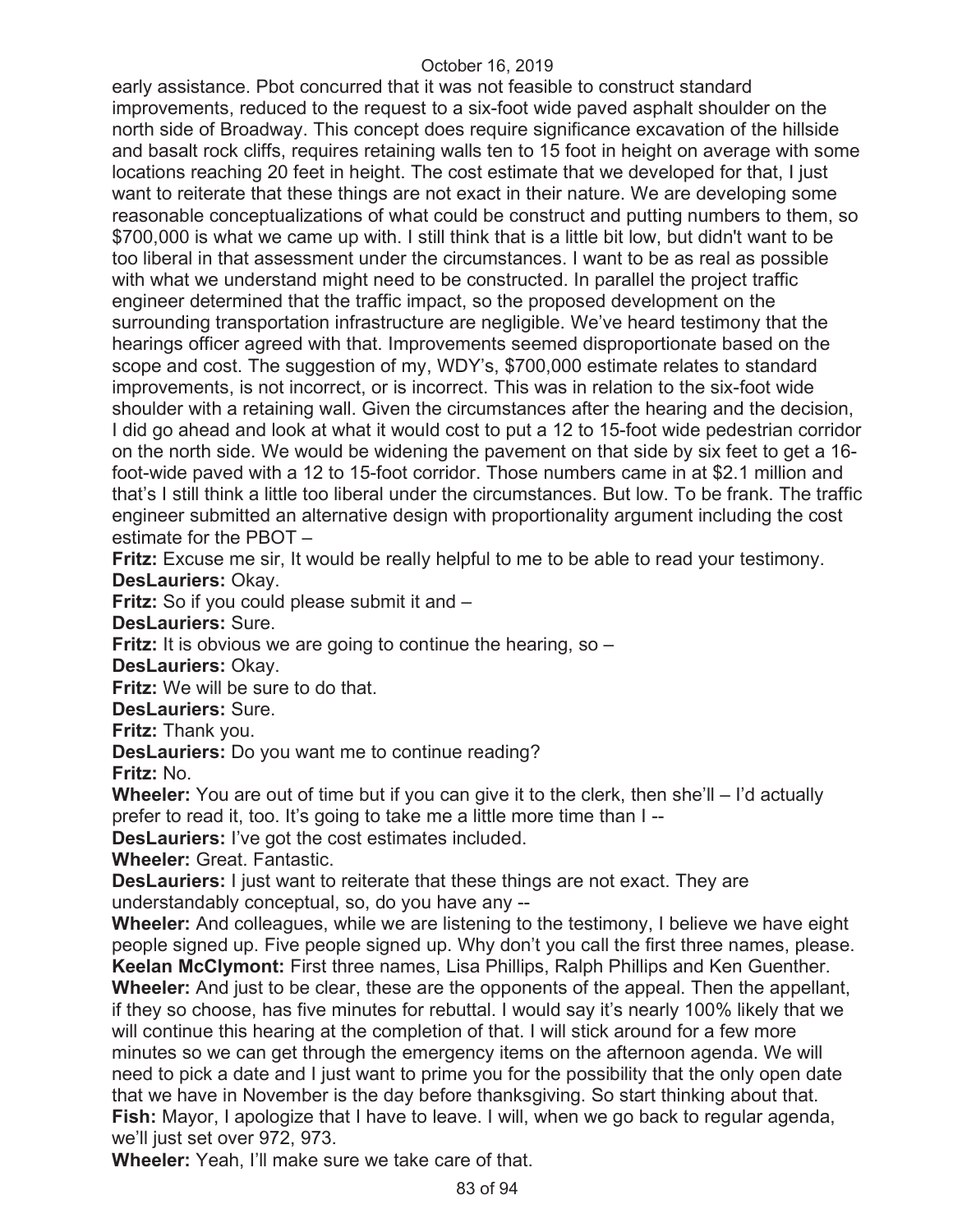# **Fish:** Next year -- [laughter]

**Hardesty: Next year. [laughter]** 

**Fish:** Next week and then if we are going to continue the hearing, I want to assure the appellant that all of us will have the opportunity to review the record before we come back, so my absence does not prejudice the proceedings.

**Wheeler:** And I frankly would like to have a thoughtful discussion. I'm not sure after a ten-hour council day that's necessarily the best time for us to really have a thoughtful conversation. So, we'll absorb what we can today. We'll take the written testimony, we'll likely keep the record open. That's a decision --

**King:** It is up to council. If we get through the testimony – yeah.

**Wheeler:** We'll make that decision later, and then we'll be able to approach this with full knowledge. Good afternoon, sir.

**Ken Guenther:** Thank you. Thank you, mayor and council members. I'd appreciate you giving me a little slack. I'm 92 years of age and I'm going to try and speak clearly, but I'm a slower reader than average people, so I appreciate that.

**Wheeler:** That's fine. No worries. We'll give you some --

**Guenther:** Okay. I'm Ken Guenther, the family member that purchased the concerned property about 60 years ago. The calculated present value considering purchase price and taxes is about \$2.5 million. That dollar amount is far in excess of the market value. Efforts to sell the site have been unsuccessful because of site conditions and approval complexities. The purchase cost and holding time cost have been financially destructive. The only way forward to recover even some of the \$2.5 million is for us to develop the site as the proposal details. Our land use application has city staff, bureaus and hearing officer's conditional approval. These are the city organizations and staff that you rely on for professional and expert advice. We have accepted the conditions of approval, however there is one matter that warrants your consideration. This relates to the condition for street conductivity, which you heard about some. Requiring us to construct a trail from Tangent to Broadway Drive. The hearings officer questions the creation of the trail. We join in that question because when the original street plat was created in the area, a dedicated street, southwest prince, was platted. Connecting southwest Tangent and southwest Broadway Drive. Should the city earnestly want a trail from Tangent to Broadway Drive, it could be built on the prince right-of-way through to the water property, a water tank property to Broadway Drive. If you wanted it. Subsequently, the city erected a water bureau tank fronting Broadway Drive. That event truncates the southwest prince access to Broadway Drive. Thus, obviating city interest in having street conductivity. Now to require us to create a trail for conductivity purposes appears to be a disingenuous requirement. Especially since it will be located in the environmental zone which is designated to be undisturbed. So we've gone through all of this rigamarole to create a 3.7-acre environmental zone and now we're going to cut through it. Doesn't make sense. It would be an act of fairness on the part of the council to remove the trail requirement from the application. The benefits to the city of this project are significant. Increasing city housing inventory, close to location, can walk to downtown, I did it for many years. City utility fees. City construction fees. Infill, annual property taxes of about \$250,000. There have been three years of planning with city staff, bureaus and our consultants including numerous meetings with SWHRL. During our last meeting with SWHRL a board member and a general member gleefully quoted their instructions to the attorney in this case. The instructions were, "to do anything to kill the project." The appeal by SWHRL is suspect as to motive. They called to have the project rejected or to force us to construct a \$700,000 to \$2.1 million dollar sidewalk to nowhere. The obvious motive is to kill the project. **Wheeler:** Okay. Thank you.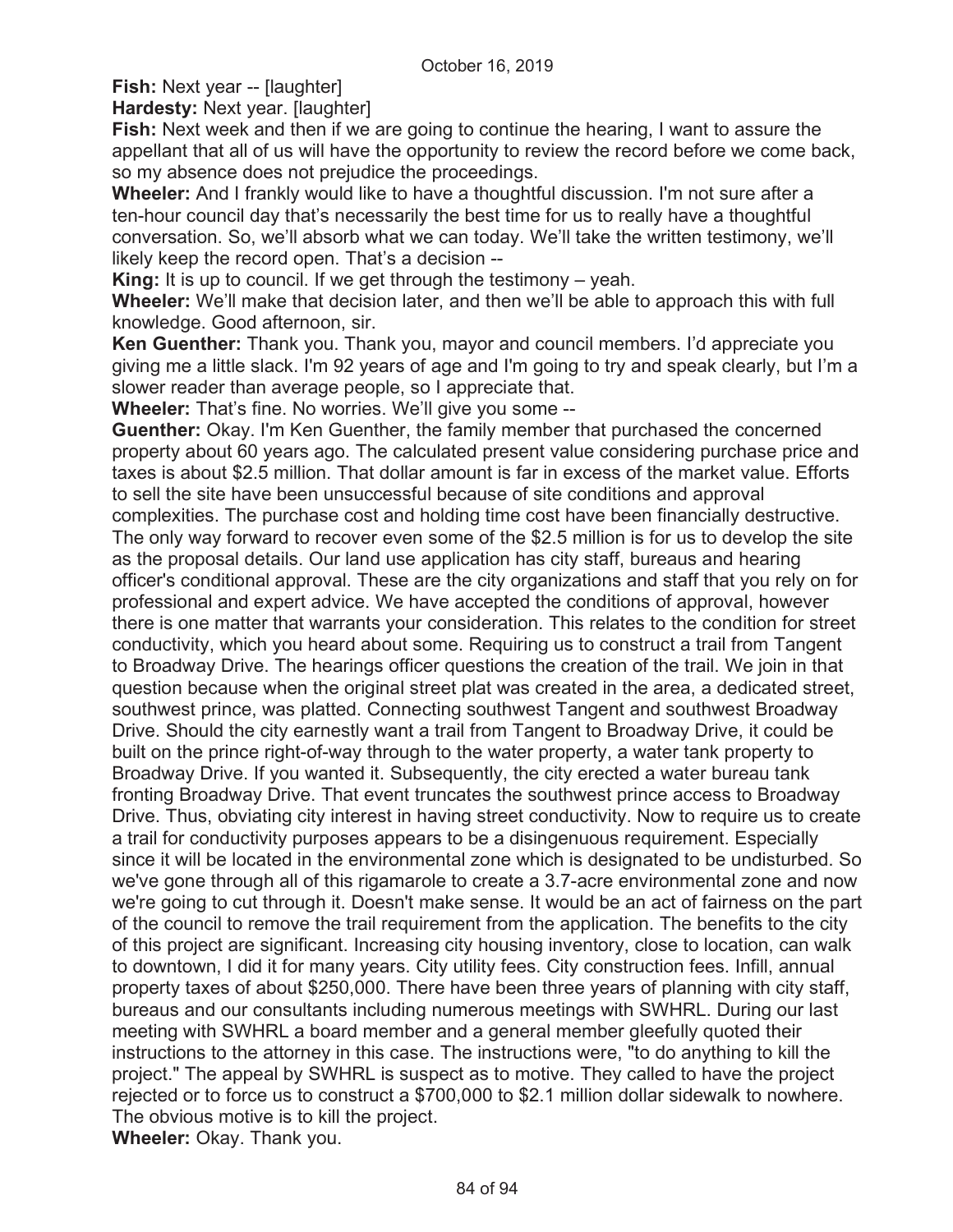**Guenther:** All of the issues of the opposing opposition emails, letters and comments today were addressed in the development of the proposal with city staff. Presented at the hearings officer hearings can and are mainly not relative to the specific issues before you. **Wheeler:** Thank you, and I would ask you to wrap it up, just –

**Guenther:** I am.

**\*\*\*\*\*:** But --

**Guenther:** After three years of planning, about 5,000 hours [inaudible] interaction, about \$400,000 in city fees, permits and consultant fees, we have staff, concerned bureaus and hearings officer conditional approval. We are at this point. We respectfully ask for your denial of the appeal and support for the project to go forward. Thank you.

**Wheeler:** Thank you, sir.

**Hardesty:** Thank you.

**Wheeler:** Good afternoon.

**Ralph Phillips:** I think I'll go next, and I'll try to get some of your time back.

**Wheeler:** All right. Thank you, sir.

**Phillips:** I'm Ralph Phillips. I'm one of the owners of Guenther, LLC. Lisa and I are the property owners. Lisa's father Ken purchased it many years ago and we have been the participants and the property taxpayers for all these years. Personally for 20 years. As the city council evaluates this project there are a lot of good aspects that I want to point out today. First of all, we're building, we would like to build 20 townhomes. There are not luxury townhomes as some of the opponents have said. They are consistent with the neighborhood. The PUD requires that, and that is how we designed them and that is how they will be built. They'll be consistent with the quality and the style of the neighborhood. Our project provides 3.3 acres of open space. That is open to the general public and obviously to neighbors. We have added a private community park on our site within our disturbance area. Good for [inaudible] to walk, walk their dogs, do whatever, or walk around any of the three acres. We have a very small building footprint in our development. Around 10% of the project. Typical projects in Portland around 50%. So we're only disturbing that part of the -- or building a very small part of the project. From a disturbance perspective, we're leaving about 70% of the site completely untouched. 70% completely untouched. In terms of visual disturbance, only two or three neighbors will even see the property once it is constructed. The city doesn't typically worry too much about parking. Our proposal, our project will minimize any parking impacts. We have specifically designed it so that we have multiple cars for each site that will obviate the need for people to park on Tangent or be impact to other neighbors. Similarly, the traffic analysis that mike talked about shows we have plenty of capacity on Tangent Street. The project will mitigate thousands of plants and will replace over 350 trees. Our project provides a buffer around the seep and ensures that it is maintained long term. We've heard a lot about landslide risk through this entire process. What we propose relative to landslides actually increases the – or decreases the likelihood of any landslide and actually takes all the water off of the project. I would like to say one more thing before I wrap up, and that is, we get lots of feedback on fire that we really weren't expecting from the neighbors in this go around. I think the record should show and the feedback from the commission officer is that we have approval from the fire. We have gone the extra mile. We added additional pipe to the facility and it now meets the code so it really doesn't ask for any --

**Wheeler:** Thank you. Appreciate it. Good afternoon.

**Lisa Phillips:** I'm Lisa Phillips. I'm owner of Tangent Village property and Guenther, LLC. I'm going to kind of wrap it up for all of us. You heard from ken on how we worked with the city for three years to complete this special project that we really are very proud of. I grew up on Tangent Street. I walk Davenport to Ainsworth to Lincoln high school, so we're really, really proud of what we've come up with. We've invested \$400,000 in the planning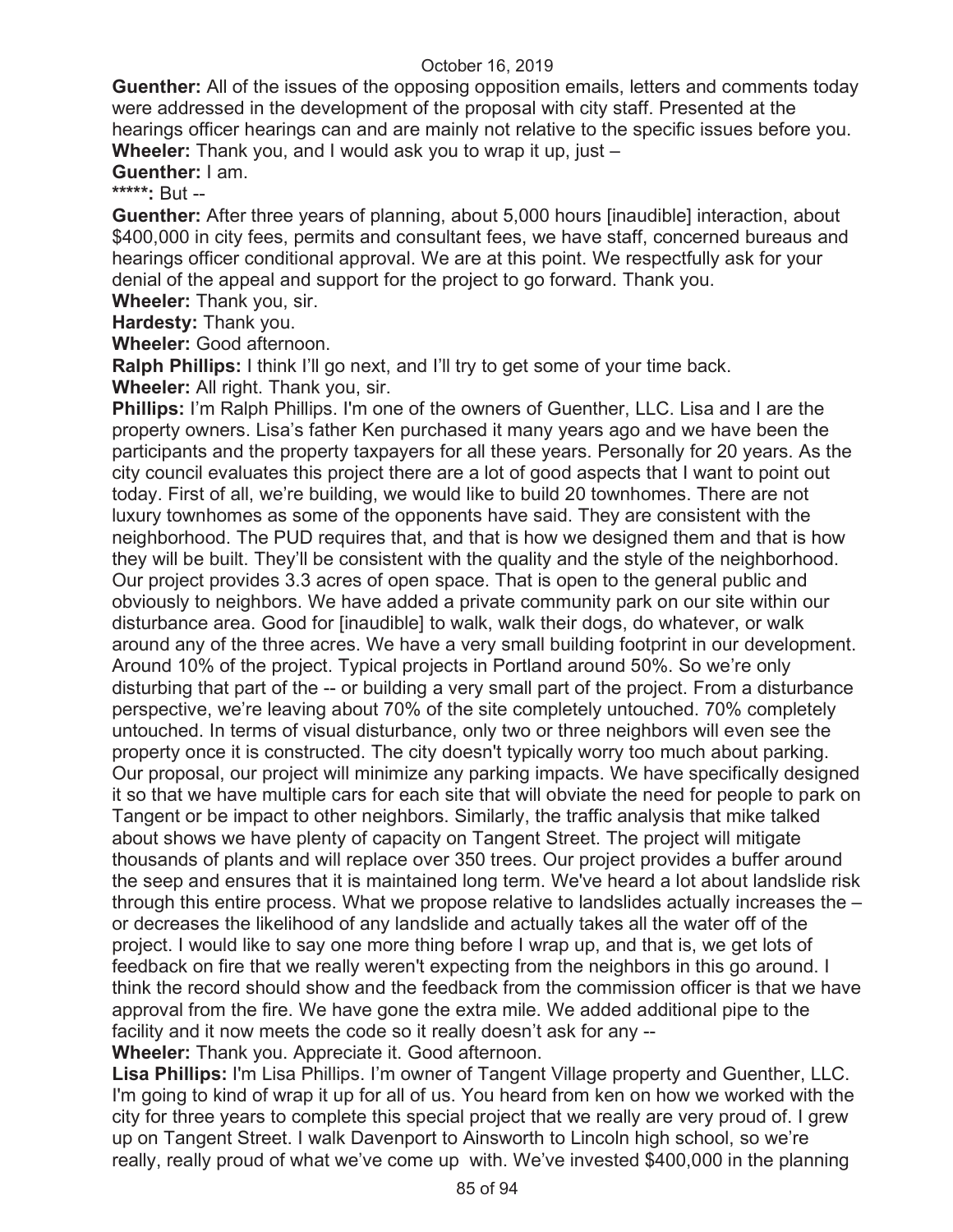process. In order to obtain the approval for our design and plans by all the city bureaus and the hearings officer. Ralph summarized the benefits to the city and the neighborhood not the least of which is the minimal traffic and parking. We want to be good neighbors. We consider ourselves neighbors, not developers. We didn't just buy this land and now we want to develop it. Our civil engineer, you're going to be able to read his testimony. Mike, our traffic engineer talked about the sight distance challenges on Broadway and how the project really has minimal impact on traffic. Chris our lawyer presented one strong legal argument that there is one issue remaining in this appeal, that's the north side of Broadway Drive. Considering the cost to literally move mountains the north side improvements are not possible because of proportionality of the project or any other reasonable analysis. To sum it up, we support the city staff, which we really have appreciated working with, and the bureaus who unanimously recommended approval of this project and the hearings officer who also recommended approval. Please deny this appeal from the southwest hills residential league. Thank you. **Wheeler:** Very good.

**Fritz:** I just have a comment and that is congratulations on designing a project which I heard minimal opposition from the neighbors and I think when we look at it, it is a really careful use of the environmental zone and nicely done. So I think if we can just get this one sticking point figured out, you should be on your way.

**Wheeler:** Thank you. Thanks all three. Thank you sir.

**McClymont:** We have two more people signed up.

**Wheeler:** Very good.

**McClymont:** Mickie Goodridge signed up on this one, as well as the appeal so I just want to make sure that he meant to sign up for both? Nope. Okay we have one more, Sara Hartell.

**\*\*\*\*\*:** [inaudible]. I misunderstood the signup sheet.

**Wheeler:** No harm no foul. Very good. So if the appellant would like, they have the opportunity for a rebuttal for up to five minutes.

**Caballero:** I broke my leg this summer.

**Wheeler:** Oh, no. I'm sorry to hear that.

**Caballero:** If I sit for a long time, that happens.

**Wheeler:** Yeah, no I'm sure.

**Kearns:** My hip is just slightly better than hers.

**Wheeler:** Keelan, they should get five.

**Caballero:** Okay, I'm going to try and keep it short. Commissioner Eudaly, I don't know if you remember earl Blumenauer coming to class, and he has a wonderful quote. I probably don't have it quite exactly, we all have a Ph.D. in our own neighborhood. "We are all experts in our own neighborhood", so it is really funny for me to sit out there to listen to people with much higher degrees than I ever achieved tell me how people in my neighborhood are going to be walking or biking. Broadway Drive is like a bridge and so if you imaging a bridge with gaps in it, it's very hard to calculate what the demand of that bridge is going to be because you can't really use it yet. Okay, so all of this traffic analysis tends to be – I mean the standard is to do it based on cars. The problem is it is hard to calculate what the pedestrian and bike demand is going to be the way the road is right now. But I do want to point out that our map is correct. Those are existing sidewalks. You can get google satellite and see them. People right now when you are going downtown, you do stay on that northside because there is that big segment of right-of-way in front of the apartments that is used for parked cars but people kind of move in between it. So there is the possibility, you know, basically from the water tower all the way downtown is imperfectly walkable and has many sidewalks. So I will stop there. But I'll leave you with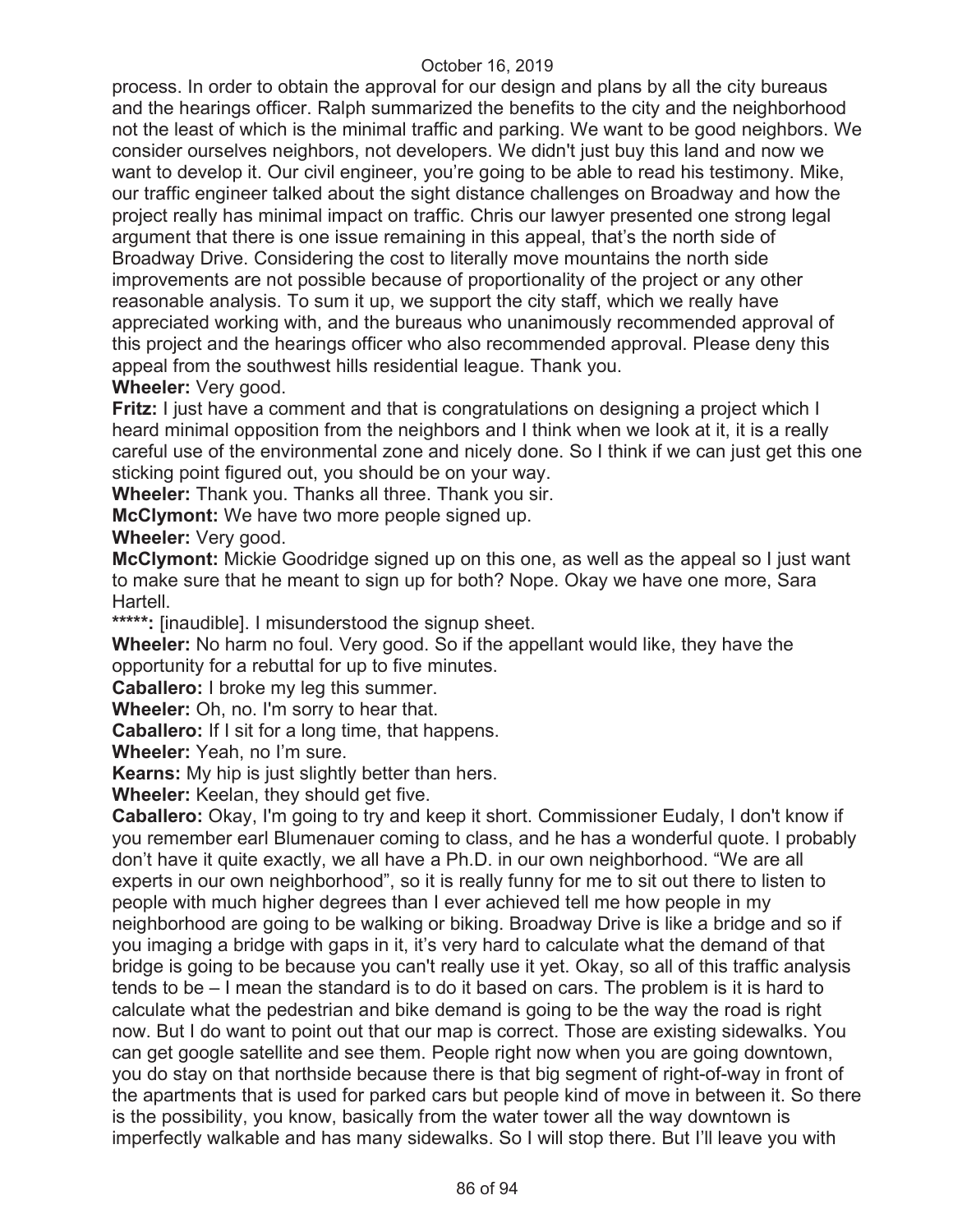representative Blumenauer's words of wisdom. "We all have a Ph.D. In our neighborhood." Thank you.

**Wheeler:** Thank you.

**Hardesty:** Thank you.

**Kearns:** Thank you, mayor and commissioners. For the record, Dan Kearns, representing SWHRL. What the Phillips and Mr. Guenther said was said about how tough this project was to put together over the years is true. This is a really tough site to design. I can see why they have been pulling their hair out over all these years. And they have, the big issues that they resolved, that we like is they shrunk the footprint hugely, but they still maximize the number of units, and so still generates vehicle trips and still generates pedestrian trip and bicycle trips, and the hearings officer took that into account. He says it is not much, it's 20 units, like a 20-unit subdivision, but still it generates and it will impact Broadway Drive for that reason. So even though it is a tough site to develop that doesn't mean that the city should subsidize a developer's frontage improvements. The city does that everywhere else. You don't have large developments in other parts of the city that can oftentimes have the, put together projects and build out all the frontage improvements. But that's basically the best way to do that is have developers do it. To make those improvements. And so you're, because they couldn't resolve these problems, solve the problems of Broadway Drive, they're not even going to try to make it better. That was basically what you heard their engineers saying. Since we can't solve these problems it will end here and it will end there, and so we aren't going to do it. And even their engineer spent all their time trying to crisscross back and forth on Broadway Drive. The hearings officer couldn't understand why people would cross Broadway Drive, and quite frankly, the ultimate way this will work, years from now when these remaining gaps get filled in, you won't have to cross Broadway Drive, but you've got to start. You've got to be consistent in applying these code provisions and one of the -- if the suggestion is eliminate this pedestrian path down from the top, that is even more in the wrong direction. It was agreed to by the developer and required by the city as a replacement for a car connection, for cross connectivity. All right, we are not going to have cars do cross connectivity. We will have pedestrians do it. That was a great idea. There are a lot of people who live, you heard them, who live up there that would use this pedestrian pathway. There isn't a huge flow of traffic of pedestrians because it is so dangerous on Broadway. Your job is to make it better, even if you have to do it incrementally. Mr. Koback, the attorney, he does rely on those two cases. I'm not really sure why. Hill, for example, the big difference in your findings, you adopted in the hill case, you said the transportation system was safe for all modes and no mitigation was needed. That is why you lost the case. In this situation, the hearings officer said, you would have to be nuts to cross, to go down there. It is not safe. It is -- the transportation system is safe except for Broadway Drive. So that tells you there needs to be mitigation or it needs to be denied until the mitigation can be provided. The compromise we suggest is a heck of a lot less expensive than full blown code required improvements. I think it is cheaper than the estimate that their engineer has come up with. **Wheeler:** Very good, and so let me just end on a note here. There is nothing that precludes the two sides from continuing to have discussions in the interim. I think everybody has sort of heard the conversation, you've heard our questions, and some of the things that we have hinted at as being important. So I would obviously encourage the conversation to continue. I want to second what commissioner Fritz just said. I didn't hear anybody come in and say don't do the development. It sounds like that is not the problem. The problem is the question of the mitigation and impacts on Broadway Drive and for some people Tangent and in a couple of cases the question of the trail. So those really seem to be the focus of the questions. Commissioner Fish raised some of the legal questions. He is very good at that part of the equation. And I, of course, rely on our legal counsel to advise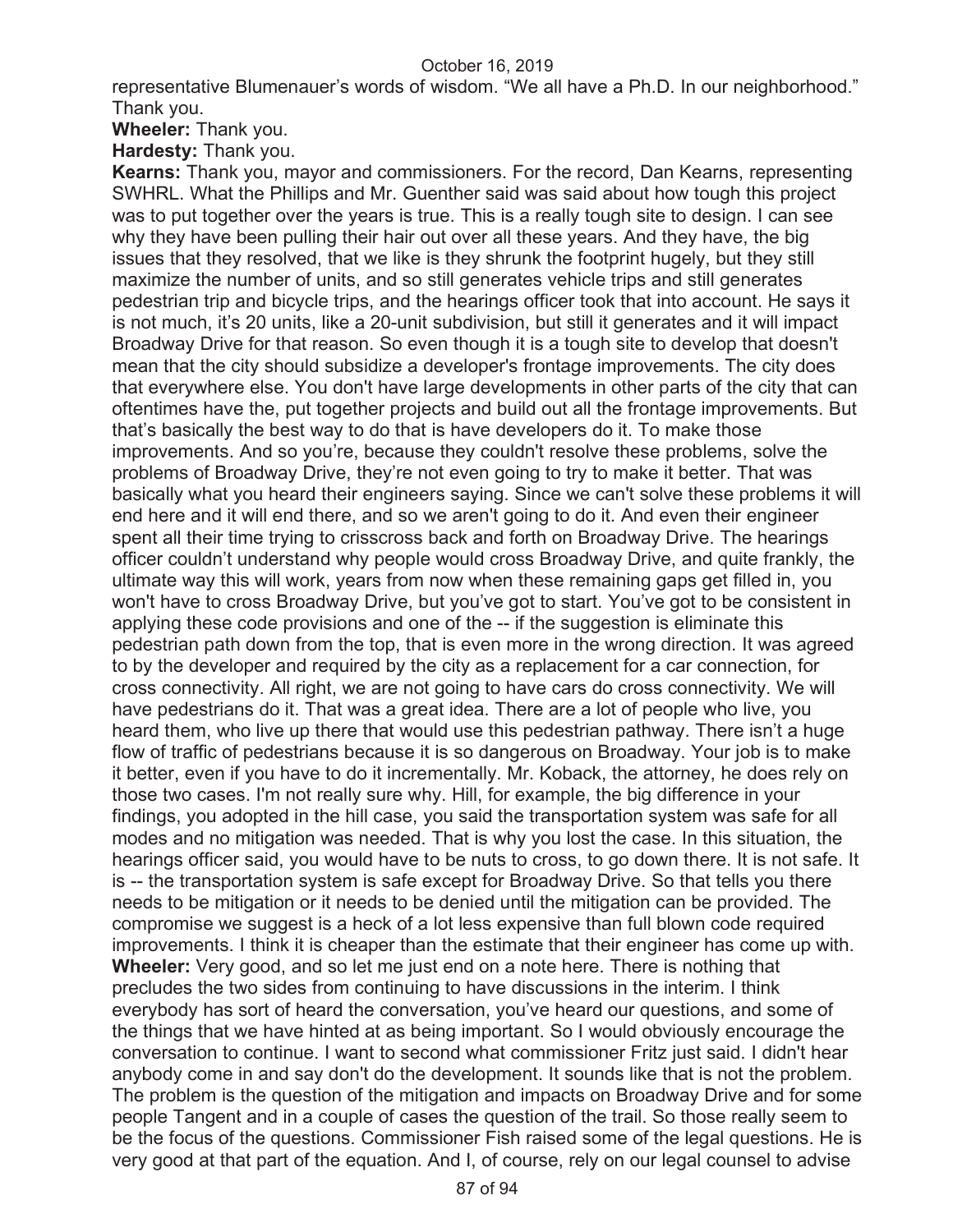us on some of those issues. So, colleagues, obviously, I think we are at the point where we will set this over. We need to pick a date. And Keelan has a couple of proposals for us. **Fritz:** Should we close the public testimony, but keep the record open for comments?

**Wheeler:** Well, that was going to be next question, but we can certainly take that up first. I mean, why don't we pick the date first, then lets talk about what we want to do with regard to testimony.

**McClymont:** Sure. So the next available date we have is 9:45 time certain on November 27. Commissioner hardesty is absent that day.

**Hardesty:** [inaudible]

**Fritz:** We could actually keep the record, keep the record open because then if we do have conversations and come up with something, that everybody can live with, you can present it to us and we can put a bow on it.

**Wheeler:** Okay, first of all, is that date okay?

**Eudaly:** I had also requested an absence but apparently it hadn't been submitted yet. **Hardesty:** So there needs to be at least four of us, right?

**Eudaly:** Three.

**Hardesty:** Three? Oh. I'm fine if it happens without me.

**McClymont:** The next available date, then would be December 4th, the following week. **Fritz:** Are we all there then?

**McClymont:** Commissioner hardesty is absent that day.

**Eudaly:** I'm in.

**Fritz:** Yeah. It would seem wise to have the transportation commissioner here for such a focused discussion.

**McClymont:** There is a 9:45 time certain and 4:00 p.m. time certain.

**Wheeler:** Let's do the early one.

[laughter]

**Hardesty:** Consensus on that.

**Wheeler:** Let's do the early one.

**Eudaly:** And not schedule anything else.

**Wheeler:** We have no clock running, is that correct?

**King:** There is no, there is no clock.

**Wheeler:** Okay, and does that work --

**Kearns: December 4th?** 

**Wheeler:** December 4 at 9:45 a.m.?

**McClymont:** 9:45.

**Wheeler:** Does that work?

**Kearns:** We'll make it work.

**Hardesty:** Heads going up and down.

**Wheeler:** Good. It sounds like we have a date then.

**McClymont:** Do we want to set aside 60 minutes for that?

**Fritz:** Yes.

**McClymont:** Yes.

**Wheeler:** At a minimum I would say 60 minutes just be -- put it in as 60. I'm sure we can do the conversation, the discussion. So, Commissioner Fritz put a proposal on the table that I think makes sense, which was we close the oral record, but we keep the written record open.

**King:** Until that continued hearing?

# **Wheeler:** Yes.

**Fritz:** Yeah.

**King:** Okay.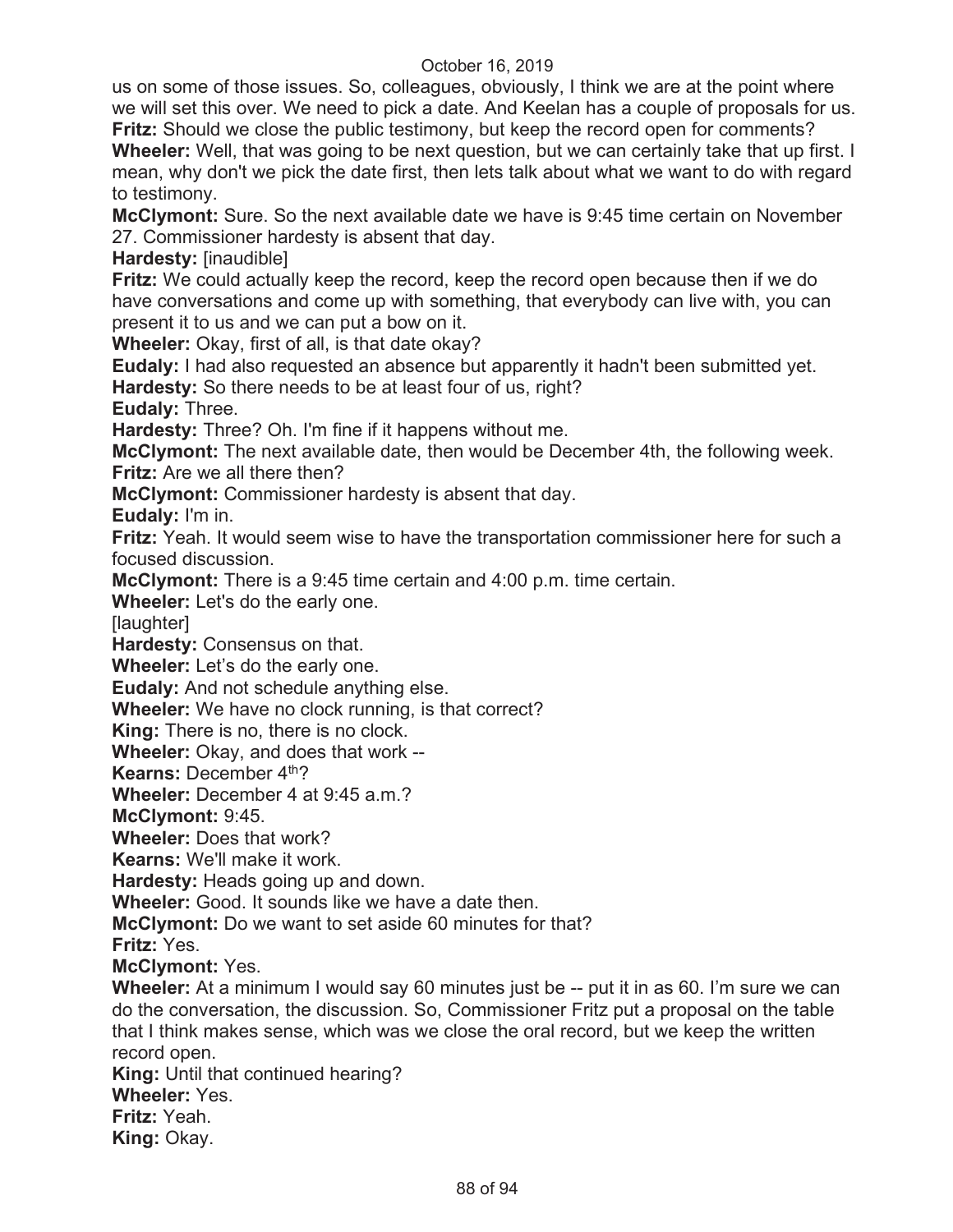**Fritz:** And that way if the applicants wants, they said they heard new testimony and were concerned about that, you can submit rebuttals to the new testimony in writing as well. Could I just make a comment?

# **Wheeler:** Please.

**Fritz:** I really appreciate everybody being here today. The way people were focused on the applications and its merits. I apologize, I can not get to the southwest hills residential league hearing meeting tonight. I can actually get there, but then I can't get home because of the way the bus runs. So Cynthia Castro on my staff is going to come talk to you about something. I appreciate that many of you have taken time off work to be here and have just nodded your heads that you will be here at 9:30 on a weekday.

### **McClymont:** 9:45.

**Fish:** 9:45, thank you. And I very much appreciate that southwest hills residential league that used to be a dues paying nonmember of the neighborhood association system and decided to follow the standards and become –

# **\*\*\*\*\*:** Signup.

**Fritz**: A fully donations are accepted but not required, that you now have an equity and inclusion committee, and that the evidence brought by the chair of that committee was data driven from the city showing -- so you actually have been speaking for some of your neighbors who perhaps weren't able to be here on a weekday during the day and I very much appreciate that. Thank you.

**Wheeler:** All right. So, thank you all very much. This was a, I think, great testimony. Great preliminary conversation. The hearing is therefore continued to December 4th, 9:45 a.m. time certain. The oral record is closed. The written record will remain open to the time of the hearing. [gavel]

### **Kearns:** Thank you.

**Wheeler:** Thank you. And I'm going to ask as people filter out if you could be relatively as quiet as possible, because I'm going to continue the council session. Could you read items number, first read 972.

#### **Item 972**

**Wheeler:** And if I heard commissioner Fish correctly, he wanted that moved to next week? Is that correct?

**Eudaly:** Yes.

**McClymont:** Correct.

**Wheeler:** Okay, so done. Please read number 973.

#### **Item 973**

**Wheeler:** At the request of commissioner Fish, this item has been moved to next week as well. We have two emergency items. I would ask staff to be incredibly quick with these. We have three, sorry. Commissioner hardesty.

**Hardesty:** Which, where do we start it at?

**Wheeler:** 969, 970 and then go to 973, ah 974, sorry, correct.

**Hardesty:** All right.

**Wheeler:** Good. All right 969.

### **Item 969**

**Hardesty:** Shhhh --

**Wheeler:** Hello, can you do it in a minute?

**Kathryn Levine, Portland Bureau of Transportation:** I can. I'm Kathryn Levine. I'm from the bureau of transportation. If you have any questions about this item, I would be happy to answer them. This ordinance would authorize and continue our ability to repay Trimet for use of their light rail trained operators and technicians at Portland Streetcar. Basically, they provide the well trained staff and we reimburse them each year.

**Wheeler:** Very good.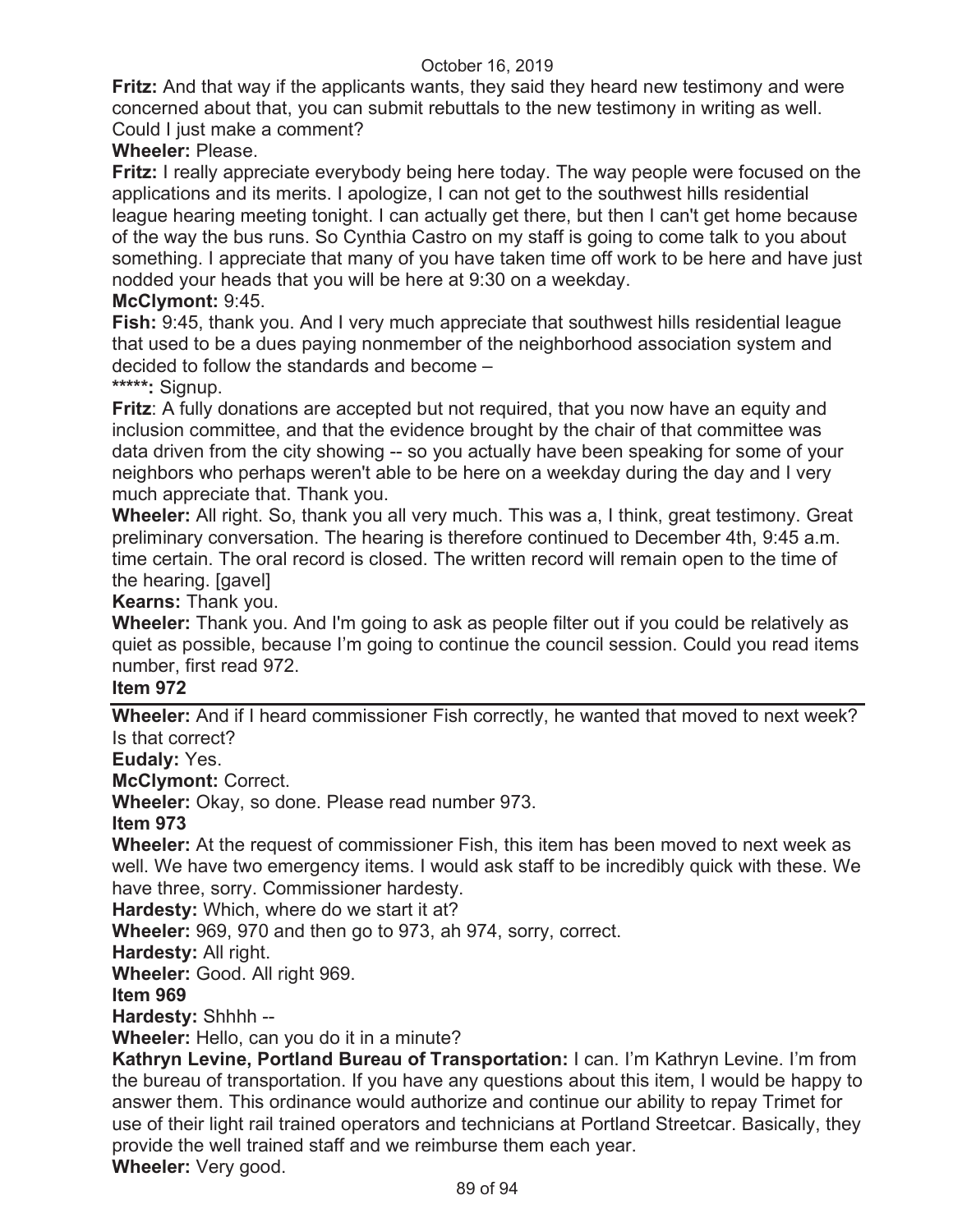**Eudaly:** And the five-year authorization to pay Trimet is expiring.

**Levine:** That's correct.

**Eudaly:** That just about covers it.

**Wheeler:** Very good. Any public testimony on this item? Any further discussion. Please call the roll.

**McClymont:** I'm sorry, I, I need to grab the sheets.

**Wheeler:** Yeah, if you could grab them all.

**McClymont:** Sorry.

**Wheeler:** Go grab them all Keelan. Thanks.

**Fritz:** Does anybody here want to testify?

**Eudaly:** Does anyone here want to testify on this item?

**Hardesty:** Going once, twice, sold.

**Eudaly:** Okay.

**Hardesty:** Mayor.

**Wheeler:** Yes.

**Hardesty:** You have to go to your daughter's school.

**Wheeler:** I know. I'm trying to get through this expeditiously.

**Eudaly:** We've got one more emergency item, and then –

**Wheeler:** We've got two.

**Fritz:** There's two.

**Eudaly:** Oh, there are? Okay.

**Hardesty:** Mine will be 30 seconds.

**Eudaly:** Okay.

**Wheeler:** I'm taking it nobody –

**Eudaly:** No one's here to testify.

**Wheeler:** Signed up for 969.

**McClymont:** No.

**Eudaly:** Can we call the vote?

**Wheeler:** Call the roll.

**Eudaly:** Thank you, Kathryn. I vote Aye.

**Fritz:** Thank you. Aye.

**Hardesty:** Aye. Thank you.

**Wheeler:** I know more work went into this than we had time to discuss, so I appreciate your forbearance. I vote Aye. The ordinance is adopted. Next item 970.

**Item 970** 

**Wheeler:** What is the low down on this?

**Marty Malone:** Good afternoon mayor and commissioners. So this agenda item gives pbot the authorization to use eminent domain authority as well as offer just compensation for the connected cully project. And it is pretty much it, so I would be happy to answer any questions.

**Wheeler:** Commissioner Eudaly, did you have any thoughts on this?

**Eudaly:** It will create safe and seamless pedestrian connections in a neighborhood with substandard transportation infrastructure including new ADA compliant corner ramps and driveway approaches where needed throughout the project area. This is Marty Malone, right-of-way agent. Did we have any issues with this, remonstrances or whatever? **Malone:** We've let all the property owners know that, the effected property owners know and we actually invited everybody to come to the council as well and I don't – **Eudaly:** Very minor --

**Fritz:** You haven't heard any concerns?

**Malone:** No, no. Everybody is actually in favor of this project. **Fritz:** Thank you.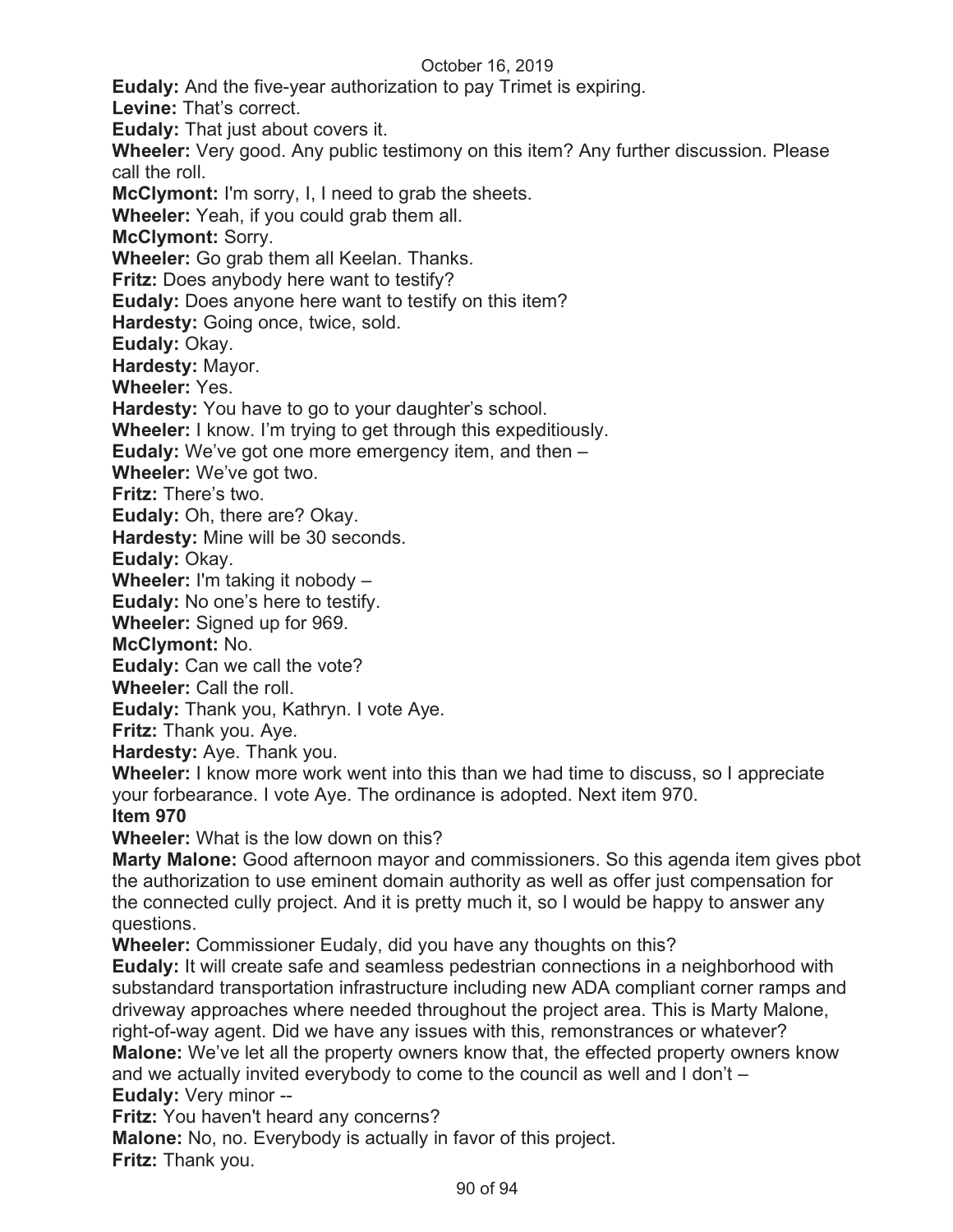**Wheeler:** Do we have anybody signed up who'd like to testify?

**McClymont:** No one signed up, no.

**Wheeler:** All right. Sounds like you did your job really well. Very good. Please call the roll. **Eudaly:** Aye. Thanks Marty.

**Fritz:** Thank you. Aye.

**Hardesty:** Aye. I would have a lot more questions, uh not questions, but I just wanted to put stuff on the public record. I will just say for the public record that we need sidewalks in Cully. Aye. [laughter]

**Wheeler:** Theme of the day. Sidewalks. Thanks Marty for your hard work on this. Thank you commissioner Eudaly, I vote Aye. The ordinance is adopted.

**Malone:** Thank you.

**Wheeler:** Could we do please item number 974.

**Item 974** 

**Wheeler:** Commissioner Eudaly. Uh, Hardesty, sorry.

**Hardesty:** Uh, no, I'm Hardesty. Hi, nice to meet you.

**Wheeler:** Sorry, yeah, nice to meet you, too. [laughter]

**Hardesty:** Good evening –

**Wheeler:** [laughter] It's been one of those days.

**Hardesty:** As you may know, senate bill 507 passed the legislature which added an additional benefit for fire and police retirement of disability retirement and death benefit plan. Sam is here. Thank you, Sam, for being here. You have – you're a very patient man. You've been here a long, long time. We are required to pass this legislation which is why it has an emergency clause on it. And Sam would be happy to answer any questions you may have. Welcome. Bureau of Fire and Police Disability and Retirement

**Sam Hutchison, Director, Bureau of Fire and Police Disability and Retirement:** Sam Hutchison, bureau director of pd and r. Just real quick, the additional benefits were a presumption for posttraumatic stress and acute stress disorder claim by police and fire. FPDR is not part of the workers compensation system, but this bill specifically brought us, said we have to cover it so we have to update the charter through an ordinance to bring this into our plan which is in chapter five of the city charter. That's it.

**Wheeler:** Well done. Any further questions? Any public testimony on this item. **McClymont:** No one signed up.

**Wheeler:** Please call the roll. Uh, Commissioner Hardesty, did you have a questions first? **Hardesty:** Nope, no –

**Wheeler:** Please call the roll.

**Eudaly:** Thank you. This is a really important issue. Happy to vote Aye.

**Fritz:** I, I agree. Aye.

**Hardesty:** Thank you, Sam, for your patience, to be here all this long afternoon. I vote Aye.

**Wheeler:** Sam, the whole goal here was to make you an expert on land use. [laughter] I hope we accomplished our goal.

**Eudaly:** What's your decision?

**Wheeler:** Thanks for your hard work as always. I vote Aye. The ordinance is adopted. Colleagues, did you want to – I have to leave. Do want to do the nonemergency item or should we just carry it over?

**Eudaly:** We've had people waiting –

**Fritz:** We got staff waiting for us – let's do it.

**Eudaly:** Yeah, for hours.

**Fritz:** I get the gavel.

**Wheeler:** I turn, I turn the gavel over. If anything happens it's no longer my fault. **Fritz:** That's right.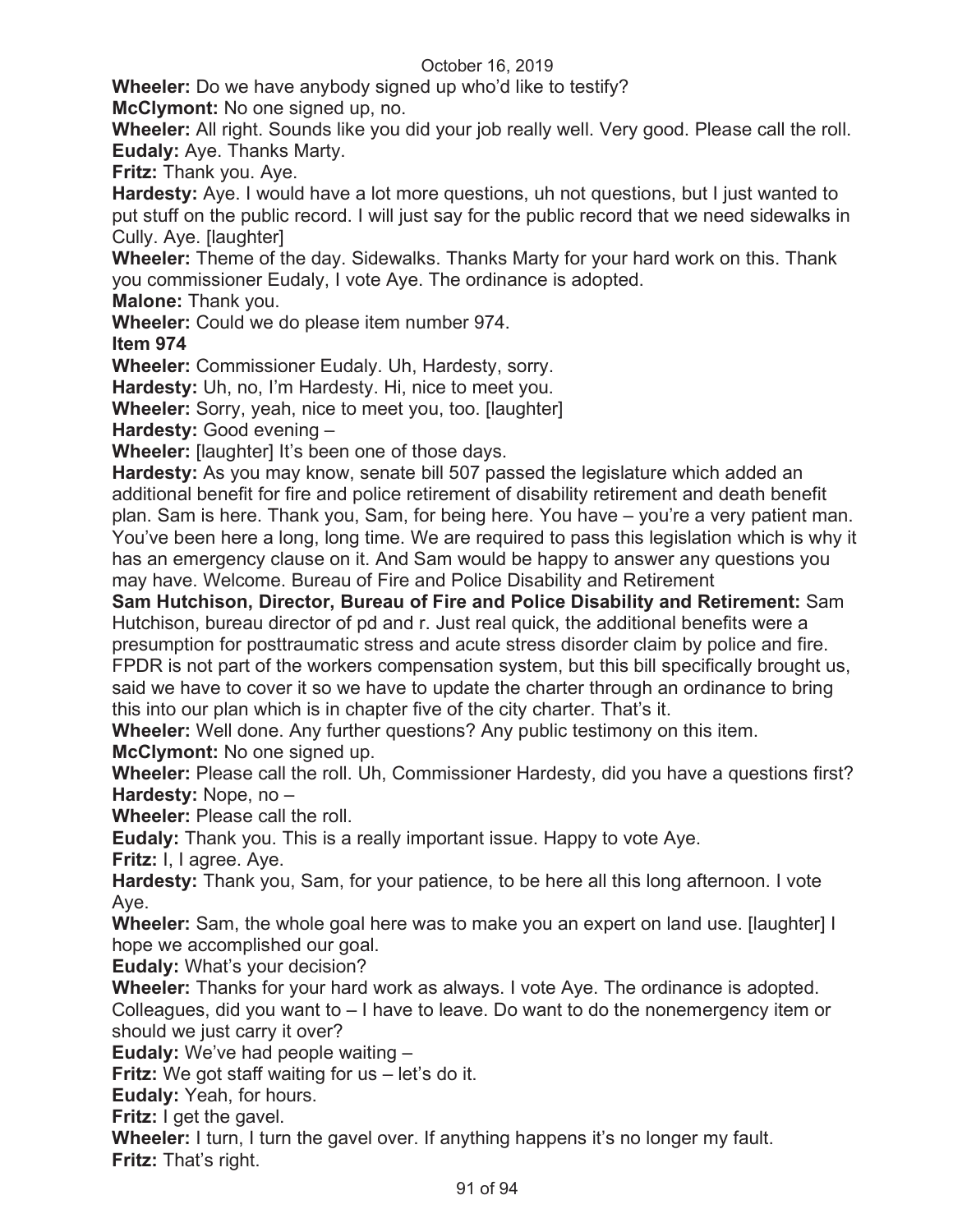**Eudaly:** That's not how this works.

**Hardesty:** You won't be blamed anyway, mayor.

**Wheeler:** That's all right.

**Fritz:** So the women are in charge. Would you please read item 971, please.

# **Item 971**

**Fritz:** Commissioner Eudaly.

**Eudaly:** Thank you, madam president. I apologize we couldn't come up with a catchier title for this item. This resolution initiates local improvement district formation proceedings and schedules and lid formation hearing as a prerequisite to beginning survey and design of the project. This will be the second pending lid in gateway following formation of the adjacent northeast 97<sup>th</sup> avenue, phase 2 lid in April. As always, Andrew Aebi is here to give us all the details and more. Maybe not all the details, just the most important details. Welcome, Andrew.

**Andrew Aebi, Portland Bureau of Transportation:** Thank you, commissioner Eudaly. Andrew Aebi, local improvement district administrator. You may recall, I think we had a better part of a 45-minute discussion back in march. I didn't think I'd be too popular with council if we reran that this afternoon. This is really pretty straight forward. Keelan passed out an amendment. We received some additional petition support. And I'm just requesting that council approve the amendment to incorporate the additional petition support into the record, which brings total petition support to 71%. And then if you approve the amended resolution today, then it will come back in December and then we'll talk in a little bit more detail back in December when we come back for final approval.

**Eudaly:** Do I need to read this into the record in its entirety, or --

**Aebi:** No.

**Eudaly:** Okay, I have to get a motion and I –

**Aebi:** Correct me if I'm wrong, but you have the written, you have the written memo on the amendment.

**Fritz:** Do you want to move it?

**Eudaly:** Oh. I guess I will move my own amendment.

**Hardesty:** Second.

**Eudaly:** Thank you.

**Fritz:** Moved and seconded.

**Hardesty:** Call the roll?

**McClymont:** Call the roll.

**Fritz:** Call the roll if you like.

**Eudaly:** Aye. **Fritz:** Aye. **Hardesty:** Aye.

**Aebi:** And then lastly, we have two people signed up to testify, one of whom is Larry Jackson. I'm pleased he was able to stay with us this afternoon. I did speak with Richard preen and he had to leave, so he will not testifying today even though he is on the signup sheet.

**Fritz:** Would you like to tell what his concern is?

**Aebi:** I've been talking to him on an ongoing basis. He just had some questions about the timing of construction and all of that. We were able to get that answered, so.

**Fritz:** He is not asking us to delay or vote no?

**Aebi:** Correct, yeah.

**Fritz:** Thank you.

**Hardesty:** And Mr. Jackson has been very patient. Would you like to come up and? **Fritz:** Hey, come on, I'm the president. I get to say that. [laughter]

**Hardesty:** Uh, I'm sorry –

**Fritz:** That's all right –

**Hardesty:** I'm sorry madam president.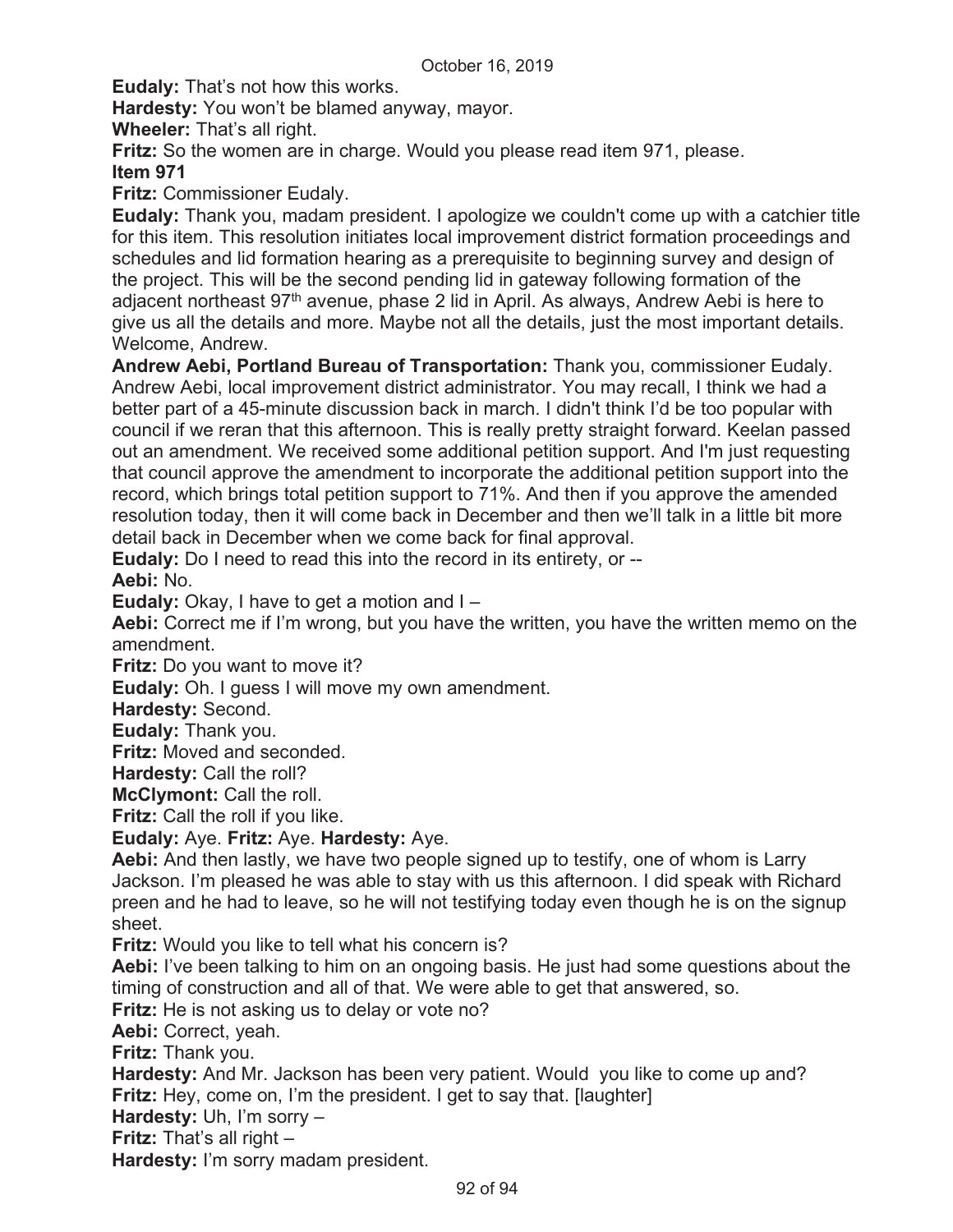**Fritz:** I know. Honestly. One single item I get to be madam president.

**Hardesty:** Sorry, I'm just taking on Commissioner Fish's uh –

**Fritz:** I know really.

**Larry Jackson, Nehemiah Group**: [inaudible]

**Fritz:** Welcome, sir. Thank you very much for staying with us. Just give us your name and --

**Jackson:** Thank you, commissioners. My name is Larry Jackson, I'm with the Nehemiah group and we are a joint venture with the gateway project and this lid represents the street improvements that are going into that development. I'm thankful that we have gotten this far. Gateway is an exciting project. We are so happy to have the city behind us in what we've done thus far. And we are looking for the final as you mentioned in December. It is project that's long awaited. I think in the city, it's the last development this size that really incorporates what we are trying to do that is unique for the city. I think we will become a national model. It is a development for heavy minority participation and how to put the wrap around services in such a way to create a development that talks about cohesiveness and how we learn to live together in a small area. I'm excited about what we can do and what will happen in this. I'm looking forward to the city at this point to approve that lid. Thank you for your time.

**Fritz:** How very kind of you to wait to say nice things. That's really great.

**Hardesty:** Madam president?

**Fritz:** Yes, commissioner hardesty.

**Hardesty:** Thank you. Mr. Jackson, so I love the beautiful words that you used. And I know that the city of Portland tries hard to live up to that vision. How are we going to ensure that gateway really does benefit the people who currently live in gateway? And of course, I live in gateway so I want to make sure not just me, but my neighbors benefit as well.

**Jackson:** I appreciate your comments concerning the people in gateway. We are interfacing on a regular basis. I went to a park bureau meeting last, two weeks ago just to talk about what concerns they had about gateway, how do we incorporate all of those concerns about gateway and more importantly, I have been around this city for 55 years plus. I have been involved in city council meetings and this kind of stuff for 30 some years and I'm happy to see the city finally really living up to some of those expectations about actually DEI, diversity, inclusion, equity. I mean that's stuff we've talked about for a long time but the city doesn't really know that much about. So to see them really all of a sudden getting to the point where it becomes a reality and a necessity is the reason really why I'm here. And I appreciate your concern for the rest of the neighborhood. You live there. I'm close by. I'm on sandy boulevard, so this is particularly of interest to me. I share your concern.

**Hardesty:** Thank you so much for being here. I look forward to working with you and the city bureaus to make sure that this is just not a vision, but it becomes a reality.

**Jackson:** Absolutely.

**Hardesty:** Thank you. **Jackson:** Thank you.

**Fritz:** If there's no further discussion, please call the roll.

**Eudaly:** Oh this isn't an ordinance.

**Fritz:** It is a resolution.

**Eudaly:** Oh, oh, sorry. Well, thank you from me as well for sitting through **Jackson:** Good to see you again.

**Eudaly:** The entire afternoon, yeah. Very excited about this project. Thank you Abby, er, Andrew – Abby -- [laughter]

**Hardesty:** It's late.